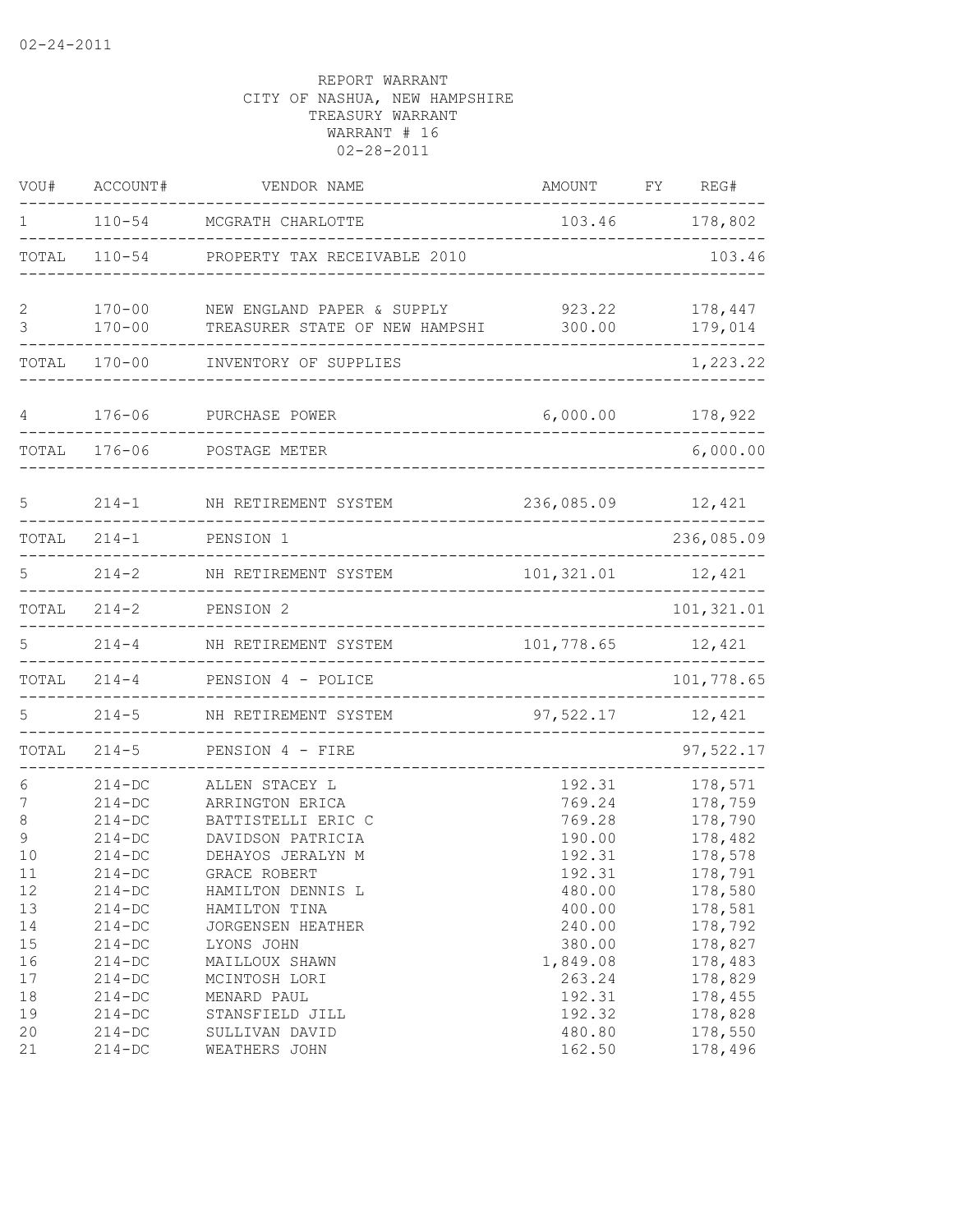|                                                    | VOU# ACCOUNT#                                                                                                              | VENDOR NAME                                                                                                                                                    | AMOUNT FY REG#                                                                                                    |                                                                                        |
|----------------------------------------------------|----------------------------------------------------------------------------------------------------------------------------|----------------------------------------------------------------------------------------------------------------------------------------------------------------|-------------------------------------------------------------------------------------------------------------------|----------------------------------------------------------------------------------------|
|                                                    |                                                                                                                            | TOTAL 214-DC DEPENDENT CARE DEDUCTION                                                                                                                          |                                                                                                                   | 6,945.70                                                                               |
|                                                    |                                                                                                                            | 225,92 214-DI RELIANCE STANDARD LIFE INSURAN 1,101.03 178,877                                                                                                  |                                                                                                                   |                                                                                        |
| TOTAL                                              |                                                                                                                            | 214-DI SCHOOL DISABILITY                                                                                                                                       |                                                                                                                   | 1,101.03                                                                               |
| 22<br>23<br>24<br>25<br>26<br>27<br>28<br>29<br>30 | $255 - 00$<br>$255 - 00$<br>$255 - 00$<br>$255 - 00$<br>$255 - 00$<br>$255 - 00$<br>$255 - 00$<br>$255 - 00$<br>$255 - 00$ | STATE OF NH-MV<br>STATE OF NH-MV<br>STATE OF NH-MV<br>STATE OF NH-MV<br>STATE OF NH-MV<br>STATE OF NH-MV<br>STATE OF NH-MV<br>STATE OF NH-MV<br>STATE OF NH-MV | 26,286.83<br>18,893.58<br>15,901.46<br>18,822.09<br>23,093.72<br>26,961.67<br>43,264.56<br>29,631.73<br>34,306.70 | 12,414<br>12,418<br>12,427<br>12,428<br>12,430<br>12,432<br>12,434<br>12,440<br>12,442 |
|                                                    |                                                                                                                            | TOTAL 255-00 STATE MVR                                                                                                                                         |                                                                                                                   | 237, 162.34                                                                            |
|                                                    |                                                                                                                            | 31  255-05  STATE OF NH<br>_________________________________                                                                                                   | 57.75 178,993                                                                                                     |                                                                                        |
|                                                    |                                                                                                                            | TOTAL 255-05 STATE OF NH-FBI FINGERPRNT FEE                                                                                                                    |                                                                                                                   | 57.75                                                                                  |
| 32<br>33<br>34<br>35<br>36                         | $257 - 00$<br>$257 - 00$<br>$257 - 00$<br>$257 - 00$<br>$257 - 00$                                                         | CONNORS JAMES P<br>KATSONIS KATHRYN<br>KENNEDY PAMELA<br>ONG DEKIAM<br>WALKER PAUL E                                                                           | 95.20<br>140.20<br>20.00<br>179.20<br>217.60                                                                      | 178,853<br>178,851<br>178,849<br>178,852<br>178,850                                    |
|                                                    |                                                                                                                            | TOTAL 257-00 MV REFUND PENDING                                                                                                                                 |                                                                                                                   | 652.20                                                                                 |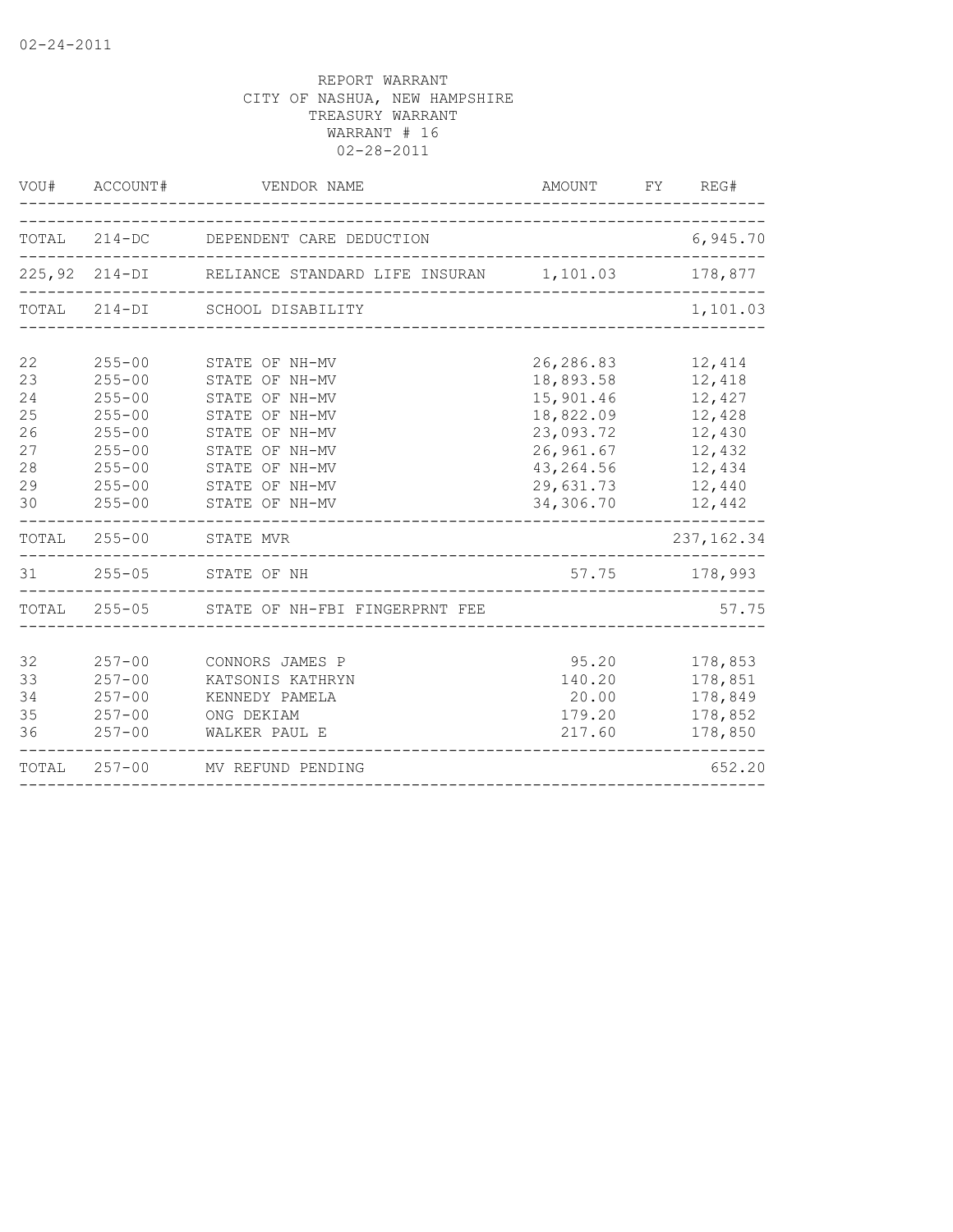| VOU#      | ACCOUNT#   | VENDOR NAME                           | AMOUNT     | FY | REG#     |
|-----------|------------|---------------------------------------|------------|----|----------|
| 37        | 305-33005  | PENNICHUCK WATER                      | 24.06      |    | 178,967  |
| 38        | 305-34015  | NATIONAL GRID                         | 4.01       |    | 178,989  |
| 39        | 305-59100  | COLLINS JOHN                          | 50.00      |    | 178,491  |
| 40        | 305-59100  | JEYNES MIKE                           | 412.50     |    | 178,592  |
| 41        | 305-59100  | KING TOM                              | 200.00     |    | 178,562  |
| 42        | 305-59100  | MCLEAN JIM                            | 675.00     |    | 178,464  |
| 43        | 305-59100  | SOTO JESENIK                          | 87.50      |    | 178,821  |
| 44        | 305-59100  | WALLENT FRANK J<br>-------            | 400.00     |    | 178,369  |
| TOTAL 305 |            | SRF - CIVIC & COMM ACTIVITIES         |            |    | 1,853.07 |
|           |            |                                       |            |    |          |
| 45        |            | 308-40 HARVARD PILGRIM MEDICARE ENHAN | 201,262.10 |    | 12,429   |
| 46        | $308 - 40$ | HARVARD PILGRIM/FIRST SENIORIT        | 681.00     |    | 12,431   |
| 47        | 308-41015  | STAPLES ADVANTAGE                     | 99.47      |    | 178,566  |
| 48        | 308-59400  | ANTHEM BLUE CROSS BLUE SHIELD         | 76,714.68  |    | 12,437   |
| 49        | 308-59400  | HARVARD PILGRIM HEALTH CARE           | 14, 277.75 |    | 12,438   |
| 50        | 308-59400  | NORTHEAST DELTA                       | 6,721.74   |    | 12,425   |
| 51        | 308-59402  | ANTHEM BLUE CROSS BLUE SHIELD         | 57,308.37  |    | 12,437   |
| 52        | 308-59402  | HARVARD PILGRIM HEALTH CARE           | 18,799.54  |    | 12,438   |
| 53        | 308-59402  | NORTHEAST DELTA                       | 3,768.54   |    | 12,425   |
| 54        | 308-83004  | VISION SERVICE PLAN                   | 2,348.76   |    | 178,978  |
| 55        | 308-83010  | ANTHEM BLUE CROSS BLUE SHIELD         | 49,079.78  |    | 12,422   |
| 56        | 308-83010  | ANTHEM BLUE CROSS BLUE SHIELD         | 40,963.85  |    | 12,437   |
| 57        | 308-83010  | PARADISE THERESA                      | 285.16     |    | 178,847  |
| 58        | 308-83011  | ANTHEM BLUE CROSS BLUE SHIELD         | 289.23     |    | 12,437   |
| 59        | 308-83012  | ANTHEM BLUE CROSS BLUE SHIELD         | 193,755.71 |    | 12,422   |
| 60        | 308-83012  | ANTHEM BLUE CROSS BLUE SHIELD         | 189,870.77 |    | 12,437   |
| 61        | 308-83013  | ANTHEM BLUE CROSS BLUE SHIELD         | 239,577.40 |    | 12,422   |
| 62        | 308-83013  | ANTHEM BLUE CROSS BLUE SHIELD         | 158,371.86 |    | 12,437   |
| 63        | 308-83016  | HARVARD PILGRIM HEALTH CARE           | 69,753.28  |    | 12,423   |
| 64        | 308-83016  | HARVARD PILGRIM HEALTH CARE           | 77,262.56  |    | 12,438   |
| 65        | 308-83017  | HARVARD PILGRIM HEALTH CARE           | 69,574.61  |    | 12,423   |
| 66        | 308-83017  | HARVARD PILGRIM HEALTH CARE           | 63,030.92  |    | 12,438   |
| 67        | 308-83018  | ANTHEM BLUE CROSS BLUE SHIELD         | 29,898.19  |    | 12,422   |
| 68        | 308-83018  | ANTHEM BLUE CROSS BLUE SHIELD         | 42,803.93  |    | 12,437   |
| 69        | 308-83019  | ANTHEM BLUE CROSS BLUE SHIELD         | 40,797.37  |    | 12,422   |
| 70        | 308-83019  | ANTHEM BLUE CROSS BLUE SHIELD         | 50, 157.50 |    | 12,437   |
| 71        | 308-83020  | NORTHEAST DELTA                       | 16,416.66  |    | 12,425   |
| 72        | 308-83020  | NORTHEAST DELTA                       | 12,949.75  |    | 12,441   |
| 73        | 308-83021  | NORTHEAST DELTA                       | 8,897.51   |    | 12,425   |
| 74        | 308-83021  | NORTHEAST DELTA                       | 6,086.26   |    | 12,441   |
| 75        | 308-83025  | FRED C CHURCH INSURANCE               | 6,062.00   |    | 12,435   |
| 76        | 308-83025  | WORKPLACE BENEFITS SOLUTIONS L        | 2,800.00   |    | 178,817  |
| 77        | 308-83026  | NORTHERN NEW ENGLAND BENEFIT T        | 37,063.40  |    | 12,424   |
| 78        | 308-83030  | ITT HARTFORD                          | 15,604.74  |    | 12,426   |
| 78        | 308-83031  | ITT HARTFORD                          | 17,870.91  |    | 12,426   |
| 79        | 308-83041  | CULLENCOLLIMORE PLLC                  | 17,106.55  |    | 178,551  |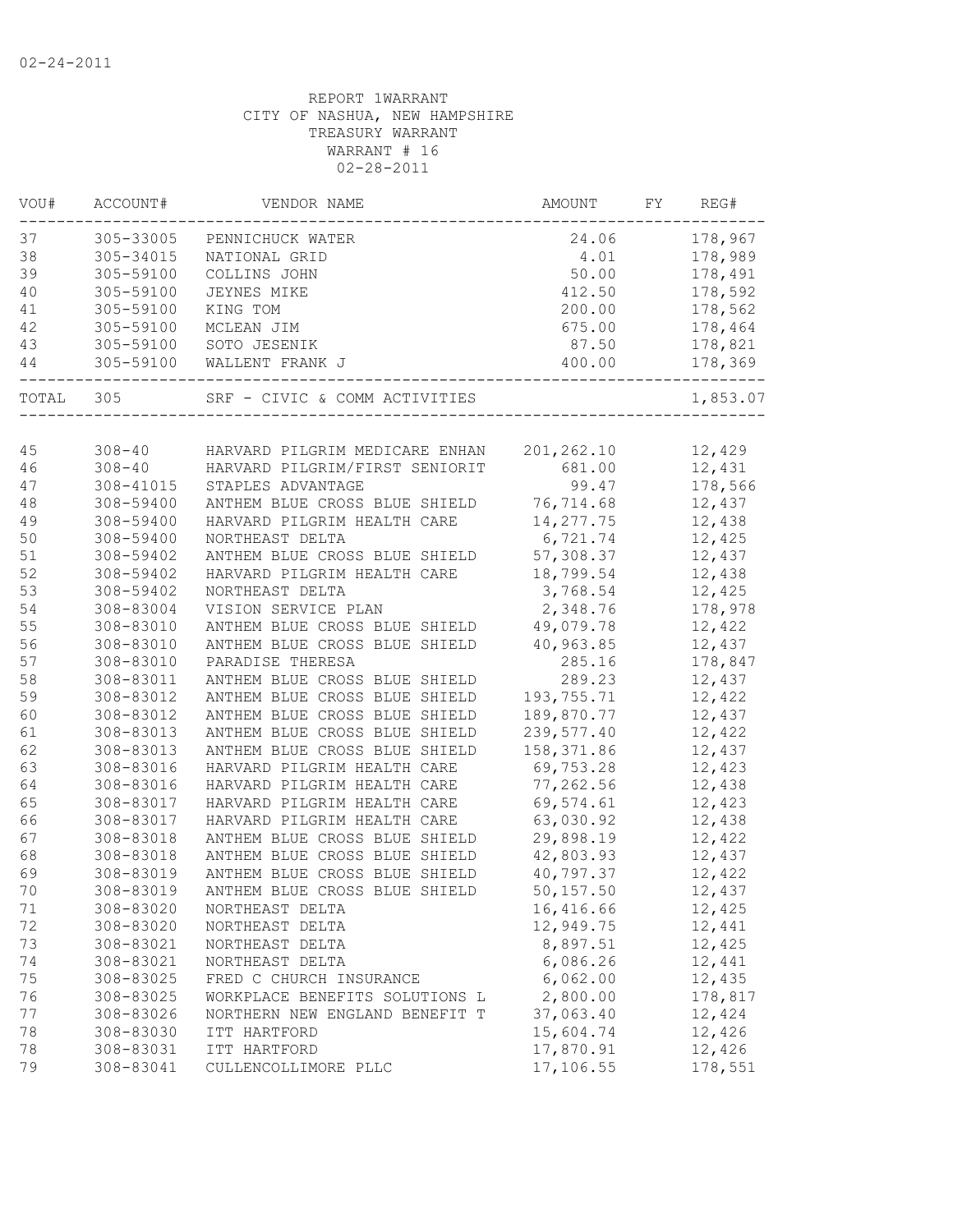| VOU#      | ACCOUNT#          | VENDOR NAME                                               | AMOUNT      | FY | REG#         |
|-----------|-------------------|-----------------------------------------------------------|-------------|----|--------------|
| 80        | 308-83051         | MERIDIAN RESOURCE COMPANY                                 | 630.36      |    | 178,442      |
| 81        | 308-83053         | APPLE NASHUA LLC                                          | 6,615.00    |    | 178,357      |
| 82        | 308-83053         | ASSOCIATED RADIOLOGISTS PA                                | 210.00      |    | 178,494      |
| 83        | 308-83053         | BRIGHAM & WOMENS PHYSICIANS OR                            | 213.00      |    | 178,490      |
| 84        | 308-83053         | CPTE-NASHUA                                               | 1,890.00    |    | 178,342      |
| 85        | 308-83053         | CURRIER JEFF                                              | 119.48      |    | 178,863      |
| 86        | 308-83053         | FOUR SEASONS ORTHOPAEDIC CTR P                            | 1,081.00    |    | 178,515      |
| 87        | 308-83053         | MEEKS & ZILBERFARB ORTHOPEDIC                             | 410.00      |    | 178,846      |
| 88        | 308-83053         | MERIDIAN RESOURCE COMPANY                                 | 1,626.48    |    | 178,442      |
| 89        | 308-83053         | OCCUPATIONAL HEALTH CTRS SOUTH                            | 367.21      |    | 178,418      |
| 90        | 308-83053         | PERFORMANCE REHAB INC                                     | 1,385.00    |    | 178,378      |
| 91        | 308-83053         | SO NH REGIONAL MEDICAL CENTER                             | 2,407.78    |    | 178,495      |
| 92        | 308-83053         | ST JOSEPH BUSINESS & HEALTH                               | 308.00      |    | 178,408      |
| 93        | 308-83053         | ST JOSEPH'S HOSPITAL                                      | 19,894.10   |    | 178,352      |
| 94        | 308-83053         | STONERIVER PHARMACY SOLUTIONS                             | 15.44       |    | 178,506      |
| 95        | 308-83053         | WALGREEN CO<br>W/C                                        | 18.42       |    | 178,500      |
| 96        | 308-83054         | APPLE NASHUA LLC                                          | 2,766.00    |    | 178,357      |
| 97        | 308-83054         | ASSOCIATED RADIOLOGISTS PA                                | 32.00       |    | 178,494      |
| 98        | 308-83054         | CPTE-NASHUA                                               | 140.00      |    | 178,342      |
| 99        | 308-83054         | FOUNDATION MEDICAL PARTNERS                               | 198.00      |    | 178,507      |
| 100       | 308-83054         | FOUR SEASONS ORTHOPAEDIC CTR P                            | 898.00      |    | 178,515      |
| 101       | 308-83054         | OCCUPATIONAL HEALTH CTRS SOUTH                            | 755.12      |    | 178,418      |
| 102       | 308-83054         | PASTMAN THERESA R                                         | 26.18       |    | 178,862      |
| 103       | 308-83054         | RS MEDICAL                                                | 80.00       |    | 178,317      |
| 104       | 308-83054         | ST JOSEPH BUSINESS & HEALTH                               | 338.00      |    | 178,408      |
| 105       | 308-83054         | ST JOSEPH'S HOSPITAL                                      | 2,277.10    |    | 178,352      |
| 106       | 308-83055         | COVENTRY HEALTH CARE WORKERS C                            | 373.00      |    | 178,492      |
| 107       | 308-83055         | DEVINE MILLIMET & BRANCH PA                               | 1,167.38    |    | 178,498      |
| 108       | 308-83063         | FENCES UNLIMITED INV                                      | 3,815.00    |    | 178,488      |
| 109       | 308-83064         | BAILEYS TOWING & AUTOBODY/BAIL                            | 664.50      |    | 178,501      |
| 110       | 308-83064         | CULLENCOLLIMORE PLLC                                      | 701.60      |    | 178,551      |
| 111       | 308-83064         | GALIPEAULT JEANNINE                                       | 94.00       |    | 178,867      |
| 112       | 308-83064         | GATE CITY COLLISION CENTER                                | 1,474.97    |    | 178,509      |
| 113       | 308-83064         | GREGOIRE WAYNE                                            | 497.95      |    | 178,866      |
| 114       | 308-83064         | ILLG AUTOMOTIVE CORP                                      | 671.61      |    | 178,803      |
| 115       | 308-83064         | LIBERTY MUTUAL                                            | 637.22      |    | 178,865      |
| 116       | 308-83064         | STATEWIDE COLLISION LLC                                   | 561.50      |    | 178,414      |
| 117       | 308-83070         | TREASURER STATE OF NH                                     | 150.00      |    | 179,020      |
| 118       |                   | 308-83075 GALLAGHER JOHN                                  | 3,749.00    |    | 178,431      |
| 119       | 308-83077 IRC INC |                                                           | 63, 173. 76 |    | 12,439       |
|           |                   | 120 308-83084 BERNSTEIN SHUR SAWYER & NELSON              | 1,105.50    |    | 178,864      |
| 121       |                   | 308-91005 DUGAS ROSS                                      | 23.46       |    | 178,924      |
| 122       |                   | 308-91005 LIBERTY WENDY<br>----------------------------   | 37.38       |    | 178,923      |
| TOTAL 308 |                   | SRF - INSURANCE<br>-------------------------------------- |             |    | 1,961,911.35 |
|           |                   | 225,930 3091-49075 CENTRAL PAPER                          | 132.20      |    | 178,654      |
|           |                   |                                                           |             |    |              |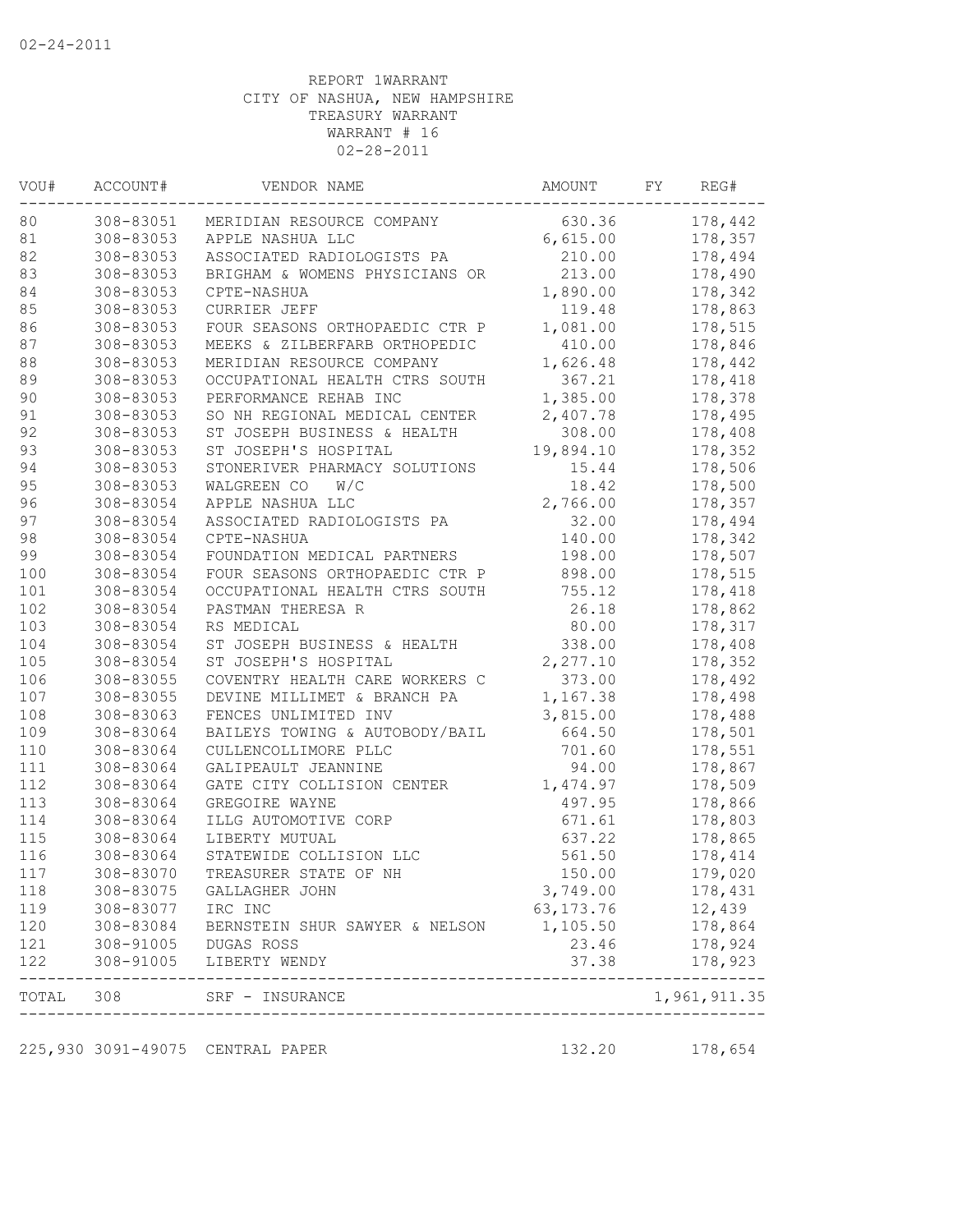|                                 | VOU# ACCOUNT#                                                                                                                       | VENDOR NAME                                                                                                                                                                                  | AMOUNT FY REG#                                                          |                                                                           |
|---------------------------------|-------------------------------------------------------------------------------------------------------------------------------------|----------------------------------------------------------------------------------------------------------------------------------------------------------------------------------------------|-------------------------------------------------------------------------|---------------------------------------------------------------------------|
|                                 |                                                                                                                                     | 225,931 3091-49075 COSTA FRUIT & PRODUCE CO INC<br>225,932 3091-49085 M SAUNDERS INC                                                                                                         | 53.42<br>4,971.21                                                       | 178,807<br>178,666<br>$- - - - - - -$                                     |
| TOTAL 309                       |                                                                                                                                     | FY11 FRESH FRUIT & VEG GRANT                                                                                                                                                                 |                                                                         | 5,156.83                                                                  |
|                                 | 225,934 3097-44005<br>225, 935 3097-49075<br>225,936 3097-49075<br>225, 937 3097-49075<br>225,938 3097-49075<br>225,939 3097-49085  | 225,933 3097-41015 STAPLES BUSINESS ADVANTAGE<br>ACE PRINTING COMPANY<br>BLUE RIBBON MAINTENANCE SUPPLI<br>CENTRAL PAPER<br>CLEAN SOURCE<br>SERV-PAK CORPORATION<br>BIMBO FOODS BAKERIES INC | 248.83<br>455.00<br>348.74<br>11,508.43<br>104.90<br>125.00<br>3,937.94 | 178,536<br>178,508<br>178,626<br>178,654<br>178,724<br>178,411<br>178,772 |
|                                 | 225,940 3097-49085<br>225, 941 3097-49085<br>225, 942 3097-49085<br>225,943 3097-49085<br>225,944 3097-49085<br>225, 945 3097-49085 | BOSTON PIE INC<br>COCA-COLA BOTTLING COMPANY<br>COSTA FRUIT & PRODUCE CO INC<br>GARELICK FARMS LLC<br>GILL'S PIZZA CO.<br>GREAT STATE BEVERAGES INC                                          | 1,165.00<br>3,082.25<br>51,454.80<br>20,056.41<br>8,098.00<br>585.33    | 178,778<br>178,619<br>178,807<br>178,480<br>178,674<br>178,656            |
|                                 | 225,946 3097-49085<br>225,946 3097-49085<br>225, 947 3097-49085<br>225,948 3097-49085<br>225,949 3097-49085<br>225,950 3097-49085   | M SAUNDERS INC<br>M SAUNDERS INC<br>MCKEE FOODS CORP<br>NEW ENGLAND ICE CREAM<br>NUTRITION PLUS VENDING                                                                                      | 3,855.27<br>4,303.78<br>498.08<br>1,366.96<br>175.02<br>607.58          | 178,666<br>178,667<br>178,422<br>178,682<br>178,882<br>178,609            |
|                                 | 225, 951 3097-49085<br>225,952 3097-707<br>3097-82025<br>225,953 3097-91005                                                         | OTIS SPUNKMEYER INC<br>SURPLUS DISTRIBUTION SECTION<br>HENNEGAN CLARISSA<br>NH RETIREMENT SYSTEM<br>AXNE EVA                                                                                 | 1,430.00<br>19.45<br>4,764.12<br>61.07                                  | 178,467<br>178,917<br>12,421<br>178,642                                   |
|                                 | 225, 954 3097-91005<br>225,955 3097-94005<br>225,956 3097-94005                                                                     | GUSTIN KAREN<br>LAWLESS KARYN<br>SNA OF NH                                                                                                                                                   | 103.53<br>33.25<br>75.00                                                | 178,663<br>178,601<br>179,033                                             |
| TOTAL 309                       |                                                                                                                                     | SRF - FOOD SERVICES                                                                                                                                                                          |                                                                         | 118,463.74                                                                |
| 125<br>124                      |                                                                                                                                     | 312-43005 PRINTGRAPHICS OF MAINE<br>312-43005 PRINTGRAPHICS OF MAINE                                                                                                                         | 800.00<br>41.45                                                         | 12,415<br>178,372                                                         |
| 126<br>127<br>128<br>129<br>130 | 312-59182<br>312-63010<br>$312 - 705$<br>$312 - 705$<br>$312 - 705$                                                                 | PRINTGRAPHICS OF MAINE<br>SURPLUS OFFICE EQUIPMENT INC<br>D & R TOWING INC<br>NADER ANTOINE<br>NORWAY MARIE                                                                                  | 136.79<br>398.00<br>2,750.00<br>100.00<br>110.00                        | 178,372<br>178,303<br>178,767<br>178,861<br>178,904                       |
| 131<br>132<br>133               | $312 - 705$<br>$312 - 705$<br>312-78007                                                                                             | PRIORITY TOWING & RECOVERY<br>QUICK RESPONSE TOWING LLC<br>MAC MULKIN CHEVROLET INC                                                                                                          | 1,485.00<br>2,285.00<br>62.76                                           | 178,824<br>178,510<br>178,769                                             |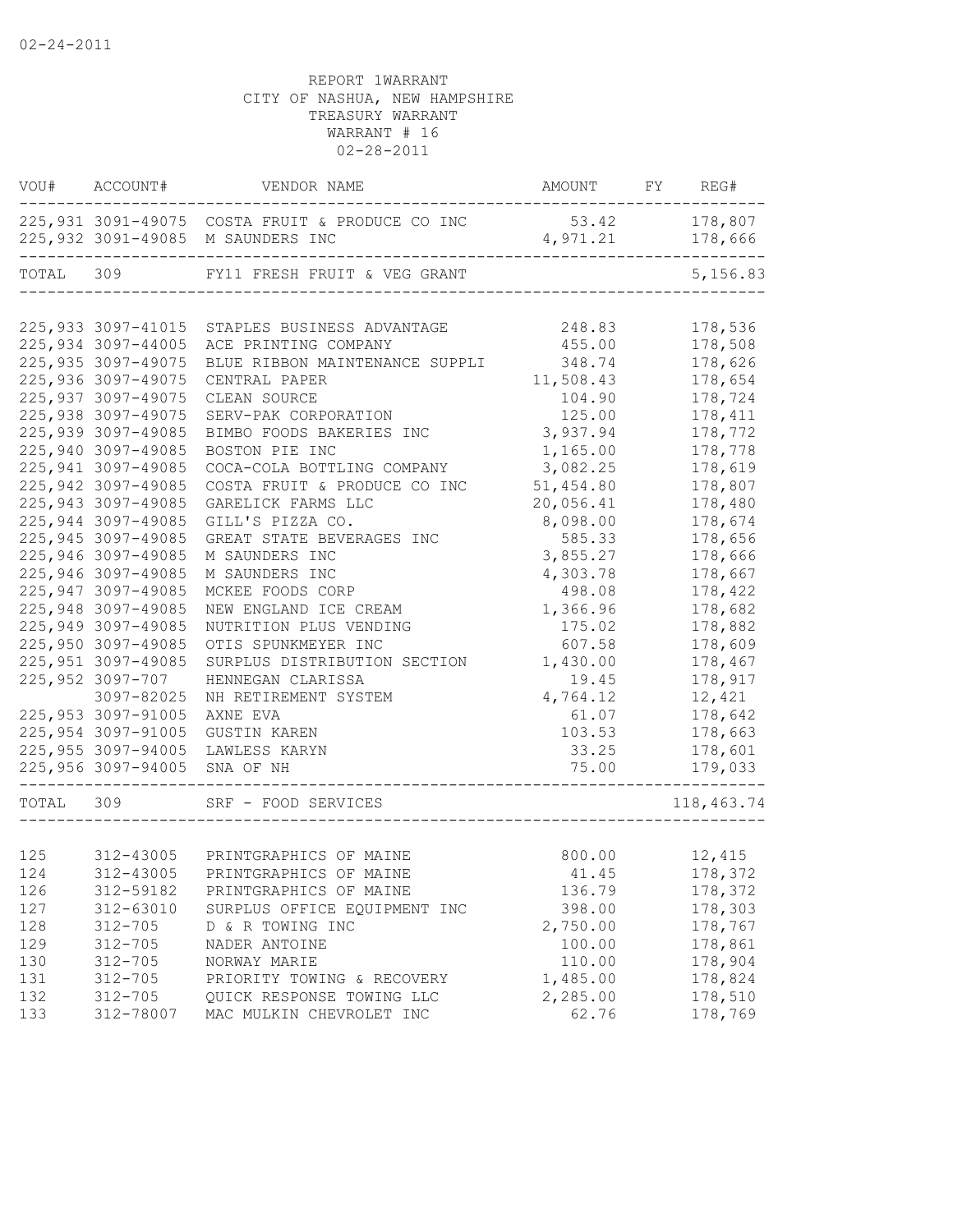| VOU#                                   | ACCOUNT#                                                                       | VENDOR NAME                                                                                                                                         | AMOUNT                                                       | FY | REG#                                                          |
|----------------------------------------|--------------------------------------------------------------------------------|-----------------------------------------------------------------------------------------------------------------------------------------------------|--------------------------------------------------------------|----|---------------------------------------------------------------|
| TOTAL                                  | 312                                                                            | SRF - FINANCIAL SERVICES                                                                                                                            |                                                              |    | 8,169.00                                                      |
|                                        | 225,957 3122-49050<br>225,958 3122-49050<br>225,959 3122-49050                 | CARTRIDGE WORLD NASHUA<br>MARKET BASKET<br>ROBINSON ATHANASIA                                                                                       | 123.92<br>225.01<br>20.60                                    |    | 178,691<br>178,437<br>178,907                                 |
| TOTAL                                  | 312                                                                            | ADULT ED/CONTINUING ED                                                                                                                              |                                                              |    | 369.53                                                        |
| 134<br>135                             | 320-44005<br>320-44005                                                         | ALPHAGRAPHICS<br>PRINT FACTORY                                                                                                                      | 548.90<br>39.00                                              |    | 178,434<br>178,308                                            |
| TOTAL 320                              |                                                                                | SRF - HUNT BUILDING                                                                                                                                 |                                                              |    | 587.90                                                        |
|                                        |                                                                                | 225,960 3247-74092 HAMPDEN ENGINEERING CORP                                                                                                         | 1,334.27 178,648                                             |    |                                                               |
| TOTAL 324                              |                                                                                | ATHLETICS REVENUE FUND                                                                                                                              |                                                              |    | 1,334.27                                                      |
|                                        | 3261-82025<br>225,961 3261-91040                                               | NH RETIREMENT SYSTEM<br>COTE MARIE                                                                                                                  | 354.72<br>310.27                                             |    | 12,421<br>178,640                                             |
| TOTAL                                  | 326                                                                            | NH ALTERNATE ASSESS COACH                                                                                                                           |                                                              |    | 664.99                                                        |
| 137<br>138<br>139<br>140<br>141<br>142 | $331 - 309$<br>331-64030<br>331-64030<br>$331 - 703$<br>331-78007<br>331-82030 | ITT IMPACT SERVICE TECHNOLOGY<br>ABLE AIR CORP<br>LOGOS IMAGING LLC<br>NEW HAMPSHIRE DEPT OF CORRECTI<br>CARPARTS OF NASHUA<br>NH RETIREMENT SYSTEM | 147.75<br>2,465.00<br>4,924.00<br>85.47<br>23.57<br>4,081.86 |    | 179,006<br>178,415<br>178,444<br>179,009<br>178,329<br>12,421 |
| TOTAL                                  | 331                                                                            | SRF - POLICE DEPARTMENT                                                                                                                             |                                                              |    | 11,727.65                                                     |
|                                        |                                                                                | 225,962 3391-49075 SCHOOL SPECIALTY INC                                                                                                             | 1,036.00                                                     |    | 178,618                                                       |
| TOTAL                                  | 339                                                                            | TITLE I RESTRUCTURING FES                                                                                                                           |                                                              |    | 1,036.00                                                      |
| 143<br>144<br>145<br>146<br>146        | 341-01962<br>341-01963<br>341-01966<br>341-01968<br>341-01969                  | HARBOR HOMES INC<br>SOUTHERN NH HIV/AIDS TASK FORC<br>GREATER NASHUA MENTAL HEALTH C<br>HARBOR HOMES INC<br>HARBOR HOMES INC                        | 3,047.80<br>470.00<br>5,732.46<br>23, 444.00<br>1,854.43     |    | 178,445<br>178,469<br>178,758<br>178,445<br>178,445           |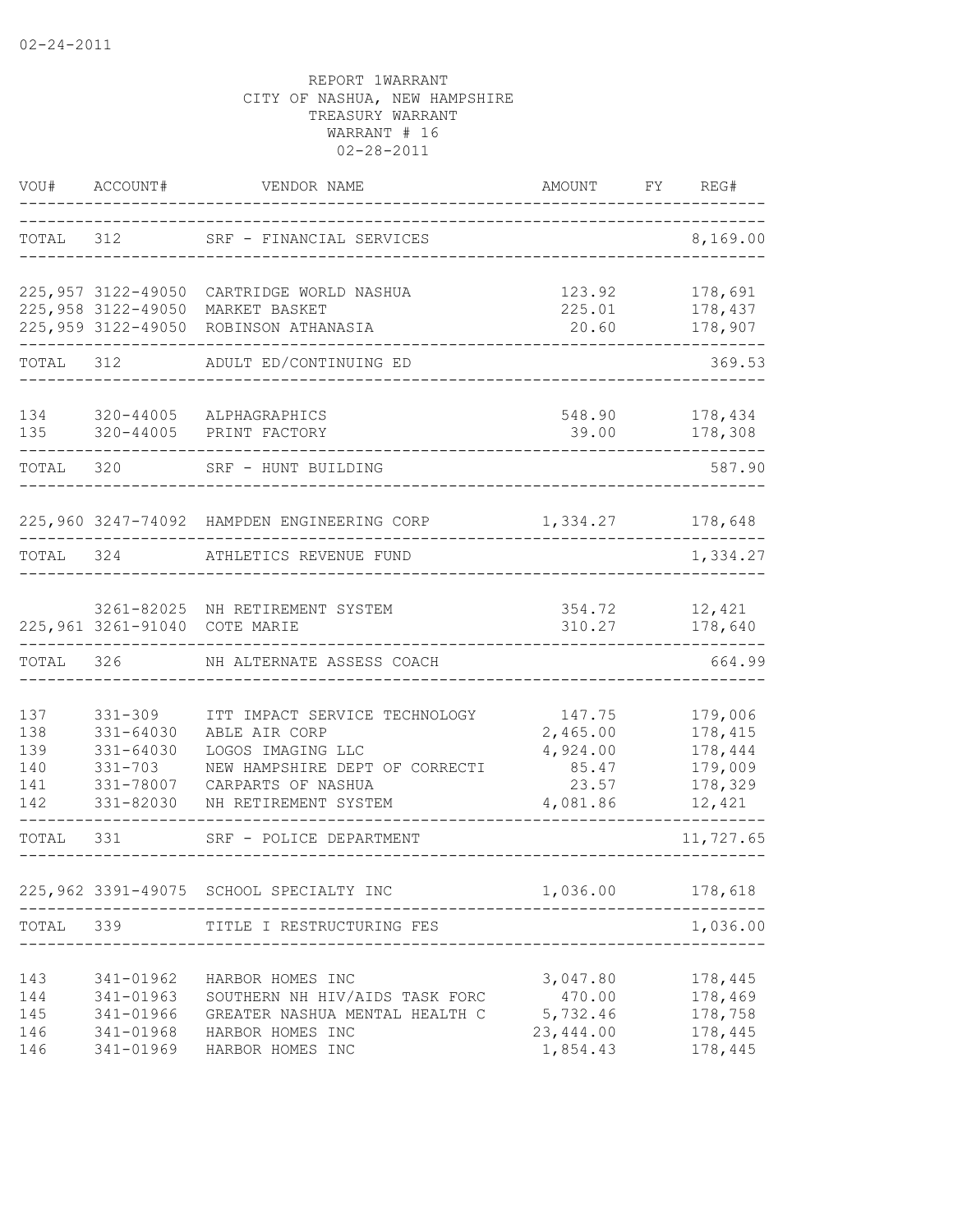|                                                                                                                                                                                                                                                           | VOU# ACCOUNT# VENDOR NAME                                                                                                                                                                                                                                                                                                                                           | AMOUNT FY REG#                                                                           | $- - -$                                                                                                                                            |
|-----------------------------------------------------------------------------------------------------------------------------------------------------------------------------------------------------------------------------------------------------------|---------------------------------------------------------------------------------------------------------------------------------------------------------------------------------------------------------------------------------------------------------------------------------------------------------------------------------------------------------------------|------------------------------------------------------------------------------------------|----------------------------------------------------------------------------------------------------------------------------------------------------|
|                                                                                                                                                                                                                                                           | 147 341-01969 SOUTHERN NH HIV/AIDS TASK FORC 6,721.00 178,469<br>148 341-94016 ST ANSELM COLLEGE                                                                                                                                                                                                                                                                    |                                                                                          |                                                                                                                                                    |
|                                                                                                                                                                                                                                                           | TOTAL 341 SRF - COMMUNITY SERVICES                                                                                                                                                                                                                                                                                                                                  |                                                                                          | 41,368.69                                                                                                                                          |
|                                                                                                                                                                                                                                                           | 149 342-43005 BISSELL NANCY                                                                                                                                                                                                                                                                                                                                         | 19.09 178,539                                                                            |                                                                                                                                                    |
|                                                                                                                                                                                                                                                           | TOTAL 342 SRF - COMMUNITY HEALTH                                                                                                                                                                                                                                                                                                                                    | -----------------------------                                                            | 19.09                                                                                                                                              |
|                                                                                                                                                                                                                                                           |                                                                                                                                                                                                                                                                                                                                                                     |                                                                                          |                                                                                                                                                    |
| 225,964 3440-49075<br>225,965 3440-49075<br>225,966 3440-49075<br>225,967 3440-49075<br>225,967 3440-49075<br>225,968 3440-49075<br>225,969 3440-49075<br>225,970 3440-49075<br>225, 971 3440-49075<br>225,972 3440-53103<br>---------------------------- | 225,963 3440-49075 AC MOORE INC<br>BOSTEELS DIANE<br>COGSWELL CATHERINE<br>DITOLLA MARIE<br>GARELICK FARMS LLC<br>GARELICK FARMS LLC<br>HAMM LINDA<br>JACK'S PIZZA<br>M SAUNDERS INC<br>MARKET BASKET<br>BIG BROTHERS BIG SISTERS 1,000.00<br>225,973 3440-91040 DITOLLA MARIE<br>TOTAL 344 AFTER SCHOOL PROGRAM<br>3451-82025 NH RETIREMENT SYSTEM 1,191.95 12,421 | 113.66<br>21.10<br>36.12<br>7.36<br>318.59<br>29.10<br>61.90<br>34.50<br>21.95<br>173.07 | 178,653<br>178,684<br>178,645<br>178,887<br>178,480<br>178,481<br>178,646<br>178,530<br>178,667<br>178,437<br>178,420<br>85.60 178,887<br>1,902.95 |
|                                                                                                                                                                                                                                                           | TOTAL 345 TITLE IV 21ST CENT ELEM                                                                                                                                                                                                                                                                                                                                   |                                                                                          | 1,191.95                                                                                                                                           |
|                                                                                                                                                                                                                                                           |                                                                                                                                                                                                                                                                                                                                                                     |                                                                                          |                                                                                                                                                    |
| 225, 975 3461-49075<br>225,976 3461-49075<br>225, 977 3461-49075<br>225,978 3461-49075                                                                                                                                                                    | 225,974 3461-49075 GARELICK FARMS LLC<br>M SAUNDERS INC<br>MARKET BASKET<br>SAM'S CLUB<br>STAPLES BUSINESS ADVANTAGE<br>225,979 3461-49075 WALMART COMMUNITY<br>225,980 3461-55020 FIRST STUDENT INC<br>3461-82025 NH RETIREMENT SYSTEM<br>225,981 3461-91040 ALMEIDA SUSAN                                                                                         | 142.19<br>75.74<br>365.62<br>446.77<br>134.19<br>1,474.50<br>183.27<br>122.19            | 178,481<br>23.95 178,667<br>178,437<br>179,032<br>178,505<br>178,567<br>178,631<br>12,421<br>178,647<br>--------------                             |
|                                                                                                                                                                                                                                                           | TOTAL 346 TITLE IV 21ST CENT MIDDLE                                                                                                                                                                                                                                                                                                                                 |                                                                                          | 2,968.42                                                                                                                                           |
| 225,983 3468-91040 RYAN DAVID                                                                                                                                                                                                                             | 3468-82025 NH RETIREMENT SYSTEM<br>225,982 3468-91040 REYNOLDS MARGARET                                                                                                                                                                                                                                                                                             | 542.03<br>83.94<br>130.45                                                                | 12,421<br>178,607<br>178,714                                                                                                                       |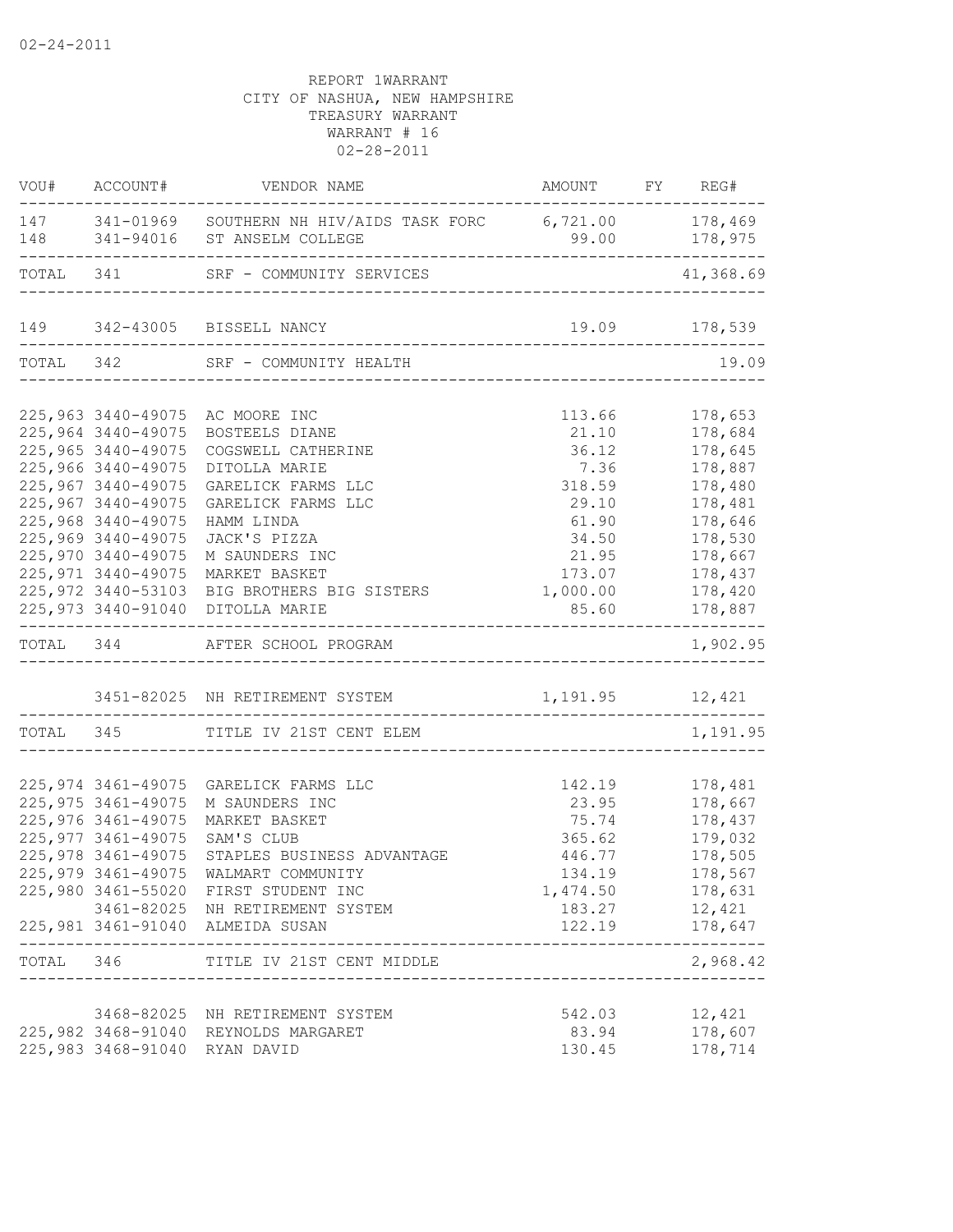| VOU#      | ACCOUNT#             | VENDOR NAME                                                                            | AMOUNT             | FY | REG#                           |
|-----------|----------------------|----------------------------------------------------------------------------------------|--------------------|----|--------------------------------|
|           | TOTAL 346            | SMALLER LEARNING COMMUNITY                                                             |                    |    | 756.42                         |
|           |                      | 225,984 3471-91040 BURNS NATHAN<br>225,985 3471-91040 CLAFFEY NEIL                     | 18.95              |    | 148.00 178,671<br>178,698      |
| TOTAL 347 |                      | CSSR-SECONDARY SCHOOL REDESIGN                                                         |                    |    | 166.95                         |
|           |                      | 225,986 3500-91040 BRITTAN PATRICIA                                                    |                    |    | 89.00 178,753                  |
| TOTAL     | 350                  | TITLE IIA HQT                                                                          |                    |    | 89.00                          |
|           |                      | 3501-82025 NH RETIREMENT SYSTEM<br>225,986 3501-91040 BRITTAN PATRICIA                 | 3,604.34<br>110.00 |    | 12,421<br>178,753              |
| TOTAL     | 350                  | TITLE IIA QUALITY TEACHERS                                                             |                    |    | 3,714.34                       |
|           |                      | 225,987 3531-49075 STAPLES BUSINESS ADVANTAGE<br>225,988 3531-64192 PRO AV SYSTEMS INC | 6,694.00           |    | 181.29 178,505<br>178,694<br>. |
| TOTAL 353 |                      | ADULT ED/HS DIPLOMA PROGRAM                                                            |                    |    | 6,875.29                       |
|           |                      | 3601-82025 NH RETIREMENT SYSTEM                                                        | 666.95             |    | 12,421                         |
| TOTAL     | 360                  | DROPOUT PREVENTION ADULT ED                                                            |                    |    | 666.95                         |
|           |                      | 225,989 3657-49050 J POLEP DISTRIBUTION SERVICES                                       | 221.17             |    | 178,741                        |
| TOTAL     | 365                  | NHS - PAW SHOP                                                                         |                    |    | 221.17                         |
| 151       |                      | 371-53100 GZA GEOENVIRONMENTAL INC                                                     |                    |    | 500.00 178,628                 |
|           |                      | TOTAL 371 SRF - COMMUNITY DEVELOPMENT                                                  |                    |    | 500.00                         |
|           |                      | 152 373-53075 NASHUA REGIONAL PLANNING COMMI 2,688.75 178,788                          |                    |    |                                |
| TOTAL     |                      | 373 SRF - ECONOMIC DEVELOPMENT                                                         |                    |    | 2,688.75                       |
| 153       | 374-07248 CAHILL DAN |                                                                                        |                    |    | 518.00 178,823                 |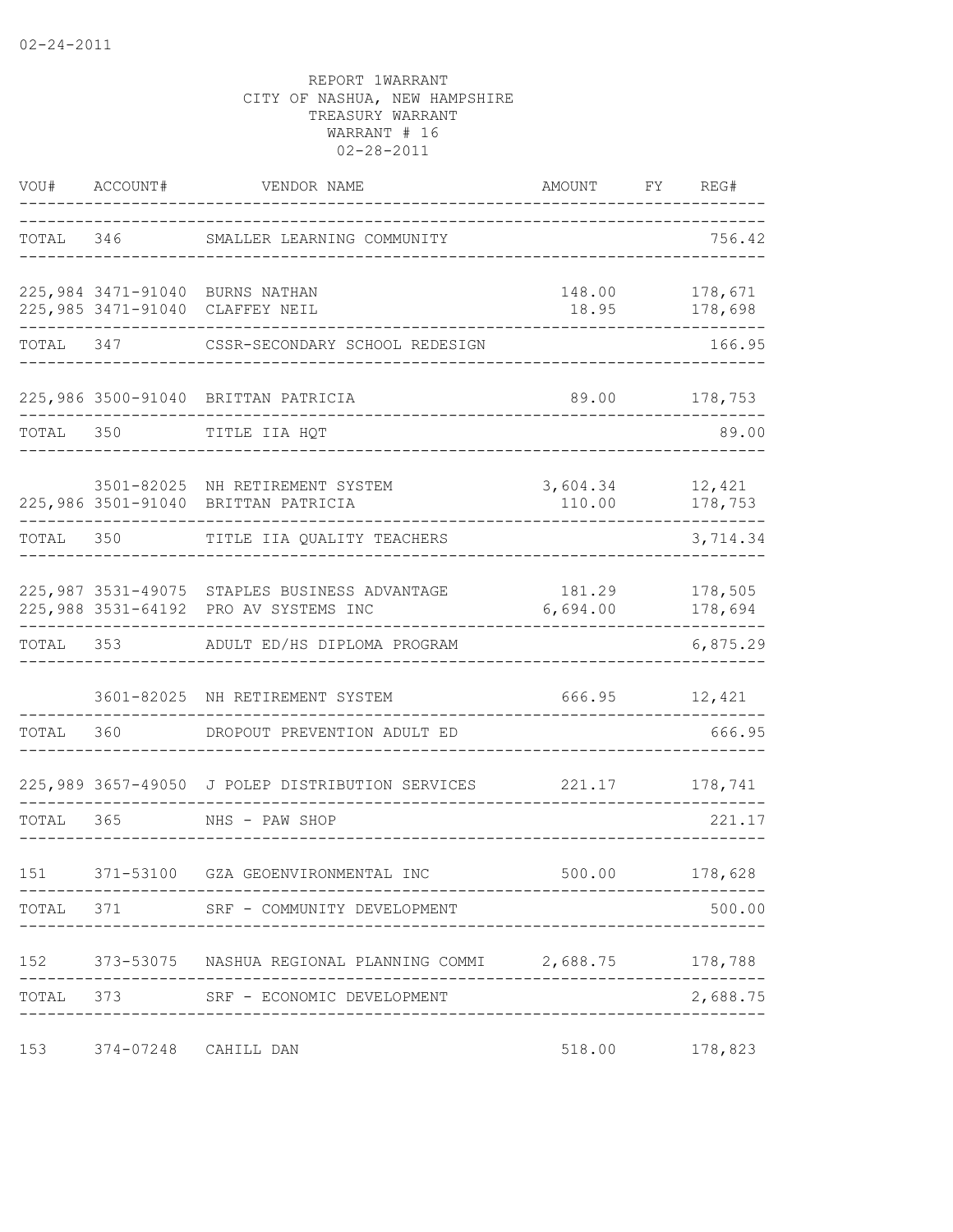| 154 374-07340 TELEGRAPH PUBLISHING COMPANY 146.80 178,780<br>TOTAL 374 SRF - URBAN PROGRAMS<br>664.80<br>119.75 178,546<br>155 375-45315 NORTHEAST HISTORIC FILM<br>156 375-45903 GALE<br>TOTAL 375 SRF - PUBLIC LIBRARIES<br>187.76<br>225,990 3751-49050<br>22.95<br>178,896<br>JUBERT SAND EMILY<br>225,991 3751-49050<br>145.95<br>178,493<br>ZANER-BLOSER EDUCATIONAL PUB I<br>178,613<br>225,992 3751-53101<br>675.00<br>SHEA DENISE<br>225,993 3751-64045<br>815.90<br>178,784<br>COMPUTER HUT OF N E INC<br>225,994 3751-64045<br>36.00<br>178,405<br>TIGER DIRECT<br>3751-82025<br>1,148.09<br>12,421<br>NH RETIREMENT SYSTEM<br>225,995 3751-94030<br>FREITAS ANGELINA<br>167.71<br>178,726<br>225,996 3751-94030<br>212.20<br>178,359<br>GUINEY NICOLE<br>225,997 3751-94030<br>178,630<br>KEANE THERESA<br>45.85<br>225,998 3751-94030<br>KORN KRISTA<br>193.79<br>178,739<br>225,999 3751-94030<br>MACKINNON SARA<br>149.36<br>178,912<br>226,000 3751-94030 ROGER MARIA<br>172.59<br>178,641<br>226,001 3751-94030 SOLUTION TREE INC<br>4,263.00<br>178,761<br>TOTAL 375 ARRA TITLE I A<br>178,994<br>3761-31005<br>FAIRPOINT COMMUNICATIONS<br>153.06<br>226,002 3761-31005<br>4.69<br>179,022<br>ONE COMMUNICATIONS<br>226,003 3761-49035<br>179,026<br>AMAZON<br>48.10<br>226,004 3761-49035<br>BARNES & NOBLE INC<br>3,750.16<br>178,309<br>226,005 3761-49050<br>161.83<br>178,505<br>STAPLES BUSINESS ADVANTAGE<br>226,006 3761-49075<br>42.77<br>178,730<br>BERROCALES ROSALYN<br>226,007 3761-49075<br>29.98<br>178,903<br>RODRIGUEZ DOROTHY<br>226,008 3761-49075<br>178,618<br>SCHOOL SPECIALTY INC<br>2.32<br>226,009 3761-53101<br>1 CHOICE TUTORING INC<br>2,145.00<br>178,905<br>226,010 3761-53101<br>ACES<br>8,450.01<br>178,745<br>226,011 3761-53101<br>11,342.46<br>178,879<br>ALPHA ACADEMIC SERVICES INC<br>3,960.00<br>226,012 3761-53101<br>178,751<br>ATS PROJECT SUCCESS<br>226,013 3761-53101<br>200.00<br>178,650<br>BLUNT STEVE<br>226,014 3761-53101<br>740.00<br>178,908<br>STRAIGHT A ACADEMY<br>226,015 3761-53101<br>2,880.00<br>178,881<br>SYLVAN LEARNING CENTER<br>226,016 3761-56020<br>3,455.00<br>178,381<br>FIRST CHURCH<br>226,017 3761-63085<br>$-38.47$<br>178,618<br>SCHOOL SPECIALTY INC<br>3761-82025<br>1,599.45<br>12,421<br>NH RETIREMENT SYSTEM<br>226,018 3761-94030<br>178,456<br>FRENETTE BRENDA G<br>3.94<br>226,019 3761-94030<br>333.56<br>178,630<br>KEANE THERESA | VOU# ACCOUNT# | VENDOR NAME | AMOUNT FY REG# |          |
|-------------------------------------------------------------------------------------------------------------------------------------------------------------------------------------------------------------------------------------------------------------------------------------------------------------------------------------------------------------------------------------------------------------------------------------------------------------------------------------------------------------------------------------------------------------------------------------------------------------------------------------------------------------------------------------------------------------------------------------------------------------------------------------------------------------------------------------------------------------------------------------------------------------------------------------------------------------------------------------------------------------------------------------------------------------------------------------------------------------------------------------------------------------------------------------------------------------------------------------------------------------------------------------------------------------------------------------------------------------------------------------------------------------------------------------------------------------------------------------------------------------------------------------------------------------------------------------------------------------------------------------------------------------------------------------------------------------------------------------------------------------------------------------------------------------------------------------------------------------------------------------------------------------------------------------------------------------------------------------------------------------------------------------------------------------------------------------------------------------------------------------------------------------------------------------------------------------------------------------------------------------------------------------------------------------------------------------------------------------------------------------------------------------------------------------------|---------------|-------------|----------------|----------|
|                                                                                                                                                                                                                                                                                                                                                                                                                                                                                                                                                                                                                                                                                                                                                                                                                                                                                                                                                                                                                                                                                                                                                                                                                                                                                                                                                                                                                                                                                                                                                                                                                                                                                                                                                                                                                                                                                                                                                                                                                                                                                                                                                                                                                                                                                                                                                                                                                                           |               |             |                |          |
|                                                                                                                                                                                                                                                                                                                                                                                                                                                                                                                                                                                                                                                                                                                                                                                                                                                                                                                                                                                                                                                                                                                                                                                                                                                                                                                                                                                                                                                                                                                                                                                                                                                                                                                                                                                                                                                                                                                                                                                                                                                                                                                                                                                                                                                                                                                                                                                                                                           |               |             |                |          |
|                                                                                                                                                                                                                                                                                                                                                                                                                                                                                                                                                                                                                                                                                                                                                                                                                                                                                                                                                                                                                                                                                                                                                                                                                                                                                                                                                                                                                                                                                                                                                                                                                                                                                                                                                                                                                                                                                                                                                                                                                                                                                                                                                                                                                                                                                                                                                                                                                                           |               |             |                |          |
|                                                                                                                                                                                                                                                                                                                                                                                                                                                                                                                                                                                                                                                                                                                                                                                                                                                                                                                                                                                                                                                                                                                                                                                                                                                                                                                                                                                                                                                                                                                                                                                                                                                                                                                                                                                                                                                                                                                                                                                                                                                                                                                                                                                                                                                                                                                                                                                                                                           |               |             |                |          |
|                                                                                                                                                                                                                                                                                                                                                                                                                                                                                                                                                                                                                                                                                                                                                                                                                                                                                                                                                                                                                                                                                                                                                                                                                                                                                                                                                                                                                                                                                                                                                                                                                                                                                                                                                                                                                                                                                                                                                                                                                                                                                                                                                                                                                                                                                                                                                                                                                                           |               |             |                |          |
|                                                                                                                                                                                                                                                                                                                                                                                                                                                                                                                                                                                                                                                                                                                                                                                                                                                                                                                                                                                                                                                                                                                                                                                                                                                                                                                                                                                                                                                                                                                                                                                                                                                                                                                                                                                                                                                                                                                                                                                                                                                                                                                                                                                                                                                                                                                                                                                                                                           |               |             |                |          |
|                                                                                                                                                                                                                                                                                                                                                                                                                                                                                                                                                                                                                                                                                                                                                                                                                                                                                                                                                                                                                                                                                                                                                                                                                                                                                                                                                                                                                                                                                                                                                                                                                                                                                                                                                                                                                                                                                                                                                                                                                                                                                                                                                                                                                                                                                                                                                                                                                                           |               |             |                |          |
|                                                                                                                                                                                                                                                                                                                                                                                                                                                                                                                                                                                                                                                                                                                                                                                                                                                                                                                                                                                                                                                                                                                                                                                                                                                                                                                                                                                                                                                                                                                                                                                                                                                                                                                                                                                                                                                                                                                                                                                                                                                                                                                                                                                                                                                                                                                                                                                                                                           |               |             |                |          |
|                                                                                                                                                                                                                                                                                                                                                                                                                                                                                                                                                                                                                                                                                                                                                                                                                                                                                                                                                                                                                                                                                                                                                                                                                                                                                                                                                                                                                                                                                                                                                                                                                                                                                                                                                                                                                                                                                                                                                                                                                                                                                                                                                                                                                                                                                                                                                                                                                                           |               |             |                |          |
|                                                                                                                                                                                                                                                                                                                                                                                                                                                                                                                                                                                                                                                                                                                                                                                                                                                                                                                                                                                                                                                                                                                                                                                                                                                                                                                                                                                                                                                                                                                                                                                                                                                                                                                                                                                                                                                                                                                                                                                                                                                                                                                                                                                                                                                                                                                                                                                                                                           |               |             |                |          |
|                                                                                                                                                                                                                                                                                                                                                                                                                                                                                                                                                                                                                                                                                                                                                                                                                                                                                                                                                                                                                                                                                                                                                                                                                                                                                                                                                                                                                                                                                                                                                                                                                                                                                                                                                                                                                                                                                                                                                                                                                                                                                                                                                                                                                                                                                                                                                                                                                                           |               |             |                |          |
|                                                                                                                                                                                                                                                                                                                                                                                                                                                                                                                                                                                                                                                                                                                                                                                                                                                                                                                                                                                                                                                                                                                                                                                                                                                                                                                                                                                                                                                                                                                                                                                                                                                                                                                                                                                                                                                                                                                                                                                                                                                                                                                                                                                                                                                                                                                                                                                                                                           |               |             |                |          |
|                                                                                                                                                                                                                                                                                                                                                                                                                                                                                                                                                                                                                                                                                                                                                                                                                                                                                                                                                                                                                                                                                                                                                                                                                                                                                                                                                                                                                                                                                                                                                                                                                                                                                                                                                                                                                                                                                                                                                                                                                                                                                                                                                                                                                                                                                                                                                                                                                                           |               |             |                |          |
|                                                                                                                                                                                                                                                                                                                                                                                                                                                                                                                                                                                                                                                                                                                                                                                                                                                                                                                                                                                                                                                                                                                                                                                                                                                                                                                                                                                                                                                                                                                                                                                                                                                                                                                                                                                                                                                                                                                                                                                                                                                                                                                                                                                                                                                                                                                                                                                                                                           |               |             |                |          |
|                                                                                                                                                                                                                                                                                                                                                                                                                                                                                                                                                                                                                                                                                                                                                                                                                                                                                                                                                                                                                                                                                                                                                                                                                                                                                                                                                                                                                                                                                                                                                                                                                                                                                                                                                                                                                                                                                                                                                                                                                                                                                                                                                                                                                                                                                                                                                                                                                                           |               |             |                |          |
|                                                                                                                                                                                                                                                                                                                                                                                                                                                                                                                                                                                                                                                                                                                                                                                                                                                                                                                                                                                                                                                                                                                                                                                                                                                                                                                                                                                                                                                                                                                                                                                                                                                                                                                                                                                                                                                                                                                                                                                                                                                                                                                                                                                                                                                                                                                                                                                                                                           |               |             |                |          |
|                                                                                                                                                                                                                                                                                                                                                                                                                                                                                                                                                                                                                                                                                                                                                                                                                                                                                                                                                                                                                                                                                                                                                                                                                                                                                                                                                                                                                                                                                                                                                                                                                                                                                                                                                                                                                                                                                                                                                                                                                                                                                                                                                                                                                                                                                                                                                                                                                                           |               |             |                |          |
|                                                                                                                                                                                                                                                                                                                                                                                                                                                                                                                                                                                                                                                                                                                                                                                                                                                                                                                                                                                                                                                                                                                                                                                                                                                                                                                                                                                                                                                                                                                                                                                                                                                                                                                                                                                                                                                                                                                                                                                                                                                                                                                                                                                                                                                                                                                                                                                                                                           |               |             |                |          |
|                                                                                                                                                                                                                                                                                                                                                                                                                                                                                                                                                                                                                                                                                                                                                                                                                                                                                                                                                                                                                                                                                                                                                                                                                                                                                                                                                                                                                                                                                                                                                                                                                                                                                                                                                                                                                                                                                                                                                                                                                                                                                                                                                                                                                                                                                                                                                                                                                                           |               |             |                |          |
|                                                                                                                                                                                                                                                                                                                                                                                                                                                                                                                                                                                                                                                                                                                                                                                                                                                                                                                                                                                                                                                                                                                                                                                                                                                                                                                                                                                                                                                                                                                                                                                                                                                                                                                                                                                                                                                                                                                                                                                                                                                                                                                                                                                                                                                                                                                                                                                                                                           |               |             |                | 8,048.39 |
|                                                                                                                                                                                                                                                                                                                                                                                                                                                                                                                                                                                                                                                                                                                                                                                                                                                                                                                                                                                                                                                                                                                                                                                                                                                                                                                                                                                                                                                                                                                                                                                                                                                                                                                                                                                                                                                                                                                                                                                                                                                                                                                                                                                                                                                                                                                                                                                                                                           |               |             |                |          |
|                                                                                                                                                                                                                                                                                                                                                                                                                                                                                                                                                                                                                                                                                                                                                                                                                                                                                                                                                                                                                                                                                                                                                                                                                                                                                                                                                                                                                                                                                                                                                                                                                                                                                                                                                                                                                                                                                                                                                                                                                                                                                                                                                                                                                                                                                                                                                                                                                                           |               |             |                |          |
|                                                                                                                                                                                                                                                                                                                                                                                                                                                                                                                                                                                                                                                                                                                                                                                                                                                                                                                                                                                                                                                                                                                                                                                                                                                                                                                                                                                                                                                                                                                                                                                                                                                                                                                                                                                                                                                                                                                                                                                                                                                                                                                                                                                                                                                                                                                                                                                                                                           |               |             |                |          |
|                                                                                                                                                                                                                                                                                                                                                                                                                                                                                                                                                                                                                                                                                                                                                                                                                                                                                                                                                                                                                                                                                                                                                                                                                                                                                                                                                                                                                                                                                                                                                                                                                                                                                                                                                                                                                                                                                                                                                                                                                                                                                                                                                                                                                                                                                                                                                                                                                                           |               |             |                |          |
|                                                                                                                                                                                                                                                                                                                                                                                                                                                                                                                                                                                                                                                                                                                                                                                                                                                                                                                                                                                                                                                                                                                                                                                                                                                                                                                                                                                                                                                                                                                                                                                                                                                                                                                                                                                                                                                                                                                                                                                                                                                                                                                                                                                                                                                                                                                                                                                                                                           |               |             |                |          |
|                                                                                                                                                                                                                                                                                                                                                                                                                                                                                                                                                                                                                                                                                                                                                                                                                                                                                                                                                                                                                                                                                                                                                                                                                                                                                                                                                                                                                                                                                                                                                                                                                                                                                                                                                                                                                                                                                                                                                                                                                                                                                                                                                                                                                                                                                                                                                                                                                                           |               |             |                |          |
|                                                                                                                                                                                                                                                                                                                                                                                                                                                                                                                                                                                                                                                                                                                                                                                                                                                                                                                                                                                                                                                                                                                                                                                                                                                                                                                                                                                                                                                                                                                                                                                                                                                                                                                                                                                                                                                                                                                                                                                                                                                                                                                                                                                                                                                                                                                                                                                                                                           |               |             |                |          |
|                                                                                                                                                                                                                                                                                                                                                                                                                                                                                                                                                                                                                                                                                                                                                                                                                                                                                                                                                                                                                                                                                                                                                                                                                                                                                                                                                                                                                                                                                                                                                                                                                                                                                                                                                                                                                                                                                                                                                                                                                                                                                                                                                                                                                                                                                                                                                                                                                                           |               |             |                |          |
|                                                                                                                                                                                                                                                                                                                                                                                                                                                                                                                                                                                                                                                                                                                                                                                                                                                                                                                                                                                                                                                                                                                                                                                                                                                                                                                                                                                                                                                                                                                                                                                                                                                                                                                                                                                                                                                                                                                                                                                                                                                                                                                                                                                                                                                                                                                                                                                                                                           |               |             |                |          |
|                                                                                                                                                                                                                                                                                                                                                                                                                                                                                                                                                                                                                                                                                                                                                                                                                                                                                                                                                                                                                                                                                                                                                                                                                                                                                                                                                                                                                                                                                                                                                                                                                                                                                                                                                                                                                                                                                                                                                                                                                                                                                                                                                                                                                                                                                                                                                                                                                                           |               |             |                |          |
|                                                                                                                                                                                                                                                                                                                                                                                                                                                                                                                                                                                                                                                                                                                                                                                                                                                                                                                                                                                                                                                                                                                                                                                                                                                                                                                                                                                                                                                                                                                                                                                                                                                                                                                                                                                                                                                                                                                                                                                                                                                                                                                                                                                                                                                                                                                                                                                                                                           |               |             |                |          |
|                                                                                                                                                                                                                                                                                                                                                                                                                                                                                                                                                                                                                                                                                                                                                                                                                                                                                                                                                                                                                                                                                                                                                                                                                                                                                                                                                                                                                                                                                                                                                                                                                                                                                                                                                                                                                                                                                                                                                                                                                                                                                                                                                                                                                                                                                                                                                                                                                                           |               |             |                |          |
|                                                                                                                                                                                                                                                                                                                                                                                                                                                                                                                                                                                                                                                                                                                                                                                                                                                                                                                                                                                                                                                                                                                                                                                                                                                                                                                                                                                                                                                                                                                                                                                                                                                                                                                                                                                                                                                                                                                                                                                                                                                                                                                                                                                                                                                                                                                                                                                                                                           |               |             |                |          |
|                                                                                                                                                                                                                                                                                                                                                                                                                                                                                                                                                                                                                                                                                                                                                                                                                                                                                                                                                                                                                                                                                                                                                                                                                                                                                                                                                                                                                                                                                                                                                                                                                                                                                                                                                                                                                                                                                                                                                                                                                                                                                                                                                                                                                                                                                                                                                                                                                                           |               |             |                |          |
|                                                                                                                                                                                                                                                                                                                                                                                                                                                                                                                                                                                                                                                                                                                                                                                                                                                                                                                                                                                                                                                                                                                                                                                                                                                                                                                                                                                                                                                                                                                                                                                                                                                                                                                                                                                                                                                                                                                                                                                                                                                                                                                                                                                                                                                                                                                                                                                                                                           |               |             |                |          |
|                                                                                                                                                                                                                                                                                                                                                                                                                                                                                                                                                                                                                                                                                                                                                                                                                                                                                                                                                                                                                                                                                                                                                                                                                                                                                                                                                                                                                                                                                                                                                                                                                                                                                                                                                                                                                                                                                                                                                                                                                                                                                                                                                                                                                                                                                                                                                                                                                                           |               |             |                |          |
|                                                                                                                                                                                                                                                                                                                                                                                                                                                                                                                                                                                                                                                                                                                                                                                                                                                                                                                                                                                                                                                                                                                                                                                                                                                                                                                                                                                                                                                                                                                                                                                                                                                                                                                                                                                                                                                                                                                                                                                                                                                                                                                                                                                                                                                                                                                                                                                                                                           |               |             |                |          |
|                                                                                                                                                                                                                                                                                                                                                                                                                                                                                                                                                                                                                                                                                                                                                                                                                                                                                                                                                                                                                                                                                                                                                                                                                                                                                                                                                                                                                                                                                                                                                                                                                                                                                                                                                                                                                                                                                                                                                                                                                                                                                                                                                                                                                                                                                                                                                                                                                                           |               |             |                |          |
|                                                                                                                                                                                                                                                                                                                                                                                                                                                                                                                                                                                                                                                                                                                                                                                                                                                                                                                                                                                                                                                                                                                                                                                                                                                                                                                                                                                                                                                                                                                                                                                                                                                                                                                                                                                                                                                                                                                                                                                                                                                                                                                                                                                                                                                                                                                                                                                                                                           |               |             |                |          |
|                                                                                                                                                                                                                                                                                                                                                                                                                                                                                                                                                                                                                                                                                                                                                                                                                                                                                                                                                                                                                                                                                                                                                                                                                                                                                                                                                                                                                                                                                                                                                                                                                                                                                                                                                                                                                                                                                                                                                                                                                                                                                                                                                                                                                                                                                                                                                                                                                                           |               |             |                |          |
|                                                                                                                                                                                                                                                                                                                                                                                                                                                                                                                                                                                                                                                                                                                                                                                                                                                                                                                                                                                                                                                                                                                                                                                                                                                                                                                                                                                                                                                                                                                                                                                                                                                                                                                                                                                                                                                                                                                                                                                                                                                                                                                                                                                                                                                                                                                                                                                                                                           |               |             |                |          |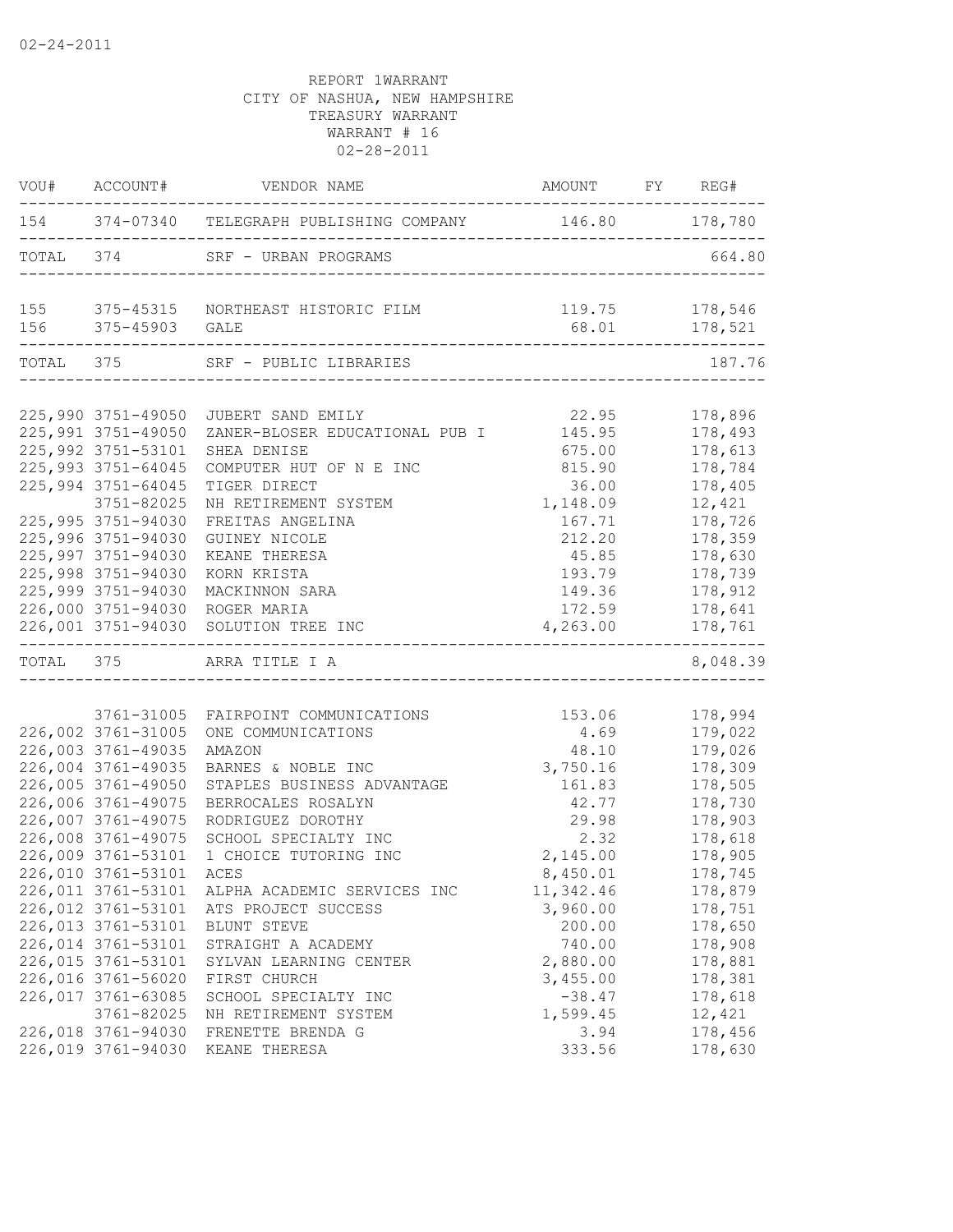|           | VOU# ACCOUNT#                    | VENDOR NAME                                       | AMOUNT                    | FY | REG#           |
|-----------|----------------------------------|---------------------------------------------------|---------------------------|----|----------------|
| TOTAL 376 |                                  | TITLE IA                                          |                           |    | 39,263.86      |
| 160       | 378-09061                        | ARAMARK UNIFORM SERVICES                          | 106.65                    |    | 178,394        |
| 161       | 378-09061                        | J P PEST SERVICES                                 | 255.00                    |    | 178,462        |
| 162       | 378-09061                        | KINNEY TOWING & TRANSPORTATION                    | 175.00                    |    | 178,440        |
| 163       | 378-09061                        | SAFETY-KLEEN SYSTEMS INC                          | 463.55                    |    | 178,344        |
| 164       | 378-09081                        | MAYNARD & LESIEUR INCORPORATED                    | 30.00                     |    | 178,776        |
| 165       | 378-09091                        | BLANCHARD SUPPLY CO                               | 342.85                    |    | 179,001        |
| 166       | 378-09091                        | CAMEROTA TRUCK PARTS                              | 110.66                    |    | 178,406        |
| 167       | 378-09091                        | CENTRAL PAPER PRODUCTS CO                         | 156.23                    |    | 178,557        |
| 168       | 378-09091                        | GILLIG LLC                                        | 974.09                    |    | 178,499        |
| 169       | 378-09091                        | GRAINGER                                          | 29.36                     |    | 178,363        |
| 170       | 378-09091                        | HOME DEPOT CREDIT SERVICES                        | 145.84                    |    | 178,963        |
| 171       | 378-09091                        | NAPA AUTO PARTS                                   | 147.50                    |    | 178,517        |
| 172       | 378-09091                        | NORTHERN BUS SALES INC                            | 786.51                    |    | 178,417        |
| 173       | 378-09091                        | SPORTWORKS NORTHWEST INC                          | 398.56                    |    | 178,558        |
| 174       | 378-09091                        | STAPLES ADVANTAGE                                 | 190.52                    |    | 178,566        |
| 175       | 378-09104                        | PSNH                                              | 473.84                    |    | 179,015        |
| 176       | 378-09112                        | NATIONAL GRID                                     | 14.83                     |    | 178,989        |
| 176       | 378-09114                        | NATIONAL GRID                                     |                           |    | 178,989        |
| 176       | 378-09115                        | NATIONAL GRID                                     | 123.04<br>488.20          |    | 178,989        |
|           |                                  |                                                   |                           |    | 178,967        |
| 177       | 378-09125                        | PENNICHUCK WATER                                  | 88.20                     |    |                |
| 178       | 378-09133                        | FAIRPOINT COMMUNICATIONS                          | 153.50                    |    | 178,996        |
| 179       | 378-09261<br>------------------- | CDW GOVERNMENT INC                                | 179.60<br>_______________ |    | 178,611        |
| TOTAL 378 |                                  | TRANSPORTATION                                    |                           |    | 5,833.53       |
|           |                                  | 3897-82025 NH RETIREMENT SYSTEM                   | 416.94 12,421             |    |                |
| TOTAL 389 |                                  | GEN VOCATIONAL ED                                 |                           |    | 416.94         |
|           |                                  |                                                   |                           |    |                |
|           |                                  | 226,020 3901-53102 PROGRESSIVE SAFETY SOLUTIONS L |                           |    | 150.00 178,916 |
|           | 226,021 3901-53102               | PROULX MARK                                       | 437.50                    |    | 178,457        |
|           | 226,022 3901-53102               | SELLECK BENJAMIN                                  | 150.00                    |    | 178,915        |
|           | 226,023 3901-64192               | COMPUTER HUT OF N E INC                           | 2,337.00                  |    | 178,784        |
|           | 226,024 3901-64192               | M E D E SUPPLY CO                                 | 4,980.34                  |    | 178,860        |
|           | 226,025 3901-64192               | NATIONAL INSTRUMENTS CORP                         | 770.91                    |    | 178,919        |
|           | 3901-82025                       | NH RETIREMENT SYSTEM                              | 293.23                    |    | 12,421         |
|           | 226,026 3901-91040               | KLAWES KEITH                                      | 36.72                     |    | 178,635        |
|           | 226,027 3901-91040               | OUELLETTE MARCIE                                  | 91.02                     |    | 178,746        |
|           | 226,028 3901-91040               | QUIMBY DAVID                                      | 36.72                     |    | 178,754        |
|           | 226,029 3901-91040               | VERLEY ALAN                                       | 23.97                     |    | 178,765        |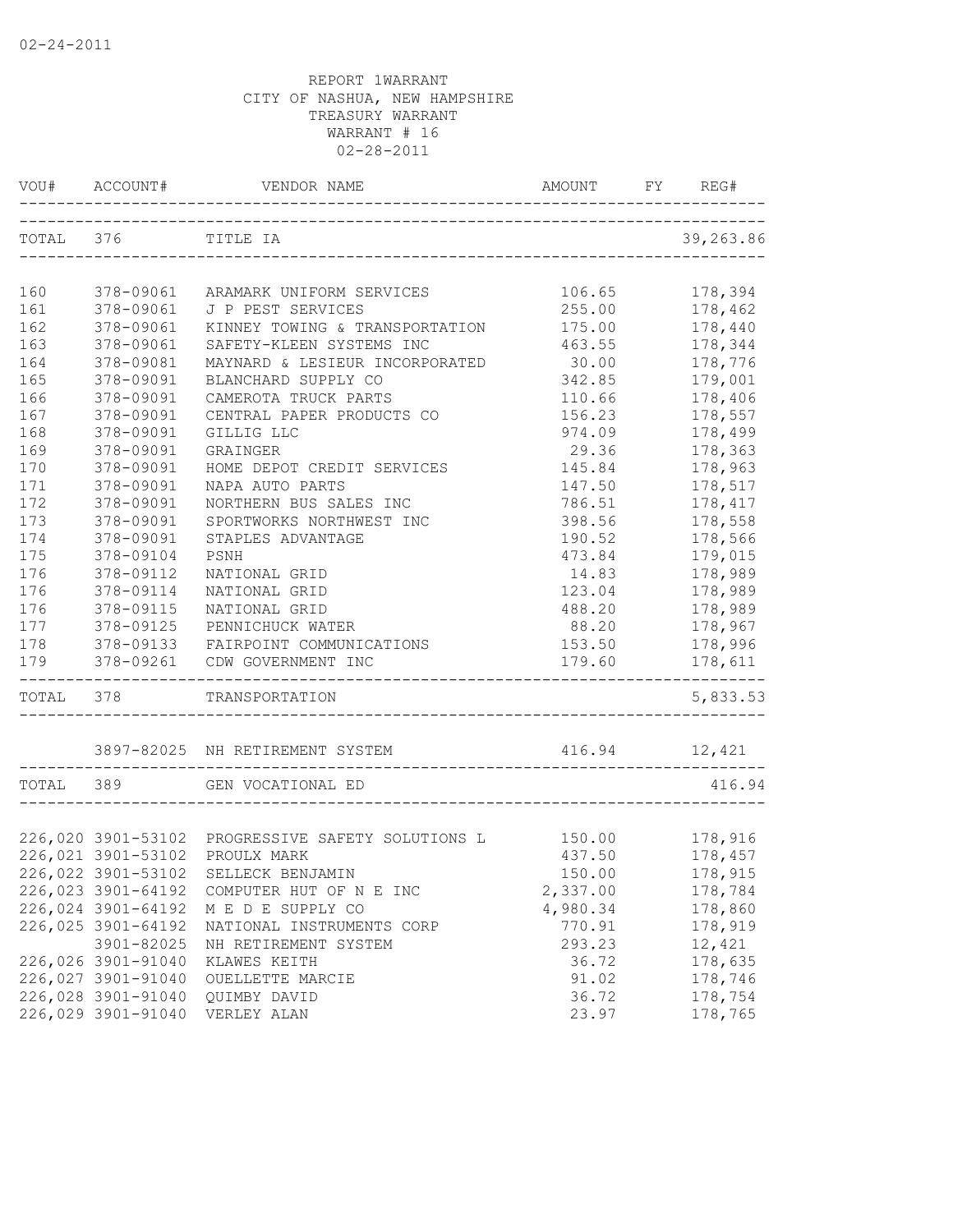| VOU#  | ACCOUNT#                                                                                                   | VENDOR NAME                                                                                                            | AMOUNT                                          | FY | REG#                                                |
|-------|------------------------------------------------------------------------------------------------------------|------------------------------------------------------------------------------------------------------------------------|-------------------------------------------------|----|-----------------------------------------------------|
| TOTAL | 390                                                                                                        | PERKINS VOCATIONAL ED                                                                                                  |                                                 |    | 9,307.41                                            |
|       | 226,030 3927-49050<br>226,031 3927-49050<br>226,032 3927-49050<br>226,033 3927-49050<br>226,034 3927-49050 | CENTRAL PAPER PRODUCTS CO<br>COCA COLA BOTTLING CO., OF N.E<br>GENERAL LINEN SERVICE INC<br>HANNAFORD<br>MARKET BASKET | 304.80<br>82.00<br>52.25<br>317.84<br>28.01     |    | 178,782<br>178,670<br>178,752<br>178,549<br>178,437 |
|       | 226,035 3927-53100                                                                                         | D A BUCCI & SONS INC                                                                                                   | 27.00                                           |    | 178,337                                             |
| TOTAL | 392                                                                                                        | CULINARY ARTS                                                                                                          |                                                 |    | 811.90                                              |
|       | 3937-82025                                                                                                 | NH RETIREMENT SYSTEM                                                                                                   | 154.20                                          |    | 12,421                                              |
| TOTAL | 393                                                                                                        | DAY CARE                                                                                                               |                                                 |    | 154.20                                              |
|       | 226,036 3940-49035<br>226,037 3940-49035<br>226,038 3940-49075<br>226,039 3940-49075<br>3940-82025         | AMAZON<br>NCS PEARSON INC<br>GREAT IDEAS FOR TEACHING INC<br>VISION ASSOCIATES<br>NH RETIREMENT SYSTEM                 | 85.31<br>854.70<br>210.80<br>107.95<br>2,735.38 |    | 179,026<br>178,634<br>178,582<br>178,771<br>12,421  |
| TOTAL | 394                                                                                                        | ARRA IDEA SPEC ED                                                                                                      |                                                 |    | 3,994.14                                            |
|       | 226,040 3951-49075<br>226,041 3951-53109<br>226,042 3951-53109<br>3951-82025                               | SAMMONS PRESTON INC<br>CARROLL CENTER FOR THE BLIND (<br>INTERIM HEALTHCARE OF THE NORT<br>NH RETIREMENT SYSTEM        | 24.89<br>2,094.52<br>858.00<br>9,936.44         |    | 178,600<br>178,681<br>178,474<br>12,421             |
| TOTAL | 395                                                                                                        | IDEA B SPECIAL EDUCATION                                                                                               |                                                 |    | 12,913.85                                           |
|       | 3961-82025                                                                                                 | NH RETIREMENT SYSTEM                                                                                                   | 272.19                                          |    | 12,421                                              |
| TOTAL | 396                                                                                                        | IDEA PRESCHOOL                                                                                                         |                                                 |    | 272.19                                              |
|       |                                                                                                            |                                                                                                                        |                                                 |    |                                                     |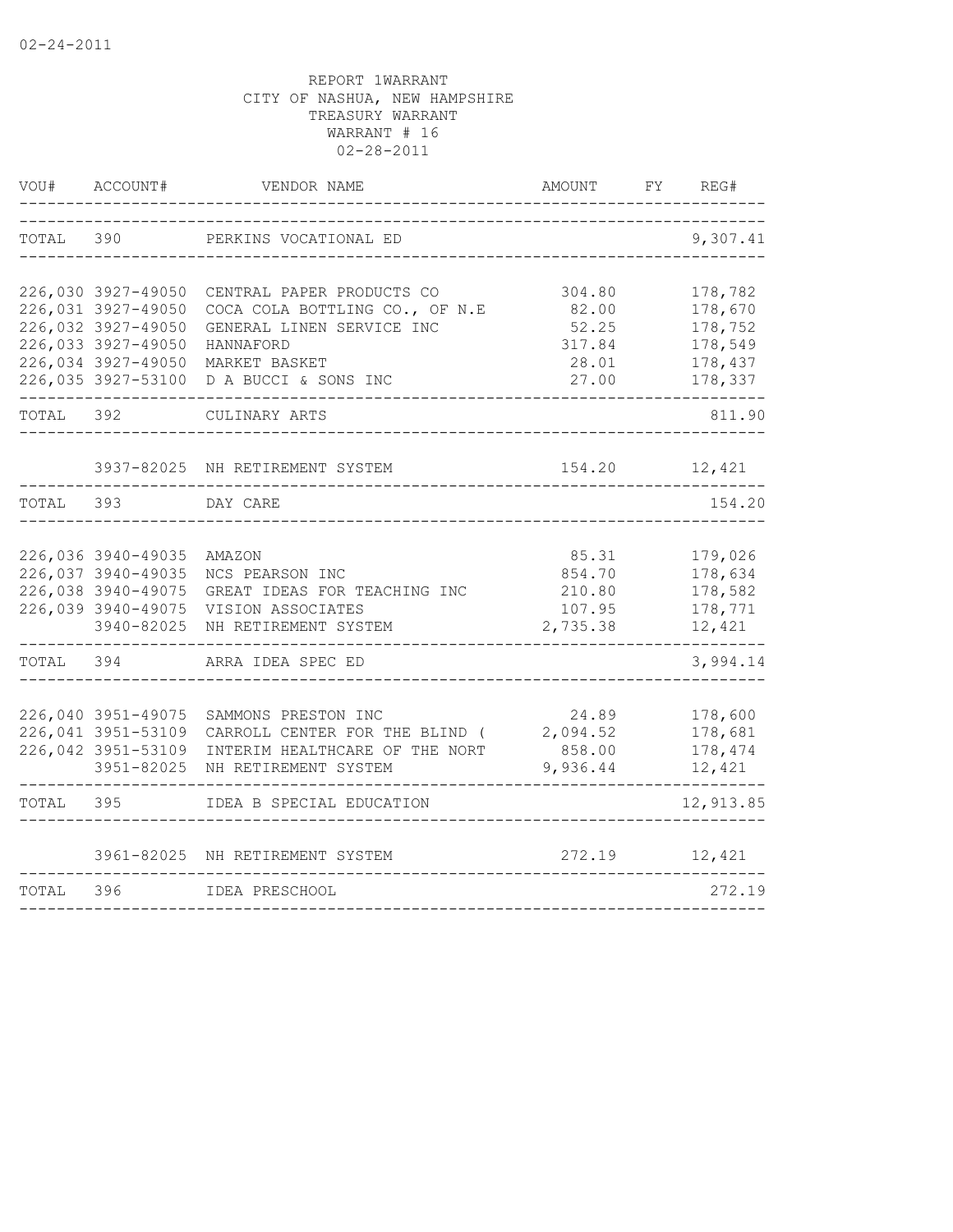| VOU#       | ACCOUNT#                   | VENDOR NAME                               | AMOUNT          | FY | REG#               |
|------------|----------------------------|-------------------------------------------|-----------------|----|--------------------|
| 181<br>182 | 412-180<br>$412 - 180$     | DUFFINA BARBARA<br>LABERINTO JAN          | 242.00<br>33.00 |    | 178,854<br>178,856 |
| 183<br>184 | $412 - 180$<br>$412 - 180$ | MURILLO JESSICA N<br>TATE WESLEY          | 24.00<br>151.00 |    | 178,855<br>178,857 |
| TOTAL      |                            | 412-18 FINANCIAL SERVICES<br>AUTO PERMITS |                 |    | 450.00             |
| 185        |                            | 431-314      NASHUA POLICE DEPARTMENT     | 4.96            |    | 178,925            |
| TOTAL      | $431 - 31$                 | POLICE DEPARTMENT<br>SALE OF PHOTOCOPIES  |                 |    | 4.96               |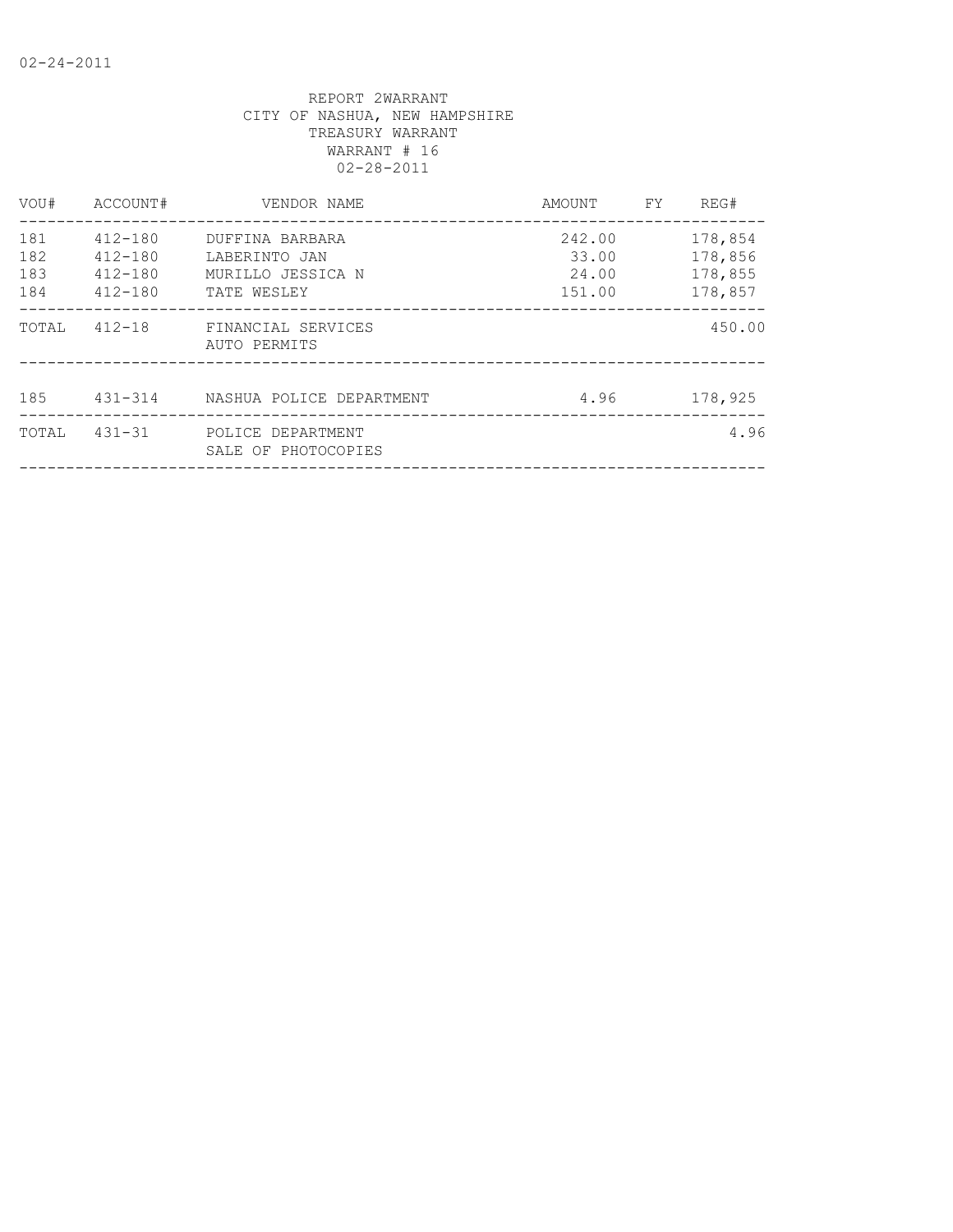| VOU#                                          | ACCOUNT#                                                                                | VENDOR NAME                                                                                                                                              | <b>AMOUNT</b>                                                               | FY | REG#                                                                     |
|-----------------------------------------------|-----------------------------------------------------------------------------------------|----------------------------------------------------------------------------------------------------------------------------------------------------------|-----------------------------------------------------------------------------|----|--------------------------------------------------------------------------|
| 186<br>187                                    | 501-53166<br>$501 - 94005$                                                              | ALUKONIS DAVID J<br>ROTARY CLUB OF NASHUA WEST                                                                                                           | 3,500.00<br>100.00                                                          |    | 178,584<br>178,306                                                       |
| TOTAL                                         | 501                                                                                     | MAYOR'S OFFICE                                                                                                                                           |                                                                             |    | 3,600.00                                                                 |
| 188                                           | 502-49025                                                                               | WEST PAYMENT CENTER                                                                                                                                      | 176.50                                                                      |    | 178,966                                                                  |
| TOTAL                                         | 502                                                                                     | LEGAL DEPARTMENT                                                                                                                                         |                                                                             |    | 176.50                                                                   |
| 189                                           | 503-41015                                                                               | ANCO SIGNS & STAMPS INC                                                                                                                                  | 40.00                                                                       |    | 178,503                                                                  |
| TOTAL                                         | 503                                                                                     | BOARD OF ALDERMEN                                                                                                                                        |                                                                             |    | 40.00                                                                    |
| 190<br>191                                    | 505-81007<br>505-81078                                                                  | NASHUA COMMUNITY MUSIC SCHOOL<br>ST JOSEPH COMMUNITY SERVICES I                                                                                          | 500.00<br>2,182.26                                                          |    | 178,926<br>178,779                                                       |
| TOTAL                                         | 505                                                                                     | CIVIC & COMM. ACTIVITIES                                                                                                                                 |                                                                             |    | 2,682.26                                                                 |
| 192<br>193<br>194                             | 506-31005<br>506-31005<br>506-31005                                                     | COMCAST<br>FAIRPOINT COMMUNICATIONS<br>FAIRPOINT COMMUNICATIONS                                                                                          | 64.15<br>708.84<br>39.99                                                    |    | 178,986<br>178,994<br>178,996                                            |
| TOTAL                                         | 506                                                                                     | TELECOMMUNICATIONS                                                                                                                                       |                                                                             |    | 812.98                                                                   |
| 195<br>195<br>195<br>195<br>195<br>196        | $507 - 82020$<br>$507 - 82025$<br>507-82030<br>507-82035<br>507-82040<br>507-82025      | NH RETIREMENT SYSTEM<br>NH RETIREMENT SYSTEM<br>NH RETIREMENT SYSTEM<br>NH RETIREMENT SYSTEM<br>NH RETIREMENT SYSTEM<br>NH RETIREMENT SYSTEM             | 194,205.37<br>97,266.40<br>156,027.77<br>358, 457.19<br>79,592.98<br>591.17 |    | 12,421<br>12,421<br>12,421<br>12,421<br>12,421<br>178,307                |
| TOTAL                                         | 507                                                                                     | PENSIONS                                                                                                                                                 |                                                                             |    | 886,140.88<br>-----------------                                          |
| 197<br>197<br>199<br>198<br>200<br>201<br>201 | 512-91015<br>512-94010<br>512-43005<br>512-43005<br>512-59182<br>512-41005<br>512-41015 | FREDETTE DAVID<br>FREDETTE DAVID<br>PRINTGRAPHICS OF MAINE<br>PRINTGRAPHICS OF MAINE<br>PRINTGRAPHICS OF MAINE<br>STAPLES ADVANTAGE<br>STAPLES ADVANTAGE | 93.70<br>120.00<br>800.00<br>41.45<br>775.15<br>97.20<br>232.49             |    | 178,927<br>178,927<br>12,415<br>178,372<br>178,372<br>178,566<br>178,566 |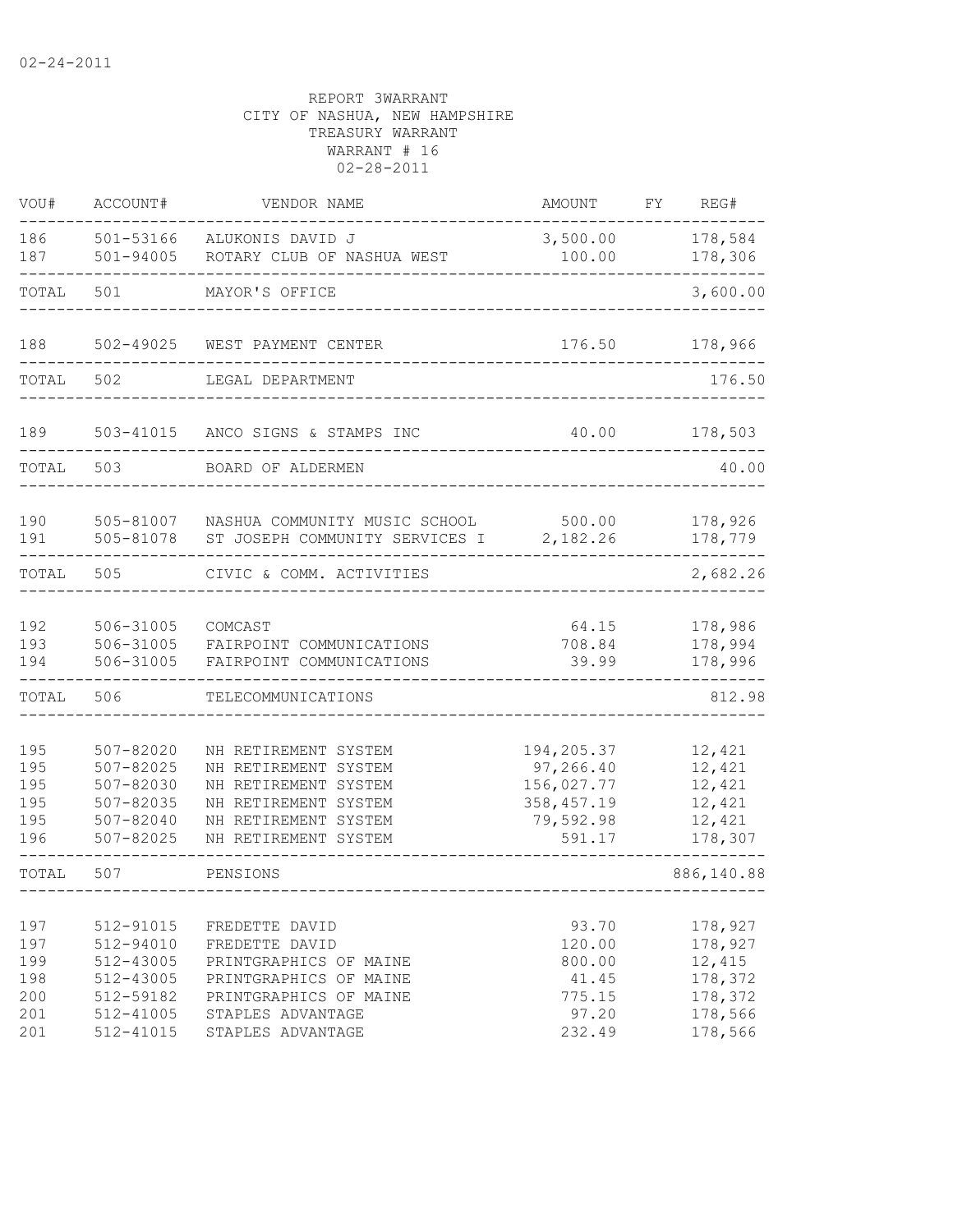| VOU#       | ACCOUNT#               | VENDOR NAME                                                  | AMOUNT             | FY | REG#               |
|------------|------------------------|--------------------------------------------------------------|--------------------|----|--------------------|
| TOTAL      | 512                    | FINANCIAL SERVICES                                           |                    |    | 2,159.99           |
| 202        | 513-91005              | BERGERON PAUL                                                | 138.80             |    | 178,928            |
| 202        | 513-94005              | BERGERON PAUL                                                | 130.66             |    | 178,928            |
| 203        | 513-41015              | GAYLORD BROS INC                                             | 238.43             |    | 178,781            |
| 203        | 513-43005              | GAYLORD BROS INC                                             | 24.59              |    | 178,781            |
| 204        | 513-59100              | OCCUPATIONAL DRUG TESTING LLC                                | 130.00             |    | 178,485            |
| 205        | 513-41005              | STAPLES ADVANTAGE                                            | 28.80              |    | 178,566            |
| 205        | 513-41015              | STAPLES ADVANTAGE                                            | 114.62             |    | 178,566            |
|            | TOTAL 513              | CITY CLERK'S OFFICE                                          |                    |    | 805.90             |
| 206        |                        | 515-59125 ALLIANCE CONSULTING HRD                            | 737.50 178,845     |    |                    |
|            | TOTAL 515              | HUMAN RESOURCES                                              |                    |    | 737.50             |
|            |                        |                                                              |                    |    |                    |
| 207        | 516-66025              | OFFICE EQUIPMENT FINANCE SERVI 376.75                        |                    |    | 178,995            |
| 208<br>208 | 516-54006<br>516-54011 | TELEGRAPH PUBLISHING COMPANY<br>TELEGRAPH PUBLISHING COMPANY | 146.80<br>1,445.98 |    | 178,780<br>178,780 |
| 208        | 516-54016              | TELEGRAPH PUBLISHING COMPANY                                 | 406.70             |    | 178,780            |
| TOTAL 516  | --------------------   | PURCHASING DEPARTMENT                                        | _____________      |    | 2,376.23           |
|            |                        |                                                              |                    |    |                    |
| 209        | 517-32005              | GLACIAL ENERGY OF NEW ENGLAND                                | 4,083.07           |    | 12,436             |
| 210        | 517-75130              | HANSEN-FOX COMPANY INC                                       | 2,750.00           |    | 178,424            |
| 211        | 517-75160              | HARRY W WELLS & SON INC                                      | 1,638.96           |    | 178,661            |
| 212        | 517-75130              | J LAWRENCE HALL INC                                          | 300.00             |    | 178,799            |
| 213        | 517-75105              | M & M ELECTRICAL SUPPLY CO INC                               | 263.37             |    | 178,762            |
| 214        | 517-34015              | NATIONAL GRID                                                | 997.94             |    | 178,989            |
| 215<br>216 | 517-74085<br>517-33005 | NEVERETTS SEW & VAC INC<br>PENNICHUCK WATER                  | 60.80<br>226.62    |    | 178,338<br>178,967 |
| 217        | 517-32005              | PSNH                                                         | 38.51              |    | 179,015            |
| 218        | 517-32005              | PUBLIC SERVICE OF NEW HAMPSHIR                               | 2,741.68           |    | 179,025            |
| 219        | 517-75023              | STANLEY ELEVATOR COMPANY INC                                 | 732.00             |    | 178,785            |
| TOTAL      | 517                    | BUILDING MAINT - CITY ADMIN                                  |                    |    | 13,832.95          |
| 220        | 519-66025              | GE CAPITAL INC                                               | 1,100.53           |    | 178,544            |
| 221        | 519-94005              | NRAAO/CT 2011                                                | 235.00             |    | 179,005            |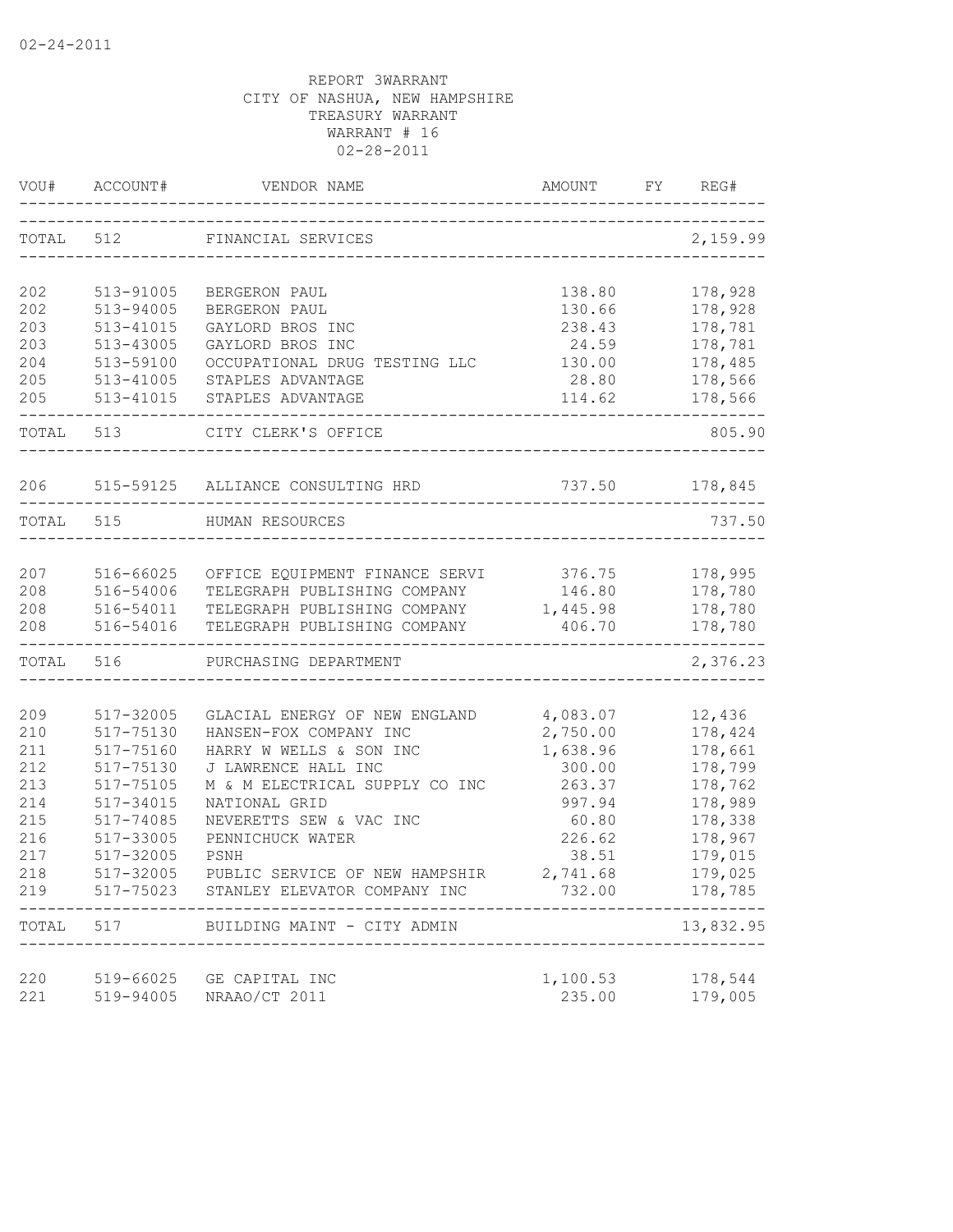| VOU#       | ACCOUNT#                   | VENDOR NAME                               | AMOUNT                    | FY | REG#                |
|------------|----------------------------|-------------------------------------------|---------------------------|----|---------------------|
| TOTAL 519  |                            | ASSESSORS                                 |                           |    | 1,335.53            |
|            |                            |                                           |                           |    |                     |
| 222        | 520-59100                  | COLLEGE BOUND MOVERS                      | 2,822.12                  |    | 178,393             |
| 223        | $520 - 34015$              | NATIONAL GRID                             | 376.87                    |    | 178,989             |
| 224<br>225 | $520 - 32005$<br>520-32005 | PENNICHUCK WATER                          | 49.89<br>440.86           |    | 178,967             |
|            |                            | PSNH                                      | ------------------------- |    | 179,015             |
| TOTAL 520  |                            | HUNT BUILDING                             |                           |    | 3,689.74            |
| 226        |                            | 522-64045 COMPUTER HUT OF N E INC         | 795.80                    |    | 178,784             |
| 227        |                            | 522-41015 STAPLES ADVANTAGE               | 62.93                     |    | 178,566             |
| 228        | 522-74035                  | TURBOTEK COMPUTER CORP                    | 4,044.75                  |    | 178,383             |
| TOTAL 522  |                            | _______________<br>INFORMATION TECHNOLOGY |                           |    | -------<br>4,903.48 |
|            |                            |                                           |                           |    |                     |
| 229        | 531-59100                  | 1ST PRIORITY TOWING AND RECOVE 535.00     |                           |    | 178,826             |
| 230        | 531-78007                  | ADAMSON INDUSTRIES CORP                   | 174.90                    |    | 178,458             |
| 231        | 531-75130                  | AIREX FILTER CORPORATION                  | 321.54                    |    | 178,375             |
| 232        | $531 - 46040$              | ALBERT JOSHUA                             | 65.59                     |    | 178,930             |
| 233        | $531 - 46040$              | ALEC'S SHOE STORE INC                     | 987.30                    |    | 178,419             |
| 234        | 531-74092                  | AMERICAN TANK MANAGEMENT INC              | 390.00                    |    | 178,430             |
| 235        | 531-75023                  | B & S LOCKSMITH INC                       | 262.45                    |    | 178,468             |
| 236        | $531 - 46030$              | BEN'S UNIFORMS                            | 201.00                    |    | 178,786             |
| 236        | $531 - 46040$              | BEN'S UNIFORMS                            | 687.45                    |    | 178,786             |
| 237        | 531-78007                  | BEST FORD                                 | 694.35                    |    | 178,330             |
| 237        | 531-78075                  | BEST FORD                                 | 24.38                     |    | 178,330             |
| 238        | 531-47010                  | BOUND TREE MEDICAL LLC                    | 90.96                     |    | 178,463             |
| 239        | 531-59100                  | CANAL ART & FRAMING/SAMANTHA T            | 232.21                    |    | 178,675             |
| 240        | 531-78007                  | CARPARTS OF NASHUA                        | 618.99                    |    | 178,329             |
| 241        | 531-31025                  | COMCAST                                   | 224.59                    |    | 178,977             |
| 242        | 531-94005                  | CSIDT                                     | 225.00                    |    | 179,011             |
| 243        | 531-78075                  | DAVE ILLG'S COLLISION REPAIR C            | 552.00                    |    | 178,801             |
| 244        | $531 - 64045$              | DELL MARKETING LP                         | 860.07                    |    | 178,386             |
| 245        | 531-53125                  | DORE MICHAEL                              | 200.00                    |    | 178,929             |
| 246        | 531-31020                  | FAIRPOINT COMMUNICATIONS                  | 203.00                    |    | 178,994             |
| 247        | 531-31025                  | FAIRPOINT COMMUNICATIONS                  | 142.55                    |    | 178,996             |
| 248        | 531-94005                  | FIRST CONTACT 9-1-1 LLC                   | 440.00                    |    | 178,992             |
| 249        | 531-78007                  | FISHER AUTO PARTS                         | $-12.00$                  |    | 178,830             |
| 250        | 531-48015                  | FLEET SERVICES                            | 854.95                    |    | 178,459             |
| 251        | 531-91025                  | GANGI ALEXANDER                           | 40.80                     |    | 178,934             |
| 252        | 531-91025                  | GILBERT CALEB                             | 40.80                     |    | 178,932             |
| 253        | 531-74092                  | HARRIS EQUIPMENT REPAIR SERVIC            | 75.00                     |    | 178,774             |
| 254        | 531-95000                  | HILLSBOROUGH COUNTY CHIEFS                | 25.00                     |    | 178,988             |
| 255        | $531 - 46040$              | HUDON SCOTT                               | 54.40                     |    | 178,936             |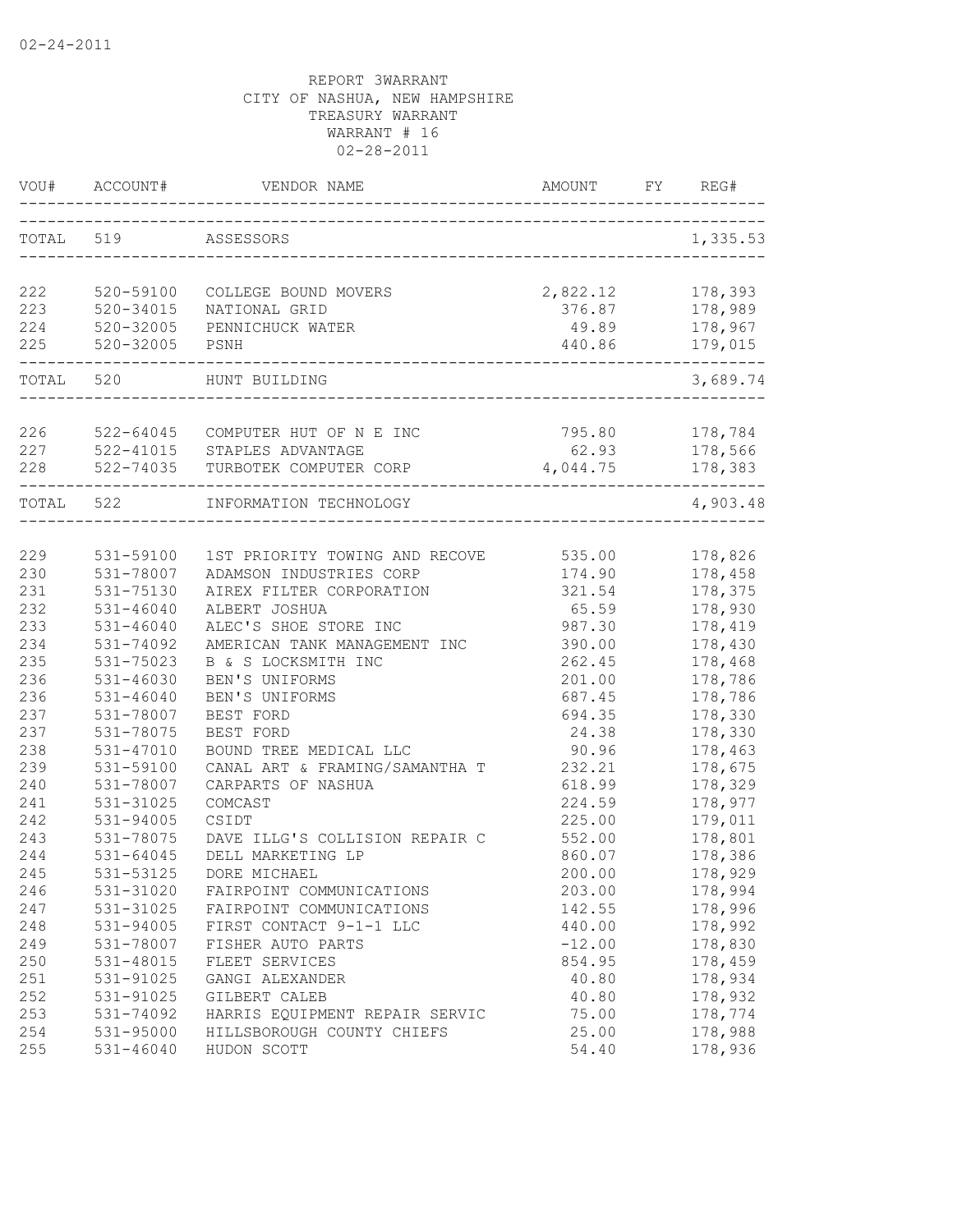| VOU#       | ACCOUNT#               | VENDOR NAME                     | AMOUNT               | FY | REG#               |
|------------|------------------------|---------------------------------|----------------------|----|--------------------|
| 256        | 531-45220              | IN THE LINE OF DUTY             | 800.00               |    | 178,516            |
| 257        | 531-45005              | INTERSTATE ARMS CORP            | 2,643.75             |    | 178,351            |
| 258        | 531-78007              | MAC MULKIN CHEVROLET INC        | 231.40               |    | 178,769            |
| 259        | $531 - 46040$          | MALONEY JAMES                   | 119.90               |    | 178,935            |
| 260        | 531-53125              | MCDANNELL RAYMOND               | 99.00                |    | 178,385            |
| 261        | $531 - 46040$          | MOUSHEGIAN MICHAEL              | 114.95               |    | 178,931            |
| 262        | 531-34015              | NATIONAL GRID                   | 2,176.48             |    | 178,989            |
| 263        | 531-94005              | NESPIN                          | 125.00               |    | 179,024            |
| 264        | $531 - 94005$          | NETOA                           | 150.00               |    | 179,010            |
| 265        | 531-78007              | NEW G.H. BERLIN OIL COMPANY     | 1,875.50             |    | 178,452            |
| 266        | 531-75023              | NORMAN E DAY INC                | 680.00               |    | 178,311            |
| 267        | 531-78007              | NYTECH SUPPLY CO                | 71.07                |    | 178,336            |
| 268        | $531 - 66025$          | OFFICE EQUIPMENT FINANCE SERVI  | 1,385.98             |    | 178,995            |
| 269        | 531-45125              | PC MALL GOV INC                 | 321.00               |    | 178,622            |
| 270        | 531-33005              | PENNICHUCK WATER                | 20.14                |    | 178,967            |
| 271        | 531-32035              | PSNH                            | 173.63               |    | 179,015            |
| 272        | 531-42000              | REXEL CLS                       | 105.41               |    | 178,712            |
| 273        | 531-91025              | ROONEY RYAN                     | 40.80                |    | 178,933            |
| 274        | 531-34015              | SHATTUCK MALONE OIL CO          | 600.52               |    | 178,954            |
| 275        | 531-69025              | SNAP ON TOOLS                   | 949.00               |    | 178,347            |
| 276        | $531 - 44005$          | SOURCE 4 INC                    | 424.44               |    | 178,396            |
| 277        | $531 - 64080$          | SPILLER'S                       | 160.00               |    | 178,513            |
| 278        | 531-53005              | ST JOSEPH BUSINESS & HEALTH     | 155.00               |    | 178,408            |
| 279        | 531-94005              | ST JOSEPH HOSPITAL              | 225.00               |    | 178,987            |
| 280        | 531-59100              | STANLEY ELEVATOR COMPANY INC    | 366.00               |    | 178,785            |
| 281        | $531 - 41005$          | STAPLES ADVANTAGE               | 505.27               |    | 178,566            |
| 281        | $531 - 41015$          | STAPLES ADVANTAGE               | 1,866.41             |    | 178,566            |
| 282        | $531 - 46030$          | STAR PACKER BADGES              | 530.80               |    | 178,374            |
| 283        | 531-42000              | THE DURKIN CO INC               | 369.74               |    | 178,449            |
| 284        | 531-95000              | THE TELEGRAPH                   | 182.00               |    | 178,981            |
| 285        | 531-78007              | TOWERS MOTOR PARTS CORP         | 31.71                |    | 178,520            |
| 286        | $531 - 43005$          | UNITED PARCEL SERVICE           | 34.55                |    | 179,028            |
| 287        | 531-31050              | USA MOBILITY WIRELESS INC       | 97.18                |    | 179,002            |
| 288        | 531-31050              | VERIZON WIRELESS                | 745.79               |    | 178,979            |
| 289        | 531-74035              | WEST PAYMENT CENTER             | 509.74               |    |                    |
|            |                        |                                 |                      |    | 178,380            |
| TOTAL      | 531                    | POLICE DEPARTMENT               |                      |    | 28,099.44          |
|            |                        |                                 |                      |    |                    |
| 290<br>291 | 532-74020<br>532-75023 | ACCESS A/V<br>AE MECHANICAL INC | 3,989.00<br>3,298.75 |    | 178,451<br>178,737 |
|            |                        | AE MECHANICAL INC               | 2,038.70             |    | 178,737            |
| 291        | 532-75130              |                                 |                      |    |                    |
| 291        | 532-75160              | AE MECHANICAL INC               | 1,000.00             |    | 178,737            |
| 292        | 532-69025              | ALL STATE FIRE EQUIPMENT        | 197.85               |    | 178,685            |
| 293        | 532-46045              | ALLISON JEFFREY                 | 32.00                |    | 178,316            |
| 294        | 532-64192              | AQUATIC SPECIALTIES             | 53.00                |    | 178,811            |
| 295        | 532-53065              | BAILEY NEWELL                   | 75.00                |    | 178,473            |
| 296        | 532-78100              | BATTERIES PLUS                  | 47.52                |    | 178,545            |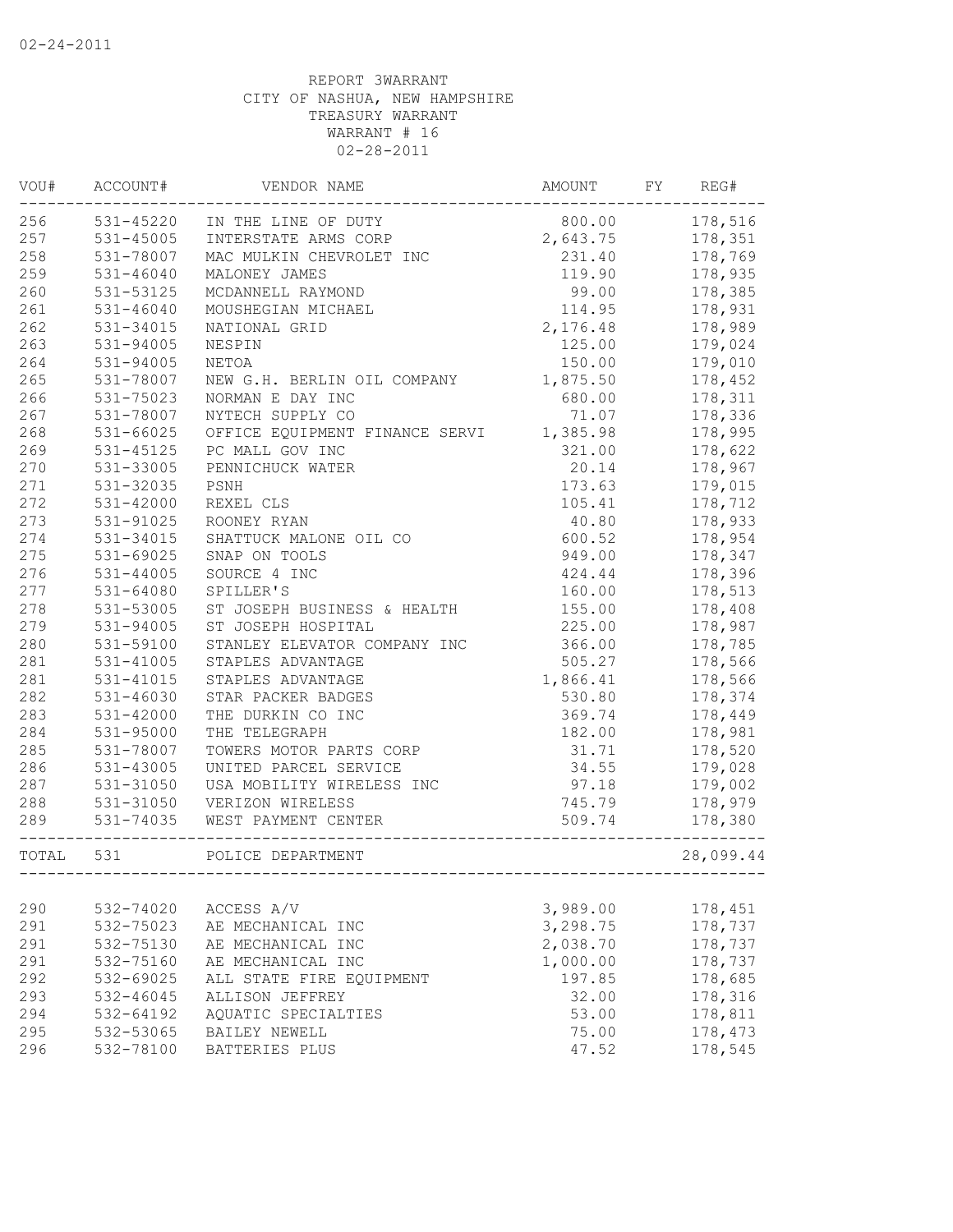| VOU# | ACCOUNT#      | VENDOR NAME                    | AMOUNT   | FY | REG#    |
|------|---------------|--------------------------------|----------|----|---------|
| 297  | 532-75023     | BELLETETES INC                 | 24.97    |    | 178,427 |
| 297  | 532-78100     | BELLETETES INC                 | 80.17    |    | 178,427 |
| 298  | 532-53065     | BENOIT AMANDA                  | 75.00    |    | 178,836 |
| 299  | $532 - 46030$ | BERGERON PROTECTIVE CLOTHING   | 1,888.34 |    | 178,560 |
| 300  | 532-91005     | BOUCHER ANNE-MARIE             | 48.96    |    | 178,450 |
| 301  | 532-53065     | BOWNE PATRICK                  | 75.00    |    | 178,842 |
| 302  | 532-53065     | BOWNE TAMARA                   | 75.00    |    | 178,843 |
| 303  | 532-75105     | BRIAN MASON ELECTRIC LLC       | 125.00   |    | 178,487 |
| 304  | 532-53065     | <b>BURKE HELEN</b>             | 75.00    |    | 178,876 |
| 305  | 532-74092     | BUSINESS ELECTRONICS INC       | 1,500.00 |    | 178,399 |
| 306  | 532-53065     | CATALANO GINA                  | 75.00    |    | 178,832 |
| 307  | 532-53065     | COLE ROBERT                    | 75.00    |    | 178,833 |
| 308  | 532-53065     | CONTI DAVID                    | 225.00   |    | 178,589 |
| 309  | 532-53065     | COOK DAVID                     | 150.00   |    | 178,834 |
| 310  | 532-53065     | DOMENICIS DIANE                | 225.00   |    | 178,870 |
| 311  | 532-75100     | FIMBEL PAUNET CORPORATION      | 140.00   |    | 178,531 |
| 312  | 532-64192     | FIRE TECH & SAFETY OF NEW ENGL | 2,700.00 |    | 178,528 |
| 313  | 532-45165     | FIREMATIC SUPPLY CO INC        | 1,556.00 |    | 178,439 |
| 314  | 532-53065     | FOLEY JAMES                    | 225.00   |    | 178,875 |
| 315  | 532-53065     | GREELEY ROSEMARY               | 225.00   |    | 178,835 |
| 316  | 532-78075     | GREENFIELD INDUSTRIES INC      | 202.00   |    | 178,350 |
| 317  | 532-53055     | GUERRETTE DANIEL               | 850.00   |    | 178,858 |
| 318  | 532-53065     | HALPIN MIKE                    | 75.00    |    | 178,479 |
| 319  | 532-74055     | HB COMMUNICATIONS INC          | 605.00   |    | 178,410 |
| 320  | 532-75023     | HOME DEPOT CREDIT SERVICES     | 31.96    |    | 178,963 |
| 321  | 532-94005     | INFORMATION MANAGEMENT CORP    | 250.00   |    | 178,395 |
| 322  | 532-75160     | J LAWRENCE HALL INC            | 1,761.82 |    | 178,799 |
| 323  | 532-59135     | J P PEST SERVICES              | 85.00    |    | 178,462 |
| 324  | 532-78007     | JACK YOUNG COMPANY, INC        | 498.05   |    | 178,552 |
| 325  | 532-53065     | LANG MARK                      | 150.00   |    | 178,841 |
| 326  | 532-53065     | LAUGHTON LYNN                  | 150.00   |    | 178,869 |
| 327  | 532-53065     | LOCKWOOD MARY KATHERINE        | 150.00   |    | 178,872 |
| 328  | 532-75105     | M & M ELECTRICAL SUPPLY CO INC | 25.14    |    | 178,762 |
| 329  | 532-53065     | MACPHERSON HEATHER             | 150.00   |    | 178,840 |
| 330  | 532-53065     | MATTSON DAVID                  | 75.00    |    | 178,874 |
| 331  | 532-78065     | MAYNARD & LESIEUR INCORPORATED | 1,528.52 |    | 178,776 |
| 332  | 532-49025     | MGS TECH CORPORATION           | 609.50   |    | 178,848 |
| 333  | 532-78020     | MINUTEMAN TRUCKS INC           | 383.44   |    | 178,461 |
| 333  | 532-78100     | MINUTEMAN TRUCKS INC           | 26.00    |    | 178,461 |
| 333  | 532-78110     | MINUTEMAN TRUCKS INC           | 129.97   |    | 178,461 |
| 334  | 532-47010     | MOORE MEDICAL LLC              | 794.55   |    | 178,527 |
| 335  | 532-95005     | NATIONAL ASSOC OF FIRE INVESTI | 55.00    |    | 179,000 |
| 336  | 532-34015     | NATIONAL GRID                  | 3,075.28 |    | 178,989 |
| 337  | 532-69025     | NEVERETTS SEW & VAC INC        | 61.85    |    | 178,338 |
| 338  | 532-42005     | NEW ENGLAND PAPER & SUPPLY     | 209.73   |    | 178,447 |
| 338  | 532-42010     | NEW ENGLAND PAPER & SUPPLY     | 286.91   |    | 178,447 |
| 338  | 532-42020     | NEW ENGLAND PAPER & SUPPLY     | 164.99   |    | 178,447 |
| 339  | 532-46030     | NORTHEAST RESCUE SYSTEMS       | 169.00   |    | 178,548 |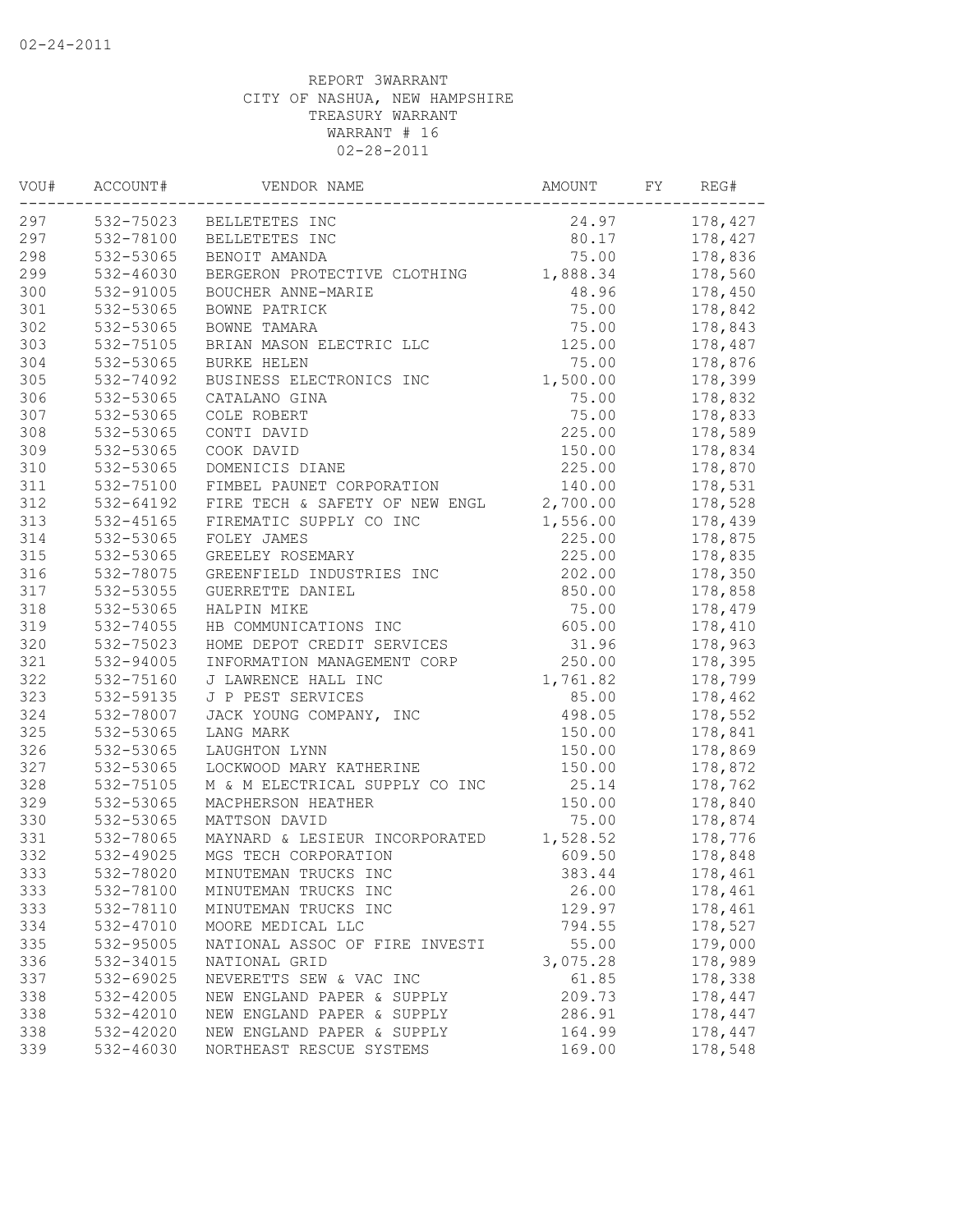| VOU#  | ACCOUNT#      | VENDOR NAME                              | AMOUNT    | FY | REG#       |
|-------|---------------|------------------------------------------|-----------|----|------------|
| 340   | 532-53065     | PAQUETTE CHERYL                          | 150.00    |    | 178,839    |
| 341   | 532-33005     | PENNICHUCK WATER                         | 764.89    |    | 178,967    |
| 342   | 532-53065     | PERKINS WAYNE                            | 75.00     |    | 178,798    |
| 343   | 532-43005     | PETTY CASH                               | 37.70     |    | 178,937    |
| 343   | 532-64192     | PETTY CASH                               | 34.99     |    | 178,937    |
| 343   | 532-98029     | PETTY CASH                               | 28.01     |    | 178,937    |
| 344   | 532-79005     | POWER & TEL                              | 585.00    |    | 178,760    |
| 345   | 532-45220     | POWERARC, INC                            | 300.66    |    | 178,559    |
| 346   | 532-32005     | PSNH                                     | 1,728.54  |    | 179,015    |
| 347   | 532-79045     | RADIO SHACK                              | 46.95     |    | 178,764    |
| 348   | 532-53065     | RILEY SHAWN                              | 75.00     |    | 178,871    |
| 349   | 532-53065     | RUDOLPH MICHELLE                         | 75.00     |    | 178,797    |
| 350   | 532-78007     | SANEL AUTO PARTS CO                      | 171.26    |    | 178,432    |
| 350   | 532-78100     | SANEL AUTO PARTS CO                      | 25.69     |    | 178,432    |
| 351   | 532-53065     | SHEA COLIN                               | 75.00     |    | 178,837    |
| 352   | 532-41015     | STAPLES ADVANTAGE                        | 199.76    |    | 178,566    |
| 353   | $532 - 95005$ | TREASURER STATE OF NH                    | 150.00    |    | 178,958    |
| 354   | 532-59100     | TRUE BLUE CLEANERS                       | 159.78    |    | 178,460    |
| 355   | 532-53065     | TUFTS BEVERLY                            | 300.00    |    | 178,476    |
| 356   | 532-53065     | TURGEON CHRISTOPHER                      | 150.00    |    | 178,838    |
| 357   | 532-43005     | UNITED PARCEL SERVICE                    | 37.28     |    | 179,028    |
| 358   | 532-53065     | WALLER JAMES                             | 150.00    |    | 178,844    |
| 359   | 532-53065     | WEAVER PATRICK SR                        | 225.00    |    | 178,873    |
| 360   | 532-53065     | WHITE EDWARD                             | 75.00     |    | 178,831    |
| 361   | 532-73005     | YANKEE EQUIPMENT SYSTEMS INC             | 511.75    |    | 178,391    |
| 361   | 532-74092     | YANKEE EQUIPMENT SYSTEMS INC             | 174.00    |    | 178,391    |
| 362   |               | 532-78080 YANKEE TRUCKS                  | 162.63    |    | 178,334    |
| 363   | 532-98030     | ZAX SIGNAGE                              | 95.34     |    | 178,466    |
| TOTAL | 532           | FIRE DEPARTMENT                          |           |    | 39, 413.20 |
| 364   | 534-32020     | GLACIAL ENERGY OF NEW ENGLAND            | 19,966.78 |    | 12,416     |
| 365   | 534-32020     | PSNH                                     | 209.12    |    | 179,015    |
| 366   | 534-32020     | PUBLIC SERVICE OF NEW HAMPSHIR           | 51,189.03 |    | 179,025    |
| TOTAL | 534           | STREET LIGHTING                          |           |    | 71,364.93  |
| 367   |               | 536-78007 MAC MULKIN CHEVROLET INC       | 58.51     |    | 178,769    |
| 368   | 536-32035     | PSNH                                     | 700.03    |    | 179,015    |
| TOTAL | 536           | CITYWIDE COMMUNICATIONS                  |           |    | 758.54     |
| 369   |               | 541-32005 PUBLIC SERVICE OF NEW HAMPSHIR | 1,018.14  |    | 179,025    |
| 370   |               | 541-34005 SHATTUCK MALONE OIL CO         | 3,284.74  |    | 178,954    |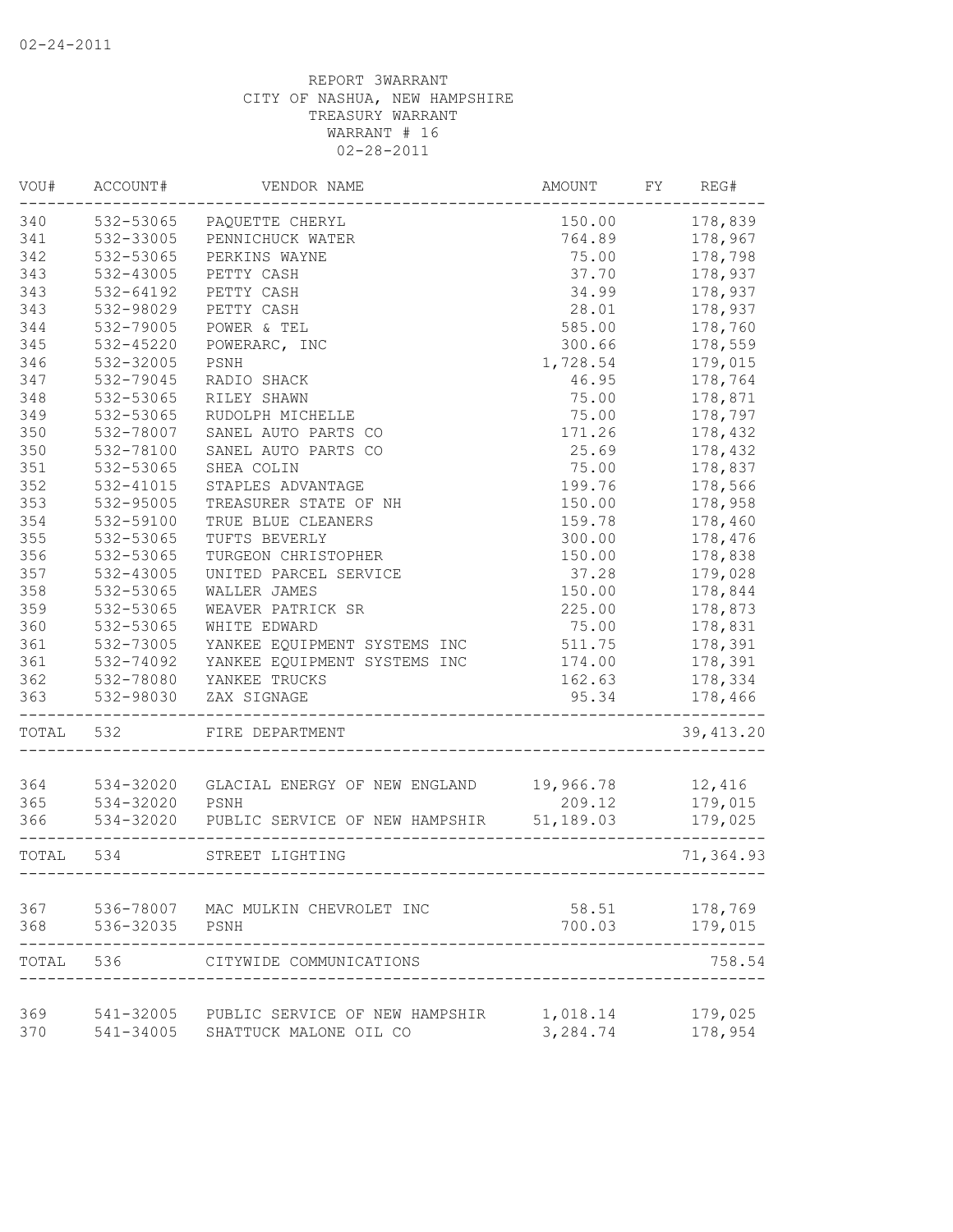|                          | VOU# ACCOUNT#                                    | VENDOR NAME                                                                                      | AMOUNT FY REG#                         |                                          |
|--------------------------|--------------------------------------------------|--------------------------------------------------------------------------------------------------|----------------------------------------|------------------------------------------|
|                          |                                                  | TOTAL 541 COMMUNITY SERVICES DIVISION                                                            |                                        | 4,302.88                                 |
| 372                      |                                                  | 371 542-46030 PORRES LUIS<br>542-41015 STAPLES ADVANTAGE                                         |                                        | 144.95 178,441<br>216.55 178,566         |
|                          | TOTAL 542                                        | COMMUNITY HEALTH                                                                                 |                                        | 361.50                                   |
|                          |                                                  | 373 543-53025 QC SERVICES<br>374 543-49075 STAPLES ADVANTAGE<br>---------                        | 814.53                                 | 178,962<br>476.52 178,566                |
|                          | TOTAL 543                                        | ENVIRONMENTAL HEALTH DEPT.                                                                       |                                        | 1,291.05                                 |
|                          |                                                  | 375 544-91005 MACK ROBERT<br>376 544-41015 STAPLES ADVANTAGE                                     | 37.20                                  | 124.17 178,373<br>178,566                |
|                          | TOTAL 544                                        | WELFARE ADMINISTRATION                                                                           |                                        | 161.37                                   |
| 377<br>378               | 545-97020<br>545-97015                           | 56 VINE STREET LLC<br>BOT-L-GAS INC                                                              | 595.00<br>589.67                       | 178,575<br>178,356                       |
| 379<br>380<br>381<br>382 | 545-97020<br>545-97020<br>545-97020<br>545-97020 | CORRIVEAU PAUL G REVOCABLE TRU<br>CORRIVEAU THERESA<br>COUNTRY BARN MOTEL<br>CROWN ST REALTY LLC | 479.36<br>550.31<br>1,015.00<br>450.00 | 178,569<br>178,355<br>178,428<br>178,574 |
| 383<br>384<br>385        | 545-97015<br>545-97020<br>545-97020              | DEMOULAS SUPERMARKETS INC<br>FARWELL FUNERAL SERVICE INC<br>FERGUSON ANDREW J                    | 1,415.53<br>750.00<br>555.00           | 178,955<br>178,319<br>178,577            |
| 386<br>387<br>388        | 545-97020<br>545-97020<br>545-97020              | FREEDOM APARTMENTS LLC<br>GANDER PROP MANAGEMENT LLC<br>GAUTHIER REALTY/CONNIE GAUTHIE           | 1,071.64<br>750.00<br>598.00           | 178,425<br>178,404<br>179,018            |
| 389<br>390<br>391        | 545-97020<br>545-97020<br>545-97020              | GP NASHUA LIMITED PARTNERSHIP<br>KAMMILA VIJAY<br>LEVESQUE THOMAS W                              | 631.83<br>256.00<br>700.00             | 178,358<br>178,572<br>178,568            |
| 392<br>393<br>394        | 545-97020<br>545-97020<br>545-97020              | LTA INVESTMENTS LLC<br>MENA ANOTNIO<br>MERCURI BEN                                               | 1,386.08<br>700.00<br>800.00           | 178,471<br>178,573<br>178,820            |
| 395<br>396               | 545-97020<br>545-97020<br>545-97020              | MOTEL 6<br>MWANIKI SAMUEL                                                                        | 640.65<br>900.00                       | 178,518<br>178,489                       |
| 397<br>398<br>399        | 545-97020<br>545-97015                           | NASHUA HOUSING AUTHORITY<br>PAQUIN EDWARD<br>PENNICHUCK WATER WORKS INC                          | 322.88<br>450.36<br>130.12             | 178,524<br>178,328<br>178,965            |
| 400<br>401<br>402        | 545-97015<br>545-97020<br>545-97020              | PSNH<br>THC INVESTMENTS<br>THOMPSON JOHN                                                         | 105.84<br>825.00<br>317.04             | 179,017<br>178,533<br>178,403            |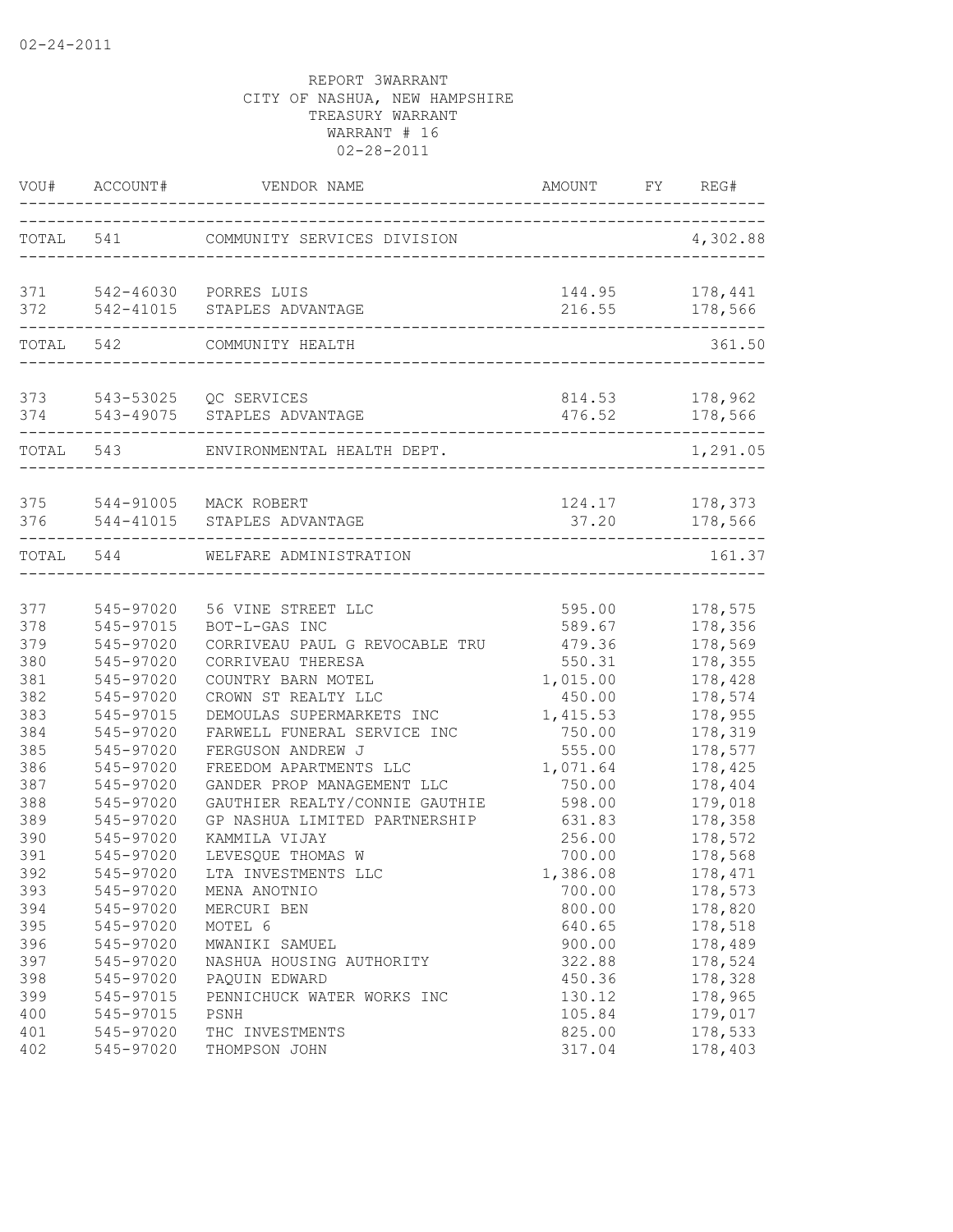|            | VOU# ACCOUNT# | VENDOR NAME                                                                                       | AMOUNT FY REG#              |                |
|------------|---------------|---------------------------------------------------------------------------------------------------|-----------------------------|----------------|
|            |               | 403 545-97020 TREMBLAY LOUIS                                                                      | 795.00 178,576              |                |
|            |               | 404 545-97020 WEST HOLLIS TRUST                                                                   |                             | 700.00 178,504 |
| 405        |               | 545-97015 WINGATE'S PHARMACY INC 6,835.89 178,956                                                 |                             |                |
| TOTAL 545  |               | WELFARE COSTS<br>___________________________________                                              |                             | 25, 316.20     |
|            |               |                                                                                                   |                             |                |
| 406        |               | 551-49075 IMTEK REPROGRAPHICS INC                                                                 | 225.00 178,629              |                |
| 407        |               | 551-34015 NATIONAL GRID                                                                           |                             | 14.43 178,989  |
| 408<br>409 |               | 551-33005 PENNICHUCK WATER<br>551-41015 STAPLES ADVANTAGE                                         | 83.91 178,566               | 88.20 178,967  |
|            |               |                                                                                                   | --------------------------- |                |
|            |               | TOTAL 551 PUBLIC WORKS DIV & ENGINEERING                                                          |                             | 411.54         |
| 410        |               | 552-46045 ALEC'S SHOE STORE INC<br>552-75022 B & S LOCKSMITH INC<br>552-78100 B & S LOCKSMITH INC |                             | 100.00 178,419 |
| 411        |               |                                                                                                   | 17.10                       | 178,468        |
| 411        |               |                                                                                                   | 8.60                        | 178,468        |
| 412        | 552-59050     | BOURQUE KEN                                                                                       | 50.00                       | 178,793        |
| 413        | 552-78007     | CARPARTS OF NASHUA                                                                                | 134.56                      | 178,329        |
| 414        | 552-59050     | CARUSO DANIEL                                                                                     | 194.00                      | 178,382        |
| 415        | 552-78100     | DONOVAN EQUIPMENT CO INC                                                                          | 493.42                      | 178,343        |
| 416        | 552-75021     | F W WEBB COMPANY                                                                                  | 124.71                      | 178,376        |
| 417        | 552-78100     | FREIGHTLINER OF NH INC                                                                            | 189.53                      | 178,532        |
| 418        | 552-75021     | HOME DEPOT CREDIT SERVICES                                                                        | 278.43                      | 178,963        |
| 418        | 552-75022     | HOME DEPOT CREDIT SERVICES                                                                        | 118.84                      | 178,963        |
| 419        | 552-75022     | JAN-PRO CLEANING SYSTEMS NORTH                                                                    | 262.50                      | 178,795        |
| 420        | 552-75022     | JOHNSON'S ELECTRIC INC                                                                            | 127.50                      | 178,379        |
| 421        | 552-78100     | LIBERTY INTN'L TRUCKS OF NH LL                                                                    | 22.25                       | 178,773        |
| 422        | 552-75021     | LOWE'S                                                                                            | 86.83                       | 178,980        |
| 423        | 552-59050     | MANSOR DAVE                                                                                       | 792.00                      | 178,651        |
| 424        | 552-78007     | NAPA AUTO PARTS                                                                                   | $-181.80$                   | 178,517        |
| 425        | 552-34015     | NATIONAL GRID                                                                                     | 693.56                      | 178,989        |
| 425        | 552-34045     | NATIONAL GRID                                                                                     | 244.74                      | 178,989        |
| 426        | 552-95005     | NESTMA                                                                                            | 385.00                      | 178,982        |
| 427        | 552-59050     | PARADIS STEPHEN                                                                                   | 408.00                      | 178,438        |
| 428        | 552-33005     | PENNICHUCK WATER                                                                                  | 488.25                      | 178,967        |
| 428        | 552-33045     | PENNICHUCK WATER                                                                                  | 445.70                      | 178,967        |
| 429        | 552-59020     | PETTY CASH                                                                                        | 93.66                       | 178,938        |
| 430        | 552-32005     | PSNH                                                                                              | 3,102.04                    | 179,015        |
| 431        | 552-59050     | REYNOLDS SCOTT                                                                                    | 44.00                       | 178,588        |
| 432        | 552-59050     | ROCHELEAU ROBERT                                                                                  | 132.00                      | 178,825        |
| 433        | 552-59050     | ROCHETTE ERIC                                                                                     | 226.00                      | 178,318        |
| 434        | 552-59050     | WHEELER DOUG                                                                                      | 100.00                      | 178,484        |
| TOTAL      | 552           | PARKS AND RECREATION                                                                              |                             | 9,181.42       |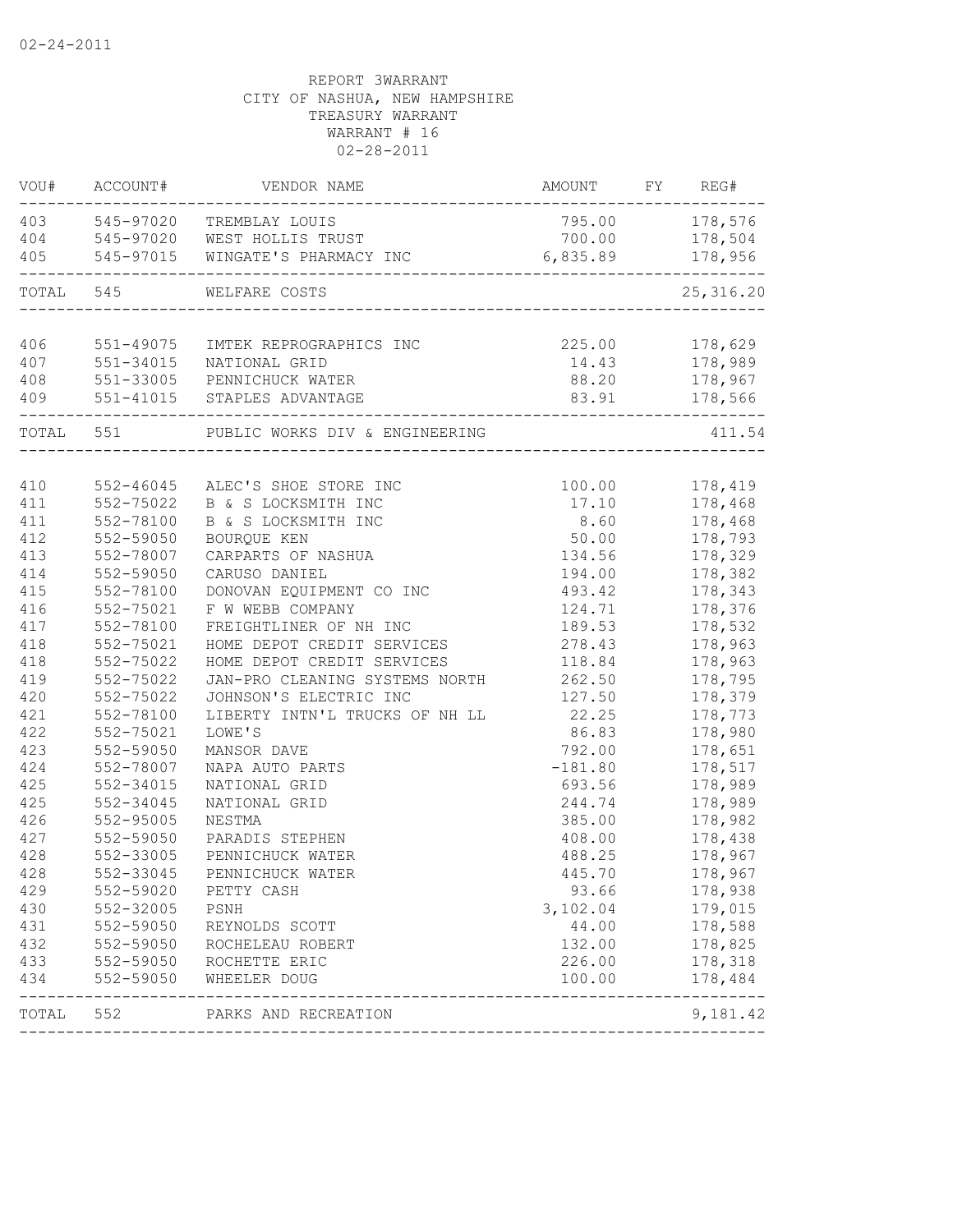| VOU# | ACCOUNT#  | VENDOR NAME                              | AMOUNT      | FY | REG#    |
|------|-----------|------------------------------------------|-------------|----|---------|
| 435  |           | 553-45175 ABCO WELDING & INDUSTRIAL SUPP | 275.98      |    | 178,814 |
| 436  | 553-45175 | ARCSOURCE INC                            | 15.75       |    | 178,433 |
| 437  | 553-78060 | B-B CHAIN                                | 732.20      |    | 178,339 |
| 438  | 553-47010 | BASS FIRST AID SERVICE COMPANY           | 162.10      |    | 178,371 |
| 439  | 553-49075 | BELLETETES INC                           | 1.69        |    | 178,427 |
| 439  | 553-69025 | BELLETETES INC                           | 12.99       |    | 178,427 |
| 439  | 553-75023 | BELLETETES INC                           | 60.55       |    | 178,427 |
| 440  | 553-59160 | BRIAND ROY E                             | 427.88      |    | 178,985 |
| 441  | 553-45015 | BROX INDUSTRIES INC                      | 574.08      |    | 178,348 |
| 442  | 553-59160 | CADY PATRICK T                           | 434.63      |    | 178,983 |
| 443  | 553-77020 | CAMEROTA TRUCK PARTS                     | 1,625.00    |    | 178,406 |
| 443  | 553-78100 | CAMEROTA TRUCK PARTS                     | 3,380.00    |    | 178,406 |
| 444  | 553-78100 | CASEY EQUIPMENT & RENTAL CORP            | 1,338.45    |    | 178,525 |
| 445  | 553-49075 | CCP INDUSTRIES INC                       | 694.55      |    | 178,435 |
| 446  | 553-59160 | COMTOIS DERIK                            | 158.13      |    | 179,007 |
| 447  | 553-59160 | CORCORAN WILLIAM J                       | 301.88      |    | 178,973 |
| 448  | 553-69025 | CORNWELL TOOLS                           | 24.95       |    | 178,538 |
| 449  | 553-48005 | DENNIS K BURKE INC                       | 17,309.76   |    | 179,029 |
| 449  | 553-48015 | DENNIS K BURKE INC                       | 14,374.63   |    | 179,029 |
| 450  | 553-78100 | DONOVAN EQUIPMENT CO INC                 | 1,782.07    |    | 178,343 |
| 451  | 553-77020 | DONOVAN SPRING COMPANY INC               | 919.97      |    | 178,346 |
| 452  | 553-59160 | DUMAIS KENT                              | 233.75      |    | 178,990 |
| 453  | 553-45260 | EASTERN MINERALS INC                     | 16, 102. 25 |    | 178,542 |
| 454  | 553-59100 | EASTERN NE HYDRAULICS INC                | 1,285.00    |    | 178,561 |
| 454  | 553-77020 | EASTERN NE HYDRAULICS INC                | 995.00      |    | 178,561 |
| 455  | 553-78100 | F W WEBB COMPANY                         | 141.54      |    | 178,376 |
| 456  | 553-49075 | FISHER AUTO PARTS                        | 88.82       |    | 178,830 |
| 457  | 553-45265 | FL MERRILL CONSTRUCTION INC              | 2,489.46    |    | 178,497 |
| 458  | 553-49075 |                                          | 47.75       |    |         |
| 459  | 553-64192 | FREIGHTLINER OF NH INC                   | 1,100.53    |    | 178,532 |
|      |           | GE CAPITAL INC                           |             |    | 178,544 |
| 460  | 553-77020 | GILBERT DRIVELINE                        | 63.23       |    | 178,529 |
| 461  | 553-59100 | GMS HYDRAULICS INC                       | 440.28      |    | 178,789 |
| 462  | 553-78075 | GRANITE STATE GLASS                      | 235.00      |    | 178,486 |
| 463  | 553-45260 | GRANITE STATE MINERALS INC               | 168,669.71  |    | 178,313 |
| 464  | 553-45060 | HOME DEPOT CREDIT SERVICES               | 49.64       |    | 178,963 |
| 465  | 553-77020 | HOWARD P FAIRFIELD, LLC                  | 4,544.31    |    | 178,708 |
| 465  | 553-78100 | HOWARD P FAIRFIELD, LLC                  | 1,512.03    |    | 178,708 |
| 466  | 553-59135 | J P PEST SERVICES                        | 65.00       |    | 178,462 |
| 467  | 553-59160 | KERRY'S POOL & SPA                       | 236.00      |    | 178,972 |
| 468  | 553-59160 | LAKEVIEW LANDSCAPE & MATERIALS           | 666.00      |    | 178,999 |
| 469  | 553-49075 | LIBERTY INTN'L TRUCKS OF NH LL           | 69.19       |    | 178,773 |
| 469  | 553-78100 | LIBERTY INTN'L TRUCKS OF NH LL           | 1,072.47    |    | 178,773 |
| 470  | 553-78100 | MAC MULKIN CHEVROLET INC                 | 102.19      |    | 178,769 |
| 471  | 553-59160 | MANN RONALD                              | 276.75      |    | 179,012 |
| 472  | 553-78065 | MAYNARD & LESIEUR INCORPORATED           | 211.10      |    | 178,776 |
| 473  | 553-49075 | NAPA AUTO PARTS                          | $-55.45$    |    | 178,517 |
| 473  | 553-69025 | NAPA AUTO PARTS                          | 199.99      |    | 178,517 |
| 473  | 553-78100 | NAPA AUTO PARTS                          | 2,614.03    |    | 178,517 |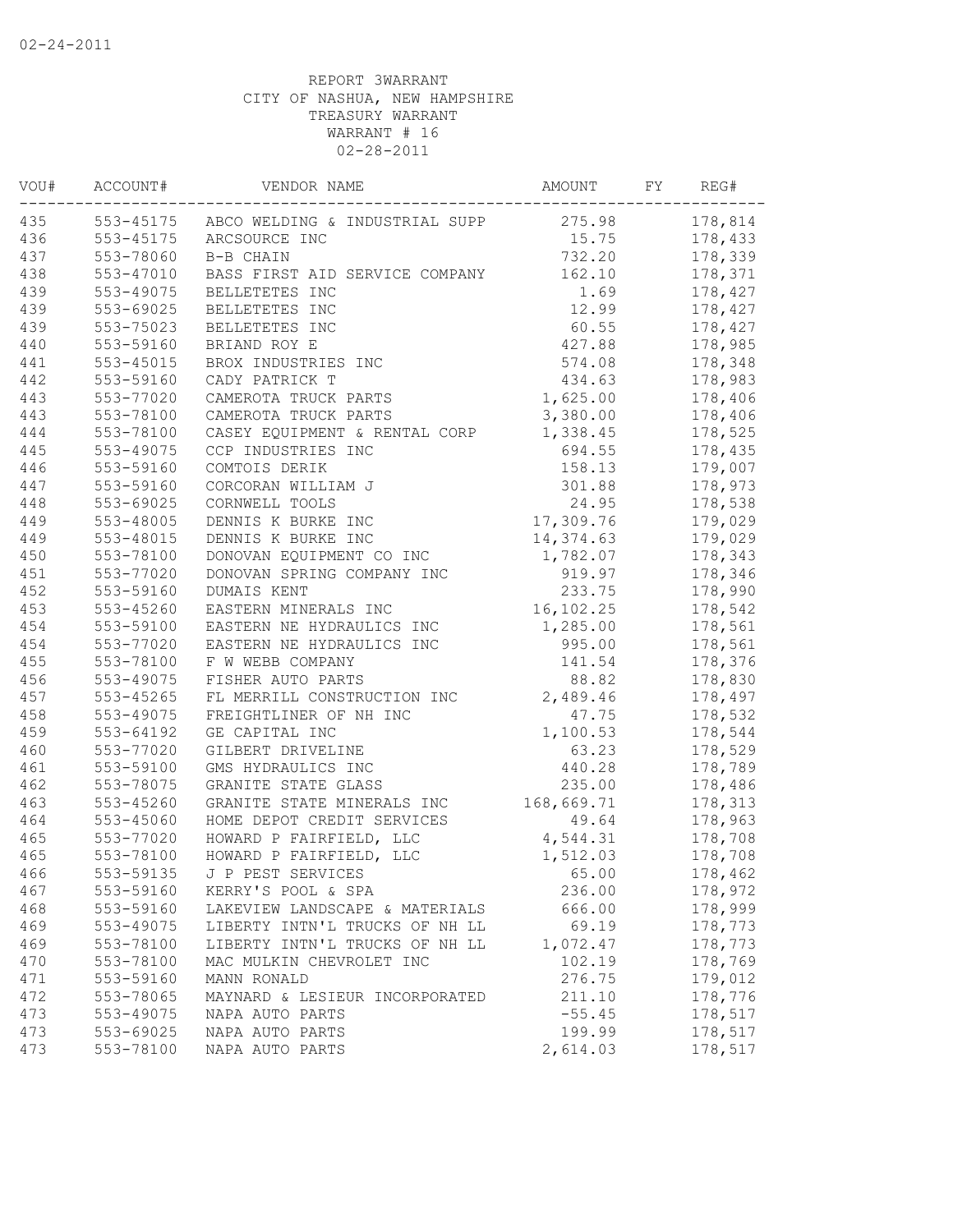| VOU# | ACCOUNT#      | VENDOR NAME                           | AMOUNT    | FY REG#    |
|------|---------------|---------------------------------------|-----------|------------|
| 474  | 553-78100     | NASHUA OUTDOOR POWER EQUIPMENT 250.00 |           | 178,436    |
| 475  | 553-34015     | NATIONAL GRID                         | 2,353.93  | 178,989    |
| 476  | 553-49075     | NEW G.H. BERLIN OIL COMPANY           | 101.71    | 178,452    |
| 476  | 553-78035     | NEW G.H. BERLIN OIL COMPANY 3,802.27  |           | 178,452    |
| 477  | 553-46045     | NH BRAGG & SONS INC                   | 14.00     | 178,323    |
| 478  | 553-98021     | NORTON'S CLASSIC CAFE                 | 231.08    | 178,859    |
| 479  | 553-78100     | RO-BRAND PRODUCTS INC                 | 1,201.85  | 178,526    |
| 480  | 553-49075     | SANEL AUTO PARTS CO                   | 197.37    | 178,432    |
| 480  | 553-78100     | SANEL AUTO PARTS CO                   | 298.54    | 178,432    |
| 481  | 553-48005     | SHATTUCK MALONE OIL CO                | 40,232.46 | 178,954    |
| 482  | 553-41015     | STAPLES ADVANTAGE                     | 123.25    | 178,566    |
| 483  | 553-59160     | STEPHAN MORIN CONSTRUCTION            | 292.13    | 179,004    |
| 484  | 553-46045     | SUNBELT RENTALS                       | 486.00    | 178,454    |
| 485  | 553-41015     | SURESOURCE                            | 64.94     | 178,796    |
| 486  | 553-45060     | SWENSON GRANITE WORKS                 | 530.00    | 178,608    |
| 487  | 553-59160     | THERIAULT & SONS                      | 215.25    | 179,008    |
| 488  | 553-98021     | TJ'S DELI                             | 434.32    | 178,312    |
| 489  | 553-78100     | TST EQUIPMENT INC                     | 738.75    | 178,407    |
| 490  | 553-59160     | U.T.S.                                | 153.75    | 178,991    |
| 491  | $553 - 46045$ | UNIFIRST CORPORATION                  | 310.10    | 178,534    |
| 492  | 553-75100     | UNLIMITED DOOR SERVICE/STEVEN         | 135.00    | 178,787    |
| 493  | 553-49075     | USP OF NEW ENGLAND                    | 445.22    | 178,512    |
| 494  | 553-59160     | WAYE JASON                            | 258.75    | 178,976    |
| 495  | 553-59160     | WHALEY FRANCIS                        | 220.00    | 178,998    |
| 496  | 553-69030     | WOOD'S CRW CORP OF NH                 | 1,450.00  | 178,519    |
|      | TOTAL 553     | STREET DEPARTMENT                     |           | 302,603.48 |
|      |               |                                       |           |            |
| 497  | 555-34015     | ENERGYNORTH PROPANE                   | 1,654.75  | 178,964    |
| 498  | 555-75023     | HOME DEPOT CREDIT SERVICES            | 25.97     | 178,963    |
| 499  | 555-59105     | JAN-PRO CLEANING SYSTEMS NORTH        | 235.00    | 178,795    |
| 500  | 555-49075     | M & M ELECTRICAL SUPPLY CO INC        | 199.16    | 178,762    |
| 501  | 555-74170     | OCEAN STATE SIGNAL CO                 | 320.00    | 178,541    |
| 502  | 555-45285     | PERMA-LINE CORP OF NEW ENGLAND        | 290.86    | 178,333    |
| 503  | 555-32025     | PSNH                                  | 900.08    | 179,015    |
| 503  | 555-32025     | PSNH                                  | 1,499.05  | 179,016    |
| 504  | $555 - 46045$ | UNIFIRST CORPORATION                  | 104.80    | 178,534    |
|      |               | TOTAL 555 TRAFFIC DEPARTMENT          |           | 5,229.67   |
|      |               |                                       |           |            |
| 505  | 557-49075     | BLUE TARP FINANCIAL, INC              | 7.17      | 179,003    |
| 506  | 557-64035     | CAMEROTA TRUCK PARTS                  | 2,871.64  | 178,406    |
| 507  | 557-75023     | CENTRAL PAPER PRODUCTS CO             | 235.44    | 178,557    |
| 508  | 557-32005     | GLACIAL ENERGY OF NEW ENGLAND         | 1,015.56  | 12,436     |
| 509  | 557-59100     | KINNEY TOWING & TRANSPORTATION        | 175.00    | 178,440    |
| 510  | 557-74105     | NAPA AUTO PARTS                       | 11.99     | 178,517    |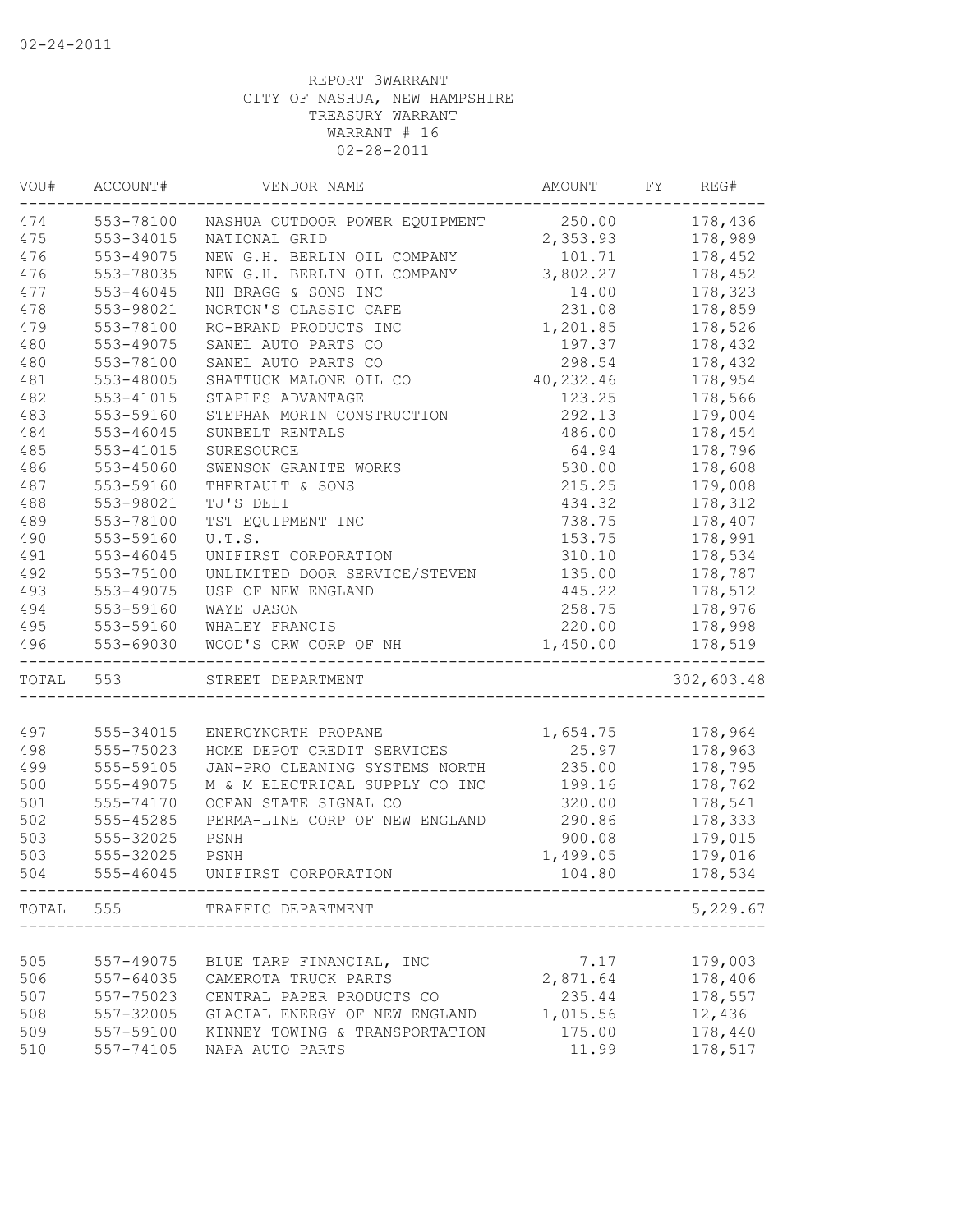| VOU#       | ACCOUNT#               | VENDOR NAME                    | AMOUNT           | FY | REG#               |
|------------|------------------------|--------------------------------|------------------|----|--------------------|
| 511<br>512 | 557-46045<br>557-32005 | PLOURDE PHILIP<br>PSNH         | 100.00<br>540.31 |    | 178,939<br>179,016 |
| 513        | 557-32005              | PUBLIC SERVICE OF NEW HAMPSHIR | 1,306.92         |    | 179,025            |
| 514        | 557-41015              | STAPLES ADVANTAGE              | 55.17            |    | 178,566            |
| 515        | 557-59160              | TDD EARTH TECHNOLOGIES         | 531.00           |    | 178,984            |
| 516        | 557-59100              | UNITED SITE SERVICES NORTHEAST | 54.97            |    | 178,997            |
| TOTAL      | 557                    | PARKING LOTS                   |                  |    | 6,905.17           |
| 517        | 561-33005              | PENNICHUCK WATER               | 155.17           |    | 178,967            |
| 518        | 561-34005              | SHATTUCK MALONE OIL CO         | 1,164.76         |    | 178,954            |
| TOTAL      | 561                    | EDGEWOOD CEMETERY              |                  |    | 1,319.93           |
| 519        | 563-75023              | HOME DEPOT CREDIT SERVICES     | 17.01            |    | 178,963            |
| 520        | 563-78007              | JAMES R ROSENCRANTZ & SONS INC | 81.75            |    | 178,800            |
| 521        | 563-78007              | SANEL AUTO PARTS CO            | 48.16            |    | 178,432            |
| TOTAL      | 563                    | WOODLAWN CEMETERY              |                  |    | 146.92             |
| 522        | 571-41015              | STAPLES ADVANTAGE              | 86.46            |    | 178,566            |
| TOTAL      | 571                    | COMMUNITY DEVELOPMENT          |                  |    | 86.46              |
|            |                        |                                |                  |    |                    |
| 523        | 575-45050              | AMAZON                         | 1,100.43         |    | 179,026            |
| 524        | $575 - 45050$          | BAKER & TAYLOR                 | 1,653.84         |    | 178,370            |
| 525        | 575-45085              | BAKER & TAYLOR ENTERTAINMENT   | 380.01           |    | 178,364            |
| 525        | 575-45085              | BAKER & TAYLOR ENTERTAINMENT   | 151.44           |    | 178,365            |
| 525        | 575-45315              | BAKER & TAYLOR ENTERTAINMENT   | 3,386.94         |    | 178,364            |
| 525        | 575-45315              | BAKER & TAYLOR ENTERTAINMENT   | 974.48           |    | 178,365            |
| 526        | 575-45050              | GALE                           | 210.30           |    | 178,521            |
| 526        | 575-45903              | <b>GALE</b>                    | 706.36           |    | 178,521            |
| 527        | 575-75160              | HARRY W WELLS & SON INC        | 353.10           |    | 178,661            |
| 528        | 575-45050              | INFORMATION TODAY INC          | 234.55           |    | 178,377            |
| 529        | 575-45050              | INGRAM LIBRARY SERVICES        | 790.64           |    | 178,556            |
| 530        | 575-45050              | MATTHEW BENDER & CO INC        | 62.71            |    | 179,027            |
| 531        | 575-45085              | MICROMARKETING LLC             | 105.46           |    | 178,426            |
| 532        | 575-45315              | MULTICULTURAL BOOKS & VIDEOS   | 107.75           |    | 178,443            |
| 533        | 575-95005              | PEABODY ESSEX MUSEUM           | 225.00           |    | 178,970            |
| 534        | 575-33005              | PENNICHUCK WATER               | 277.33           |    | 178,967            |
| 535        | 575-43005              | PETTY CASH                     | 11.08            |    | 178,940            |
| 535        | 575-45090              | PETTY CASH                     | 41.17            |    | 178,940            |
| 535        | 575-45150              | PETTY CASH                     | 80.93            |    | 178,940            |
| 535        | $575 - 45220$          | PETTY CASH                     | 31.99            |    | 178,940            |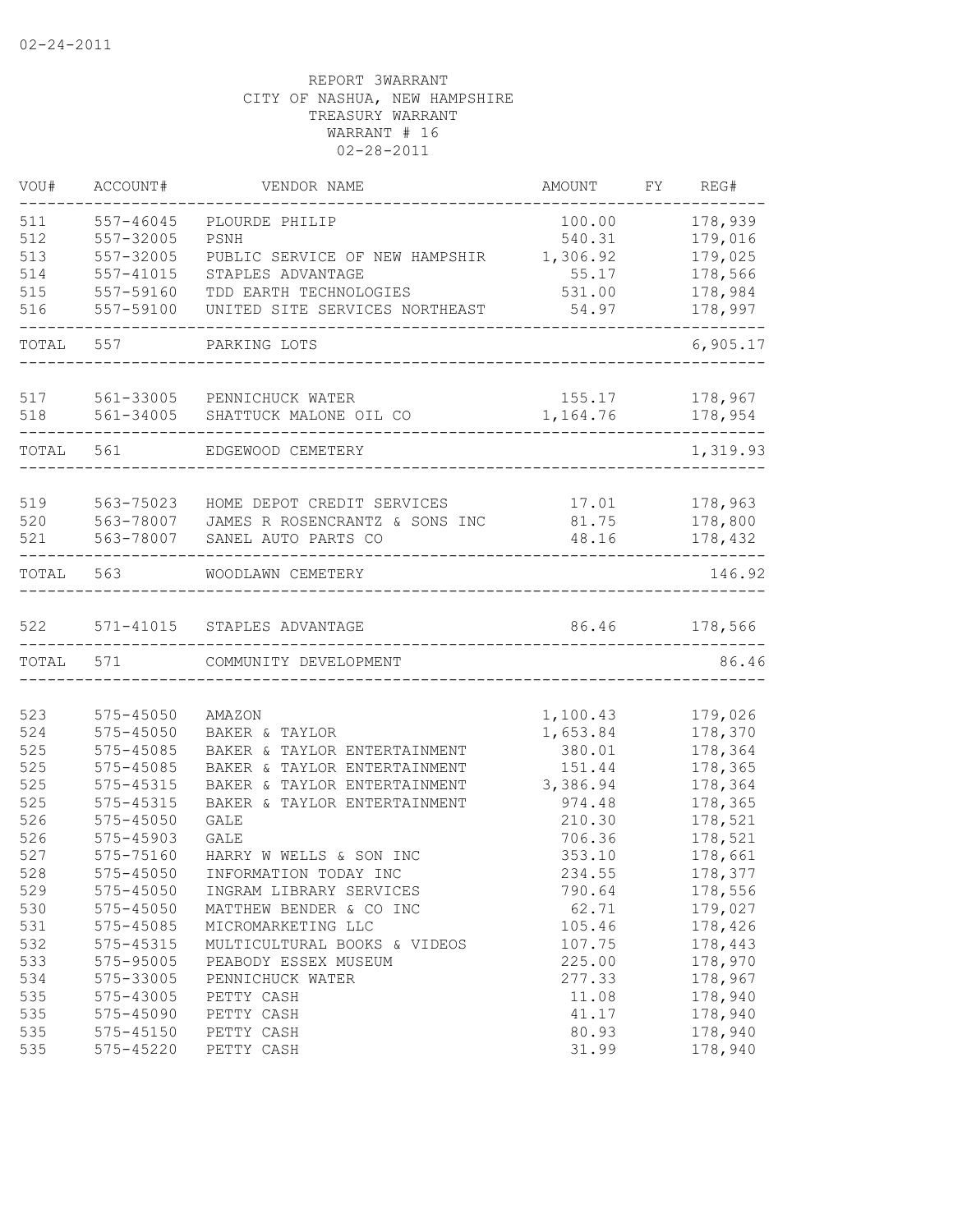| 178,940<br>575-45315<br>47.98<br>PETTY CASH<br>575-78100<br>12.00<br>178,940<br>PETTY CASH<br>575-91005<br>PETTY CASH<br>79.42<br>178,940<br>275.00<br>178,941<br>575-59100<br>QUINN EILEEN MOORE<br>575-45085<br>178,537<br>RECORDED BOOKS LLC<br>508.87<br>575-45090<br>SAM'S CLUB DIRECT<br>6.98<br>178,974<br>575-45050<br>SIMON & SCHUSTER<br>64.58<br>178,366<br>20.00<br>179,013<br>$575 - 45050$<br>SMITH SARAH<br>$575 - 41005$<br>STAPLES ADVANTAGE<br>314.28<br>178,566<br>$575 - 41015$<br>178,566<br>STAPLES ADVANTAGE<br>118.28<br>575-45090<br>97.50<br>178,969<br>UPSTART<br>$575 - 45150$<br>178,969<br>UPSTART<br>78.68<br>747.00<br>575-45050<br>WEST PAYMENT CENTER<br>178,380<br>TOTAL 575<br>PUBLIC LIBRARIES<br>458.09<br>178,942<br>544 577-94005 ORTEGA NELSON<br>TOTAL 577<br>458.09<br>CODE ENFORCEMENT<br>226,043 581-74092<br>480.00<br>178,665<br>A L LARSEN CO INC<br>226,044 581-49050<br>29.90<br>178,672<br>AARTHUN KAY<br>226,045 581-49050<br>136.40<br>178,397<br>ACADEMIC THERAPY PUBLICATIONS<br>226,046 581-84030<br>26,325.00<br>178,535<br>ADULT LEARNING CENTER<br>226,047 581-74092<br>AFFILIATED HVAC SERVICES LLC<br>302.00<br>178,416<br>226,048 581-42110<br>178,594<br>ALARMAX DISTRIBUTORS INC<br>589.60<br>226,049 581-46040<br>ALEC'S SHOE STORE INC<br>178,419<br>100.00<br>226,050 581-59080<br>ALL AMERICAN SPORTS CORP<br>787.22<br>178,605<br>226,050 581-74092<br>3,104.87<br>178,605<br>ALL AMERICAN SPORTS CORP<br>226,051 581-49050<br>178,901<br>ALL METALS INDUSTRIES INC<br>459.75<br>226,052 581-74092<br>ALLARD SERVICE AND SALES INC<br>178,713<br>624.15<br>226,053 581-72065<br>ALTERNATIVE COMMUNICATIONS SER<br>268.75<br>178,514<br>226,054 581-91005<br>17.85<br>178,720<br>ALVES ARELINDA<br>226,055 581-49050<br>225.00<br>178,616<br>AMERICAN MATHEMATICS COMPETITI<br>226,056 581-49075<br>AMERICAN VAN EQUIPMENT INC<br>194.79<br>178,586<br>226,057 581-91005<br>ANASTAS ROBERT<br>23.85<br>178,775<br>226,058 581-64045<br>998.00<br>178,636<br>APPLE COMPUTER INC<br>226,059 581-95005<br>415.00<br>179,031<br>ASCD<br>226,060 581-75023<br>942.72<br>178,468<br>B & S LOCKSMITH INC<br>226,061 581-49050<br>178,362<br>40.00<br>BAILEY DAVID<br>226,061 581-74092<br>178,362<br>40.00<br>BAILEY DAVID<br>226,062 581-49050<br>202.60<br>178,911<br>BARNES DISTRIBUTION<br>226,063 581-94010<br>127.66<br>178,884<br>BELANGER MEGHAN<br>226,064 581-49050<br>1,649.47<br>178,427<br>BELLETETES INC<br>226,064 581-75023<br>282.16<br>178,427<br>BELLETETES INC<br>226,065 581-49050<br>230.08<br>178,677<br>BENZEKRI KAREN | VOU# | ACCOUNT# | VENDOR NAME | AMOUNT | FY | REG#      |
|-------------------------------------------------------------------------------------------------------------------------------------------------------------------------------------------------------------------------------------------------------------------------------------------------------------------------------------------------------------------------------------------------------------------------------------------------------------------------------------------------------------------------------------------------------------------------------------------------------------------------------------------------------------------------------------------------------------------------------------------------------------------------------------------------------------------------------------------------------------------------------------------------------------------------------------------------------------------------------------------------------------------------------------------------------------------------------------------------------------------------------------------------------------------------------------------------------------------------------------------------------------------------------------------------------------------------------------------------------------------------------------------------------------------------------------------------------------------------------------------------------------------------------------------------------------------------------------------------------------------------------------------------------------------------------------------------------------------------------------------------------------------------------------------------------------------------------------------------------------------------------------------------------------------------------------------------------------------------------------------------------------------------------------------------------------------------------------------------------------------------------------------------------------------------------------------------------------------------------------------------------------------------------------------------------------------------------------------------------------------------------------------------------------------------------------------------------------------------------------------------------------------------------------------------------------------------------------------------------------|------|----------|-------------|--------|----|-----------|
|                                                                                                                                                                                                                                                                                                                                                                                                                                                                                                                                                                                                                                                                                                                                                                                                                                                                                                                                                                                                                                                                                                                                                                                                                                                                                                                                                                                                                                                                                                                                                                                                                                                                                                                                                                                                                                                                                                                                                                                                                                                                                                                                                                                                                                                                                                                                                                                                                                                                                                                                                                                                             | 535  |          |             |        |    |           |
|                                                                                                                                                                                                                                                                                                                                                                                                                                                                                                                                                                                                                                                                                                                                                                                                                                                                                                                                                                                                                                                                                                                                                                                                                                                                                                                                                                                                                                                                                                                                                                                                                                                                                                                                                                                                                                                                                                                                                                                                                                                                                                                                                                                                                                                                                                                                                                                                                                                                                                                                                                                                             | 535  |          |             |        |    |           |
|                                                                                                                                                                                                                                                                                                                                                                                                                                                                                                                                                                                                                                                                                                                                                                                                                                                                                                                                                                                                                                                                                                                                                                                                                                                                                                                                                                                                                                                                                                                                                                                                                                                                                                                                                                                                                                                                                                                                                                                                                                                                                                                                                                                                                                                                                                                                                                                                                                                                                                                                                                                                             | 535  |          |             |        |    |           |
|                                                                                                                                                                                                                                                                                                                                                                                                                                                                                                                                                                                                                                                                                                                                                                                                                                                                                                                                                                                                                                                                                                                                                                                                                                                                                                                                                                                                                                                                                                                                                                                                                                                                                                                                                                                                                                                                                                                                                                                                                                                                                                                                                                                                                                                                                                                                                                                                                                                                                                                                                                                                             | 536  |          |             |        |    |           |
|                                                                                                                                                                                                                                                                                                                                                                                                                                                                                                                                                                                                                                                                                                                                                                                                                                                                                                                                                                                                                                                                                                                                                                                                                                                                                                                                                                                                                                                                                                                                                                                                                                                                                                                                                                                                                                                                                                                                                                                                                                                                                                                                                                                                                                                                                                                                                                                                                                                                                                                                                                                                             | 537  |          |             |        |    |           |
|                                                                                                                                                                                                                                                                                                                                                                                                                                                                                                                                                                                                                                                                                                                                                                                                                                                                                                                                                                                                                                                                                                                                                                                                                                                                                                                                                                                                                                                                                                                                                                                                                                                                                                                                                                                                                                                                                                                                                                                                                                                                                                                                                                                                                                                                                                                                                                                                                                                                                                                                                                                                             | 538  |          |             |        |    |           |
|                                                                                                                                                                                                                                                                                                                                                                                                                                                                                                                                                                                                                                                                                                                                                                                                                                                                                                                                                                                                                                                                                                                                                                                                                                                                                                                                                                                                                                                                                                                                                                                                                                                                                                                                                                                                                                                                                                                                                                                                                                                                                                                                                                                                                                                                                                                                                                                                                                                                                                                                                                                                             | 539  |          |             |        |    |           |
|                                                                                                                                                                                                                                                                                                                                                                                                                                                                                                                                                                                                                                                                                                                                                                                                                                                                                                                                                                                                                                                                                                                                                                                                                                                                                                                                                                                                                                                                                                                                                                                                                                                                                                                                                                                                                                                                                                                                                                                                                                                                                                                                                                                                                                                                                                                                                                                                                                                                                                                                                                                                             | 540  |          |             |        |    |           |
|                                                                                                                                                                                                                                                                                                                                                                                                                                                                                                                                                                                                                                                                                                                                                                                                                                                                                                                                                                                                                                                                                                                                                                                                                                                                                                                                                                                                                                                                                                                                                                                                                                                                                                                                                                                                                                                                                                                                                                                                                                                                                                                                                                                                                                                                                                                                                                                                                                                                                                                                                                                                             | 541  |          |             |        |    |           |
|                                                                                                                                                                                                                                                                                                                                                                                                                                                                                                                                                                                                                                                                                                                                                                                                                                                                                                                                                                                                                                                                                                                                                                                                                                                                                                                                                                                                                                                                                                                                                                                                                                                                                                                                                                                                                                                                                                                                                                                                                                                                                                                                                                                                                                                                                                                                                                                                                                                                                                                                                                                                             | 541  |          |             |        |    |           |
|                                                                                                                                                                                                                                                                                                                                                                                                                                                                                                                                                                                                                                                                                                                                                                                                                                                                                                                                                                                                                                                                                                                                                                                                                                                                                                                                                                                                                                                                                                                                                                                                                                                                                                                                                                                                                                                                                                                                                                                                                                                                                                                                                                                                                                                                                                                                                                                                                                                                                                                                                                                                             | 542  |          |             |        |    |           |
|                                                                                                                                                                                                                                                                                                                                                                                                                                                                                                                                                                                                                                                                                                                                                                                                                                                                                                                                                                                                                                                                                                                                                                                                                                                                                                                                                                                                                                                                                                                                                                                                                                                                                                                                                                                                                                                                                                                                                                                                                                                                                                                                                                                                                                                                                                                                                                                                                                                                                                                                                                                                             | 542  |          |             |        |    |           |
|                                                                                                                                                                                                                                                                                                                                                                                                                                                                                                                                                                                                                                                                                                                                                                                                                                                                                                                                                                                                                                                                                                                                                                                                                                                                                                                                                                                                                                                                                                                                                                                                                                                                                                                                                                                                                                                                                                                                                                                                                                                                                                                                                                                                                                                                                                                                                                                                                                                                                                                                                                                                             | 543  |          |             |        |    |           |
|                                                                                                                                                                                                                                                                                                                                                                                                                                                                                                                                                                                                                                                                                                                                                                                                                                                                                                                                                                                                                                                                                                                                                                                                                                                                                                                                                                                                                                                                                                                                                                                                                                                                                                                                                                                                                                                                                                                                                                                                                                                                                                                                                                                                                                                                                                                                                                                                                                                                                                                                                                                                             |      |          |             |        |    | 13,256.08 |
|                                                                                                                                                                                                                                                                                                                                                                                                                                                                                                                                                                                                                                                                                                                                                                                                                                                                                                                                                                                                                                                                                                                                                                                                                                                                                                                                                                                                                                                                                                                                                                                                                                                                                                                                                                                                                                                                                                                                                                                                                                                                                                                                                                                                                                                                                                                                                                                                                                                                                                                                                                                                             |      |          |             |        |    |           |
|                                                                                                                                                                                                                                                                                                                                                                                                                                                                                                                                                                                                                                                                                                                                                                                                                                                                                                                                                                                                                                                                                                                                                                                                                                                                                                                                                                                                                                                                                                                                                                                                                                                                                                                                                                                                                                                                                                                                                                                                                                                                                                                                                                                                                                                                                                                                                                                                                                                                                                                                                                                                             |      |          |             |        |    |           |
|                                                                                                                                                                                                                                                                                                                                                                                                                                                                                                                                                                                                                                                                                                                                                                                                                                                                                                                                                                                                                                                                                                                                                                                                                                                                                                                                                                                                                                                                                                                                                                                                                                                                                                                                                                                                                                                                                                                                                                                                                                                                                                                                                                                                                                                                                                                                                                                                                                                                                                                                                                                                             |      |          |             |        |    |           |
|                                                                                                                                                                                                                                                                                                                                                                                                                                                                                                                                                                                                                                                                                                                                                                                                                                                                                                                                                                                                                                                                                                                                                                                                                                                                                                                                                                                                                                                                                                                                                                                                                                                                                                                                                                                                                                                                                                                                                                                                                                                                                                                                                                                                                                                                                                                                                                                                                                                                                                                                                                                                             |      |          |             |        |    |           |
|                                                                                                                                                                                                                                                                                                                                                                                                                                                                                                                                                                                                                                                                                                                                                                                                                                                                                                                                                                                                                                                                                                                                                                                                                                                                                                                                                                                                                                                                                                                                                                                                                                                                                                                                                                                                                                                                                                                                                                                                                                                                                                                                                                                                                                                                                                                                                                                                                                                                                                                                                                                                             |      |          |             |        |    |           |
|                                                                                                                                                                                                                                                                                                                                                                                                                                                                                                                                                                                                                                                                                                                                                                                                                                                                                                                                                                                                                                                                                                                                                                                                                                                                                                                                                                                                                                                                                                                                                                                                                                                                                                                                                                                                                                                                                                                                                                                                                                                                                                                                                                                                                                                                                                                                                                                                                                                                                                                                                                                                             |      |          |             |        |    |           |
|                                                                                                                                                                                                                                                                                                                                                                                                                                                                                                                                                                                                                                                                                                                                                                                                                                                                                                                                                                                                                                                                                                                                                                                                                                                                                                                                                                                                                                                                                                                                                                                                                                                                                                                                                                                                                                                                                                                                                                                                                                                                                                                                                                                                                                                                                                                                                                                                                                                                                                                                                                                                             |      |          |             |        |    |           |
|                                                                                                                                                                                                                                                                                                                                                                                                                                                                                                                                                                                                                                                                                                                                                                                                                                                                                                                                                                                                                                                                                                                                                                                                                                                                                                                                                                                                                                                                                                                                                                                                                                                                                                                                                                                                                                                                                                                                                                                                                                                                                                                                                                                                                                                                                                                                                                                                                                                                                                                                                                                                             |      |          |             |        |    |           |
|                                                                                                                                                                                                                                                                                                                                                                                                                                                                                                                                                                                                                                                                                                                                                                                                                                                                                                                                                                                                                                                                                                                                                                                                                                                                                                                                                                                                                                                                                                                                                                                                                                                                                                                                                                                                                                                                                                                                                                                                                                                                                                                                                                                                                                                                                                                                                                                                                                                                                                                                                                                                             |      |          |             |        |    |           |
|                                                                                                                                                                                                                                                                                                                                                                                                                                                                                                                                                                                                                                                                                                                                                                                                                                                                                                                                                                                                                                                                                                                                                                                                                                                                                                                                                                                                                                                                                                                                                                                                                                                                                                                                                                                                                                                                                                                                                                                                                                                                                                                                                                                                                                                                                                                                                                                                                                                                                                                                                                                                             |      |          |             |        |    |           |
|                                                                                                                                                                                                                                                                                                                                                                                                                                                                                                                                                                                                                                                                                                                                                                                                                                                                                                                                                                                                                                                                                                                                                                                                                                                                                                                                                                                                                                                                                                                                                                                                                                                                                                                                                                                                                                                                                                                                                                                                                                                                                                                                                                                                                                                                                                                                                                                                                                                                                                                                                                                                             |      |          |             |        |    |           |
|                                                                                                                                                                                                                                                                                                                                                                                                                                                                                                                                                                                                                                                                                                                                                                                                                                                                                                                                                                                                                                                                                                                                                                                                                                                                                                                                                                                                                                                                                                                                                                                                                                                                                                                                                                                                                                                                                                                                                                                                                                                                                                                                                                                                                                                                                                                                                                                                                                                                                                                                                                                                             |      |          |             |        |    |           |
|                                                                                                                                                                                                                                                                                                                                                                                                                                                                                                                                                                                                                                                                                                                                                                                                                                                                                                                                                                                                                                                                                                                                                                                                                                                                                                                                                                                                                                                                                                                                                                                                                                                                                                                                                                                                                                                                                                                                                                                                                                                                                                                                                                                                                                                                                                                                                                                                                                                                                                                                                                                                             |      |          |             |        |    |           |
|                                                                                                                                                                                                                                                                                                                                                                                                                                                                                                                                                                                                                                                                                                                                                                                                                                                                                                                                                                                                                                                                                                                                                                                                                                                                                                                                                                                                                                                                                                                                                                                                                                                                                                                                                                                                                                                                                                                                                                                                                                                                                                                                                                                                                                                                                                                                                                                                                                                                                                                                                                                                             |      |          |             |        |    |           |
|                                                                                                                                                                                                                                                                                                                                                                                                                                                                                                                                                                                                                                                                                                                                                                                                                                                                                                                                                                                                                                                                                                                                                                                                                                                                                                                                                                                                                                                                                                                                                                                                                                                                                                                                                                                                                                                                                                                                                                                                                                                                                                                                                                                                                                                                                                                                                                                                                                                                                                                                                                                                             |      |          |             |        |    |           |
|                                                                                                                                                                                                                                                                                                                                                                                                                                                                                                                                                                                                                                                                                                                                                                                                                                                                                                                                                                                                                                                                                                                                                                                                                                                                                                                                                                                                                                                                                                                                                                                                                                                                                                                                                                                                                                                                                                                                                                                                                                                                                                                                                                                                                                                                                                                                                                                                                                                                                                                                                                                                             |      |          |             |        |    |           |
|                                                                                                                                                                                                                                                                                                                                                                                                                                                                                                                                                                                                                                                                                                                                                                                                                                                                                                                                                                                                                                                                                                                                                                                                                                                                                                                                                                                                                                                                                                                                                                                                                                                                                                                                                                                                                                                                                                                                                                                                                                                                                                                                                                                                                                                                                                                                                                                                                                                                                                                                                                                                             |      |          |             |        |    |           |
|                                                                                                                                                                                                                                                                                                                                                                                                                                                                                                                                                                                                                                                                                                                                                                                                                                                                                                                                                                                                                                                                                                                                                                                                                                                                                                                                                                                                                                                                                                                                                                                                                                                                                                                                                                                                                                                                                                                                                                                                                                                                                                                                                                                                                                                                                                                                                                                                                                                                                                                                                                                                             |      |          |             |        |    |           |
|                                                                                                                                                                                                                                                                                                                                                                                                                                                                                                                                                                                                                                                                                                                                                                                                                                                                                                                                                                                                                                                                                                                                                                                                                                                                                                                                                                                                                                                                                                                                                                                                                                                                                                                                                                                                                                                                                                                                                                                                                                                                                                                                                                                                                                                                                                                                                                                                                                                                                                                                                                                                             |      |          |             |        |    |           |
|                                                                                                                                                                                                                                                                                                                                                                                                                                                                                                                                                                                                                                                                                                                                                                                                                                                                                                                                                                                                                                                                                                                                                                                                                                                                                                                                                                                                                                                                                                                                                                                                                                                                                                                                                                                                                                                                                                                                                                                                                                                                                                                                                                                                                                                                                                                                                                                                                                                                                                                                                                                                             |      |          |             |        |    |           |
|                                                                                                                                                                                                                                                                                                                                                                                                                                                                                                                                                                                                                                                                                                                                                                                                                                                                                                                                                                                                                                                                                                                                                                                                                                                                                                                                                                                                                                                                                                                                                                                                                                                                                                                                                                                                                                                                                                                                                                                                                                                                                                                                                                                                                                                                                                                                                                                                                                                                                                                                                                                                             |      |          |             |        |    |           |
|                                                                                                                                                                                                                                                                                                                                                                                                                                                                                                                                                                                                                                                                                                                                                                                                                                                                                                                                                                                                                                                                                                                                                                                                                                                                                                                                                                                                                                                                                                                                                                                                                                                                                                                                                                                                                                                                                                                                                                                                                                                                                                                                                                                                                                                                                                                                                                                                                                                                                                                                                                                                             |      |          |             |        |    |           |
|                                                                                                                                                                                                                                                                                                                                                                                                                                                                                                                                                                                                                                                                                                                                                                                                                                                                                                                                                                                                                                                                                                                                                                                                                                                                                                                                                                                                                                                                                                                                                                                                                                                                                                                                                                                                                                                                                                                                                                                                                                                                                                                                                                                                                                                                                                                                                                                                                                                                                                                                                                                                             |      |          |             |        |    |           |
|                                                                                                                                                                                                                                                                                                                                                                                                                                                                                                                                                                                                                                                                                                                                                                                                                                                                                                                                                                                                                                                                                                                                                                                                                                                                                                                                                                                                                                                                                                                                                                                                                                                                                                                                                                                                                                                                                                                                                                                                                                                                                                                                                                                                                                                                                                                                                                                                                                                                                                                                                                                                             |      |          |             |        |    |           |
|                                                                                                                                                                                                                                                                                                                                                                                                                                                                                                                                                                                                                                                                                                                                                                                                                                                                                                                                                                                                                                                                                                                                                                                                                                                                                                                                                                                                                                                                                                                                                                                                                                                                                                                                                                                                                                                                                                                                                                                                                                                                                                                                                                                                                                                                                                                                                                                                                                                                                                                                                                                                             |      |          |             |        |    |           |
|                                                                                                                                                                                                                                                                                                                                                                                                                                                                                                                                                                                                                                                                                                                                                                                                                                                                                                                                                                                                                                                                                                                                                                                                                                                                                                                                                                                                                                                                                                                                                                                                                                                                                                                                                                                                                                                                                                                                                                                                                                                                                                                                                                                                                                                                                                                                                                                                                                                                                                                                                                                                             |      |          |             |        |    |           |
|                                                                                                                                                                                                                                                                                                                                                                                                                                                                                                                                                                                                                                                                                                                                                                                                                                                                                                                                                                                                                                                                                                                                                                                                                                                                                                                                                                                                                                                                                                                                                                                                                                                                                                                                                                                                                                                                                                                                                                                                                                                                                                                                                                                                                                                                                                                                                                                                                                                                                                                                                                                                             |      |          |             |        |    |           |
|                                                                                                                                                                                                                                                                                                                                                                                                                                                                                                                                                                                                                                                                                                                                                                                                                                                                                                                                                                                                                                                                                                                                                                                                                                                                                                                                                                                                                                                                                                                                                                                                                                                                                                                                                                                                                                                                                                                                                                                                                                                                                                                                                                                                                                                                                                                                                                                                                                                                                                                                                                                                             |      |          |             |        |    |           |
|                                                                                                                                                                                                                                                                                                                                                                                                                                                                                                                                                                                                                                                                                                                                                                                                                                                                                                                                                                                                                                                                                                                                                                                                                                                                                                                                                                                                                                                                                                                                                                                                                                                                                                                                                                                                                                                                                                                                                                                                                                                                                                                                                                                                                                                                                                                                                                                                                                                                                                                                                                                                             |      |          |             |        |    |           |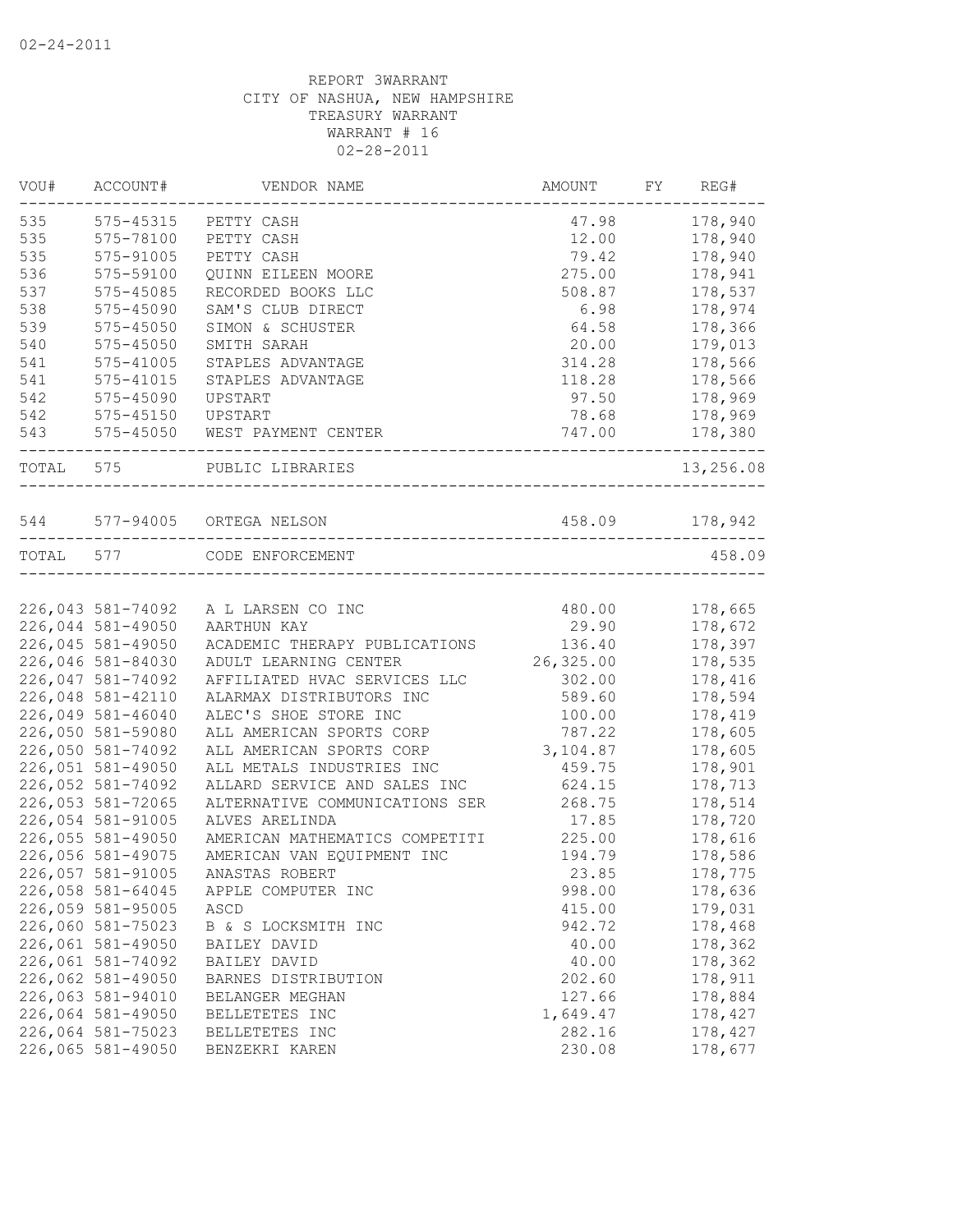| VOU# | ACCOUNT#          | VENDOR NAME<br>AMOUNT          |           |  | REG#    |
|------|-------------------|--------------------------------|-----------|--|---------|
|      | 226,066 581-59130 | BISHOP TED                     | 160.00    |  | 178,543 |
|      | 226,067 581-59130 | BOOTH KELLI                    | 60.00     |  | 178,910 |
|      | 226,068 581-84030 | BOOTHBY THERAPY SERVICES LLC   | 366.54    |  | 178,742 |
|      | 226,069 581-59130 | BOWERS EDWARD                  | 60.00     |  | 178,733 |
|      | 226,070 581-56030 | BOYS & GIRLS CLUB OF GREATER N | 2,563.34  |  | 178,345 |
|      | 226,071 581-49050 | BRENTWOOD MACHINE & TOOLS INC  | 36.25     |  | 178,783 |
|      | 226,072 581-94010 | BUE PAMELA                     | 510.64    |  | 178,894 |
|      | 226,073 581-59130 | BUFAGNA BRIAN                  | 84.29     |  | 178,696 |
|      | 226,074 581-59130 | BURKHART DENNIS                | 80.00     |  | 178,412 |
|      | 226,075 581-59130 | BURKHART PETER                 | 80.00     |  | 178,731 |
|      | 226,076 581-55015 | CANTARA DEBORAH                | 30.60     |  | 178,389 |
|      | 226,077 581-42130 | CAPP INC                       | 8,272.00  |  | 178,579 |
|      | 226,078 581-55018 | CARING HANDS TRANSPORTATION LL | 9,375.00  |  | 178,715 |
|      | 226,079 581-74092 | CARPARTS OF NASHUA             | 112.44    |  | 178,763 |
|      | 226,080 581-49050 | CARTER CHERYL                  | 77.60     |  | 178,602 |
|      | 226,081 581-59130 | CARTER WILLIAM                 | 80.00     |  | 178,734 |
|      | 226,082 581-49050 | CARTRIDGE WORLD NASHUA         | 661.91    |  | 178,691 |
|      | 226,083 581-94010 | CASEY THOMAS                   | 664.80    |  | 178,736 |
|      | 226,084 581-42110 | CED                            | 22.20     |  | 178,367 |
|      | 226,085 581-84030 | CEDARCREST INC                 | 2,255.61  |  | 178,322 |
|      | 226,086 581-42010 | CENTRAL PAPER PRODUCTS CO      | 2,035.22  |  | 178,782 |
|      | 226,086 581-42020 | CENTRAL PAPER PRODUCTS CO      | 184.54    |  | 178,782 |
|      | 226,086 581-47010 | CENTRAL PAPER PRODUCTS CO      | 54.46     |  | 178,782 |
|      | 226,086 581-49050 | CENTRAL PAPER PRODUCTS CO      | 68.88     |  | 178,782 |
|      | 226,087 581-59130 | CHANDLER RONALD                | 60.00     |  | 178,703 |
|      | 226,088 581-78007 | CHAPPELL TRACTOR SALES INC     | 312.67    |  | 178,349 |
|      | 226,089 581-59130 | CHOATE STEVEN                  | 80.00     |  | 178,719 |
|      | 226,090 581-53103 | CLARK ASSOCIATES/DEBRA P CLARK | 28,967.63 |  | 178,354 |
|      | 226,091 581-59130 | CLINTON PHILIP                 | 60.00     |  | 178,687 |
|      | 226,092 581-64040 | CODEWORK INC                   | 13,795.00 |  | 178,906 |
|      | 226,093 581-94010 | COLE DEBORAH                   | 255.32    |  | 178,659 |
|      | 226,094 581-49050 | COMPUTER HUT OF N E INC        | 89.99     |  | 178,784 |
|      | 226,094 581-64045 | COMPUTER HUT OF N E INC        | 779.95    |  | 178,784 |
|      | 226,094 581-74092 | COMPUTER HUT OF N E INC        | 3,973.05  |  | 178,784 |
|      | 226,095 581-91005 | CONRAD MARK                    | 163.71    |  | 178,604 |
|      | 226,096 581-42130 | CONTROL TECHNOLOGIES INC       | 1,010.07  |  | 178,583 |
|      | 226,097 581-55015 | COOPER CATHERINE               | 1.08      |  | 178,888 |
|      | 226,098 581-44005 | COPY SHOP                      | 210.00    |  | 178,401 |
|      | 226,099 581-59130 | CORMIER MARY JANE              | 80.00     |  | 178,409 |
|      | 226,100 581-59130 | COUROUNIS JAMES                | 80.00     |  | 178,707 |
|      | 226,101 581-59130 | COYLE KEVIN                    | 60.00     |  | 178,353 |
|      | 226,102 581-59130 | CROSBY MICHAEL                 | 60.00     |  | 178,693 |
|      | 226,103 581-84030 | CROTCHED MOUNTAIN REHAB CTR    | 11,955.12 |  | 178,597 |
|      | 226,104 581-49050 | CRYSTAL ROCK BOTTLED WATER     | 153.40    |  | 178,718 |
|      | 226,105 581-94010 | CULLINANE ASHLEY               | 382.98    |  | 178,918 |
|      | 226,106 581-94010 | CUNLIFFE JOHN                  | 127.66    |  | 178,891 |
|      | 226,107 581-64045 | CUSTOM COMPUTER SPECIALIST INC | 16,886.38 |  | 178,554 |
|      | 226,108 581-49050 | DANEAU PAULA                   | 30.00     |  | 178,639 |
|      |                   |                                |           |  |         |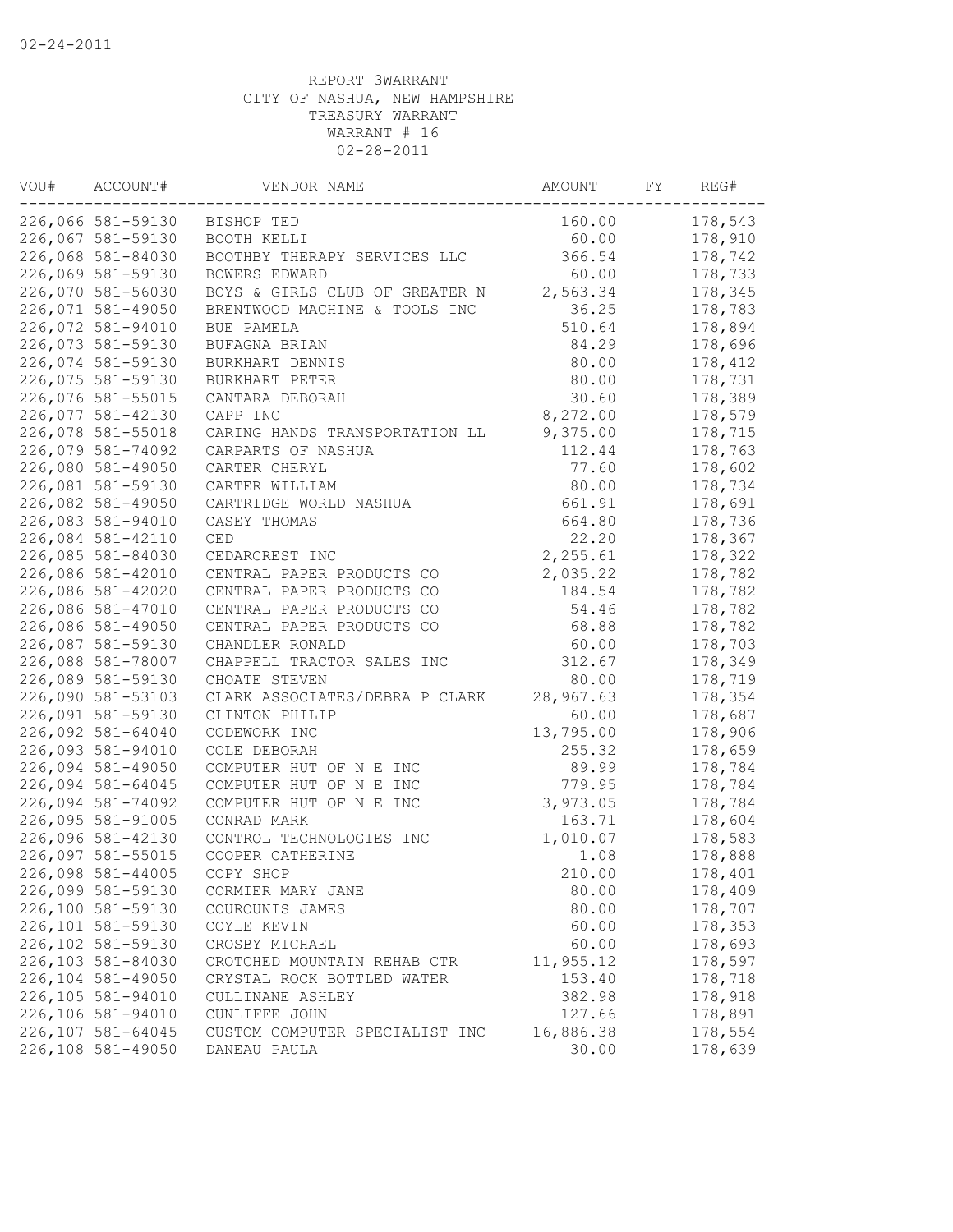| VOU# | ACCOUNT#           | VENDOR NAME                    | AMOUNT     | FY | REG#    |  |
|------|--------------------|--------------------------------|------------|----|---------|--|
|      | 226,109 581-55020  | DATTCO INC                     | 70.03      |    | 178,883 |  |
|      | 226,110 581-49030  | DELANEY EDUCATIONAL INC        | 2,898.12   |    | 178,722 |  |
|      | 226, 111 581-91005 | DICHARD ALLAN                  | 125.72     |    |         |  |
|      | 226, 112 581-91005 | DONOVAN DANIEL                 | 32.90      |    | 178,880 |  |
|      | 226, 113 581-49050 | DOWNES & READER HARDWOOD CO IN | 848.00     |    | 178,340 |  |
|      | 226, 114 581-53100 | DTS.COMMUNICATIONS LLC         | 595.94     |    | 178,895 |  |
|      | 226, 115 581-55018 | EASTER SEALS OF NH INC         | 1,300.00   |    | 178,540 |  |
|      | 226, 115 581-84055 | EASTER SEALS OF NH INC         | 11,977.98  |    | 178,540 |  |
|      | 226,116 581-84055  | ECKERD YOUTH ALTERNATIVES INC  | 4,770.24   |    | 178,387 |  |
|      | 226, 117 581-49050 | <b>EDVOTEK</b>                 | 438.52     |    | 178,668 |  |
|      | 226, 118 581-49050 | ELECTRONIX EXPRESS             | 41.20      |    | 178,643 |  |
|      | 226, 119 581-41015 | ESSON VIRGINIA                 | 10.98      |    | 178,614 |  |
|      | 226,120 581-42130  | F W WEBB COMPANY               | 612.67     |    | 178,376 |  |
|      | 226, 121 581-31005 | FAIR POINT COMMUNICATIONS INC  | 52.29      |    | 179,035 |  |
| 545  | 581-31005          | FAIRPOINT COMMUNICATIONS       | 775.56     |    | 178,994 |  |
|      | 226, 122 581-31005 | FAIRPOINT COMMUNICATIONS INC   | 36.38      |    | 179,036 |  |
|      | 226, 123 581-31005 | FAIRPOINT COMMUNICATIONS INC   | 28.56      |    | 179,037 |  |
|      | 226, 124 581-59130 | FARMER SR MICHEL               | 60.00      |    | 178,732 |  |
|      | 226, 125 581-49075 | FARRENKOPF RICHARD             | 28.88      |    | 178,673 |  |
|      | 226, 126 581-49075 | FASTENAL COMPANY               | 18.37      |    | 178,477 |  |
|      | 226, 127 581-59130 | FERLAN JOHN                    | 60.00      |    | 178,812 |  |
|      | 226, 128 581-42130 | FILTER SALES & SERVICE         | 4.84       |    | 178,606 |  |
|      | 226, 129 581-55005 | FIRST STUDENT INC              | 4,139.63   |    | 178,631 |  |
|      | 226, 129 581-55005 | FIRST STUDENT INC              | 1,804.32   |    | 178,632 |  |
|      | 226, 129 581-55015 | FIRST STUDENT INC              | 126,576.00 |    | 178,631 |  |
|      | 226, 129 581-55018 | FIRST STUDENT INC              | 1,825.82   |    | 178,631 |  |
|      | 226, 129 581-55025 | FIRST STUDENT INC              | 205,686.00 |    | 178,631 |  |
|      | 226,130 581-49030  | FOLLETT LIBRARY RESOURCES      | 227.07     |    | 178,332 |  |
|      | 226, 131 581-59130 | FRONK KEITH                    | 80.00      |    | 178,686 |  |
|      | 226, 132 581-59130 | FROST KEITH                    | 80.00      |    | 178,697 |  |
|      | 226, 133 581-53100 | GENERAL LINEN SERVICE INC      | 120.34     |    | 178,752 |  |
|      | 226, 134 581-42130 | GRAINGER                       | 155.12     |    | 178,388 |  |
|      | 226, 135 581-75023 | GRAY'S CONTRACTING             | 22, 275.00 |    | 178,921 |  |
|      | 226,136 581-84030  | GREATER LAWRENCE ED COLLABORAT | 30,760.00  |    | 178,655 |  |
|      | 226, 137 581-59130 | GREENWOOD STEVE                | 80.00      |    | 178,701 |  |
|      | 226,138 581-84055  | HAMPSTEAD SCHOOL DISTRICT      | 14,200.00  |    | 178,900 |  |
|      | 226, 139 581-74092 | HARRIS EQUIPMENT REPAIR SERVIC | 1,046.05   |    | 178,774 |  |
|      | 226,140 581-42130  | HEATING SPECIALTIES OF NH INC  | 596.91     |    | 178,768 |  |
|      | 226, 141 581-59130 | HENDERSON MICHAEL              | 80.00      |    | 178,695 |  |
|      | 226, 142 581-59130 | HINCK KARA                     | 80.00      |    | 178,740 |  |
|      | 226, 143 581-94010 | HINES JOE                      | 127.66     |    | 178,738 |  |
|      | 226,144 581-94010  | HINES SHAUNA                   | 255.32     |    | 178,749 |  |
|      | 226, 145 581-49050 | HM RECEIVABLES CO LLC          | 103.00     |    | 178,750 |  |
|      | 226,146 581-59130  | HOLEWA ROBERT                  | 60.00      |    | 178,327 |  |
|      | 226,147 581-84055  | HOLLIS BROOKLINE COOPERATIVE   | 1,052.60   |    | 178,728 |  |
|      | 226, 148 581-49075 | HOME DEPOT CREDIT SERVICES     | 416.64     |    | 178,624 |  |
|      | 226,149 581-49050  | HOME DEPOT CREDIT SERVICES     | 1,518.39   |    | 178,658 |  |
|      | 226,150 581-94010  | HOVEY DELESE                   | 1,891.20   |    | 178,725 |  |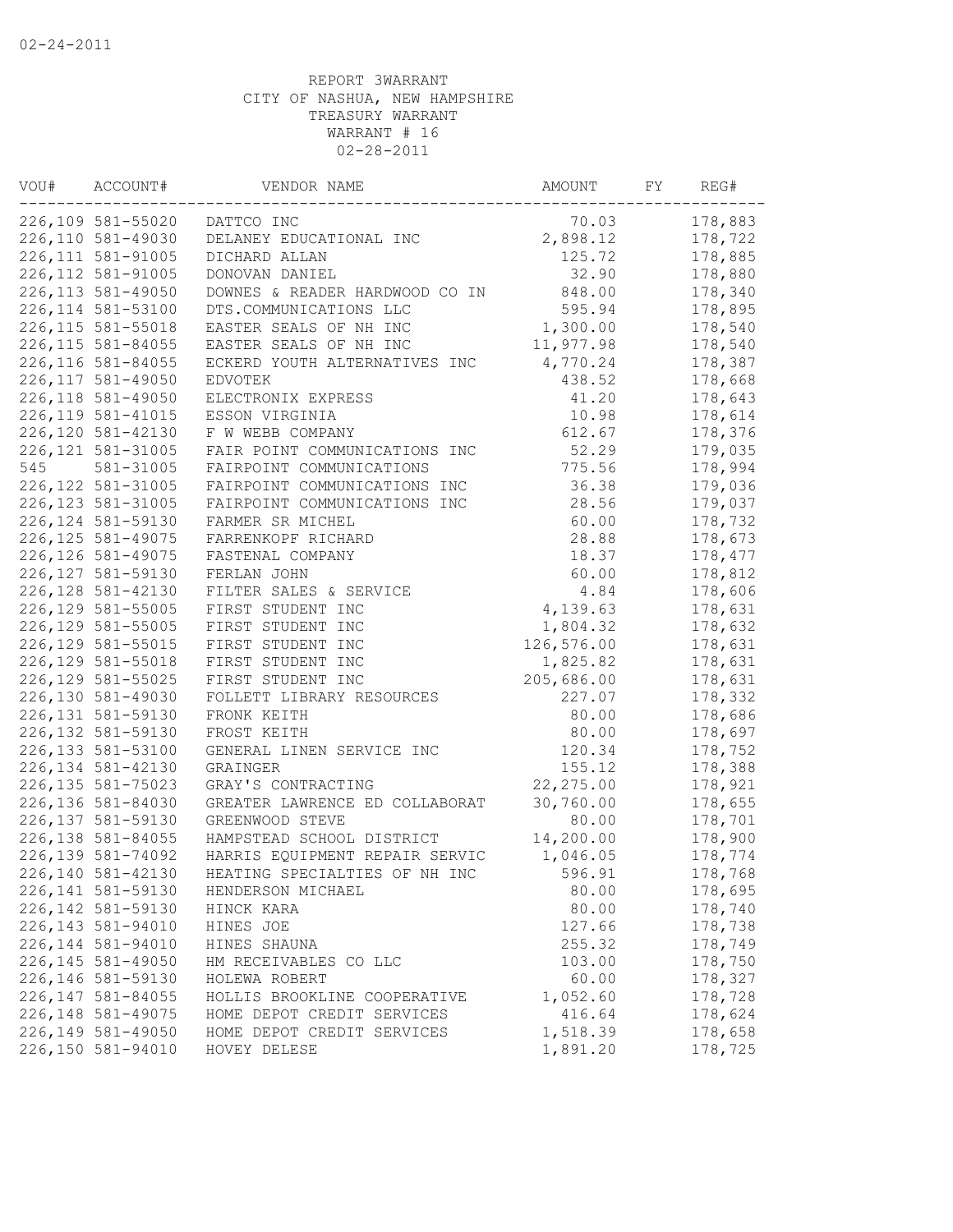| VOU# | ACCOUNT#<br>VENDOR NAME |                                | AMOUNT      | FY | REG#    |
|------|-------------------------|--------------------------------|-------------|----|---------|
|      | 226,151 581-78007       | HOWARD P FAIRFIELD, LLC        | 1,297.60    |    | 178,708 |
|      | 226, 152 581-84055      | HUDSON SCHOOL DISTRICT         | 4,799.95    |    | 178,961 |
|      | 226, 153 581-53102      | ICAT RESOURCES LLC             | 4,800.00    |    | 178,756 |
|      | 226,154 581-84030       | INSTITUTE OF PROFESSIONAL PRAC | 1,669.83    |    | 178,702 |
|      | 226, 155 581-41040      | INTEGRATED OFFICE SOLUTIONS    | 390.00      |    | 178,727 |
|      | 226,156 581-74092       | IT PARTS DEPOT                 | 76.16       |    | 178,898 |
|      | 226, 157 581-75023      | J P PEST SERVICES              | 886.15      |    | 178,462 |
|      | 226,158 581-49050       | J W PEPPER & SON INC           | 901.16      |    | 178,390 |
|      | 226,159 581-51015       | JACKSON LEWIS LLP              | 2,987.00    |    | 178,804 |
|      | 226,160 581-42110       | KEYSTONE BATTERY               | 1,278.00    |    | 178,623 |
|      | 226,161 581-49050       | KLOCKIT                        | 8.85        |    | 178,587 |
|      | 226,162 581-59130       | KUBA GARY                      | 60.00       |    | 178,704 |
|      | 226,163 581-59130       | LAFORGE STEPHEN                | 60.00       |    | 178,706 |
|      | 226,164 581-55005       | LAKES REGION CHARTER CO        | 390.00      |    | 178,692 |
|      | 226,165 581-91005       | LALIME MAUREEN                 | 12.24       |    | 178,644 |
|      | 226,166 581-74092       | LANCOURT RICHARD               | 98.88       |    | 178,603 |
|      | 226,167 581-91005       | LAQUERRE MARC                  | 62.00       |    | 178,637 |
|      | 226,168 581-59130       | LATHAM FREDERICK               | 60.00       |    | 178,689 |
|      | 226,169 581-49050       | LAURIA RICHARD                 | 168.93      |    | 178,617 |
|      | 226,170 581-84030       | LEARNING CENTER FOR THE DEAF   | 12,845.20   |    | 178,716 |
|      | 226, 171 581-94010      | LEROUX-GOTT KRISTEN            | 170.21      |    | 178,892 |
|      | 226, 172 581-91005      | LEWIS SUSAN A                  | 8.67        |    | 178,660 |
|      | 226, 173 581-49050      | LIBRARY VIDEO COMPANY          | 46.85       |    | 178,596 |
|      | 226, 174 581-91005      | LOFTUS JUDITH                  | 12.63       |    | 178,615 |
|      | 226, 175 581-49050      | LONG'S ELECTRONICS INC         | 363.98      |    | 178,625 |
|      | 226,176 581-53100       |                                | 270.00      |    |         |
|      | 226, 177 581-42110      | LUTHERAN COMMUNITY SERVICES OF |             |    | 178,652 |
|      |                         | M & M ELECTRICAL SUPPLY CO INC | 1,313.29    |    | 178,762 |
|      | 226, 178 581-45910      | MAILBIOX PRESCHOOL             | 29.95       |    | 179,039 |
|      | 226,179 581-66005       | MAILFINANCE                    | 145.22      |    | 178,889 |
|      | 226,180 581-49050       | MAINE OXY-ACETYLENE SUPPLY CO  | 8.99        |    | 178,310 |
|      | 226,181 581-59130       | MARCOTTE DONALD                | 80.00       |    | 178,700 |
|      | 226,182 581-49050       | MARKET BASKET                  | 380.85      |    | 178,437 |
|      | 226,183 581-91005       | MARTIN JANICE                  | 87.07       |    | 178,598 |
|      | 226,184 581-78007       | MAYNARD & LESIEUR INCORPORATED | 13.60       |    | 178,776 |
|      | 226, 185 581-53103      | MCCARTNEY AMY                  | 6,569.25    |    | 178,721 |
|      | 226,186 581-94010       | MCNULTY PAMELA                 | 638.30      |    | 178,748 |
|      | 226,187 581-94010       | MEAGHER KARYN                  | 1,077.60    |    | 178,710 |
|      | 226,188 581-34015       | METROMEDIA ENERGY INC          | 29,694.52   |    | 179,034 |
|      | 226,189 581-49075       | MONOPRICE INC                  | 110.47      |    | 178,553 |
|      | 226,190 581-94010       | MONSEN WILLIAM                 | 255.32      |    | 178,914 |
|      | 226,191 581-84055       | MOUNT PROSPECT ACADEMY INC     | 4,330.20    |    | 178,669 |
|      | 226,192 581-59130       | MOYLAN DANIEL                  | 92.00       |    | 178,902 |
|      | 226, 193 581-59130      | MURPHY DENNIS JR               | 120.00      |    | 178,413 |
|      | 226,194 581-49050       | MUSIC & ART CENTERS            | 67.68       |    | 178,757 |
|      | 226,195 581-78007       | NAPA AUTO PARTS                | 160.00      |    | 178,517 |
|      | 226,196 581-84030       | NASHOBA LEARNING GROUP         | 8,714.20    |    | 178,678 |
|      | 226,197 581-84030       | NASHUA CHILDREN'S HOME         | 25, 255. 20 |    | 178,621 |
|      | 226,198 581-49910       | NASHUA OUTDOOR POWER EQUIPMENT | 198.79      |    | 178,436 |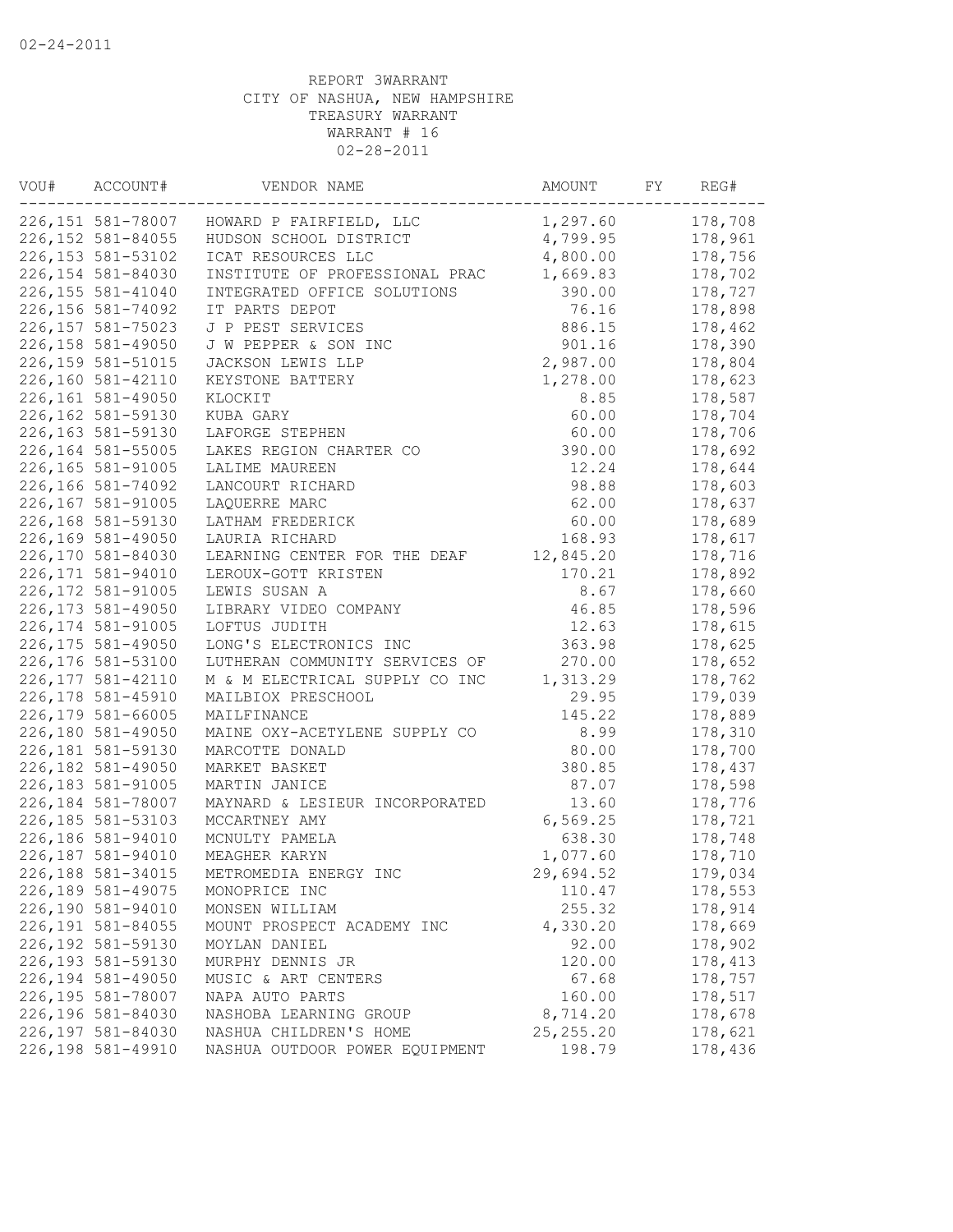| VOU# | ACCOUNT#<br>VENDOR NAME |                                |            | AMOUNT<br>FY |         |  |
|------|-------------------------|--------------------------------|------------|--------------|---------|--|
| 546  | 581-45295               | NASHUA SCHOOL DISTRICT #42     | 890.00     |              | 12,420  |  |
| 546  | 581-91040               | NASHUA SCHOOL DISTRICT #42     | 1,100.00   |              | 12,420  |  |
|      | 226,199 581-34015       | NATIONAL GRID                  | 39,740.45  |              | 179,042 |  |
|      | 226,200 581-42010       | NATIONWIDE SALES & SERVICE     | 5,059.88   |              | 178,610 |  |
|      | 226, 201 581-74092      | NEWCOMB JEAN                   | 32.70      |              | 178,599 |  |
|      | 226, 202 581-74092      | NEWEGG.COM                     | 116.92     |              | 178,897 |  |
|      | 226, 203 581-75015      | NH DEPT OF ENVIRONMENTAL SVCS  | 796.53     |              | 179,038 |  |
|      | 226, 204 581-94030      | NHASP                          | 150.00     |              | 178,335 |  |
|      | 226,205 581-49050       | NHS SOUTH ATHLETIC BOOSTER CLU | 300.00     |              | 178,947 |  |
|      | 226,206 581-49050       | NHTM                           | 50.00      |              | 179,030 |  |
|      | 226, 207 581-31005      | ONE COMMUNICATIONS             | 5,339.84   |              | 179,022 |  |
|      | 226, 207 581-31040      | ONE COMMUNICATIONS             | 663.36     |              | 179,022 |  |
|      | 226, 208 581-31005      | ONE COMMUNICATIONS             | 6,313.06   |              | 179,041 |  |
|      | 226,209 581-49050       | ORIENTAL TRADING CO INC        | 364.22     |              | 178,620 |  |
|      | 226, 210 581-49050      | P J CURRIER LUMBER CO          | 1,659.10   |              | 178,627 |  |
|      | 226, 211 581-75023      | P M MACKAY GROUP               | 8,975.00   |              | 178,511 |  |
|      | 226, 212 581-59130      | PARKER ROY H                   | 80.00      |              | 178,699 |  |
|      | 226, 213 581-49075      | PASEK CORP                     | 625.40     |              | 178,585 |  |
|      | 226, 214 581-59130      | PAUL MICHAEL                   | 220.00     |              | 178,744 |  |
|      | 226, 215 581-42120      | PEABODY SUPPLY CO INC          | 490.59     |              | 178,890 |  |
|      | 226, 216 581-59130      | PELLETIER DAVID                | 60.00      |              | 178,711 |  |
|      | 226, 217 581-33005      | PENNICHUCK WATER WORKS INC     | 3,524.40   |              | 178,960 |  |
|      | 226, 218 581-41015      | PETTY CASH                     | 9.73       |              | 178,943 |  |
|      | 226, 218 581-43005      | PETTY CASH                     | 8.12       |              | 178,943 |  |
|      | 226, 218 581-47010      | PETTY CASH                     | 13.98      |              | 178,943 |  |
|      | 226, 218 581-49050      |                                | 146.57     |              | 178,943 |  |
|      | 226, 219 581-43005      | PETTY CASH                     |            |              |         |  |
|      |                         | PETTY CASH                     | 3.24       |              | 178,944 |  |
|      | 226, 219 581-49050      | PETTY CASH                     | 172.31     |              | 178,944 |  |
|      | 226, 220 581-84055      | PINE HAVEN BOYS CENTER         | 6, 366.80  |              | 178,591 |  |
|      | 226, 221 581-94010      | PINHEIRO LENA                  | 255.32     |              | 178,913 |  |
|      | 226, 222 581-94010      | POSADA CYNTHIA                 | 1,377.60   |              | 178,920 |  |
|      | 226, 223 581-94010      | PREVOST SHAWNA                 | 510.63     |              | 178,649 |  |
|      | 226, 224 581-53100      | PRO AV SYSTEMS INC             | 2,000.00   |              | 178,694 |  |
|      | 226, 224 581-64192      | PRO AV SYSTEMS INC             | 2,000.00   |              | 178,694 |  |
|      | 226, 225 581-49050      | PROJECT LEAD THE WAY INC       | 386.14     |              | 178,633 |  |
|      | 226, 226 581-32005      | PSNH                           | 3,448.36   |              | 179,021 |  |
|      | 226, 227 581-32005      | PUBLIC SERVICE OF NH           | 121,902.42 |              | 179,019 |  |
|      | 226, 228 581-49050      | RC BUYERS WAREHOUSE INC        | 17.07      |              | 178,662 |  |
|      | 226, 229 581-84030      | REGIONAL SERVICES & EDUCATION  | 12,300.00  |              | 178,325 |  |
|      | 226, 230 581-42110      | REXEL CLS                      | 153.83     |              | 178,712 |  |
|      | 226, 231 581-59130      | ROBICHAUD DARRELL              | 80.00      |              | 178,705 |  |
|      | 226, 232 581-49050      | ROCKLER WOODWORKING & HARDWARE | 494.61     |              | 178,657 |  |
|      | 226, 233 581-91005      | RONDEAU MARCIA                 | 4.39       |              | 178,709 |  |
|      | 226, 234 581-91005      | ROSS STEPHANIE                 | 28.56      |              | 178,683 |  |
|      | 226, 235 581-74092      | SAFETY KLEEN INC               | 531.11     |              | 178,453 |  |
|      | 226, 236 581-94010      | SALOIS KELLY                   | 520.00     |              | 178,886 |  |
|      | 226, 237 581-59130      | SANDSTRUM ERIC                 | 92.00      |              | 178,717 |  |
|      | 226, 238 581-78007      | SANEL AUTO PARTS CO            | 676.11     |              | 178,432 |  |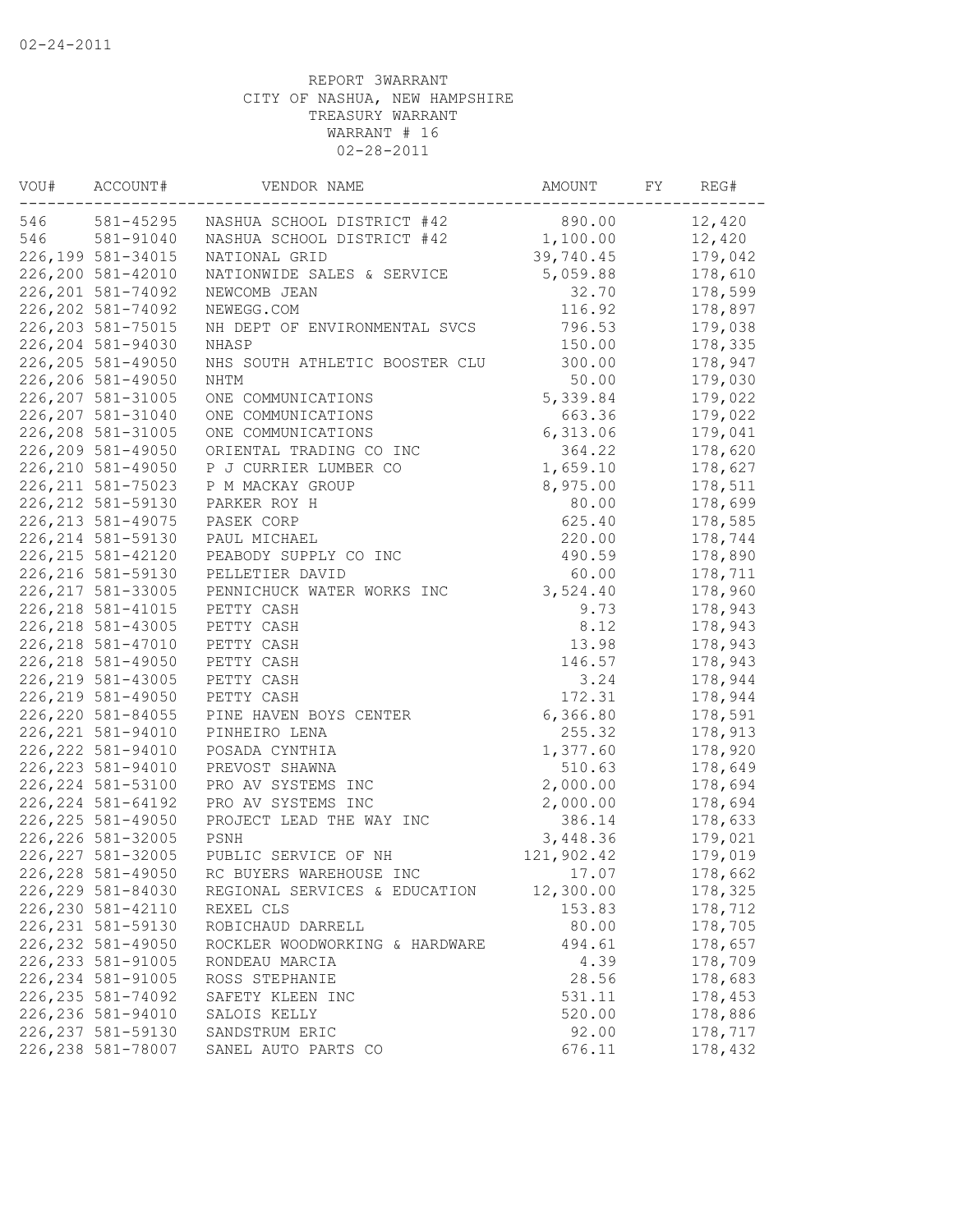| VOU# | ACCOUNT#           | VENDOR NAME                    | AMOUNT<br>FY |  |         |
|------|--------------------|--------------------------------|--------------|--|---------|
|      | 226, 239 581-47010 | SCHOOL HEALTH CORP             | 381.73       |  | 178,331 |
|      | 226,240 581-49050  | SCHOOL NURSE SUPPLY INC        | 66.75        |  | 178,595 |
|      | 226, 241 581-41015 | SCHOOL SPECIALTY INC           | 62.92        |  | 178,618 |
|      | 226, 241 581-49035 | SCHOOL SPECIALTY INC           | 167.16       |  | 178,618 |
|      | 226, 241 581-49050 | SCHOOL SPECIALTY INC           | 2,401.65     |  | 178,618 |
|      | 226, 241 581-49110 | SCHOOL SPECIALTY INC           | 51.72        |  | 178,618 |
|      | 226, 242 581-49050 | SCHWARZ RENEE                  | 48.00        |  | 178,638 |
|      | 226, 243 581-84030 | SERESC                         | 53,681.40    |  | 178,324 |
|      | 226, 244 581-49075 | SHIFFLER EQUIPMENT SALES INC   | 78.28        |  | 178,590 |
|      | 226, 245 581-42110 | SIMPLEXGRINNELL                | 631.00       |  | 178,320 |
|      | 226, 246 581-59130 | SINCLAIR DAVID                 | 120.00       |  | 178,743 |
|      | 226, 247 581-95005 | SKILLSUSA INC                  | 66.00        |  | 179,040 |
|      | 226, 248 581-59130 | SMITH DAVID                    | 120.00       |  | 178,326 |
|      | 226, 249 581-59130 | SMITH MIKE                     | 80.00        |  | 178,688 |
|      | 226, 250 581-49035 | SOCIAL STUDIES SCHOOL SERVICE  | 1,142.12     |  | 178,398 |
|      | 226, 251 581-59130 | SOUSA GARY                     | 80.00        |  | 178,723 |
|      | 226, 252 581-84030 | SPAULDING YOUTH CENTER         | 4,461.24     |  | 178,315 |
|      | 226, 253 581-53100 | STANLEY ELEVATOR COMPANY INC   | 732.00       |  | 178,785 |
|      | 226, 254 581-41015 | STAPLES BUSINESS ADVANTAGE     | 1,097.06     |  | 178,505 |
|      | 226, 254 581-49050 | STAPLES BUSINESS ADVANTAGE     | 2, 143. 13   |  | 178,505 |
|      | 226, 255 581-53100 | STATE OF NH CRIMINAL RECORDS   | 628.25       |  | 178,945 |
|      | 226, 256 581-49050 | TENNEY MARK                    | 34.32        |  | 178,909 |
|      | 226, 257 581-53100 | TERMINIX PROCESSING CENTER     | 282.00       |  | 178,680 |
|      | 226, 258 581-42120 | TOTAL AIR SUPPLY INC           | 110.90       |  | 178,502 |
|      | 226, 259 581-49050 | TOWERS MOTOR PARTS CORP        | 239.08       |  | 178,520 |
|      | 226, 259 581-78007 | TOWERS MOTOR PARTS CORP        | 20.02        |  | 178,520 |
|      | 226,260 581-84055  | TREASURER STATE OF NH          | 7,023.64     |  | 178,612 |
|      | 226, 261 581-53102 | TRINITY BAPTIST CHURCH         | 400.00       |  | 178,899 |
|      | 226, 262 581-59130 | TROUPE BRIAN                   | 80.00        |  | 178,321 |
|      | 226, 263 581-43005 | U S POSTAL SERVICES            | 308.00       |  | 178,946 |
|      | 226, 264 581-83102 | UNUM LIFE INSURANCE CO OF AMER | 1,482.56     |  | 178,747 |
|      | 226, 264 581-83103 | UNUM LIFE INSURANCE CO OF AMER | 1,899.86     |  | 178,747 |
|      | 226, 265 581-75023 | URBAN TREE SERVICE             | 1,200.00     |  | 178,810 |
|      | 226,266 581-94010  | USSEGLIO DENISE                | 255.32       |  | 178,770 |
|      | 226, 267 581-59130 | VAN ERON DENNIS                | 60.00        |  | 178,690 |
|      | 226,268 581-84030  | VERMONT CTR FOR THE DEAF &     | 15,278.60    |  | 178,729 |
|      | 226, 269 581-75180 | VIKING ROOFING, INC.           | 2,404.00     |  | 178,679 |
|      | 226,270 581-49050  | WALMART COMMUNITY              | 113.77       |  | 178,567 |
|      | 226,270 581-64192  | WALMART COMMUNITY              | 19.88        |  | 178,567 |
|      | 226, 271 581-55018 | WALTHAM CENTRAL SCHOOL         | 420.00       |  | 178,766 |
|      | 226, 272 581-41045 | WB MASON COMPANY INC           | 2,885.40     |  | 178,341 |
|      | 226, 273 581-84055 | WEDIKO CHILDREN'S SERVICES     | 4,793.88     |  | 178,478 |
|      | 226, 274 581-47010 | WILLIAM V. MACGILL & COMPANY   | 294.12       |  | 178,400 |
|      | 226, 275 581-59130 | WONG GARY                      | 60.00        |  | 178,878 |
|      | 226, 276 581-94010 | WOZNIAK KIM                    | 127.66       |  | 178,893 |
|      | 226, 277 581-49075 | ZAX SIGNAGE                    | 293.55       |  | 178,466 |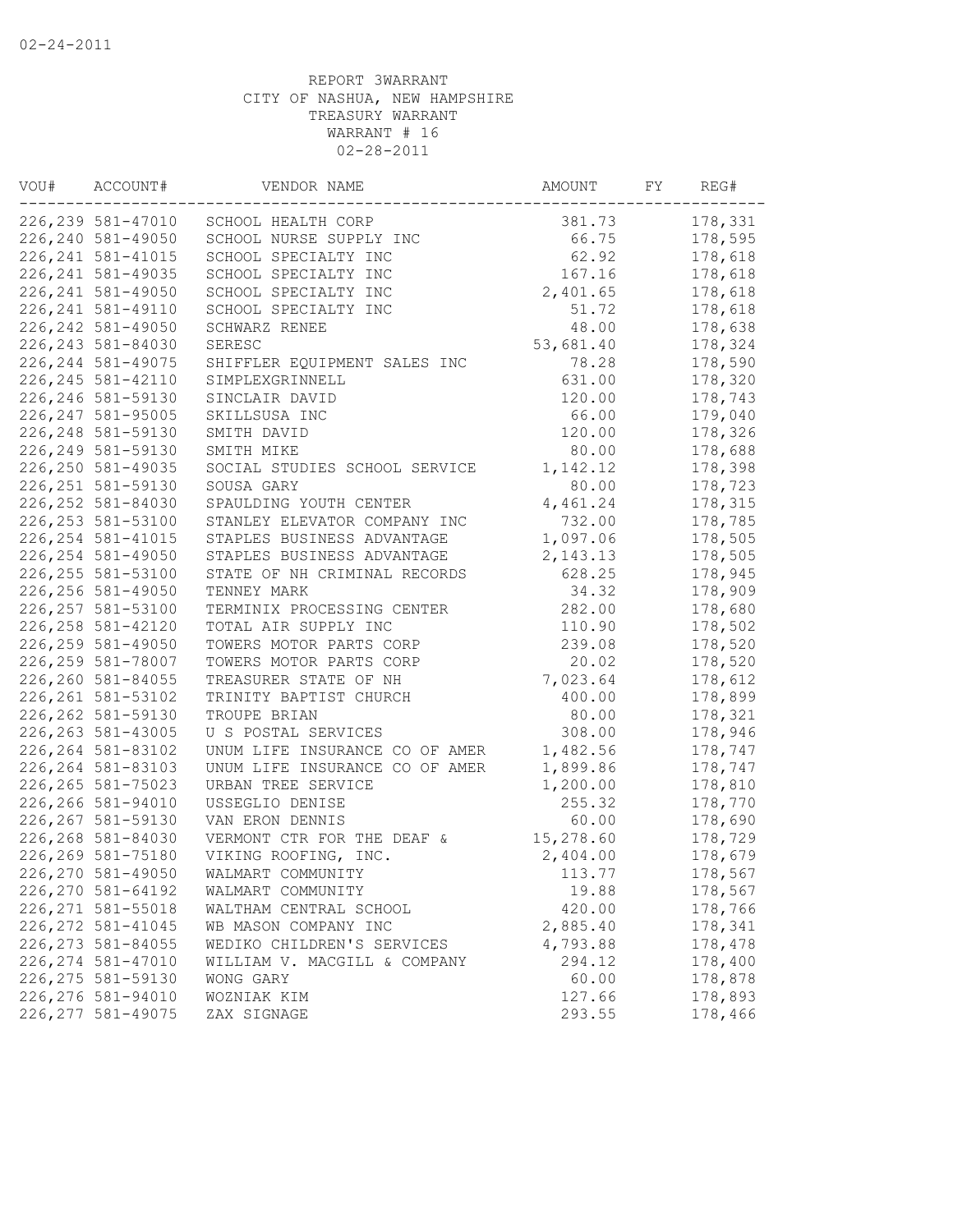| VOU#  | ACCOUNT#      | VENDOR NAME                                              | AMOUNT   | FY. | REG#         |
|-------|---------------|----------------------------------------------------------|----------|-----|--------------|
| TOTAL | 581           | SCHOOL DEPARTMENT<br>___________________________________ |          |     | 1,037,535.51 |
| 547   | $590 - 24505$ | EPSTEIN & AUGUST LLP                                     | 2,520.00 |     | 178,805      |
| TOTAL | 590           | PRIOR YEAR OBLIGATIONS                                   |          |     | 2,520.00     |
| 548   | 592-85005     | FEDEX                                                    | 27.58    |     | 178,959      |
| TOTAL | 592           | BONDED DEBT SERVICE                                      |          |     | 27.58        |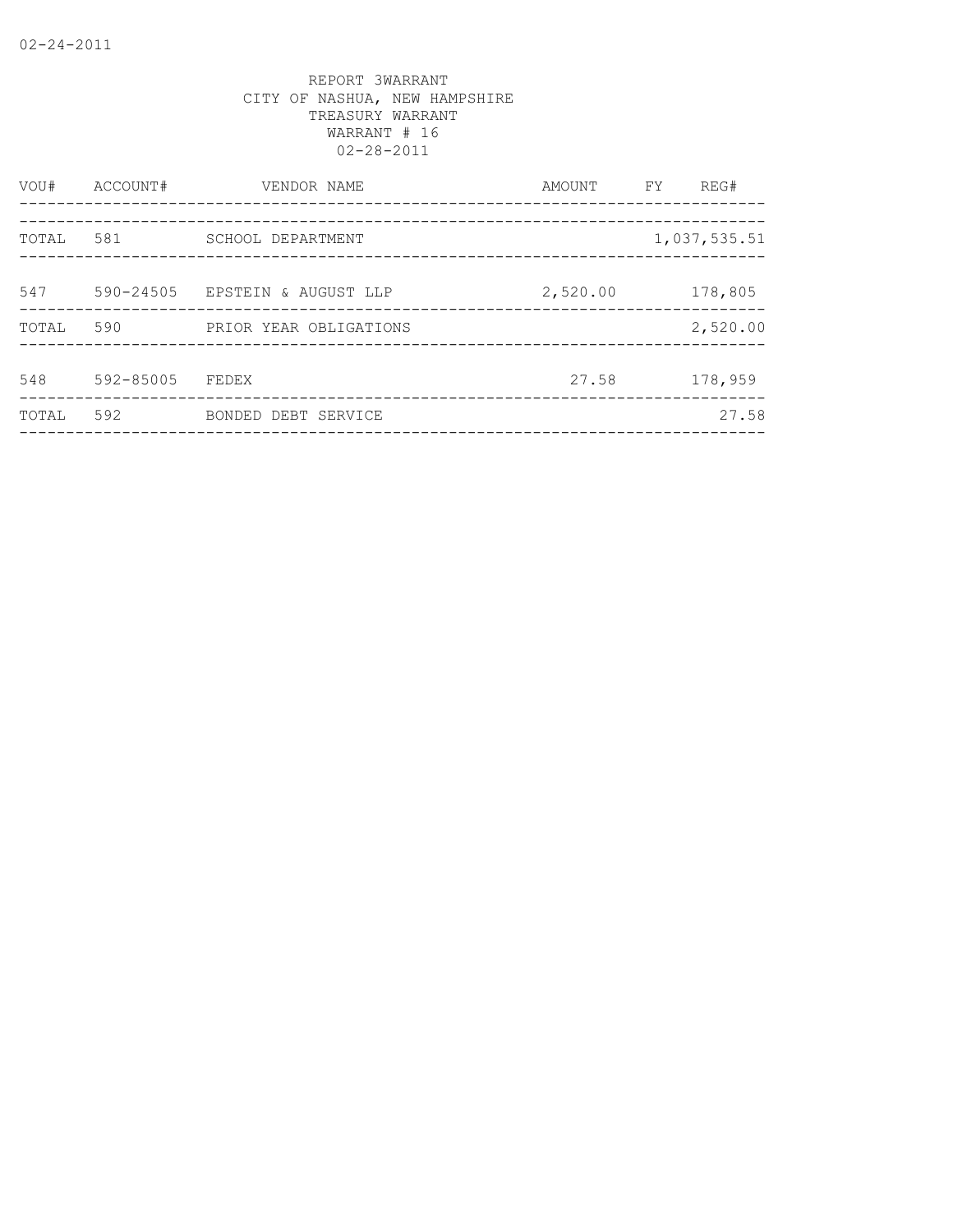| VOU#       | ACCOUNT#     | VENDOR NAME                                                 | AMOUNT FY                            | REG#           |
|------------|--------------|-------------------------------------------------------------|--------------------------------------|----------------|
| 549<br>550 |              | 632-10 AE MECHANICAL INC<br>632-10 BELLETETES INC           | 1,483.75 178,737<br>1,813.83 178,427 |                |
|            | TOTAL 632-10 | CAP IMP - FIRE<br>DEFERRED BUILDING MAINT FY10              |                                      | 3,297.58       |
|            |              | 551 653-22 BROX INDUSTRIES INC                              |                                      | 288.64 178,348 |
|            |              | TOTAL 653-22 CAP IMP - STREET DEPT<br>SIDEWALK PROGRAM FY09 |                                      | 288.64         |
|            |              | 552 699-07 C W DOWNER & CO                                  |                                      | 502.63 178,570 |
|            |              | TOTAL 699-07 OTHER EXPENSES<br>WATER SUPPLY ACOUISITION     |                                      | 502.63         |
|            |              |                                                             |                                      |                |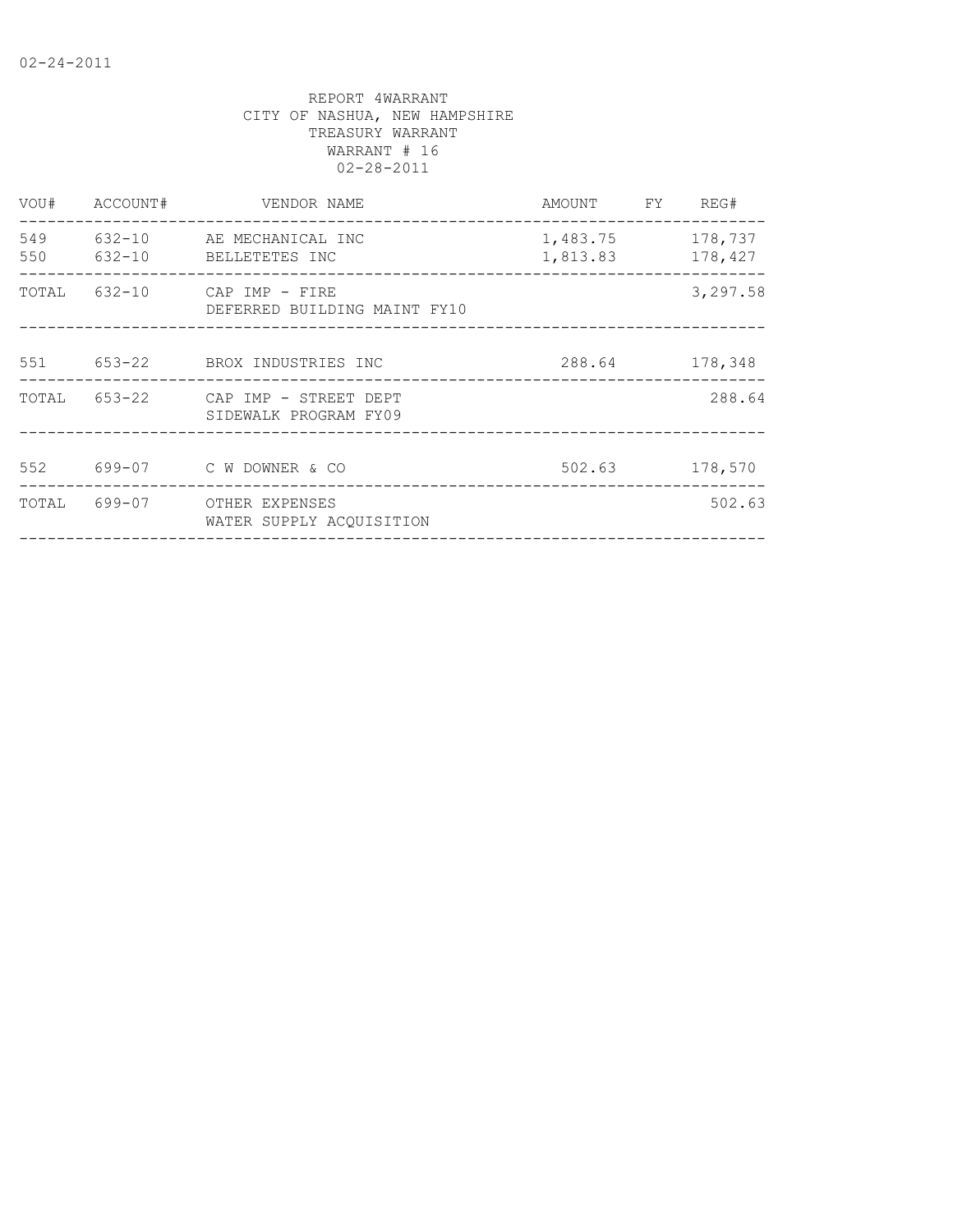| VOU#                                   | ACCOUNT#                                                                   | PROGRAM<br>VENDOR NAME                                                                                                                                                            | AMOUNT                                                         | FY<br>REG#                                                     |
|----------------------------------------|----------------------------------------------------------------------------|-----------------------------------------------------------------------------------------------------------------------------------------------------------------------------------|----------------------------------------------------------------|----------------------------------------------------------------|
| 553                                    |                                                                            | 717-53140 3733 PROJECT RESOURCE GROUP LLC                                                                                                                                         | 1,000.00                                                       | 178,948                                                        |
| TOTAL                                  | 717                                                                        | CPF-GENERAL GOV'T BUILDINGS                                                                                                                                                       | 1,000.00                                                       |                                                                |
| 553<br>554                             | 720-53140<br>720-53186                                                     | 3738 PROJECT RESOURCE GROUP LLC<br>3738 COWEN ASSOCIATES                                                                                                                          | 1,750.00<br>2,000.00                                           | 178,948<br>178,868                                             |
| TOTAL                                  | 720                                                                        | CPF - HUNT BUILDING                                                                                                                                                               | 3,750.00                                                       |                                                                |
| 555<br>556<br>557<br>558<br>559<br>560 | 722-53036<br>722-53036<br>722-53036<br>722-53140<br>722-64040<br>722-96935 | 3735 COURTYARD BY MARRIOTT<br>3735 CROWNE PLAZA NASHUA<br>3735 VELOCITY TECHNOLOGY SOLUTIONS<br>3735 CAREER CONNECTIONS<br>3735 SHI INTERNATIONAL CORP<br>3735 PRO AV SYSTEMS INC | 1,290.00<br>644.00<br>4,102.00<br>1,455.83<br>493.50<br>625.00 | 178,822<br>179,023<br>178,819<br>178,402<br>178,755<br>178,694 |
| TOTAL                                  | 722                                                                        | CPF-INFORMATION TECHNOLOGY                                                                                                                                                        | 8,610.33                                                       |                                                                |
| 561<br>562<br>563<br>TOTAL             | 753-53030<br>753-53075<br>753-701<br>753                                   | 3713 CLD CONSULTING ENGINEERS INC<br>3740 VANASSE HANGEN BRUSTLIN INC<br>3713 TELEGRAPH PUBLISHING COMPANY<br>CPF-STREET DEPT                                                     | 3,512.05<br>8,601.98<br>128.45<br>12,242.48                    | 178,361<br>178,314<br>178,780                                  |
| 564<br>564<br>TOTAL                    | 757-53140<br>757-53140<br>757                                              | 3736 PROJECT RESOURCE GROUP LLC<br>3737 PROJECT RESOURCE GROUP LLC<br>CPF-PARKING LOTS                                                                                            | 1,750.00<br>1,750.00<br>3,500.00                               | 178,948<br>178,948                                             |
| 565<br>TOTAL                           | 772-53025<br>772                                                           | 3720 COMPREHENSIVE ENVIRONMENTAL IN<br>CPF-PLANNING DEPT                                                                                                                          | 3,192.89<br>3,192.89                                           | 178,564                                                        |
| 566<br>568                             |                                                                            | 792-53030 3748 HAYNER/SWANSON INC<br>567 792-53030 3741 HAZEN & SAWYER, PC<br>792-53030 3747 WOODARD & CURRAN                                                                     | 11,804.65<br>23, 197.92<br>14,529.35                           | 178,664<br>178,563<br>178,813                                  |
| TOTAL                                  | 792                                                                        | CPF-WASTEWATER USER FUND                                                                                                                                                          | 49,531.92                                                      |                                                                |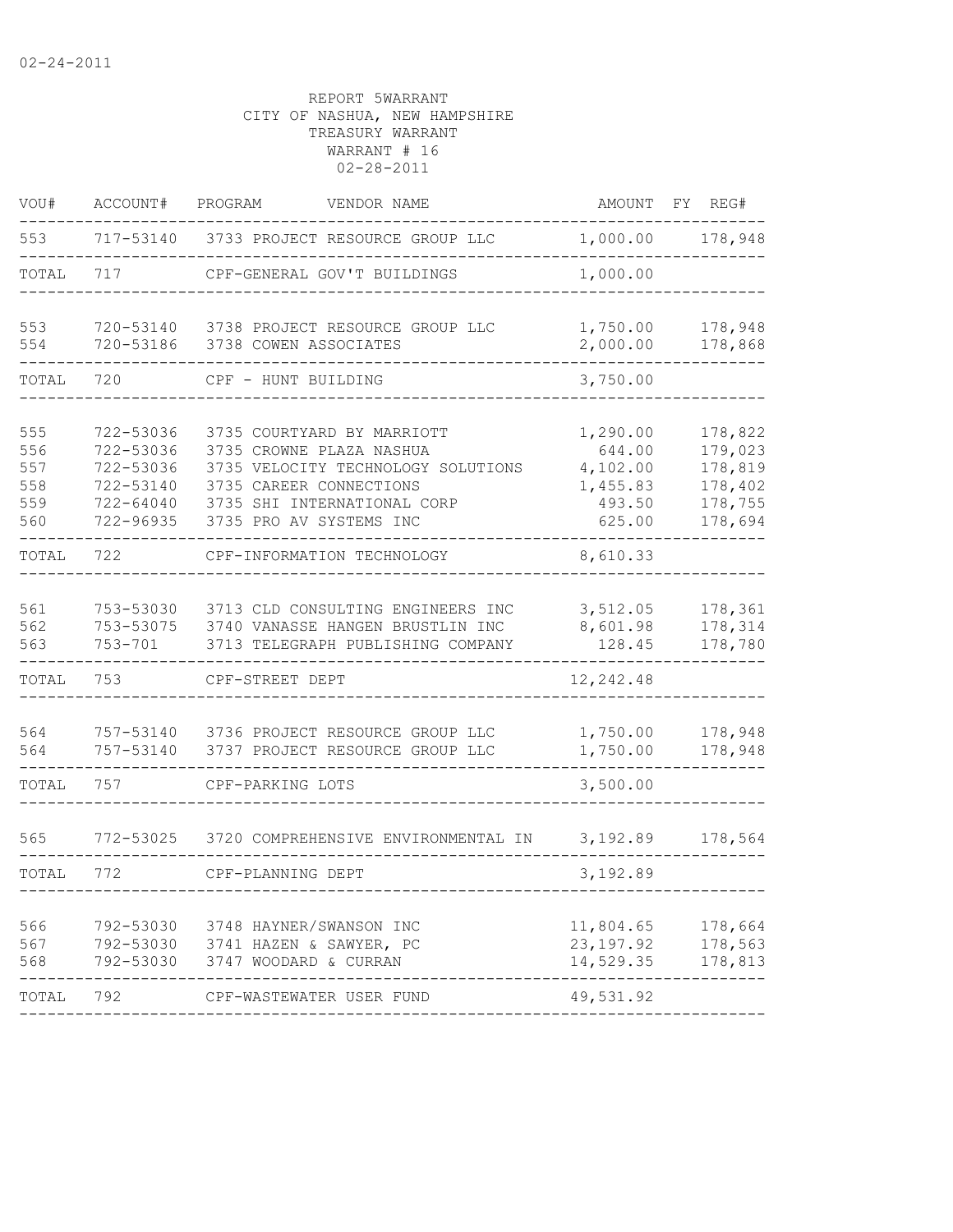| 178,964<br>801-34015<br>2,017.29<br>ENERGYNORTH PROPANE<br>801-46045<br>178,435<br>CCP INDUSTRIES INC<br>122.25<br>801-46045<br>82.00<br>178,949<br>LAFLEUR JEFF<br>171.85<br>178,371<br>801-47010<br>BASS FIRST AID SERVICE COMPANY<br>178,954<br>801-48005<br>SHATTUCK MALONE OIL CO<br>949.53<br>1,091.96<br>178,954<br>801-48005<br>SHATTUCK MALONE OIL CO<br>332.35<br>178,954<br>801-48005<br>SHATTUCK MALONE OIL CO<br>5,441.67<br>178,968<br>801-53075<br>USDA APHIS<br>801-53109<br>8,315.93<br>178,809<br>INTEGRATED PAPER RECYCLERS<br>801-59100<br>2,194.27<br>178,794<br>UNIVERSAL RECYCLING TECH LLC<br>BELLETETES INC<br>178,427<br>801-75023<br>99.90<br>66.87<br>178,963<br>801-75023<br>HOME DEPOT CREDIT SERVICES<br>220.00<br>801-75023<br>UNLIMITED DOOR SERVICE/STEVEN<br>178,787<br>580<br>801-77020<br>CN WOOD CO INC<br>390.17<br>178,676<br>581<br>801-77020<br>LIBERTY INTN'L TRUCKS OF NH LL<br>436.06<br>178,773<br>582<br>75.70<br>178,547<br>801-77020<br>POWERPLAN<br>583<br>314.64<br>178,957<br>801-77020<br>SOUTHWORTH MILTON INC<br>584<br>801-78065<br>1,466.76<br>178,776<br>MAYNARD & LESIEUR INCORPORATED<br>585<br>801-78100<br>397.90<br>178,461<br>MINUTEMAN TRUCKS INC<br>586<br>801-78100<br>178,517<br>NAPA AUTO PARTS<br>204.04<br>587<br>801-82025<br>12,421<br>NH RETIREMENT SYSTEM<br>70.88<br>587<br>422.15<br>12,421<br>801-82025<br>NH RETIREMENT SYSTEM<br>801-94005<br>135.66<br>178,950<br>CONVERSE KERRY<br>TOTAL 801<br>25,019.83<br>SOLID WASTE DISPOSAL<br>673.78<br>178,994<br>802-31005<br>FAIRPOINT COMMUNICATIONS<br>802-32005<br>652.93<br>179,016<br>PSNH<br>802-32005<br>19,942.93<br>179,025<br>PUBLIC SERVICE OF NEW HAMPSHIR<br>178,967<br>802-33005<br>PENNICHUCK WATER<br>199.37<br>802-34015<br>4,967.58<br>178,989<br>NATIONAL GRID<br>802-42010<br>LAB SAFETY SUPPY INC<br>29.60<br>178,565<br>7,231.16<br>802-45101<br>178,808<br><b>BASF CORPORATION</b><br>3, 142.96<br>178,816<br>802-45103<br>JCI JONES<br>802-45105<br>178,392<br>HOLLAND COMPANY INC<br>5,762.88<br>802-45175<br>ARCSOURCE INC<br>38.00<br>178,433<br>802-46045<br>UNIFIRST CORPORATION<br>32.07<br>178,534<br>802-46045<br>UNIFIRST CORPORATION<br>165.76<br>178,534<br>600<br>178,523<br>802-49070<br>HACH COMPANY<br>511.47<br>601<br>802-49070<br>LAB SAFETY SUPPY INC<br>164.73<br>178,565<br>802-49075<br>201.25<br>178,376<br>F W WEBB COMPANY<br>603<br>802-53030<br>EASTERN ANALYTICAL INC<br>2, 154.25<br>178,429<br>604<br>178,465<br>802-59100<br>ANSWERING SERVICES OF NH LLC<br>117.00 | VOU# | ACCOUNT# | VENDOR NAME | AMOUNT | FY | REG# |
|--------------------------------------------------------------------------------------------------------------------------------------------------------------------------------------------------------------------------------------------------------------------------------------------------------------------------------------------------------------------------------------------------------------------------------------------------------------------------------------------------------------------------------------------------------------------------------------------------------------------------------------------------------------------------------------------------------------------------------------------------------------------------------------------------------------------------------------------------------------------------------------------------------------------------------------------------------------------------------------------------------------------------------------------------------------------------------------------------------------------------------------------------------------------------------------------------------------------------------------------------------------------------------------------------------------------------------------------------------------------------------------------------------------------------------------------------------------------------------------------------------------------------------------------------------------------------------------------------------------------------------------------------------------------------------------------------------------------------------------------------------------------------------------------------------------------------------------------------------------------------------------------------------------------------------------------------------------------------------------------------------------------------------------------------------------------------------------------------------------------------------------------------------------------------------------------------------------------------------------------------------------------------------------------------------------------------------------------------------------------------------------------------------------------------------------------------------------------------------------------------------------------------------------------------------|------|----------|-------------|--------|----|------|
|                                                                                                                                                                                                                                                                                                                                                                                                                                                                                                                                                                                                                                                                                                                                                                                                                                                                                                                                                                                                                                                                                                                                                                                                                                                                                                                                                                                                                                                                                                                                                                                                                                                                                                                                                                                                                                                                                                                                                                                                                                                                                                                                                                                                                                                                                                                                                                                                                                                                                                                                                        | 569  |          |             |        |    |      |
|                                                                                                                                                                                                                                                                                                                                                                                                                                                                                                                                                                                                                                                                                                                                                                                                                                                                                                                                                                                                                                                                                                                                                                                                                                                                                                                                                                                                                                                                                                                                                                                                                                                                                                                                                                                                                                                                                                                                                                                                                                                                                                                                                                                                                                                                                                                                                                                                                                                                                                                                                        | 570  |          |             |        |    |      |
|                                                                                                                                                                                                                                                                                                                                                                                                                                                                                                                                                                                                                                                                                                                                                                                                                                                                                                                                                                                                                                                                                                                                                                                                                                                                                                                                                                                                                                                                                                                                                                                                                                                                                                                                                                                                                                                                                                                                                                                                                                                                                                                                                                                                                                                                                                                                                                                                                                                                                                                                                        | 571  |          |             |        |    |      |
|                                                                                                                                                                                                                                                                                                                                                                                                                                                                                                                                                                                                                                                                                                                                                                                                                                                                                                                                                                                                                                                                                                                                                                                                                                                                                                                                                                                                                                                                                                                                                                                                                                                                                                                                                                                                                                                                                                                                                                                                                                                                                                                                                                                                                                                                                                                                                                                                                                                                                                                                                        | 572  |          |             |        |    |      |
|                                                                                                                                                                                                                                                                                                                                                                                                                                                                                                                                                                                                                                                                                                                                                                                                                                                                                                                                                                                                                                                                                                                                                                                                                                                                                                                                                                                                                                                                                                                                                                                                                                                                                                                                                                                                                                                                                                                                                                                                                                                                                                                                                                                                                                                                                                                                                                                                                                                                                                                                                        | 573  |          |             |        |    |      |
|                                                                                                                                                                                                                                                                                                                                                                                                                                                                                                                                                                                                                                                                                                                                                                                                                                                                                                                                                                                                                                                                                                                                                                                                                                                                                                                                                                                                                                                                                                                                                                                                                                                                                                                                                                                                                                                                                                                                                                                                                                                                                                                                                                                                                                                                                                                                                                                                                                                                                                                                                        | 573  |          |             |        |    |      |
|                                                                                                                                                                                                                                                                                                                                                                                                                                                                                                                                                                                                                                                                                                                                                                                                                                                                                                                                                                                                                                                                                                                                                                                                                                                                                                                                                                                                                                                                                                                                                                                                                                                                                                                                                                                                                                                                                                                                                                                                                                                                                                                                                                                                                                                                                                                                                                                                                                                                                                                                                        | 573  |          |             |        |    |      |
|                                                                                                                                                                                                                                                                                                                                                                                                                                                                                                                                                                                                                                                                                                                                                                                                                                                                                                                                                                                                                                                                                                                                                                                                                                                                                                                                                                                                                                                                                                                                                                                                                                                                                                                                                                                                                                                                                                                                                                                                                                                                                                                                                                                                                                                                                                                                                                                                                                                                                                                                                        | 574  |          |             |        |    |      |
|                                                                                                                                                                                                                                                                                                                                                                                                                                                                                                                                                                                                                                                                                                                                                                                                                                                                                                                                                                                                                                                                                                                                                                                                                                                                                                                                                                                                                                                                                                                                                                                                                                                                                                                                                                                                                                                                                                                                                                                                                                                                                                                                                                                                                                                                                                                                                                                                                                                                                                                                                        | 575  |          |             |        |    |      |
|                                                                                                                                                                                                                                                                                                                                                                                                                                                                                                                                                                                                                                                                                                                                                                                                                                                                                                                                                                                                                                                                                                                                                                                                                                                                                                                                                                                                                                                                                                                                                                                                                                                                                                                                                                                                                                                                                                                                                                                                                                                                                                                                                                                                                                                                                                                                                                                                                                                                                                                                                        | 576  |          |             |        |    |      |
|                                                                                                                                                                                                                                                                                                                                                                                                                                                                                                                                                                                                                                                                                                                                                                                                                                                                                                                                                                                                                                                                                                                                                                                                                                                                                                                                                                                                                                                                                                                                                                                                                                                                                                                                                                                                                                                                                                                                                                                                                                                                                                                                                                                                                                                                                                                                                                                                                                                                                                                                                        | 577  |          |             |        |    |      |
|                                                                                                                                                                                                                                                                                                                                                                                                                                                                                                                                                                                                                                                                                                                                                                                                                                                                                                                                                                                                                                                                                                                                                                                                                                                                                                                                                                                                                                                                                                                                                                                                                                                                                                                                                                                                                                                                                                                                                                                                                                                                                                                                                                                                                                                                                                                                                                                                                                                                                                                                                        | 578  |          |             |        |    |      |
|                                                                                                                                                                                                                                                                                                                                                                                                                                                                                                                                                                                                                                                                                                                                                                                                                                                                                                                                                                                                                                                                                                                                                                                                                                                                                                                                                                                                                                                                                                                                                                                                                                                                                                                                                                                                                                                                                                                                                                                                                                                                                                                                                                                                                                                                                                                                                                                                                                                                                                                                                        | 579  |          |             |        |    |      |
|                                                                                                                                                                                                                                                                                                                                                                                                                                                                                                                                                                                                                                                                                                                                                                                                                                                                                                                                                                                                                                                                                                                                                                                                                                                                                                                                                                                                                                                                                                                                                                                                                                                                                                                                                                                                                                                                                                                                                                                                                                                                                                                                                                                                                                                                                                                                                                                                                                                                                                                                                        |      |          |             |        |    |      |
|                                                                                                                                                                                                                                                                                                                                                                                                                                                                                                                                                                                                                                                                                                                                                                                                                                                                                                                                                                                                                                                                                                                                                                                                                                                                                                                                                                                                                                                                                                                                                                                                                                                                                                                                                                                                                                                                                                                                                                                                                                                                                                                                                                                                                                                                                                                                                                                                                                                                                                                                                        |      |          |             |        |    |      |
|                                                                                                                                                                                                                                                                                                                                                                                                                                                                                                                                                                                                                                                                                                                                                                                                                                                                                                                                                                                                                                                                                                                                                                                                                                                                                                                                                                                                                                                                                                                                                                                                                                                                                                                                                                                                                                                                                                                                                                                                                                                                                                                                                                                                                                                                                                                                                                                                                                                                                                                                                        |      |          |             |        |    |      |
|                                                                                                                                                                                                                                                                                                                                                                                                                                                                                                                                                                                                                                                                                                                                                                                                                                                                                                                                                                                                                                                                                                                                                                                                                                                                                                                                                                                                                                                                                                                                                                                                                                                                                                                                                                                                                                                                                                                                                                                                                                                                                                                                                                                                                                                                                                                                                                                                                                                                                                                                                        |      |          |             |        |    |      |
|                                                                                                                                                                                                                                                                                                                                                                                                                                                                                                                                                                                                                                                                                                                                                                                                                                                                                                                                                                                                                                                                                                                                                                                                                                                                                                                                                                                                                                                                                                                                                                                                                                                                                                                                                                                                                                                                                                                                                                                                                                                                                                                                                                                                                                                                                                                                                                                                                                                                                                                                                        |      |          |             |        |    |      |
|                                                                                                                                                                                                                                                                                                                                                                                                                                                                                                                                                                                                                                                                                                                                                                                                                                                                                                                                                                                                                                                                                                                                                                                                                                                                                                                                                                                                                                                                                                                                                                                                                                                                                                                                                                                                                                                                                                                                                                                                                                                                                                                                                                                                                                                                                                                                                                                                                                                                                                                                                        |      |          |             |        |    |      |
|                                                                                                                                                                                                                                                                                                                                                                                                                                                                                                                                                                                                                                                                                                                                                                                                                                                                                                                                                                                                                                                                                                                                                                                                                                                                                                                                                                                                                                                                                                                                                                                                                                                                                                                                                                                                                                                                                                                                                                                                                                                                                                                                                                                                                                                                                                                                                                                                                                                                                                                                                        |      |          |             |        |    |      |
|                                                                                                                                                                                                                                                                                                                                                                                                                                                                                                                                                                                                                                                                                                                                                                                                                                                                                                                                                                                                                                                                                                                                                                                                                                                                                                                                                                                                                                                                                                                                                                                                                                                                                                                                                                                                                                                                                                                                                                                                                                                                                                                                                                                                                                                                                                                                                                                                                                                                                                                                                        |      |          |             |        |    |      |
|                                                                                                                                                                                                                                                                                                                                                                                                                                                                                                                                                                                                                                                                                                                                                                                                                                                                                                                                                                                                                                                                                                                                                                                                                                                                                                                                                                                                                                                                                                                                                                                                                                                                                                                                                                                                                                                                                                                                                                                                                                                                                                                                                                                                                                                                                                                                                                                                                                                                                                                                                        |      |          |             |        |    |      |
|                                                                                                                                                                                                                                                                                                                                                                                                                                                                                                                                                                                                                                                                                                                                                                                                                                                                                                                                                                                                                                                                                                                                                                                                                                                                                                                                                                                                                                                                                                                                                                                                                                                                                                                                                                                                                                                                                                                                                                                                                                                                                                                                                                                                                                                                                                                                                                                                                                                                                                                                                        | 588  |          |             |        |    |      |
|                                                                                                                                                                                                                                                                                                                                                                                                                                                                                                                                                                                                                                                                                                                                                                                                                                                                                                                                                                                                                                                                                                                                                                                                                                                                                                                                                                                                                                                                                                                                                                                                                                                                                                                                                                                                                                                                                                                                                                                                                                                                                                                                                                                                                                                                                                                                                                                                                                                                                                                                                        |      |          |             |        |    |      |
|                                                                                                                                                                                                                                                                                                                                                                                                                                                                                                                                                                                                                                                                                                                                                                                                                                                                                                                                                                                                                                                                                                                                                                                                                                                                                                                                                                                                                                                                                                                                                                                                                                                                                                                                                                                                                                                                                                                                                                                                                                                                                                                                                                                                                                                                                                                                                                                                                                                                                                                                                        |      |          |             |        |    |      |
|                                                                                                                                                                                                                                                                                                                                                                                                                                                                                                                                                                                                                                                                                                                                                                                                                                                                                                                                                                                                                                                                                                                                                                                                                                                                                                                                                                                                                                                                                                                                                                                                                                                                                                                                                                                                                                                                                                                                                                                                                                                                                                                                                                                                                                                                                                                                                                                                                                                                                                                                                        | 589  |          |             |        |    |      |
|                                                                                                                                                                                                                                                                                                                                                                                                                                                                                                                                                                                                                                                                                                                                                                                                                                                                                                                                                                                                                                                                                                                                                                                                                                                                                                                                                                                                                                                                                                                                                                                                                                                                                                                                                                                                                                                                                                                                                                                                                                                                                                                                                                                                                                                                                                                                                                                                                                                                                                                                                        | 590  |          |             |        |    |      |
|                                                                                                                                                                                                                                                                                                                                                                                                                                                                                                                                                                                                                                                                                                                                                                                                                                                                                                                                                                                                                                                                                                                                                                                                                                                                                                                                                                                                                                                                                                                                                                                                                                                                                                                                                                                                                                                                                                                                                                                                                                                                                                                                                                                                                                                                                                                                                                                                                                                                                                                                                        | 591  |          |             |        |    |      |
|                                                                                                                                                                                                                                                                                                                                                                                                                                                                                                                                                                                                                                                                                                                                                                                                                                                                                                                                                                                                                                                                                                                                                                                                                                                                                                                                                                                                                                                                                                                                                                                                                                                                                                                                                                                                                                                                                                                                                                                                                                                                                                                                                                                                                                                                                                                                                                                                                                                                                                                                                        | 592  |          |             |        |    |      |
|                                                                                                                                                                                                                                                                                                                                                                                                                                                                                                                                                                                                                                                                                                                                                                                                                                                                                                                                                                                                                                                                                                                                                                                                                                                                                                                                                                                                                                                                                                                                                                                                                                                                                                                                                                                                                                                                                                                                                                                                                                                                                                                                                                                                                                                                                                                                                                                                                                                                                                                                                        | 593  |          |             |        |    |      |
|                                                                                                                                                                                                                                                                                                                                                                                                                                                                                                                                                                                                                                                                                                                                                                                                                                                                                                                                                                                                                                                                                                                                                                                                                                                                                                                                                                                                                                                                                                                                                                                                                                                                                                                                                                                                                                                                                                                                                                                                                                                                                                                                                                                                                                                                                                                                                                                                                                                                                                                                                        | 594  |          |             |        |    |      |
|                                                                                                                                                                                                                                                                                                                                                                                                                                                                                                                                                                                                                                                                                                                                                                                                                                                                                                                                                                                                                                                                                                                                                                                                                                                                                                                                                                                                                                                                                                                                                                                                                                                                                                                                                                                                                                                                                                                                                                                                                                                                                                                                                                                                                                                                                                                                                                                                                                                                                                                                                        | 595  |          |             |        |    |      |
|                                                                                                                                                                                                                                                                                                                                                                                                                                                                                                                                                                                                                                                                                                                                                                                                                                                                                                                                                                                                                                                                                                                                                                                                                                                                                                                                                                                                                                                                                                                                                                                                                                                                                                                                                                                                                                                                                                                                                                                                                                                                                                                                                                                                                                                                                                                                                                                                                                                                                                                                                        | 596  |          |             |        |    |      |
|                                                                                                                                                                                                                                                                                                                                                                                                                                                                                                                                                                                                                                                                                                                                                                                                                                                                                                                                                                                                                                                                                                                                                                                                                                                                                                                                                                                                                                                                                                                                                                                                                                                                                                                                                                                                                                                                                                                                                                                                                                                                                                                                                                                                                                                                                                                                                                                                                                                                                                                                                        | 597  |          |             |        |    |      |
|                                                                                                                                                                                                                                                                                                                                                                                                                                                                                                                                                                                                                                                                                                                                                                                                                                                                                                                                                                                                                                                                                                                                                                                                                                                                                                                                                                                                                                                                                                                                                                                                                                                                                                                                                                                                                                                                                                                                                                                                                                                                                                                                                                                                                                                                                                                                                                                                                                                                                                                                                        | 598  |          |             |        |    |      |
|                                                                                                                                                                                                                                                                                                                                                                                                                                                                                                                                                                                                                                                                                                                                                                                                                                                                                                                                                                                                                                                                                                                                                                                                                                                                                                                                                                                                                                                                                                                                                                                                                                                                                                                                                                                                                                                                                                                                                                                                                                                                                                                                                                                                                                                                                                                                                                                                                                                                                                                                                        | 599  |          |             |        |    |      |
|                                                                                                                                                                                                                                                                                                                                                                                                                                                                                                                                                                                                                                                                                                                                                                                                                                                                                                                                                                                                                                                                                                                                                                                                                                                                                                                                                                                                                                                                                                                                                                                                                                                                                                                                                                                                                                                                                                                                                                                                                                                                                                                                                                                                                                                                                                                                                                                                                                                                                                                                                        | 599  |          |             |        |    |      |
|                                                                                                                                                                                                                                                                                                                                                                                                                                                                                                                                                                                                                                                                                                                                                                                                                                                                                                                                                                                                                                                                                                                                                                                                                                                                                                                                                                                                                                                                                                                                                                                                                                                                                                                                                                                                                                                                                                                                                                                                                                                                                                                                                                                                                                                                                                                                                                                                                                                                                                                                                        |      |          |             |        |    |      |
|                                                                                                                                                                                                                                                                                                                                                                                                                                                                                                                                                                                                                                                                                                                                                                                                                                                                                                                                                                                                                                                                                                                                                                                                                                                                                                                                                                                                                                                                                                                                                                                                                                                                                                                                                                                                                                                                                                                                                                                                                                                                                                                                                                                                                                                                                                                                                                                                                                                                                                                                                        |      |          |             |        |    |      |
|                                                                                                                                                                                                                                                                                                                                                                                                                                                                                                                                                                                                                                                                                                                                                                                                                                                                                                                                                                                                                                                                                                                                                                                                                                                                                                                                                                                                                                                                                                                                                                                                                                                                                                                                                                                                                                                                                                                                                                                                                                                                                                                                                                                                                                                                                                                                                                                                                                                                                                                                                        | 602  |          |             |        |    |      |
|                                                                                                                                                                                                                                                                                                                                                                                                                                                                                                                                                                                                                                                                                                                                                                                                                                                                                                                                                                                                                                                                                                                                                                                                                                                                                                                                                                                                                                                                                                                                                                                                                                                                                                                                                                                                                                                                                                                                                                                                                                                                                                                                                                                                                                                                                                                                                                                                                                                                                                                                                        |      |          |             |        |    |      |
|                                                                                                                                                                                                                                                                                                                                                                                                                                                                                                                                                                                                                                                                                                                                                                                                                                                                                                                                                                                                                                                                                                                                                                                                                                                                                                                                                                                                                                                                                                                                                                                                                                                                                                                                                                                                                                                                                                                                                                                                                                                                                                                                                                                                                                                                                                                                                                                                                                                                                                                                                        |      |          |             |        |    |      |
| 178,372<br>802-59220<br>PRINTGRAPHICS OF MAINE<br>483.09                                                                                                                                                                                                                                                                                                                                                                                                                                                                                                                                                                                                                                                                                                                                                                                                                                                                                                                                                                                                                                                                                                                                                                                                                                                                                                                                                                                                                                                                                                                                                                                                                                                                                                                                                                                                                                                                                                                                                                                                                                                                                                                                                                                                                                                                                                                                                                                                                                                                                               | 605  |          |             |        |    |      |
| 802-59265<br>CITIZENS BANK<br>897.96<br>12,433                                                                                                                                                                                                                                                                                                                                                                                                                                                                                                                                                                                                                                                                                                                                                                                                                                                                                                                                                                                                                                                                                                                                                                                                                                                                                                                                                                                                                                                                                                                                                                                                                                                                                                                                                                                                                                                                                                                                                                                                                                                                                                                                                                                                                                                                                                                                                                                                                                                                                                         | 606  |          |             |        |    |      |
| 12,443<br>802-59265<br>902.85<br>CITIZENS BANK                                                                                                                                                                                                                                                                                                                                                                                                                                                                                                                                                                                                                                                                                                                                                                                                                                                                                                                                                                                                                                                                                                                                                                                                                                                                                                                                                                                                                                                                                                                                                                                                                                                                                                                                                                                                                                                                                                                                                                                                                                                                                                                                                                                                                                                                                                                                                                                                                                                                                                         | 607  |          |             |        |    |      |
| 802-59320<br>HAC-A-TAC AUTO/SONNY FLANDERS<br>331.00<br>178,448                                                                                                                                                                                                                                                                                                                                                                                                                                                                                                                                                                                                                                                                                                                                                                                                                                                                                                                                                                                                                                                                                                                                                                                                                                                                                                                                                                                                                                                                                                                                                                                                                                                                                                                                                                                                                                                                                                                                                                                                                                                                                                                                                                                                                                                                                                                                                                                                                                                                                        | 608  |          |             |        |    |      |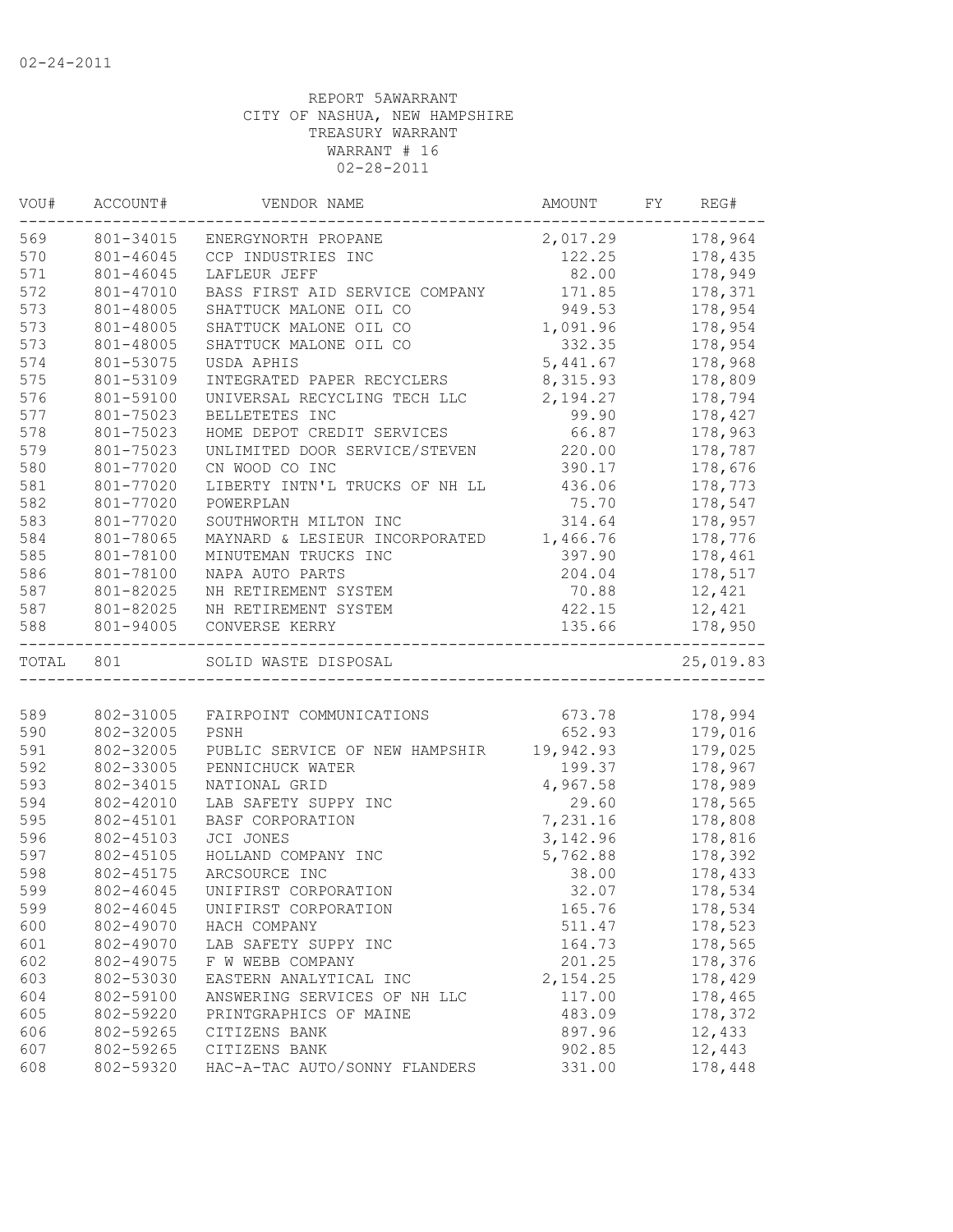| VOU#  | ACCOUNT#  | VENDOR NAME                    | AMOUNT   | FY      | REG#      |
|-------|-----------|--------------------------------|----------|---------|-----------|
| 609   |           | 802-59320 PINE MOTOR PARTS     | 39.45    | 178,777 |           |
| 610   | 802-64192 | F W WEBB COMPANY               | 65.11    | 178,376 |           |
| 611   | 802-64192 | GRAINGER                       | 141.60   |         | 178,388   |
| 612   | 802-64192 | M & M ELECTRICAL SUPPLY CO INC | 90.33    |         | 178,762   |
| 613   | 802-64192 | NASHUA OUTDOOR POWER EOUIPMENT | 1,760.83 |         | 178,436   |
| 614   | 802-77050 | NH BRAGG & SONS INC            | 113.79   |         | 178,323   |
| 615   | 802-77050 | SANEL AUTO PARTS CO            | 198.22   |         | 178,432   |
| 616   | 802-77062 | LAROX FLOWSYS INC              | 1,221.16 |         | 178,735   |
| 617   | 802-77065 | EASTERN INDUSTRIAL AUTOMATION  | 3,084.98 |         | 178,818   |
| 618   | 802-77065 | PEABODY SUPPLY COMPANY         | 17.71    |         | 178,815   |
| 619   | 802-77067 | MCMASTER-CARR SUPPLY CO        | 19.48    |         | 178,423   |
| 620   | 802-77069 | F W WEBB COMPANY               | 50.00    |         | 178,376   |
| 621   | 802-77069 | G H PHILBRICK SONS INC         | 1,628.00 |         | 178,446   |
| 622   | 802-77069 | GRAINGER                       | 531.00   |         | 178,388   |
| 623   | 802-77069 | HOME DEPOT CREDIT SERVICES     | 33.20    |         | 178,963   |
| 624   | 802-77069 | M & M ELECTRICAL SUPPLY CO INC | 31.90    |         | 178,762   |
| 625   | 802-77070 | NH BRAGG & SONS INC            | 672.23   |         | 178,323   |
| 626   | 802-77070 | SIHI PUMPS INC                 | 2,057.62 |         | 178,472   |
| 627   | 802-77070 | WINDWARD PETROLEUM             | 2,858.19 |         | 178,368   |
| 628   | 802-77072 | HIGHLAND POWER                 | 4,052.00 |         | 178,555   |
| 629   | 802-77072 | M & M ELECTRICAL SUPPLY CO INC | 10.41    |         | 178,762   |
| 630   | 802-77999 | GRAINGER                       | 26.89    |         | 178,388   |
| 631   | 802-82025 | NH RETIREMENT SYSTEM           | 123.88   |         | 12,421    |
| 631   | 802-82025 | NH RETIREMENT SYSTEM           | 700.88   |         | 12,421    |
| 632   | 802-91010 | KEATING WILLIAM                | 27.54    |         | 178,475   |
| 633   | 802-94005 | ADIE JOHN                      | 857.42   |         | 178,360   |
| 634   | 802-94005 | CIARDELLI GERALDINE            | 581.94   |         | 178,951   |
| TOTAL | 802       | SEWERAGE DISPOSAL SYSTEM       |          |         | 69,598.38 |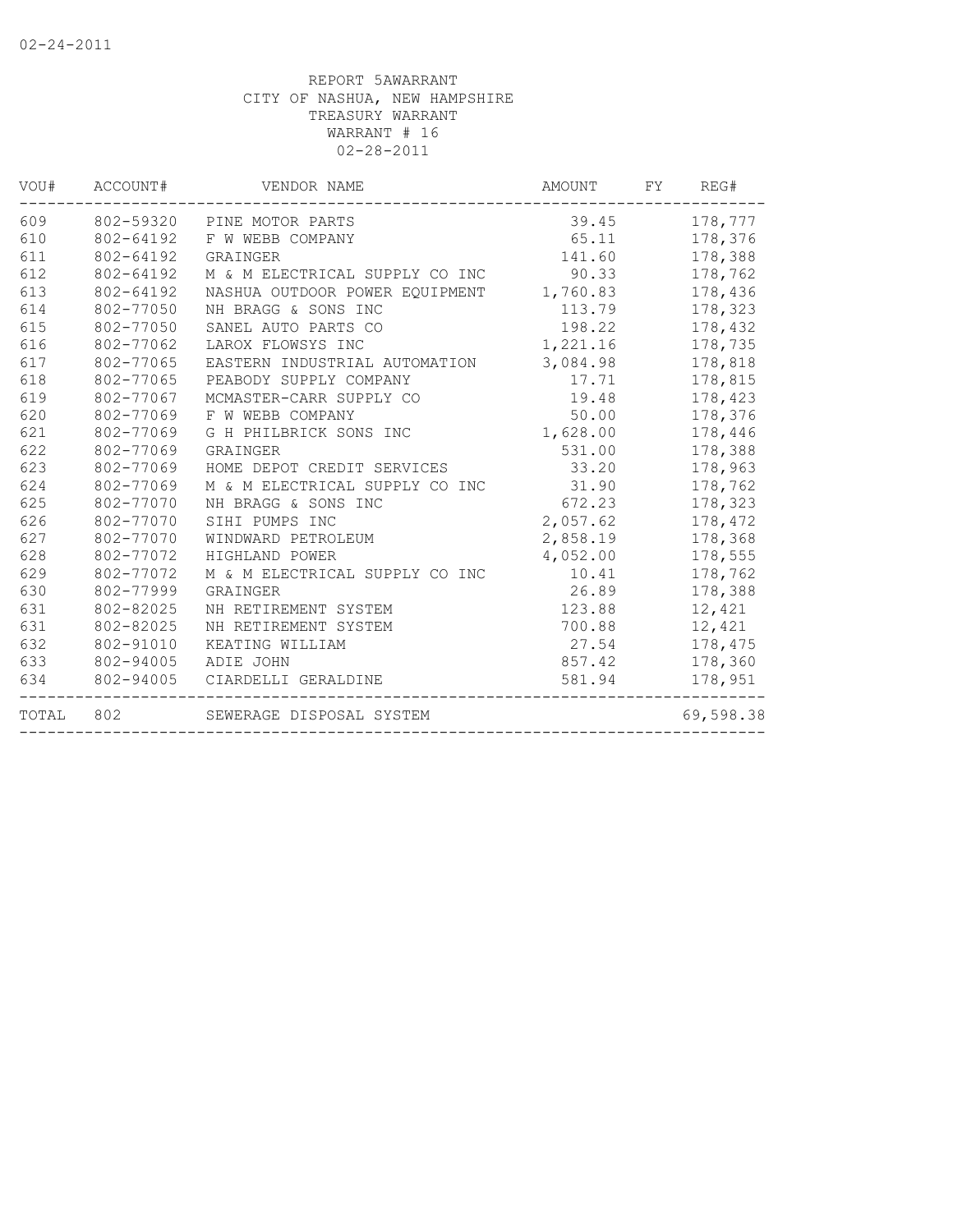| VOU#                     | ACCOUNT#<br>VENDOR NAME                          |                                                                                             | <b>AMOUNT</b>                           | FΥ       | REG#                                     |  |
|--------------------------|--------------------------------------------------|---------------------------------------------------------------------------------------------|-----------------------------------------|----------|------------------------------------------|--|
| 635                      | 941-98029                                        | PETTY CASH                                                                                  | 76.82                                   |          |                                          |  |
| TOTAL                    | 941                                              | HEALTH & COMM SVCS TRUST FUND                                                               |                                         |          | 76.82                                    |  |
| 636<br>637<br>638        | 951-01510<br>951-01510<br>$951 - 36$             | FORTIN GAGE LIMITED<br>MARIANIST MISSION<br><b>AGENCY FUNDS</b>                             | 75.00<br>100.00<br>25,000.00            |          | 178,305<br>178,953<br>12,417             |  |
| TOTAL                    | 951                                              | PWD & ENG TRUST FUND                                                                        |                                         |          | 25, 175.00                               |  |
| 639<br>640<br>641<br>642 | 963-05054<br>963-05054<br>963-05054<br>963-34005 | JP BARTLETT CO INC<br>MATTHEWS INTERNATIONAL<br>STOKES SEEDS, INC<br>MCLAUGHLIN OIL COMPANY | 1,888.89<br>1,681.23<br>94.05<br>728.23 |          | 178,522<br>178,470<br>178,593<br>178,384 |  |
| TOTAL                    | 963                                              | WOODLAWN CEMETERY TRUST FUND                                                                |                                         | 4,392.40 |                                          |  |
| 643                      | $974 - 36$                                       | <b>AGENCY FUNDS</b>                                                                         |                                         | 12,417   |                                          |  |
| TOTAL                    | 974                                              | URBAN PROGRAM TRUST FUND                                                                    |                                         |          | $-4,376.13$                              |  |
| 644<br>645<br>646<br>647 | 975-32005<br>975-45050<br>975-45903<br>975-59100 | PSNH<br>MARSHALL CAVENDISH CORP<br>GALE<br>ENFIELD PUBLISHING & DISTRIBUT                   | 69.18<br>2,002.80<br>2,500.00<br>30.20  |          | 179,016<br>178,421<br>178,521<br>178,971 |  |
| TOTAL                    | 975                                              | LIBRARY TRUST FUND                                                                          |                                         |          | 4,602.18                                 |  |
| 648                      | $981 - 36$                                       | IMPACT FEES                                                                                 | 10,336.00                               |          | 12,419                                   |  |
| TOTAL                    | 981                                              | SCHOOL TRUST FUND                                                                           |                                         |          | 10,336.00                                |  |
| 649<br>649<br>650        | 982-05053<br>982-05053<br>982-05053              | HEINHOLD KALEIGH & MASS COLLEG<br>HEINHOLD KALEIGH & MASS COLLEG<br>TORRES SADIE AND NASHUA | 1,000.00<br>350.00<br>500.00            |          | 178,806<br>178,806<br>178,304            |  |
| TOTAL                    | 982                                              | SCHOLARSHIP TRUST FUND                                                                      |                                         |          | 1,850.00                                 |  |
|                          |                                                  |                                                                                             |                                         |          |                                          |  |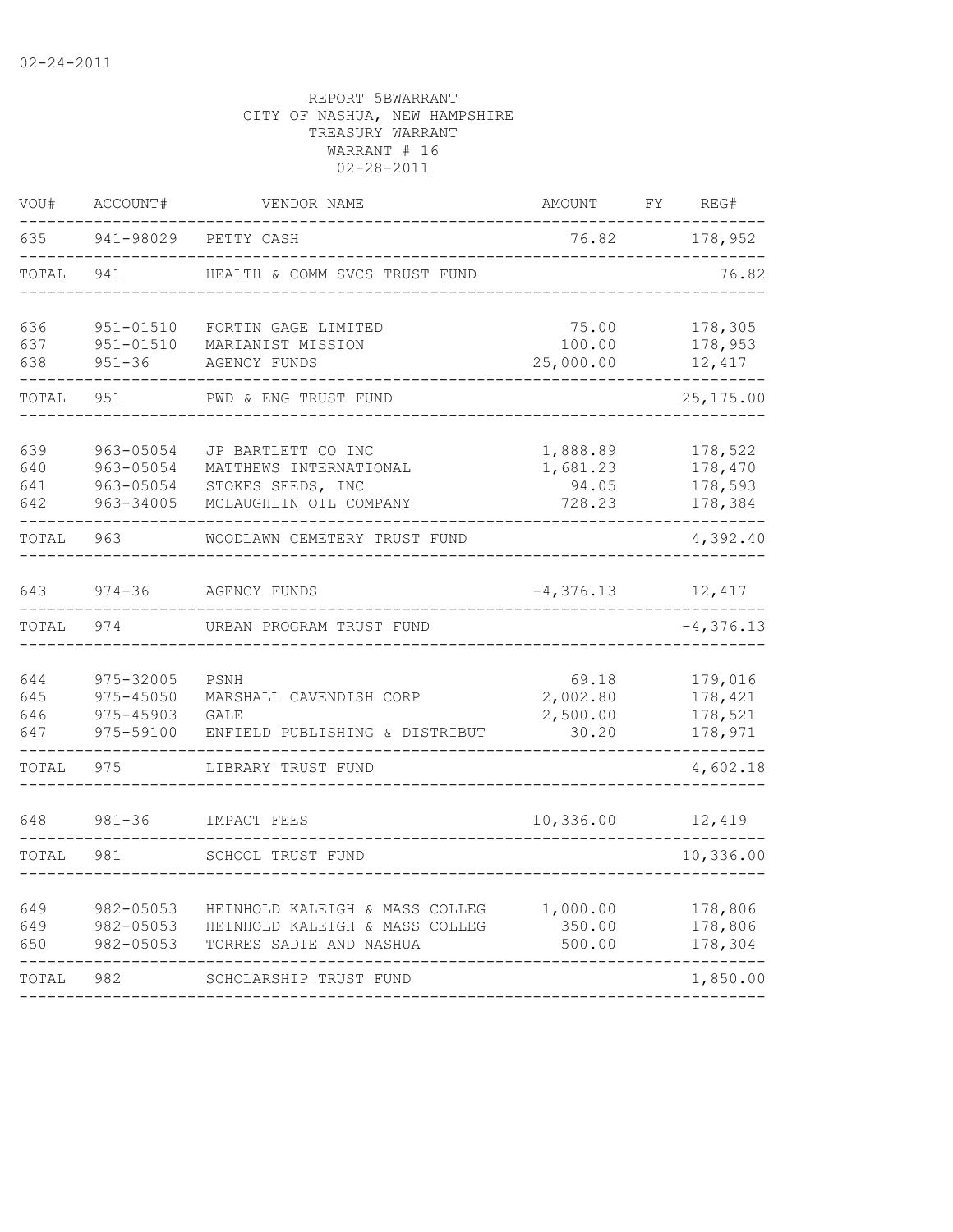|           | ACCOUNT# PAYROLL WEEK ENDING |  |  | AMOUNT |
|-----------|------------------------------|--|--|--------|
|           |                              |  |  |        |
| TOTAL 951 |                              |  |  |        |
|           |                              |  |  |        |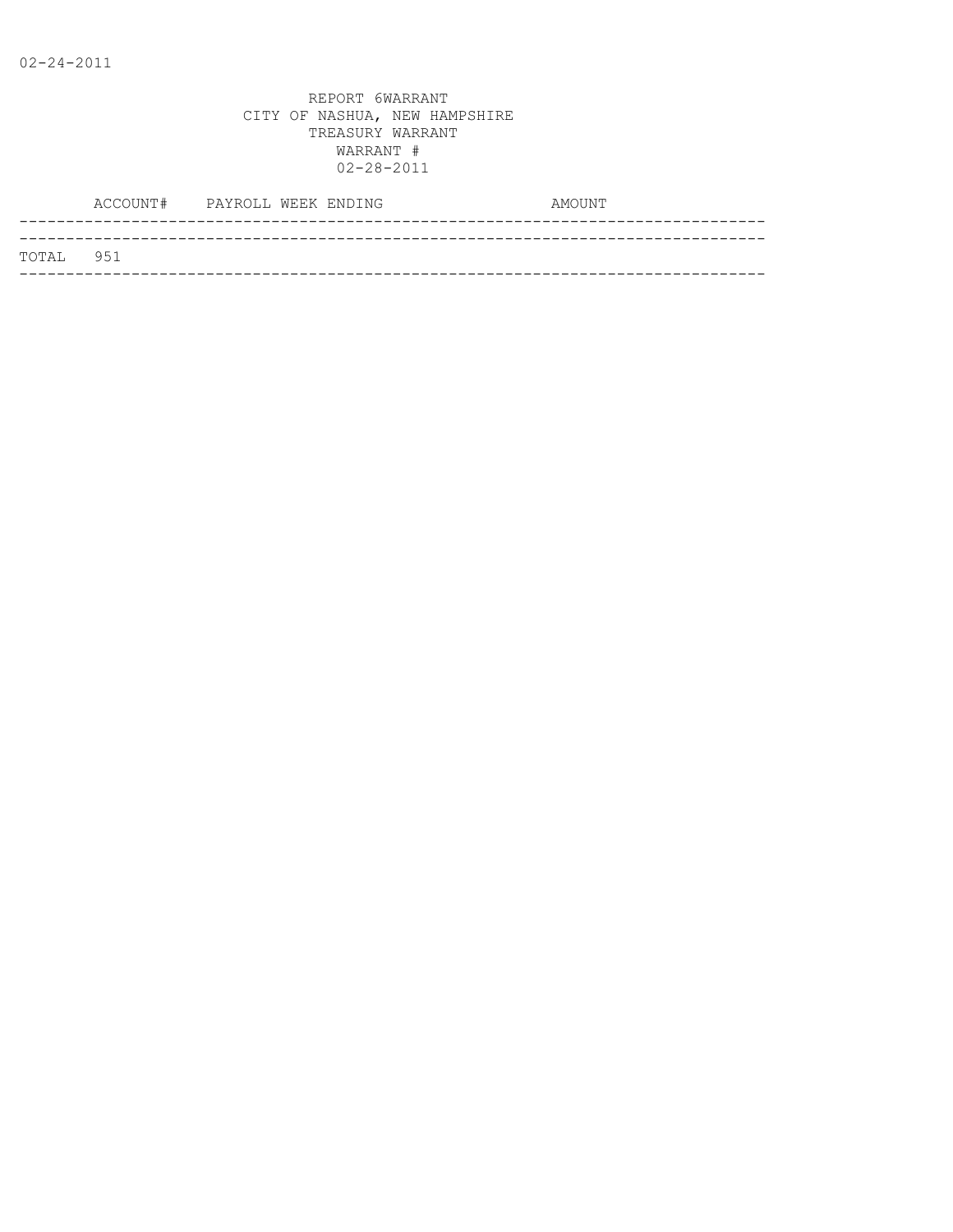|           | ACCOUNT#   | PAYROLL WEEK ENDING                    | AMOUNT   |           |
|-----------|------------|----------------------------------------|----------|-----------|
|           | 305-11125  | 12-FEB-2011                            | 957.28   |           |
|           | 305-11125  | 19-FEB-2011                            | 957.28   |           |
|           | 305-11239  | 12-FEB-2011                            | 1,075.15 |           |
|           |            | 305-11239  19-FEB-2011                 | 1,075.14 |           |
|           |            | 305-31050  19-FEB-2011                 | 80.00    |           |
| TOTAL 305 |            | SRF - CIVIC & COMM ACTIVITIES          |          | 4, 144.85 |
|           |            |                                        |          |           |
|           | 308-11130  | 12-FEB-2011                            | 858.44   |           |
|           | 308-11130  | 19-FEB-2011                            | 858.45   |           |
|           | 308-11418  | 12-FEB-2011                            | 493.53   |           |
|           | 308-11418  | 19-FEB-2011                            | 493.52   |           |
|           | 308-11441  | 12-FEB-2011                            | 1,446.40 |           |
|           | 308-11441  | 19-FEB-2011                            | 1,446.40 |           |
|           | 308-11446  | 12-FEB-2011                            | 1,150.52 |           |
|           | 308-11446  | 19-FEB-2011                            | 1,150.52 |           |
|           | 308-11540  | 12-FEB-2011                            | 1,078.50 |           |
|           | 308-11540  | 19-FEB-2011                            | 1,078.50 |           |
|           | 308-11578  | 12-FEB-2011                            | 992.86   |           |
|           | 308-11578  | 19-FEB-2011                            | 992.86   |           |
|           | 308-11589  | 12-FEB-2011                            | 1,075.15 |           |
|           | 308-11589  | 19-FEB-2011                            | 1,075.15 |           |
|           | 308-11608  | 12-FEB-2011                            | 976.17   |           |
|           | 308-11608  | 19-FEB-2011                            | 976.17   |           |
|           | 308-83051  | 12-FEB-2011                            | 3,968.19 |           |
|           | 308-83051  | 19-FEB-2011                            | 4,217.28 |           |
|           | 308-83052  | 12-FEB-2011                            | 2,140.54 |           |
|           | 308-83052  | 19-FEB-2011                            | 2,005.02 |           |
|           | 308-83102  | 12-FEB-2011                            | 2,549.85 |           |
|           |            | 308-83102  19-FEB-2011                 | 3,044.36 |           |
| TOTAL 308 |            | SRF - INSURANCE                        |          | 34,068.38 |
|           |            |                                        |          |           |
|           |            | 3091-13004 12-FEB-2011                 | 1,319.55 |           |
|           |            | 3091-13004 19-FEB-2011                 | 574.46   |           |
|           |            | TOTAL 309 FY11 FRESH FRUIT & VEG GRANT |          | 1,894.01  |
|           |            |                                        |          |           |
|           |            | 3097-11162 12-FEB-2011                 | 644.25   |           |
|           |            | 3097-11162 19-FEB-2011                 | 644.25   |           |
|           | 3097-11408 | 12-FEB-2011                            | 1,536.00 |           |
|           | 3097-11408 | 19-FEB-2011                            | 608.00   |           |
|           | 3097-12112 | 12-FEB-2011                            | 541.63   |           |
|           | 3097-12112 | 19-FEB-2011                            | 599.38   |           |
|           |            | 3097-12830 12-FEB-2011                 | 192.20   |           |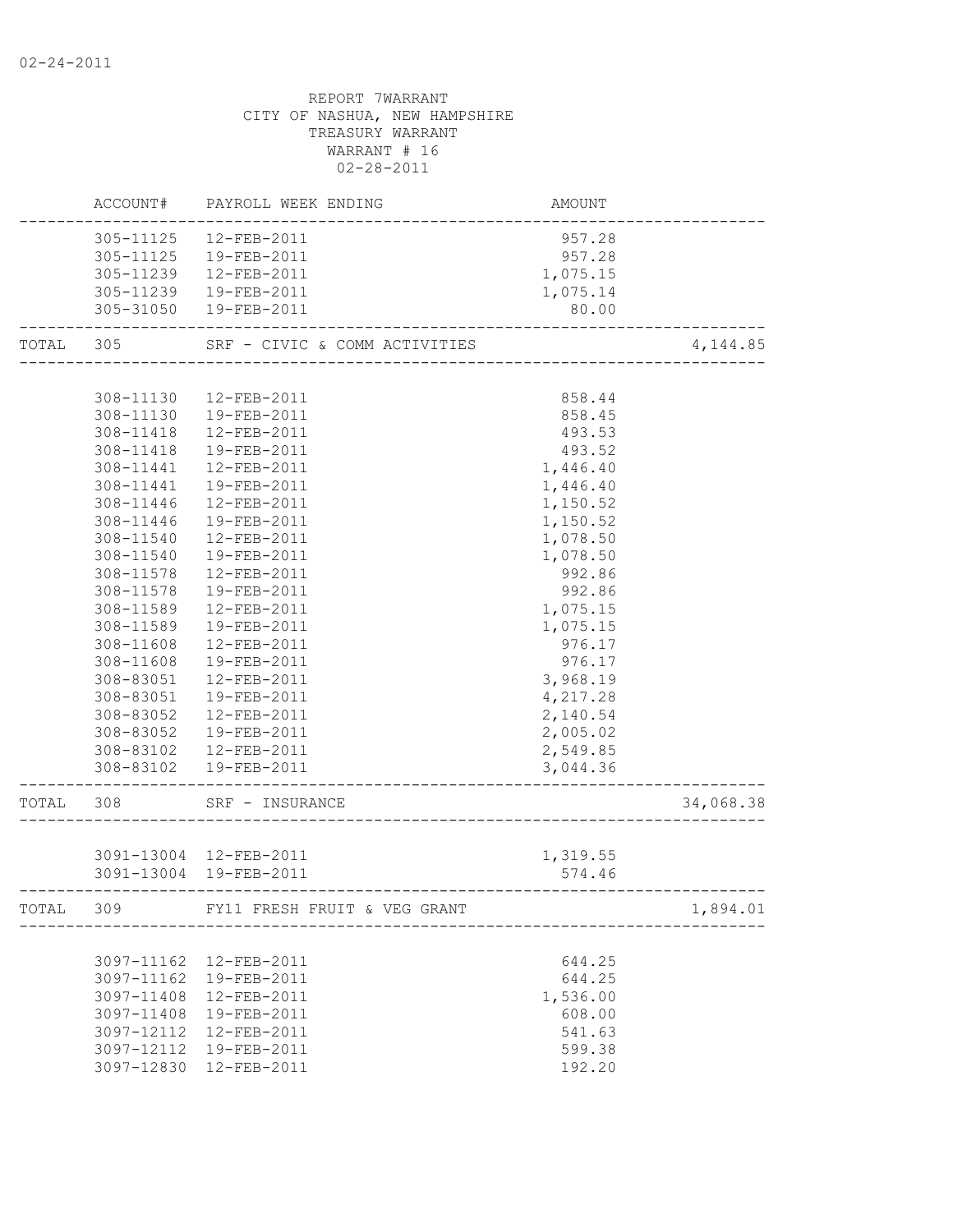|           | ACCOUNT#   | PAYROLL WEEK ENDING      | AMOUNT                       |           |
|-----------|------------|--------------------------|------------------------------|-----------|
|           |            | 3097-12830 19-FEB-2011   | 102.06                       |           |
|           |            | 3097-19138 12-FEB-2011   | 3,011.20                     |           |
|           |            | 3097-19139 12-FEB-2011   | 13,063.75                    |           |
|           | 3097-19140 | 12-FEB-2011              | 8,847.65                     |           |
|           | 3097-19140 | 19-FEB-2011              | 8,853.94                     |           |
|           | 3097-19540 | 12-FEB-2011              | 22,962.86                    |           |
|           | 3097-19540 | 19-FEB-2011              | 23, 261.93                   |           |
|           | 3097-19544 | 12-FEB-2011              | 702.25                       |           |
|           | 3097-19544 | 19-FEB-2011              | 691.18                       |           |
|           |            | 3097-19545 12-FEB-2011   | 3,116.02                     |           |
|           |            | 3097-19545 19-FEB-2011   | 2,932.23                     |           |
| TOTAL 309 |            | SRF - FOOD SERVICES      |                              | 92,310.78 |
|           |            |                          |                              |           |
|           |            | 3117-12006 12-FEB-2011   | 1,475.00                     |           |
|           |            | 3117-12006 19-FEB-2011   | 475.00                       |           |
|           |            | 3117-13032 12-FEB-2011   | 54.06                        |           |
| TOTAL 311 |            | DRIVER'S EDUCATION       | ____________________________ | 2,004.06  |
|           |            |                          |                              |           |
|           | 312-11165  | 12-FEB-2011              | 287.59                       |           |
|           | 312-11165  | 19-FEB-2011              | 321.01                       |           |
|           | 312-11167  | 12-FEB-2011              | 290.45                       |           |
|           | 312-11167  | 19-FEB-2011              | 290.45                       |           |
|           | 312-11191  | 12-FEB-2011              | 827.27                       |           |
|           | 312-11191  | 19-FEB-2011              | 827.27                       |           |
|           | 312-11445  | 12-FEB-2011              | 109.36                       |           |
|           | 312-11445  | 19-FEB-2011              | 109.36                       |           |
|           | 312-11547  | 12-FEB-2011              | 2,224.37                     |           |
|           | 312-11547  | 19-FEB-2011              | 2,224.36                     |           |
|           | 312-12116  | 12-FEB-2011              | 630.24                       |           |
|           | 312-12116  | 19-FEB-2011              | 630.24                       |           |
|           | 312-13004  | $12 - FEB - 2011$        | 491.93                       |           |
|           | 312-13004  | 19-FEB-2011              | 192.92                       |           |
|           | 312-17002  | 12-FEB-2011              | 200.00                       |           |
| TOTAL     | 312        | SRF - FINANCIAL SERVICES |                              | 9,656.82  |
|           |            |                          |                              |           |
|           | 3122-12006 | 12-FEB-2011              | 725.00                       |           |
|           | 3122-12006 | 19-FEB-2011              | 125.00                       |           |
|           | 3122-13004 | 12-FEB-2011              | 125.00                       |           |
| TOTAL     | 312        | ADULT ED/CONTINUING ED   |                              | 975.00    |
|           |            |                          |                              |           |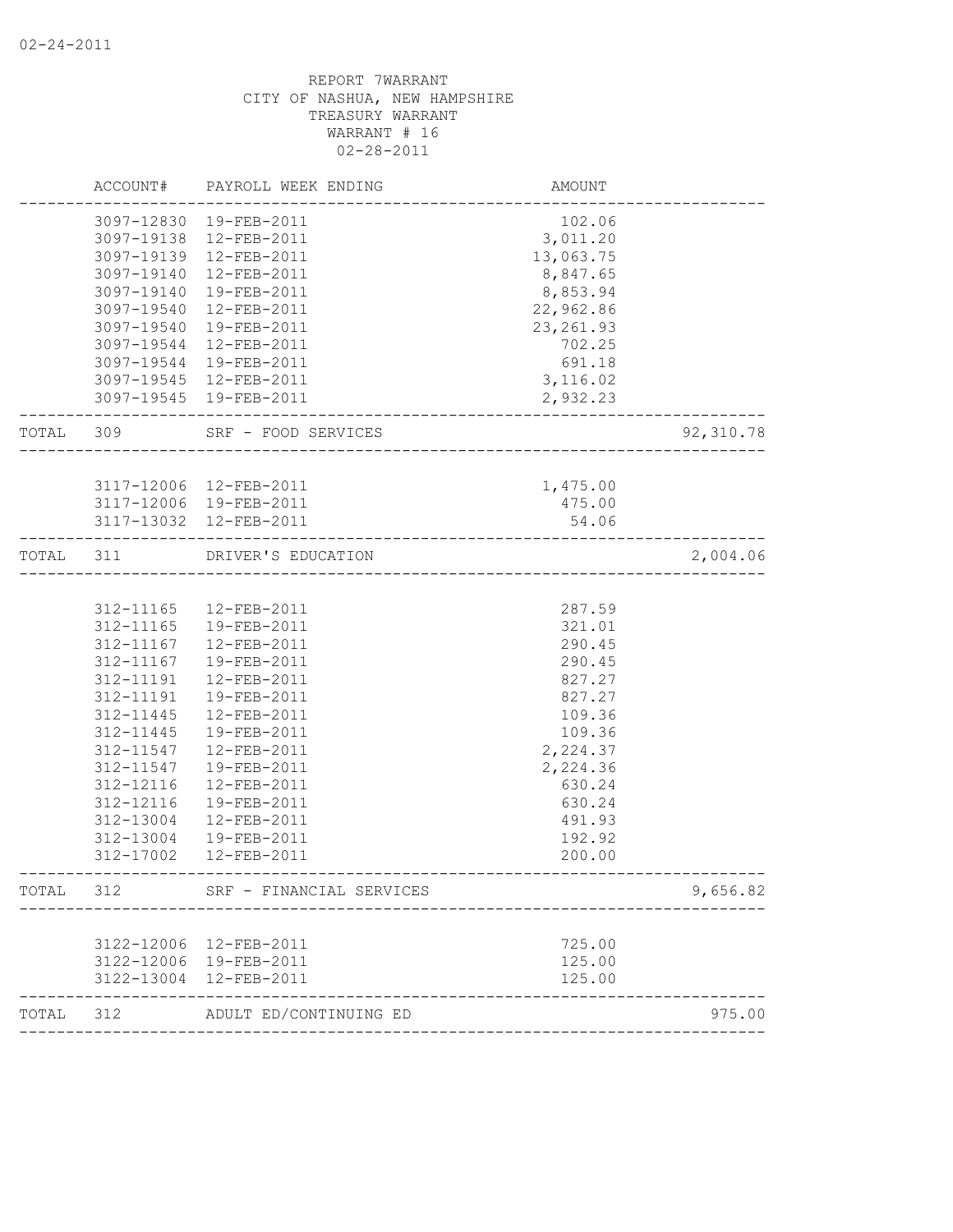|  |                          | ACCOUNT# PAYROLL WEEK ENDING           | AMOUNT                            |            |
|--|--------------------------|----------------------------------------|-----------------------------------|------------|
|  |                          | 3211-12006 12-FEB-2011                 | 112.50                            |            |
|  |                          | TOTAL 321 ADULT ED/COLLEGE TRANSITIONS |                                   | 112.50     |
|  |                          | 3231-11870  12-FEB-2011                | 200.00                            |            |
|  |                          |                                        |                                   |            |
|  |                          | TOTAL 323 ADULT ED/HS ALTERNATIVE ED   |                                   | 200.00     |
|  |                          |                                        |                                   |            |
|  | ------------------------ | TOTAL 326 NH ALTERNATE ASSESS COACH    |                                   | 2, 211.46  |
|  |                          |                                        |                                   |            |
|  |                          | 331-11250  12-FEB-2011                 | 717.44                            |            |
|  |                          | 331-11250  19-FEB-2011                 | 717.44                            |            |
|  |                          | 331-11561  12-FEB-2011                 | 1,173.90                          |            |
|  |                          | 331-11561  19-FEB-2011                 | 1,173.90                          |            |
|  |                          | 331-12115  12-FEB-2011                 | 590.21                            |            |
|  |                          | 331-12115  19-FEB-2011                 | 590.21                            |            |
|  |                          | 331-13038 12-FEB-2011                  | 284.23                            |            |
|  |                          | 331-13038  19-FEB-2011                 | 141.74                            |            |
|  |                          | 331-13044 12-FEB-2011                  | 3,993.41                          |            |
|  |                          | 331-13044  19-FEB-2011                 | 3,496.25                          |            |
|  |                          | 331-18036  12-FEB-2011                 | 9,340.67                          |            |
|  |                          | 331-18036 19-FEB-2011                  | 5,018.17<br>--------------------- |            |
|  |                          | TOTAL 331 SRF - POLICE DEPARTMENT      |                                   | 27, 237.57 |
|  |                          |                                        |                                   |            |
|  |                          | 341-01210  12-FEB-2011                 | 435.31                            |            |
|  |                          | 341-01210  19-FEB-2011                 | 435.31                            |            |
|  |                          | 341-11024  12-FEB-2011                 | 394.55                            |            |
|  |                          | 341-11024  19-FEB-2011                 | 394.55                            |            |
|  |                          | 341-11235  12-FEB-2011                 | 1,211.11                          |            |
|  |                          | 341-11235  19-FEB-2011                 | 1,211.11                          |            |
|  |                          |                                        | 640.00                            |            |
|  | 341-11484                | 19-FEB-2011                            | 320.00                            |            |
|  | 341-11563                | 12-FEB-2011                            | 1,014.26                          |            |
|  | 341-11563                | 19-FEB-2011                            | 1,014.26                          |            |
|  | 341-12037                | 12-FEB-2011                            | 176.62                            |            |
|  | 341-12037                | 19-FEB-2011                            | 176.62                            |            |
|  | 341-12101                | 12-FEB-2011                            | 199.52                            |            |
|  | 341-12101                | 19-FEB-2011                            | 199.52                            |            |
|  | 341-31050                | 19-FEB-2011                            | 80.00                             |            |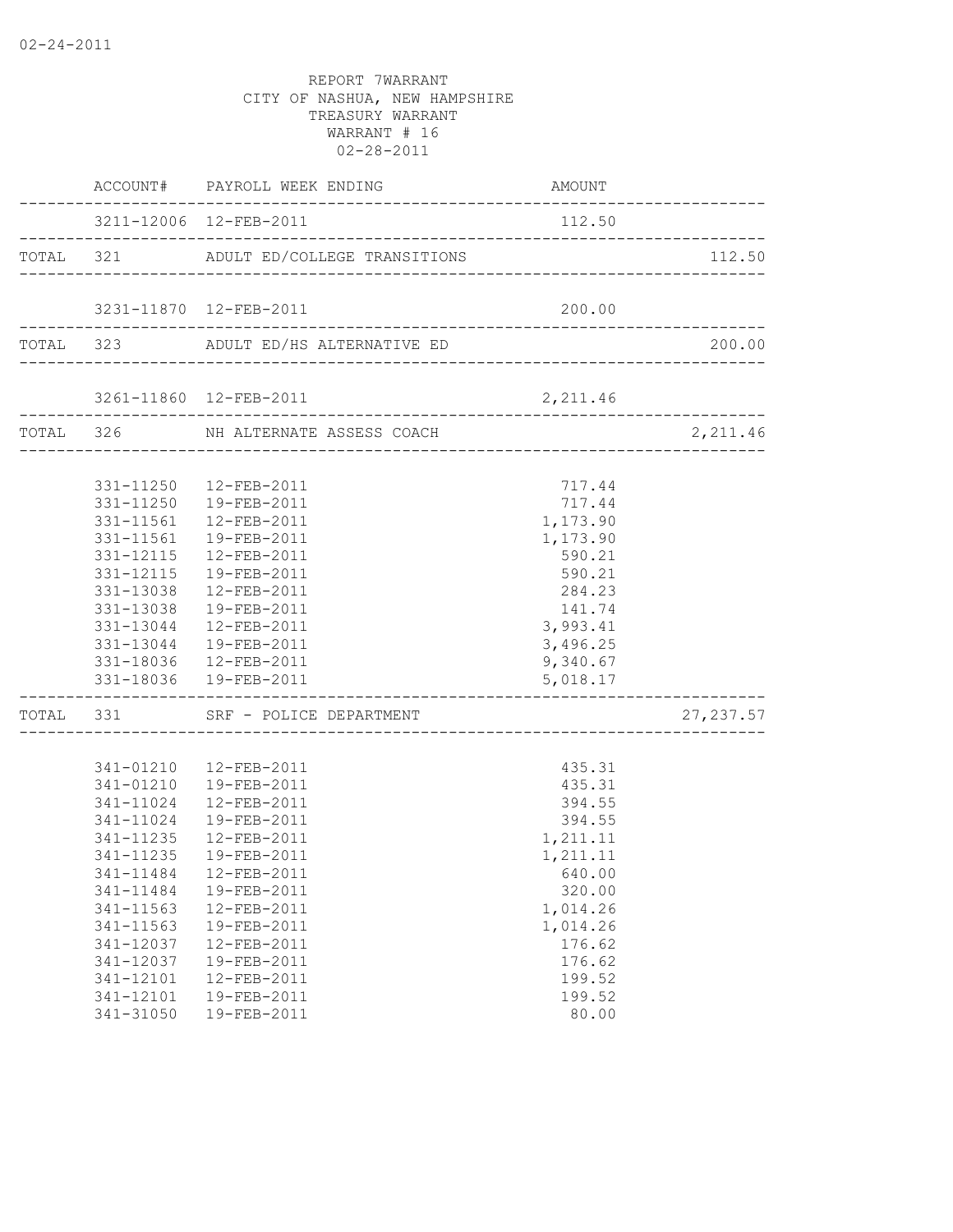|           | ACCOUNT#   | PAYROLL WEEK ENDING                              | AMOUNT                       |           |
|-----------|------------|--------------------------------------------------|------------------------------|-----------|
|           | TOTAL 341  | SRF - COMMUNITY SERVICES                         | ________ <i>________</i> ___ | 7,902.74  |
|           |            |                                                  |                              |           |
|           | 342-11499  | 12-FEB-2011                                      | 1,036.26                     |           |
|           | 342-11499  | 19-FEB-2011                                      | 1,036.26                     |           |
|           | 342-11584  | $12 - FEB - 2011$                                | 1,577.59                     |           |
|           | 342-11584  | 19-FEB-2011                                      | 1,577.59                     |           |
|           | 342-12000  | 12-FEB-2011                                      | 652.84                       |           |
|           | 342-12000  | 19-FEB-2011                                      | 652.84                       |           |
|           | 342-12081  | 12-FEB-2011<br>342-12081  19-FEB-2011            | 73.20<br>85.40               |           |
| TOTAL     | 342        | SRF - COMMUNITY HEALTH                           |                              | 6,691.98  |
|           |            |                                                  |                              |           |
|           |            | 3440-12078 12-FEB-2011                           | 5,512.50                     |           |
|           |            | 3440-12078 19-FEB-2011                           | 262.50                       |           |
| TOTAL 344 |            | AFTER SCHOOL PROGRAM<br>------------------       |                              | 5,775.00  |
|           |            |                                                  |                              |           |
|           |            | 3451-11162  12-FEB-2011                          | 709.50                       |           |
|           |            | 3451-11162 19-FEB-2011                           | 709.50                       |           |
|           |            | 3451-11860 12-FEB-2011                           | 6,598.37                     |           |
|           |            | 3451-12006 12-FEB-2011                           | 4,565.98                     |           |
|           | 3451-12006 | 19-FEB-2011                                      | 3,755.24                     |           |
| TOTAL     | 345        | TITLE IV 21ST CENT ELEM                          |                              | 16,338.59 |
|           |            |                                                  |                              |           |
|           |            | 3461-11860 12-FEB-2011<br>3461-12006 12-FEB-2011 | 4,210.86<br>4,500.40         |           |
|           |            | 3461-12006 19-FEB-2011                           | 675.55                       |           |
| TOTAL 346 |            | 21 ST CENTURY AFTER SCH MIDDLE                   |                              | 9,386.81  |
|           |            |                                                  |                              |           |
|           | 3468-11162 | 12-FEB-2011                                      | 644.25                       |           |
|           | 3468-11162 | 19-FEB-2011                                      | 644.25                       |           |
|           | 3468-11870 | 12-FEB-2011                                      | 4,461.44                     |           |
|           | 3468-19230 | 12-FEB-2011                                      | 725.00                       |           |
|           | 3468-19230 | 19-FEB-2011                                      | 37.50                        |           |
| TOTAL 346 |            | SMALLER LEARNING COMMUNITY                       |                              | 6,512.44  |

3501-11726 12-FEB-2011 24,646.02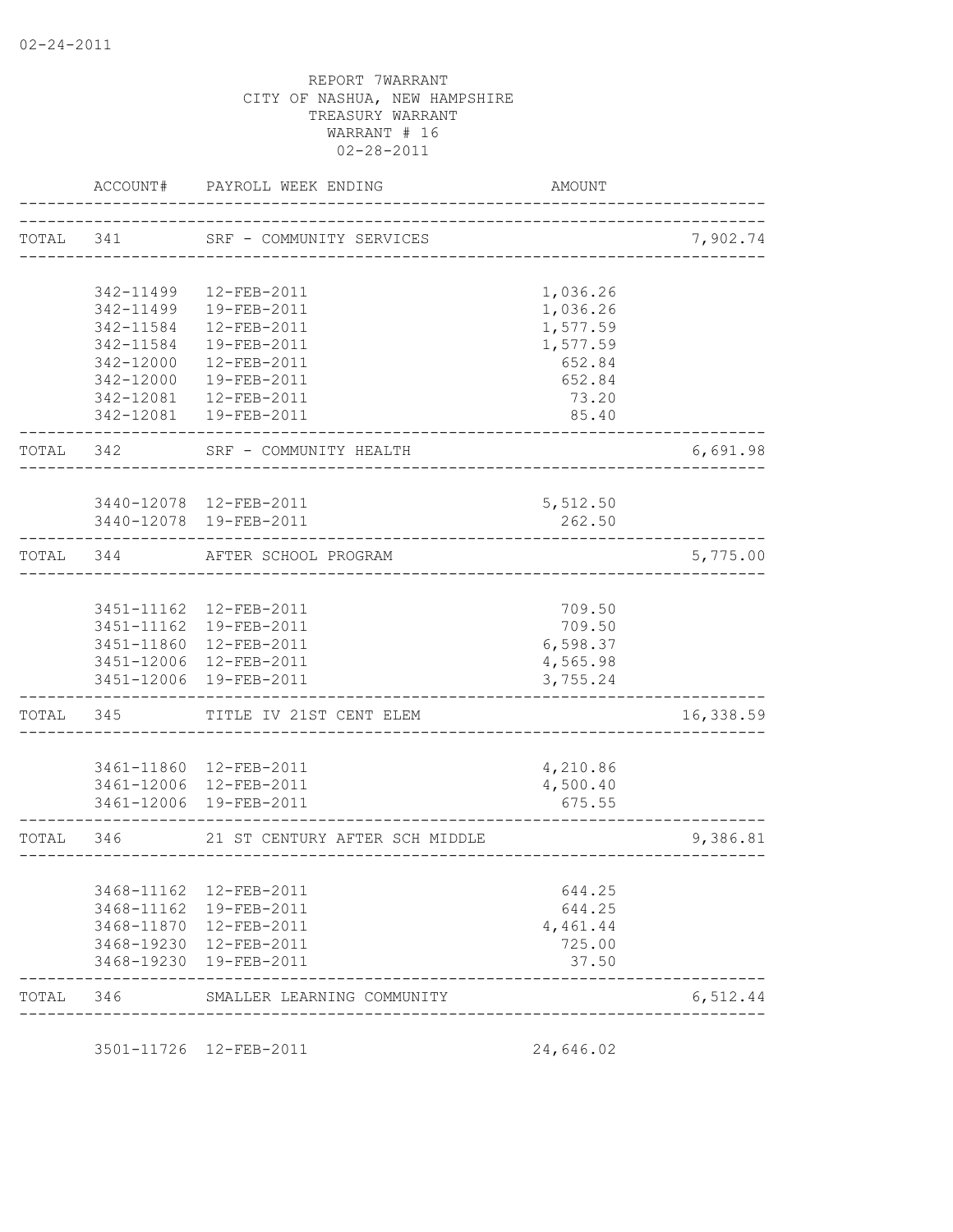|           | ACCOUNT#                                                                                                 | PAYROLL WEEK ENDING                                                                                                        | AMOUNT                                                                              |           |
|-----------|----------------------------------------------------------------------------------------------------------|----------------------------------------------------------------------------------------------------------------------------|-------------------------------------------------------------------------------------|-----------|
|           |                                                                                                          | 3501-12201 12-FEB-2011<br>3501-12201 19-FEB-2011                                                                           | 651.00<br>62.00                                                                     |           |
|           | TOTAL 350                                                                                                | TITLE IIA QUALITY TEACHERS                                                                                                 |                                                                                     | 25,359.02 |
|           |                                                                                                          | 352-11562  12-FEB-2011                                                                                                     | 420.52                                                                              |           |
|           |                                                                                                          | 352-11562  19-FEB-2011                                                                                                     | 420.52                                                                              |           |
|           | TOTAL 352                                                                                                | SRF - PARKS AND RECREATION                                                                                                 |                                                                                     | 841.04    |
|           |                                                                                                          | 3520-11802 12-FEB-2011<br>3520-11802 19-FEB-2011                                                                           | 212.00<br>212.00                                                                    |           |
| TOTAL 352 |                                                                                                          | ARRA TITLE IID 21C CLASSROOMS                                                                                              |                                                                                     | 424.00    |
|           |                                                                                                          | 3531-12006 12-FEB-2011<br>3531-12006 19-FEB-2011<br>3531-13032 12-FEB-2011<br>3531-13032 19-FEB-2011                       | 1,200.00<br>750.00<br>233.58<br>164.88                                              |           |
|           | TOTAL 353                                                                                                | ADULT ED/HS DIPLOMA PROGRAM                                                                                                |                                                                                     | 2,348.46  |
|           |                                                                                                          | 3601-11515  12-FEB-2011<br>3601-11870 12-FEB-2011<br>3601-13133 12-FEB-2011<br>3601-13133 19-FEB-2011                      | 4,158.00<br>625.00<br>1,762.50<br>800.00                                            |           |
| TOTAL 360 |                                                                                                          | DROPOUT PREVENTION ADULT ED                                                                                                |                                                                                     | 7,345.50  |
|           |                                                                                                          | 373-53075  12-FEB-2011<br>373-53075  19-FEB-2011                                                                           | 184.30<br>36.86                                                                     |           |
| TOTAL 373 |                                                                                                          | SRF - ECONOMIC DEVELOPMENT                                                                                                 |                                                                                     | 221.16    |
|           | 374-0705M<br>374-0705P<br>374-0705P<br>$374 - 07235$<br>374-07235<br>374-0734P<br>374-0734P<br>374-0734R | 19-FEB-2011<br>12-FEB-2011<br>19-FEB-2011<br>$12 - FEB - 2011$<br>19-FEB-2011<br>12-FEB-2011<br>19-FEB-2011<br>12-FEB-2011 | 140.00<br>1,727.37<br>1,727.37<br>505.21<br>505.21<br>1,658.69<br>1,658.69<br>49.28 |           |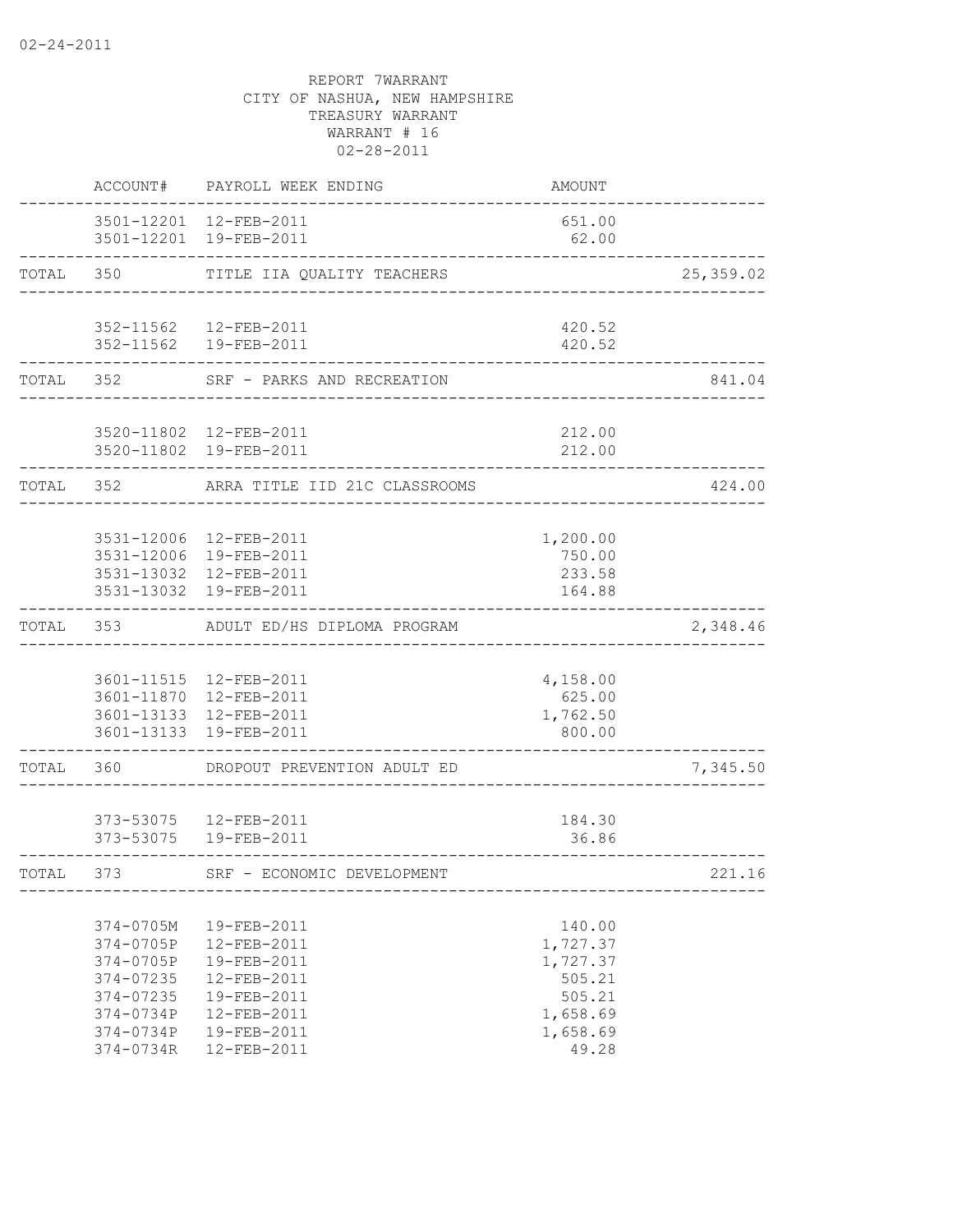|       |                          | ACCOUNT# PAYROLL WEEK ENDING    | AMOUNT            |            |
|-------|--------------------------|---------------------------------|-------------------|------------|
|       |                          | 374-0734R  19-FEB-2011          | 49.28             |            |
|       |                          | 374-07506  19-FEB-2011          | 202.73            |            |
|       |                          | 374-31050  19-FEB-2011          | 17.00             |            |
|       |                          | TOTAL 374 SRF - URBAN PROGRAMS  |                   | 8,240.83   |
|       |                          |                                 |                   |            |
|       |                          | 3751-11726 12-FEB-2011          | 5,627.76          |            |
|       |                          | 3751-11870  12-FEB-2011         | 750.00            |            |
|       |                          | 3751-11870  19-FEB-2011         | 750.00            |            |
|       |                          | 3751-12111 12-FEB-2011          | 2,002.50          |            |
|       |                          | 3751-12111 19-FEB-2011          | 1,972.54          |            |
|       |                          | 3751-12198 12-FEB-2011          | 16,243.81         |            |
|       |                          | 3751-13133 12-FEB-2011          | 2,356.25          |            |
|       |                          | 3751-13133 19-FEB-2011          | 225.00            |            |
|       |                          | 3751-19000 12-FEB-2011          | 2,091.94          |            |
|       |                          | 3751-19000 19-FEB-2011          | $-229.49$         |            |
|       |                          | TOTAL 375 ARRA TITLE I          |                   | 31,790.31  |
|       |                          |                                 |                   |            |
|       |                          | 3761-11726 12-FEB-2011          | 10,248.23         |            |
|       |                          | 3761-11802 12-FEB-2011          | 2,051.77          |            |
|       |                          | 3761-11805 12-FEB-2011          | 1,294.56          |            |
|       |                          | 3761-11870  12-FEB-2011         | 2,843.02          |            |
|       |                          | 3761-12111 12-FEB-2011          | 5,923.50          |            |
|       |                          | 3761-12111 19-FEB-2011          | 5,946.31          |            |
|       |                          | 3761-12126 12-FEB-2011          | 245.96            |            |
|       | 3761-12126               | 19-FEB-2011                     | 614.90            |            |
|       | 3761-12135               | 12-FEB-2011                     | 41.76             |            |
|       | 3761-12198               | 12-FEB-2011                     | 51, 437.91        |            |
|       | 3761-12201               | 12-FEB-2011                     | 1,026.76          |            |
|       | 3761-12201               | 19-FEB-2011                     | 590.88            |            |
|       | 3761-13133               | 12-FEB-2011                     | 1,818.75          |            |
|       | 3761-13133               | 19-FEB-2011                     | 120.00            |            |
|       | 3761-13137<br>3761-19000 | 19-FEB-2011<br>12-FEB-2011      | 18.56<br>4,535.27 |            |
|       |                          | 3761-19000 19-FEB-2011          | 4,586.67          |            |
|       |                          |                                 |                   |            |
| TOTAL | 376 TITLE IA             | _______________________________ |                   | 93, 344.81 |
|       |                          |                                 |                   |            |
|       | 3771-11515               | 12-FEB-2011                     | 150.00            |            |
|       | 3771-11515               | 19-FEB-2011                     | 150.00            |            |
|       | 3771-12078               | 12-FEB-2011                     | 300.00            |            |
|       | 3771-12078               | 19-FEB-2011                     | 900.00            |            |
|       | 3771-13133               | 12-FEB-2011                     | 2,561.25          |            |
|       | 3771-13133               | 19-FEB-2011                     | 75.00             |            |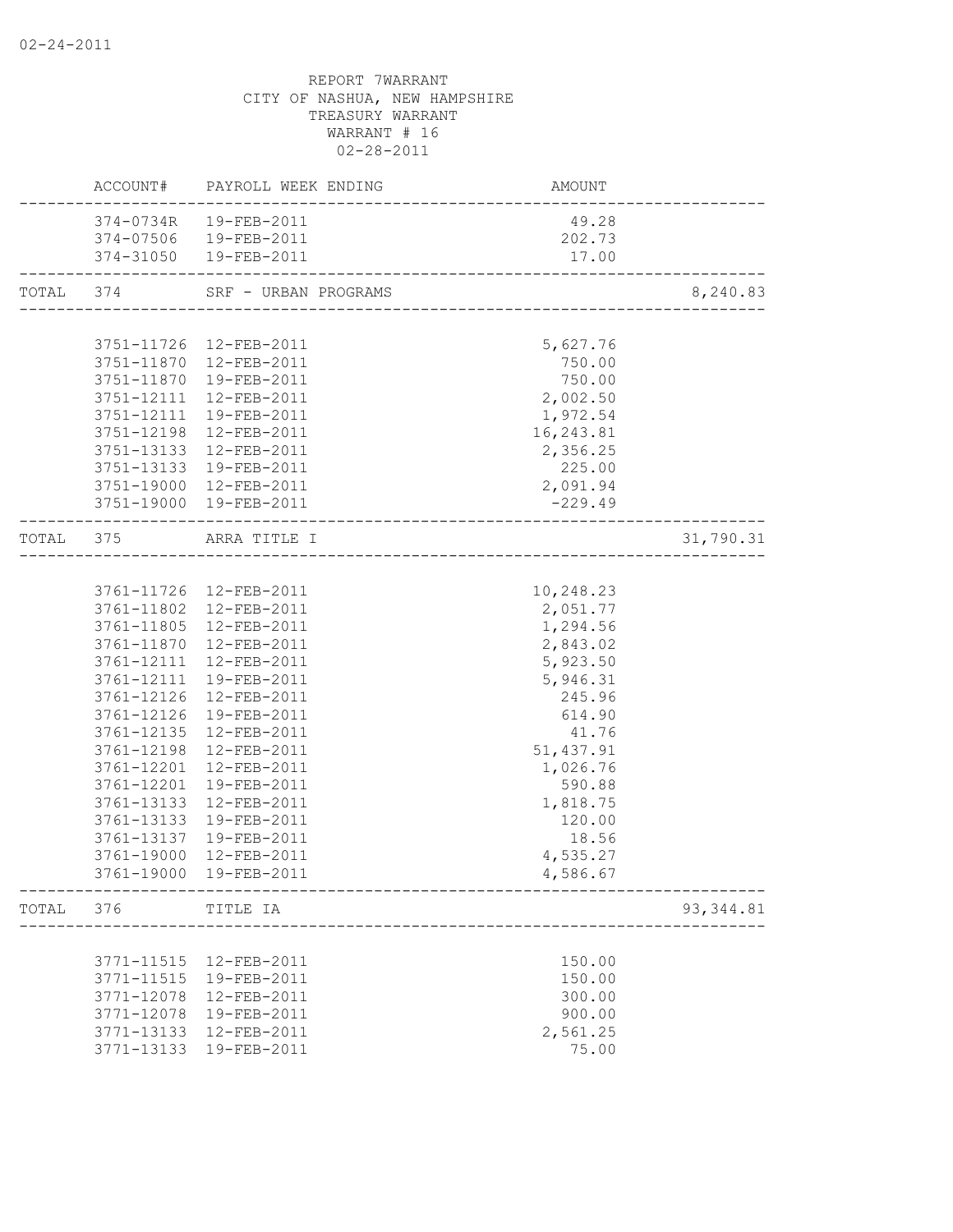|       |           | ACCOUNT# PAYROLL WEEK ENDING                                          | AMOUNT           |           |
|-------|-----------|-----------------------------------------------------------------------|------------------|-----------|
|       |           | 3771-13137 19-FEB-2011                                                | 586.25           |           |
|       |           |                                                                       |                  | 4,722.50  |
|       |           |                                                                       |                  |           |
|       | 378-01210 | 12-FEB-2011                                                           | 550.36           |           |
|       | 378-09003 | 378-01210  19-FEB-2011<br>12-FEB-2011                                 | 550.36<br>550.37 |           |
|       | 378-09003 | 19-FEB-2011                                                           | 550.37           |           |
|       | 378-11676 | 12-FEB-2011                                                           | 929.42           |           |
|       | 378-11676 | 19-FEB-2011                                                           | 929.42           |           |
|       |           | 378-11677  12-FEB-2011                                                | 783.71           |           |
|       |           | 378-11677  19-FEB-2011                                                | 783.71           |           |
|       | 378-11679 | 12-FEB-2011                                                           | 928.77           |           |
|       | 378-11679 | 19-FEB-2011                                                           | 928.77           |           |
|       | 378-11680 | 12-FEB-2011                                                           | 833.90           |           |
|       | 378-11680 | 19-FEB-2011                                                           | 833.90           |           |
|       | 378-11683 | 12-FEB-2011                                                           | 850.56           |           |
|       | 378-11683 | 19-FEB-2011                                                           | 850.56           |           |
|       | 378-11688 | 12-FEB-2011                                                           | 620.56           |           |
|       | 378-11688 | 19-FEB-2011                                                           | 620.56           |           |
|       | 378-11751 | 12-FEB-2011                                                           | 1,337.77         |           |
|       |           | 378-11751  19-FEB-2011                                                | 1,337.77         |           |
|       |           | 378-12188  12-FEB-2011                                                | 151.84           |           |
|       |           | 378-12188  19-FEB-2011                                                | 151.84           |           |
|       |           | 378-13004 12-FEB-2011                                                 | 159.48           |           |
|       |           | 378-13004  19-FEB-2011                                                | 159.48           |           |
|       |           | TOTAL 378 TRANSPORTATION                                              |                  | 15,393.48 |
|       |           | 3897-11726 12-FEB-2011                                                | 2,424.34         |           |
|       |           | --------------------------------------<br>TOTAL 389 GEN VOCATIONAL ED |                  | 2,424.34  |
|       |           | ___________________________                                           |                  |           |
|       |           | 3901-12111 12-FEB-2011                                                | 428.63           |           |
|       |           | 3901-12111 19-FEB-2011                                                | 428.63           |           |
|       |           | 3901-19000 12-FEB-2011                                                | 1,600.61         |           |
| TOTAL | 390       | PERKINS VOCATIONAL ED                                                 |                  | 2,457.87  |
|       |           |                                                                       |                  |           |
|       |           | 3937-12201 12-FEB-2011                                                | 124.00           |           |
|       |           | 3937-19000 12-FEB-2011                                                | 841.70           |           |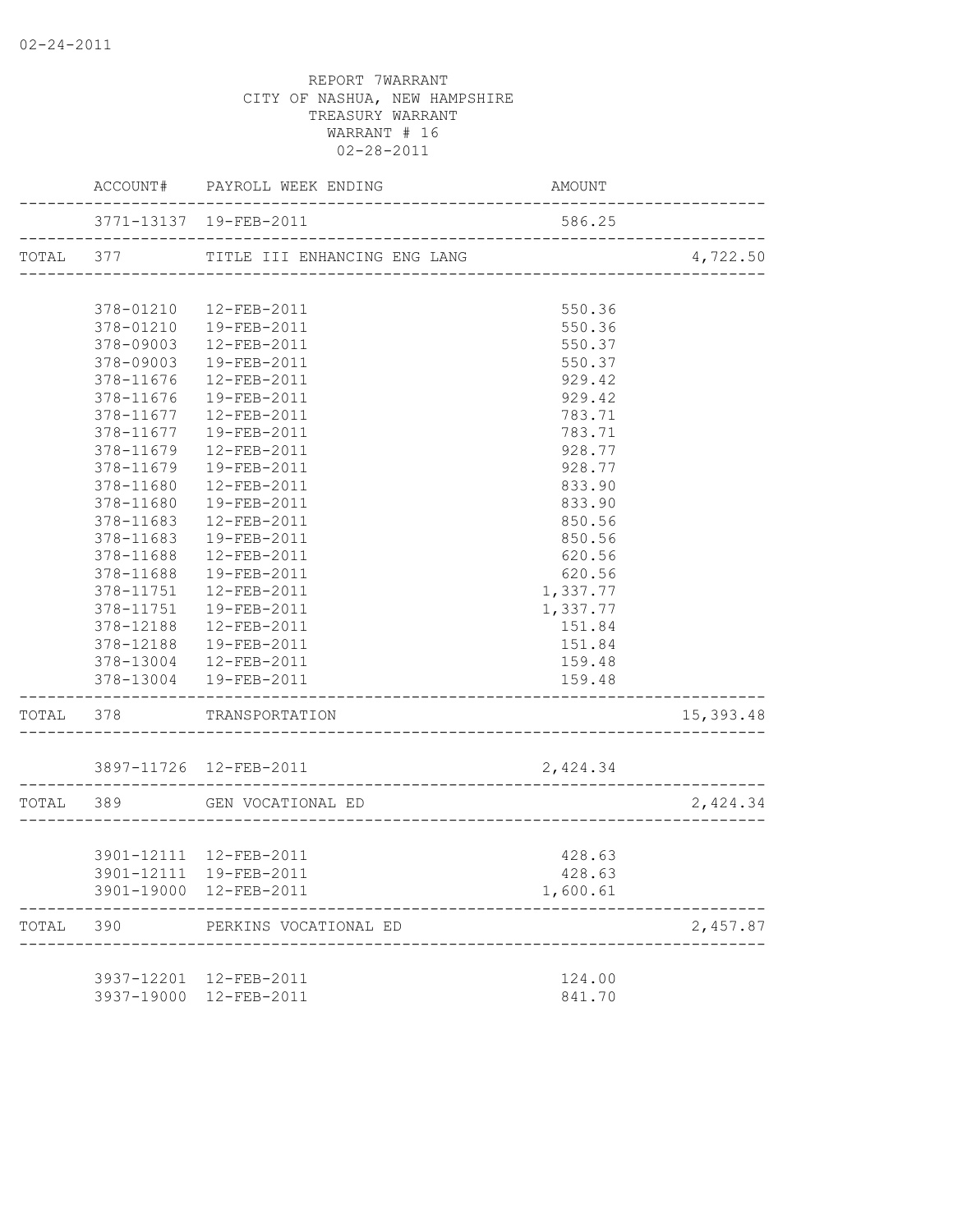|           |           | ACCOUNT# PAYROLL WEEK ENDING<br>----------------------- | AMOUNT                    |           |
|-----------|-----------|---------------------------------------------------------|---------------------------|-----------|
| TOTAL 393 |           | DAY CARE                                                | _________________________ | 965.70    |
|           |           |                                                         |                           |           |
|           |           | 3940-11579 12-FEB-2011                                  | 914.75                    |           |
|           |           | 3940-11726 12-FEB-2011                                  | 19,571.80                 |           |
|           |           | 3940-11803 12-FEB-2011                                  | 1,318.15                  |           |
|           |           | 3940-12111 12-FEB-2011                                  | 15,708.47                 |           |
|           |           | 3940-12111 19-FEB-2011                                  | 15,470.85                 |           |
|           |           | 3940-12198 12-FEB-2011                                  | 1,603.89                  |           |
|           |           | 3940-19000 12-FEB-2011                                  | 2,777.67                  |           |
|           |           | 3940-19000 19-FEB-2011                                  | 529.08                    |           |
|           |           | TOTAL 394 ARRA IDEA SPEC ED                             |                           | 57,894.66 |
|           |           |                                                         |                           |           |
|           |           | 3951-11726 12-FEB-2011                                  | 70,104.97                 |           |
|           |           | 3951-11803 12-FEB-2011                                  | 459.49                    |           |
|           |           | 3951-12201 12-FEB-2011                                  | 248.00                    |           |
|           |           | 3951-12201 19-FEB-2011                                  | 62.00                     |           |
| TOTAL 395 |           | IDEA B SPECIAL EDUCATION                                |                           | 70,874.46 |
|           |           |                                                         |                           |           |
|           |           | 3961-11726 12-FEB-2011                                  | 1,696.93                  |           |
| TOTAL 396 |           | IDEA PRESCHOOL                                          |                           | 1,696.93  |
|           |           |                                                         |                           |           |
|           |           | 3977-12111 12-FEB-2011                                  | 883.36                    |           |
|           |           | 3977-12111 19-FEB-2011                                  | 883.36                    |           |
|           | TOTAL 397 | SPECIAL ED LOCAL                                        |                           | 1,766.72  |
|           |           |                                                         |                           |           |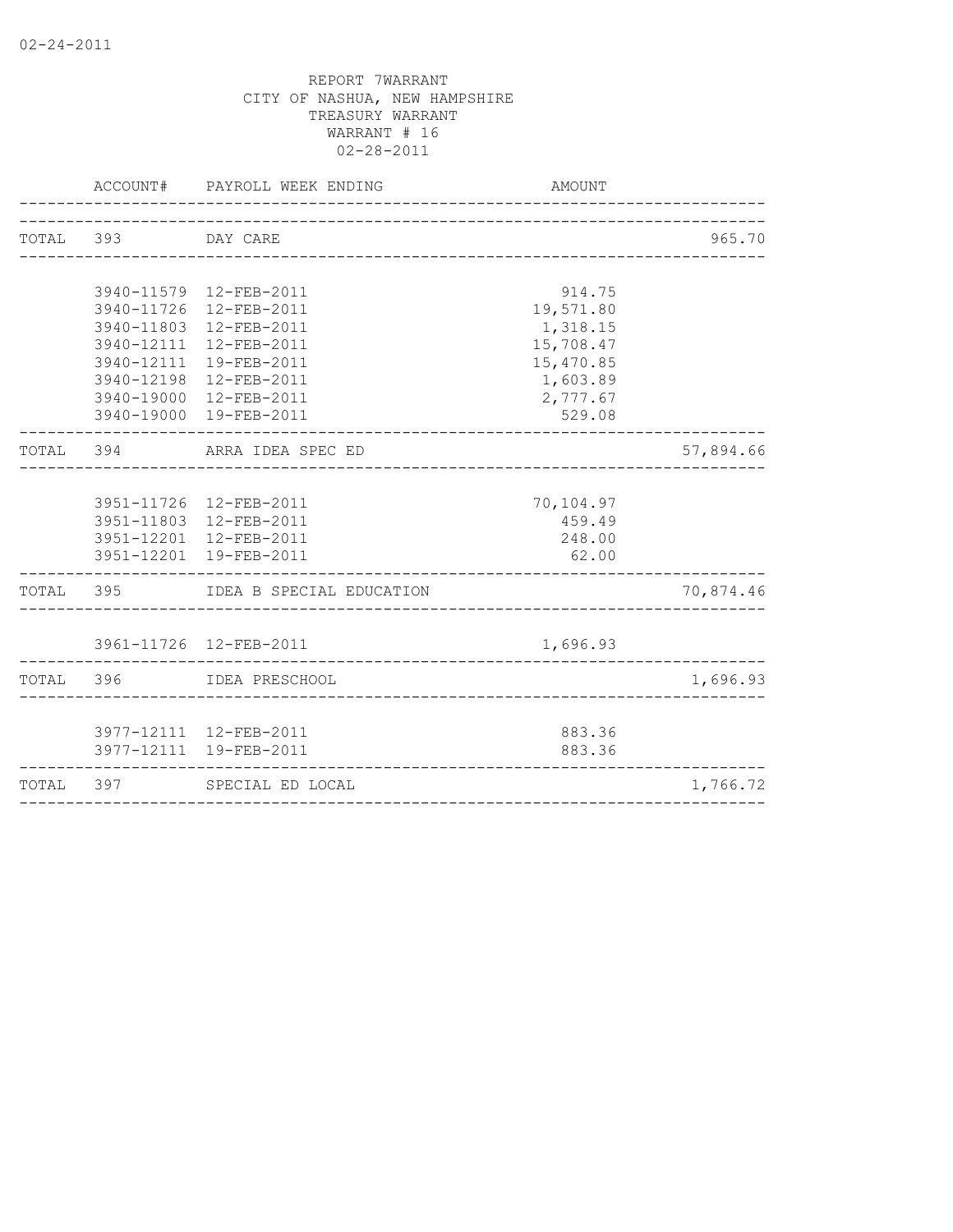|       | ACCOUNT#               | PAYROLL WEEK ENDING        | <b>AMOUNT</b>               |           |
|-------|------------------------|----------------------------|-----------------------------|-----------|
|       | 501-11033              | 12-FEB-2011                | 827.74                      |           |
|       | 501-11033              | 19-FEB-2011                | 827.74                      |           |
|       | $501 - 11445$          | 12-FEB-2011                | 437.44                      |           |
|       | 501-11445              | 19-FEB-2011                | 437.44                      |           |
|       | 501-11463              | 12-FEB-2011                | 736.55                      |           |
|       | $501 - 11463$          | 19-FEB-2011                | 736.55                      |           |
|       | $501 - 11470$          | 12-FEB-2011                | 852.14                      |           |
|       | $501 - 11470$          | 19-FEB-2011                | 852.14                      |           |
|       | 501-11471              | 12-FEB-2011                | 1,990.00                    |           |
|       | 501-11471              | 19-FEB-2011                | 1,990.00                    |           |
|       | $501 - 11611$          | 12-FEB-2011                | 546.80                      |           |
|       | 501-11611              | 19-FEB-2011                | 546.80                      |           |
|       | 501-31050              | 19-FEB-2011                | 80.00                       |           |
| TOTAL | 501                    | MAYOR'S OFFICE             |                             | 10,861.34 |
|       |                        |                            |                             |           |
|       | 502-11113              | 12-FEB-2011                | 1,618.06                    |           |
|       | 502-11113              | 19-FEB-2011                | 1,618.06                    |           |
|       | $502 - 11195$          | 12-FEB-2011                | 2,059.24                    |           |
|       | 502-11195              | 19-FEB-2011                | 2,059.24                    |           |
|       | 502-11219              | 12-FEB-2011                | 1,873.48                    |           |
|       | 502-11219              | 19-FEB-2011                | 1,873.48                    |           |
|       | 502-11518              | 12-FEB-2011                | 1,767.52                    |           |
|       | 502-11518              | 19-FEB-2011                | 1,767.52                    |           |
|       | 502-31050              | 19-FEB-2011                | 80.00                       |           |
| TOTAL | 502                    | LEGAL DEPARTMENT           |                             | 14,716.60 |
|       |                        |                            |                             |           |
|       | 503-11071              | 12-FEB-2011                | 1,286.72                    |           |
|       | 503-11071<br>503-12092 | 19-FEB-2011                | 1,286.72                    |           |
|       | 503-12092              | 12-FEB-2011<br>19-FEB-2011 | 519.86<br>519.85            |           |
| TOTAL | 503                    | BOARD OF ALDERMEN          |                             | 3,613.15  |
|       |                        |                            | ___________________________ |           |
|       | 507-82010              | 19-FEB-2011                | 381.59                      |           |
| TOTAL | 507                    | PENSIONS                   |                             | 381.59    |
|       |                        |                            |                             |           |
|       | 511-11247              | 12-FEB-2011                | 666.94                      |           |
|       | 511-11247              | 19-FEB-2011                | 666.94                      |           |
|       | 511-11248              | 12-FEB-2011                | 1,401.23                    |           |
|       | 511-11248              | 19-FEB-2011                | 1,401.23                    |           |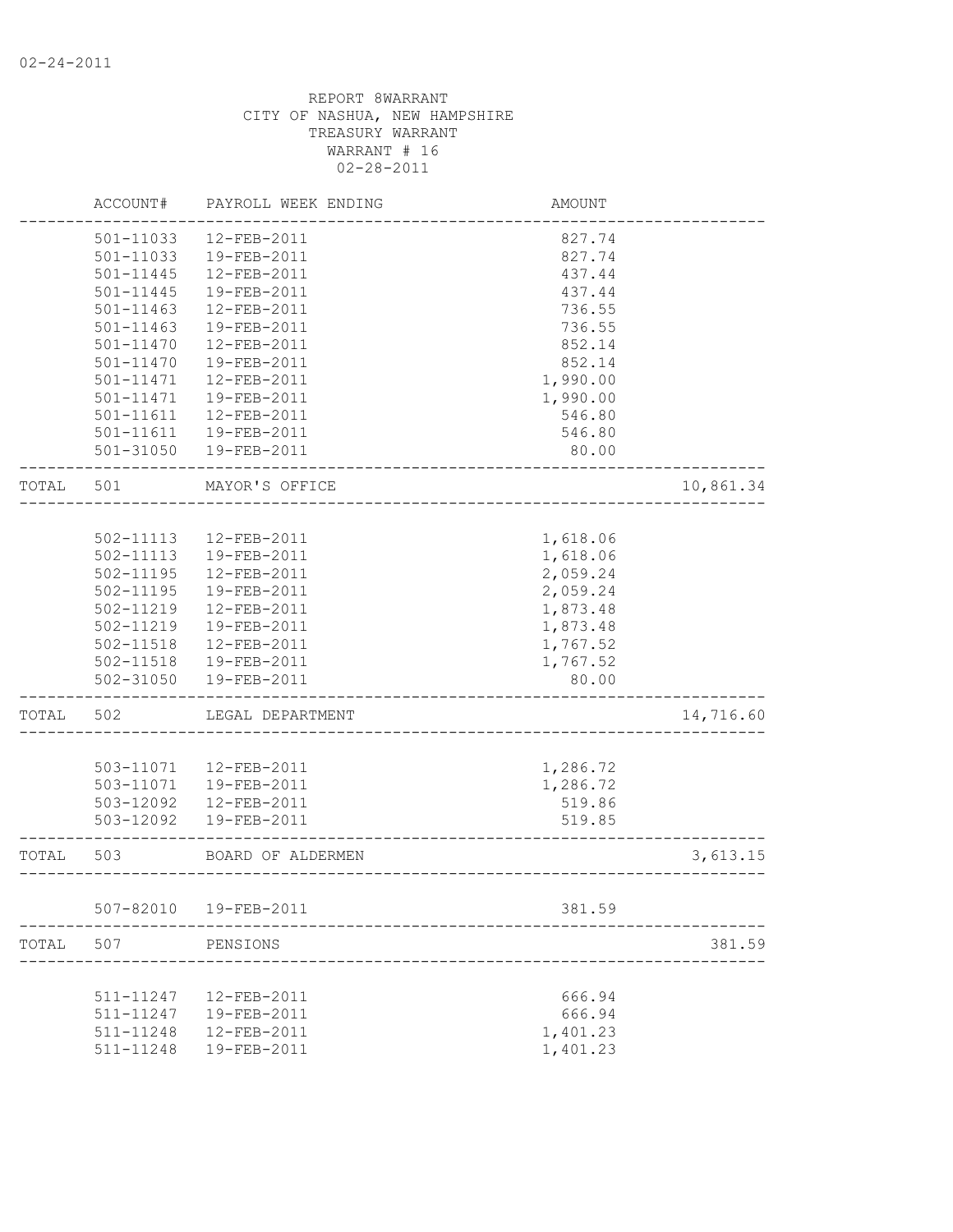| TOTAL 511 |           | CITI-STAT               |          | 4,136.34 |
|-----------|-----------|-------------------------|----------|----------|
|           |           |                         |          |          |
|           | 512-11005 | 12-FEB-2011             | 1,244.81 |          |
|           | 512-11005 | 19-FEB-2011             | 1,226.07 |          |
|           | 512-11050 | 12-FEB-2011             | 742.05   |          |
|           | 512-11050 | 19-FEB-2011             | 742.06   |          |
|           | 512-11064 | 12-FEB-2011             | 1,012.48 |          |
|           | 512-11064 | 19-FEB-2011             | 1,012.48 |          |
|           | 512-11073 | 12-FEB-2011             | 1,627.85 |          |
|           | 512-11073 | 19-FEB-2011             | 1,627.85 |          |
|           | 512-11134 | 12-FEB-2011             | 796.65   |          |
|           | 512-11134 | 19-FEB-2011             | 796.65   |          |
|           | 512-11165 | 12-FEB-2011             | 1,918.03 |          |
|           | 512-11165 | 19-FEB-2011             | 1,918.03 |          |
|           | 512-11167 | 12-FEB-2011             | 290.45   |          |
|           | 512-11167 | 19-FEB-2011             | 290.45   |          |
|           | 512-11173 | 12-FEB-2011             | 1,446.40 |          |
|           | 512-11173 | 19-FEB-2011             | 1,446.40 |          |
|           | 512-11177 | 12-FEB-2011             | 1,885.71 |          |
|           | 512-11177 | 19-FEB-2011             | 1,885.72 |          |
|           | 512-11222 | 12-FEB-2011             | 1,015.00 |          |
|           | 512-11222 | 19-FEB-2011             | 1,015.00 |          |
|           | 512-11224 | 12-FEB-2011             | 1,005.33 |          |
|           | 512-11224 | 19-FEB-2011             | 1,005.33 |          |
|           | 512-11265 | 12-FEB-2011             | 883.76   |          |
|           | 512-11265 | 19-FEB-2011             | 883.76   |          |
|           | 512-11431 | 12-FEB-2011             | 2,192.84 |          |
|           | 512-11431 | 19-FEB-2011             | 2,192.84 |          |
|           | 512-11531 | 12-FEB-2011             | 1,798.22 |          |
|           | 512-11531 | 19-FEB-2011             | 1,798.22 |          |
|           | 512-11673 | 12-FEB-2011             | 1,062.19 |          |
|           | 512-11673 | 19-FEB-2011             | 1,062.18 |          |
|           | 512-11684 | 12-FEB-2011             | 877.26   |          |
|           | 512-11684 | 19-FEB-2011             | 877.27   |          |
|           | 512-11714 | $12 - FEB - 2011$       | 957.28   |          |
|           |           | 512-11714   19-FEB-2011 | 957.28   |          |
|           | 512-11740 | 12-FEB-2011             | 1,670.35 |          |
|           | 512-11740 | 19-FEB-2011             | 1,670.34 |          |
|           | 512-12033 | 12-FEB-2011             | 652.93   |          |
|           | 512-12033 | 19-FEB-2011             | 615.98   |          |
|           | 512-12052 | 12-FEB-2011             | 573.99   |          |
|           | 512-12052 | 19-FEB-2011             | 573.99   |          |
|           | 512-12056 | 12-FEB-2011             | 363.07   |          |
|           | 512-12056 | 19-FEB-2011             | 363.07   |          |
|           | 512-12749 | 12-FEB-2011             | 622.72   |          |
|           | 512-12749 | 19-FEB-2011             | 622.71   |          |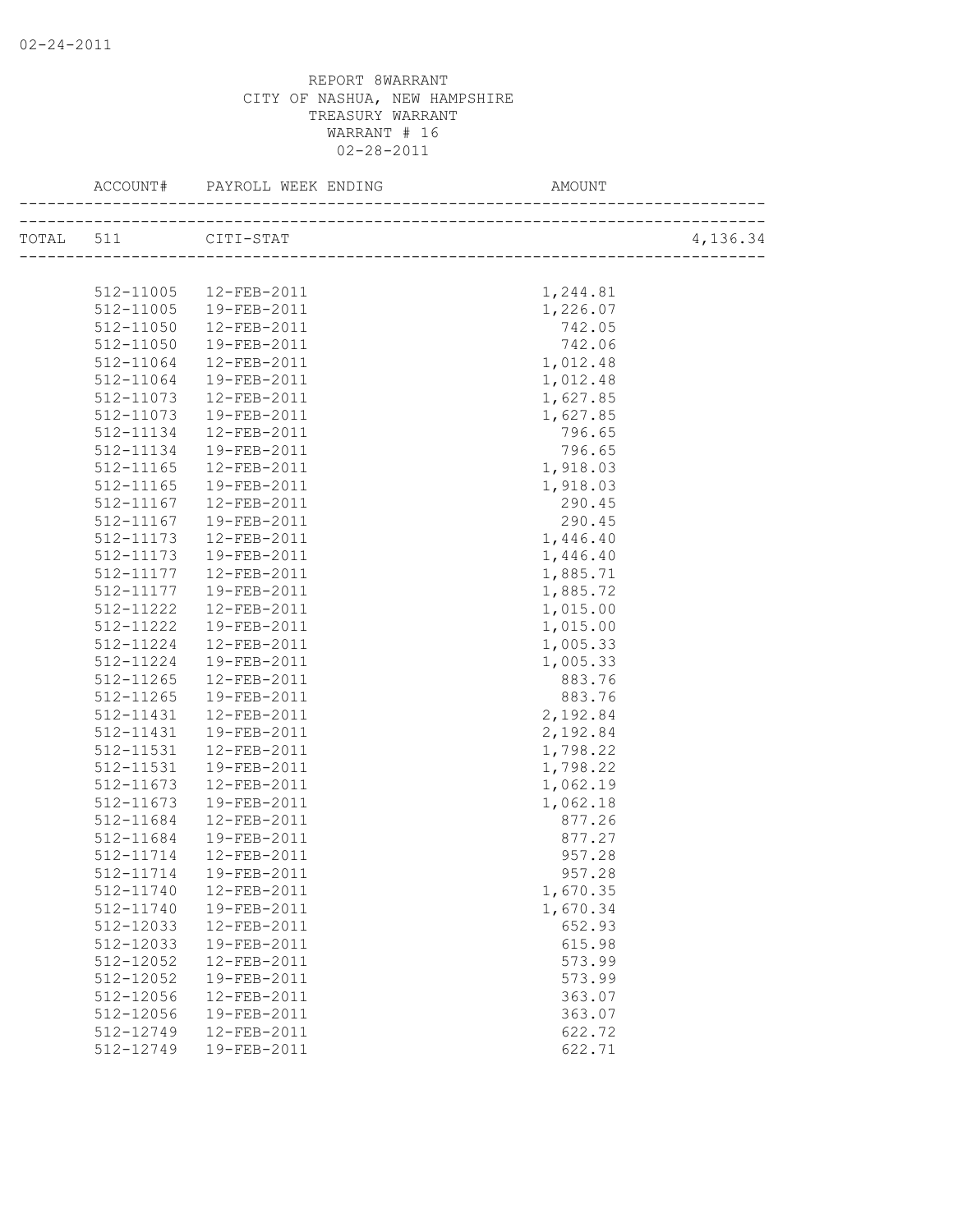|           |                   | ACCOUNT# PAYROLL WEEK ENDING<br>_____________    | AMOUNT                                |           |
|-----------|-------------------|--------------------------------------------------|---------------------------------------|-----------|
|           |                   | 512-13004 12-FEB-2011<br>512-13004  19-FEB-2011  | 53.57<br>81.12                        |           |
| TOTAL 512 |                   | FINANCIAL SERVICES                               |                                       | 49,357.74 |
|           |                   |                                                  |                                       |           |
|           |                   | 513-11117  12-FEB-2011                           | 1,579.18                              |           |
|           |                   | 513-11117  19-FEB-2011                           | 1,579.18                              |           |
|           |                   | 513-11171  12-FEB-2011                           | 2,023.85                              |           |
|           |                   | 513-11171  19-FEB-2011                           | 2,027.87                              |           |
|           |                   | 513-11213  12-FEB-2011                           | 1,293.11                              |           |
|           |                   | 513-11213  19-FEB-2011                           | 1,293.11                              |           |
|           |                   | 513-11223 12-FEB-2011                            | 774.94                                |           |
|           |                   | 513-11223  19-FEB-2011                           | 774.94                                |           |
|           |                   | TOTAL 513 CITY CLERK'S OFFICE                    |                                       | 11,346.18 |
|           |                   |                                                  |                                       |           |
|           |                   | 515-11031  12-FEB-2011                           | 87.10                                 |           |
|           |                   | 515-11031  19-FEB-2011                           | 69.68                                 |           |
|           |                   | 515-11350  12-FEB-2011                           | 957.27                                |           |
|           |                   | 515-11350  19-FEB-2011                           | 957.27                                |           |
|           |                   | 515-11447   12-FEB-2011                          | 711.02                                |           |
|           |                   | 515-11447  19-FEB-2011                           | 711.02                                |           |
|           |                   | 515-12028  12-FEB-2011<br>515-12028  19-FEB-2011 | 609.67<br>609.65                      |           |
|           | ----------------- |                                                  | _____________________________________ |           |
|           |                   | TOTAL 515 HUMAN RESOURCES                        | --------------------------            | 4,712.68  |
|           |                   | 516-11147  12-FEB-2011                           | 637.19                                |           |
|           |                   | 516-11147  19-FEB-2011                           | 637.20                                |           |
|           | 516-11148         | 12-FEB-2011                                      | 985.60                                |           |
|           | 516-11148         | 19-FEB-2011                                      | 985.60                                |           |
|           | 516-11459         | 12-FEB-2011                                      | 1,286.72                              |           |
|           | 516-11459         | 19-FEB-2011                                      | 1,286.71                              |           |
|           | 516-11573         | 12-FEB-2011                                      | 939.12                                |           |
|           |                   | 516-11573  19-FEB-2011                           | 939.12                                |           |
| TOTAL     | 516               | PURCHASING DEPARTMENT                            |                                       | 7,697.26  |
|           |                   |                                                  |                                       |           |
|           | 517-11198         | 12-FEB-2011                                      | 1,127.96                              |           |
|           | 517-11198         | 19-FEB-2011                                      | 1,127.96                              |           |
|           | 517-11266         | 12-FEB-2011                                      | 641.15                                |           |
|           | 517-11266         | 19-FEB-2011                                      | 641.15                                |           |
|           | 517-11420         | 12-FEB-2011                                      | 744.15                                |           |
|           | 517-11420         | 19-FEB-2011                                      | 744.15                                |           |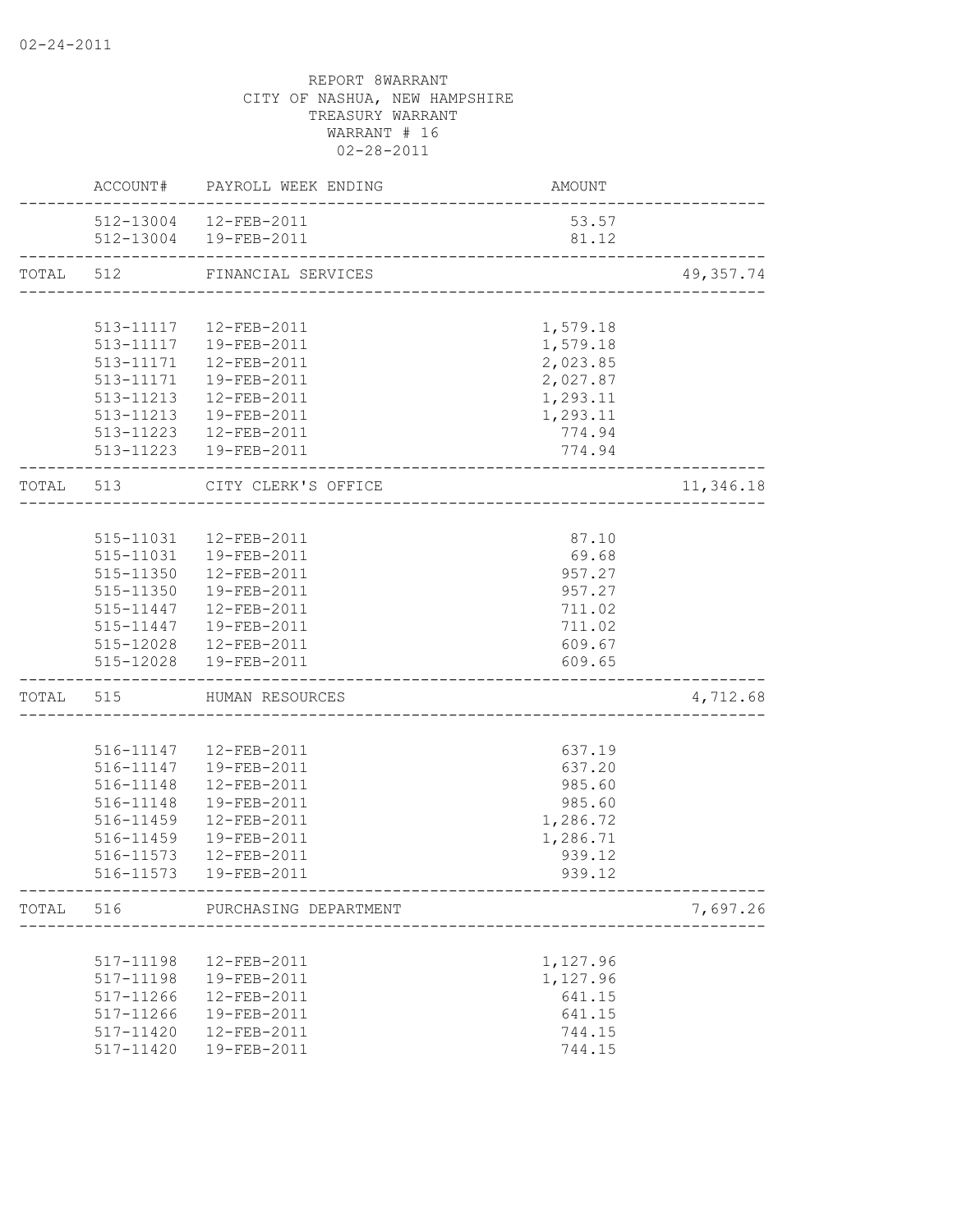|               | ACCOUNT# PAYROLL WEEK ENDING                             | AMOUNT   |           |
|---------------|----------------------------------------------------------|----------|-----------|
|               | 517-12063  12-FEB-2011                                   | 296.86   |           |
|               | 517-12063  19-FEB-2011                                   | 296.86   |           |
|               | TOTAL 517 BUILDING MAINT - CITY ADMIN                    |          | 5,620.24  |
|               |                                                          |          |           |
|               | 519-11014  12-FEB-2011                                   | 1,122.77 |           |
|               | 519-11014  19-FEB-2011                                   | 1,122.77 |           |
|               | 519-11016  12-FEB-2011                                   | 985.60   |           |
|               | 519-11016  19-FEB-2011                                   | 985.60   |           |
|               | 519-11017  12-FEB-2011                                   | 824.00   |           |
|               | 519-11017  19-FEB-2011                                   | 824.00   |           |
|               | 519-11115  12-FEB-2011                                   | 1,986.69 |           |
|               | 519-11115  19-FEB-2011                                   | 1,986.69 |           |
|               | 519-11146  12-FEB-2011                                   | 858.42   |           |
|               | 519-11146  19-FEB-2011                                   | 858.42   |           |
| 519-11153     | 12-FEB-2011                                              | 620.55   |           |
| 519-11153     | 19-FEB-2011                                              | 620.56   |           |
| 519-11154     | 12-FEB-2011                                              | 652.12   |           |
| 519-11154     | 19-FEB-2011                                              | 652.11   |           |
| 519-11205     | 12-FEB-2011                                              | 815.21   |           |
| 519-11205     | 19-FEB-2011                                              | 815.21   |           |
|               | 519-11241  12-FEB-2011                                   | 1,367.59 |           |
|               | 519-11241  19-FEB-2011                                   | 1,367.59 |           |
|               | 519-18006  19-FEB-2011                                   | 375.00   |           |
| TOTAL 519     | ASSESSORS                                                |          | 18,840.90 |
|               |                                                          |          |           |
|               | 520-12077  12-FEB-2011                                   | 337.40   |           |
|               | 520-12077  19-FEB-2011<br>______________________________ | 337.40   |           |
|               | TOTAL 520 HUNT BUILDING                                  |          | 674.80    |
|               |                                                          |          |           |
|               |                                                          | 1,709.64 |           |
|               | 522-11127  12-FEB-2011<br>522-11127  19-FEB-2011         | 1,709.63 |           |
|               | 522-11128  12-FEB-2011                                   | 1,152.83 |           |
| 522-11128     | 19-FEB-2011                                              | 1,152.83 |           |
| 522-11286     | 12-FEB-2011                                              | 608.85   |           |
| 522-11286     | 19-FEB-2011                                              | 608.85   |           |
| 522-11356     | 12-FEB-2011                                              | 937.02   |           |
| 522-11356     | 19-FEB-2011                                              | 937.02   |           |
| 522-11429     | 12-FEB-2011                                              | 1,819.33 |           |
| $522 - 11429$ | 19-FEB-2011                                              | 1,819.33 |           |
| $522 - 11496$ | 12-FEB-2011                                              | 1,529.83 |           |
| $522 - 11496$ | 19-FEB-2011                                              | 1,529.82 |           |
| 522-11641     | 12-FEB-2011                                              | 1,409.40 |           |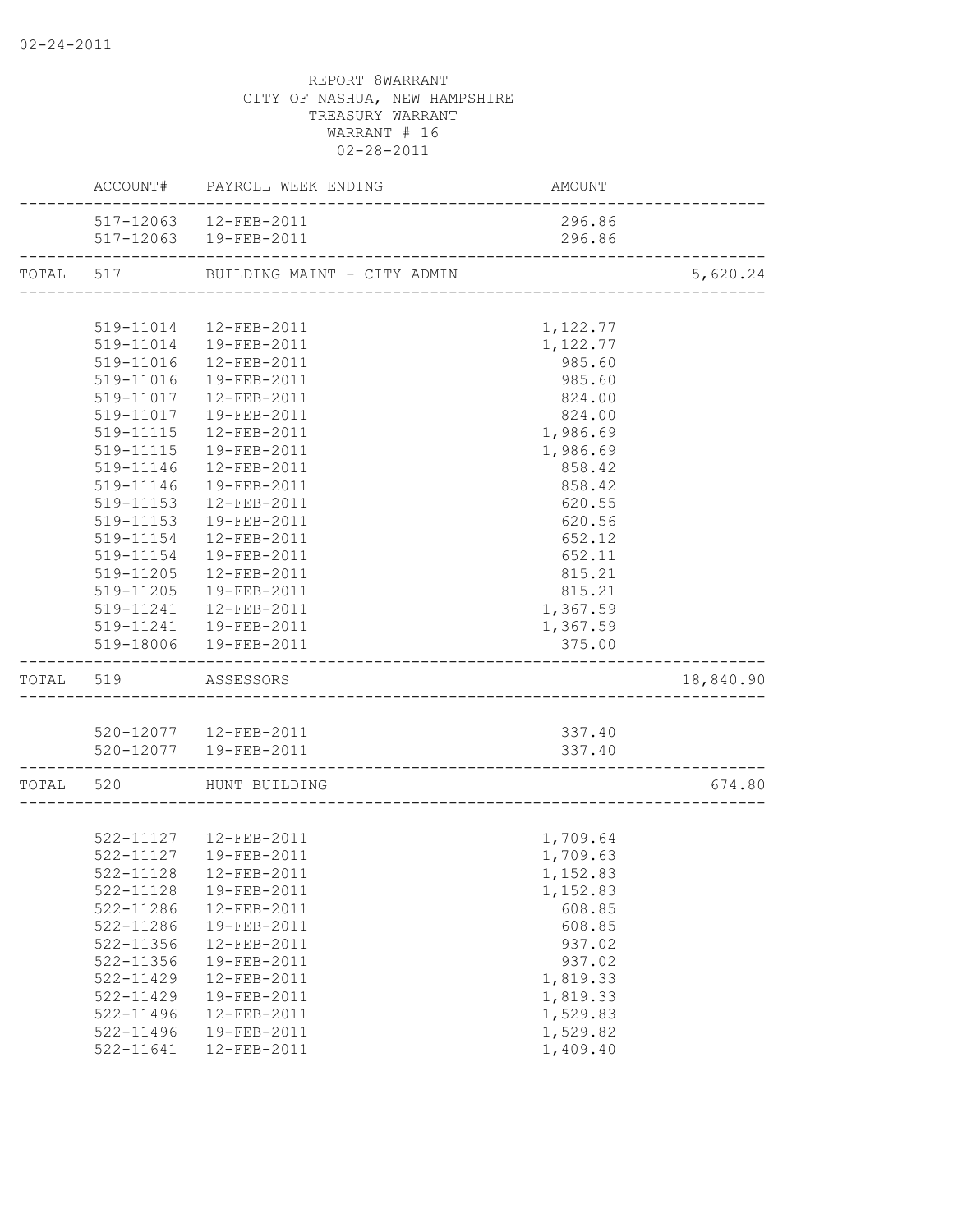|           | ACCOUNT#      | PAYROLL WEEK ENDING    | AMOUNT            |           |
|-----------|---------------|------------------------|-------------------|-----------|
|           | 522-11641     | 19-FEB-2011            | 1,409.39          |           |
|           | $522 - 11652$ | 12-FEB-2011            | 1,489.35          |           |
|           | $522 - 11652$ | 19-FEB-2011            | 1,489.38          |           |
|           | 522-11721     | 12-FEB-2011            | 1,556.11          |           |
|           | 522-11721     | 19-FEB-2011            | 1,556.11          |           |
|           | 522-11724     | 12-FEB-2011            | 1,370.98          |           |
|           | 522-11724     | 19-FEB-2011            | 1,370.98          |           |
|           | 522-11725     | 12-FEB-2011            | 998.12            |           |
|           | 522-11725     | 19-FEB-2011            | 998.11            |           |
|           | 522-11729     | 12-FEB-2011            | 2,231.11          |           |
|           | 522-11729     | 19-FEB-2011            | 2,231.12          |           |
|           | 522-13004     | 12-FEB-2011            | 216.22            |           |
|           |               | 522-31050  19-FEB-2011 | 177.00            |           |
| TOTAL 522 |               | INFORMATION TECHNOLOGY | ----------------- | 34,018.36 |
|           |               |                        |                   |           |
|           |               | 523-11332  12-FEB-2011 | 1,006.33          |           |
|           |               | 523-11332  19-FEB-2011 | 1,006.34          |           |
| TOTAL 523 |               | GIS                    |                   | 2,012.67  |
|           |               |                        |                   |           |
|           |               | 531-11065 12-FEB-2011  | 1,143.31          |           |
|           | 531-11065     | 19-FEB-2011            | 1,143.31          |           |
|           | 531-11085     | 12-FEB-2011            | 922.04            |           |
|           | 531-11085     | 19-FEB-2011            | 922.04            |           |
|           | 531-11114     | 12-FEB-2011            | 2,355.27          |           |
|           | 531-11114     | 19-FEB-2011            | 2,355.25          |           |
|           | 531-11129     | 12-FEB-2011            | 1,998.79          |           |
|           | 531-11129     | 19-FEB-2011            | 1,998.79          |           |
|           | 531-11164     | 12-FEB-2011            | 1,178.65          |           |
|           | 531-11164     | 19-FEB-2011            | 1,178.65          |           |
|           | 531-11166     | 12-FEB-2011            | 2,603.52          |           |
|           | 531-11166     | 19-FEB-2011            | 2,603.53          |           |
|           | $531 - 11170$ | 12-FEB-2011            | 1,526.04          |           |
|           | 531-11170     | 19-FEB-2011            | 1,526.04          |           |
|           | 531-11201     | 12-FEB-2011            | 682.42            |           |
|           | 531-11201     | 19-FEB-2011            | 682.42            |           |
|           | 531-11203     | 12-FEB-2011            | 1,349.54          |           |
|           | 531-11203     | 19-FEB-2011            | 1,349.54          |           |
|           | 531-11226     | 12-FEB-2011            | 776.25            |           |
|           | 531-11226     | 19-FEB-2011            | 776.25            |           |
|           | $531 - 11242$ | 12-FEB-2011            |                   |           |
|           | 531-11242     | 19-FEB-2011            |                   |           |
|           | 531-11245     | 12-FEB-2011            | 643.00            |           |
|           | 531-11245     | 19-FEB-2011            | 643.00            |           |
|           | 531-11257     | 12-FEB-2011            | 3,490.10          |           |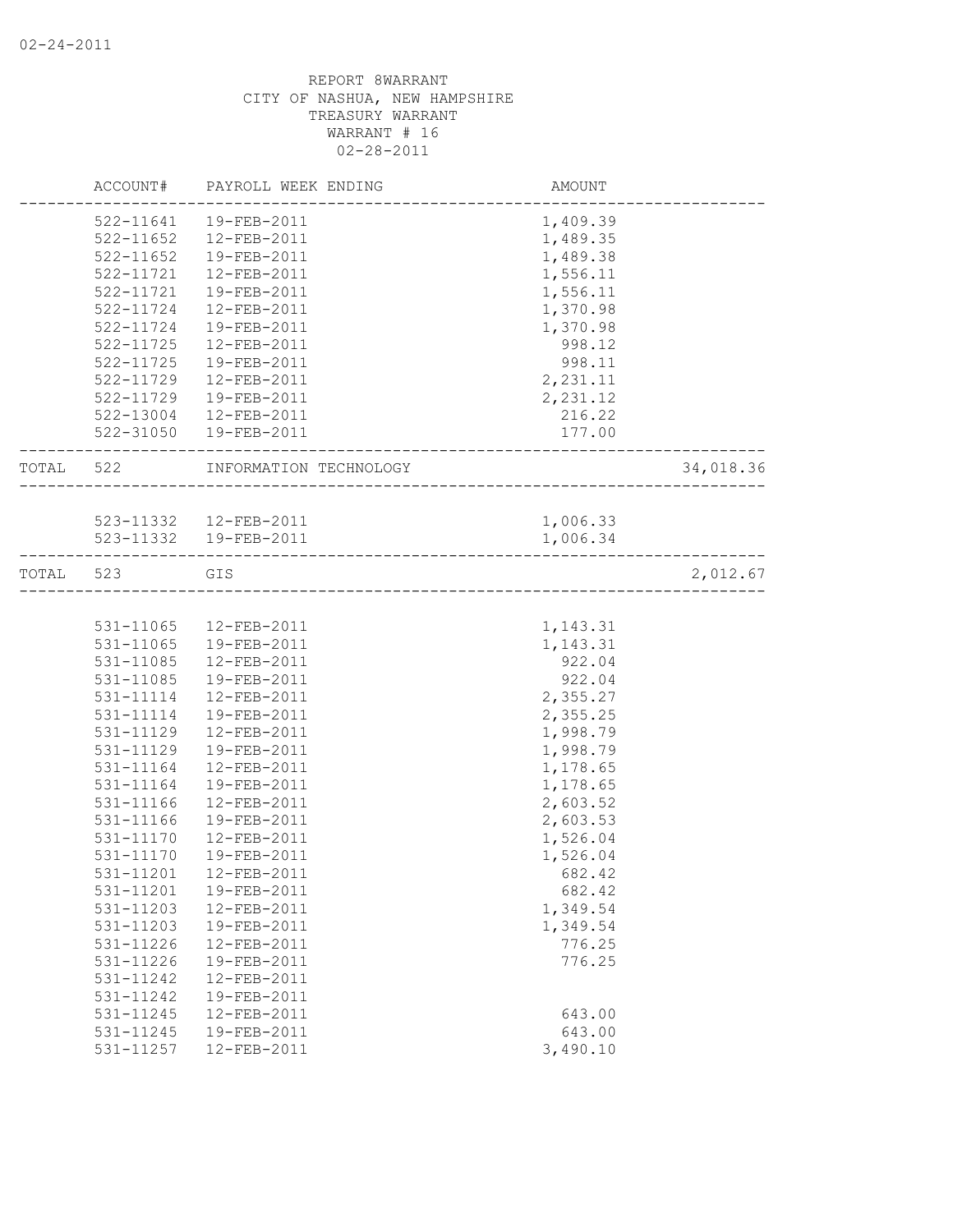| ACCOUNT#      | PAYROLL WEEK ENDING     | AMOUNT      |
|---------------|-------------------------|-------------|
|               | 531-11257   19-FEB-2011 | 3,490.10    |
| 531-11287     | 12-FEB-2011             | 846.15      |
| 531-11287     | 19-FEB-2011             | 846.15      |
| 531-11398     | 12-FEB-2011             | 646.25      |
| 531-11398     | 19-FEB-2011             | 646.26      |
| 531-11477     | 12-FEB-2011             | 648.94      |
| 531-11477     | 19-FEB-2011             | 648.93      |
| 531-11487     | 12-FEB-2011             | 1,400.35    |
| 531-11487     | 19-FEB-2011             | 1,400.35    |
| 531-11495     | 12-FEB-2011             | 1,037.27    |
| 531-11495     | 19-FEB-2011             | 1,037.27    |
| 531-11498     | 12-FEB-2011             | 878.18      |
| 531-11498     | 19-FEB-2011             | 878.18      |
| 531-11516     | 12-FEB-2011             | 884.57      |
| 531-11516     | 19-FEB-2011             | 884.57      |
| 531-11534     | 12-FEB-2011             | 1,496.61    |
| 531-11534     | 19-FEB-2011             | 1,496.62    |
| 531-11535     | 12-FEB-2011             | 13,380.92   |
| 531-11535     | 19-FEB-2011             | 13,380.92   |
| 531-11537     | 12-FEB-2011             | 14,485.33   |
| 531-11537     | 19-FEB-2011             | 14,485.35   |
| 531-11538     | 12-FEB-2011             | 922.04      |
| 531-11538     | 19-FEB-2011             | 922.04      |
| 531-11539     | 12-FEB-2011             | 1,579.18    |
| 531-11539     | 19-FEB-2011             | 1,579.18    |
| 531-11544     | 12-FEB-2011             | 4,268.61    |
| 531-11544     | 19-FEB-2011             | 4,268.62    |
| 531-11549     | 12-FEB-2011             | 8,244.12    |
| 531-11549     | 19-FEB-2011             | 8,244.12    |
| $531 - 11550$ | 12-FEB-2011             | 1,914.70    |
| 531-11550     | 19-FEB-2011             | 1,914.70    |
| 531-11552     | 12-FEB-2011             | 10,362.00   |
| 531-11552     | 19-FEB-2011             | 10,362.00   |
| 531-11555     | 12-FEB-2011             | 43,105.00   |
| 531-11555     | 19-FEB-2011             | 41,547.01   |
| 531-11558     | 12-FEB-2011             | 73, 447.94  |
| 531-11558     | 19-FEB-2011             | 73,973.87   |
| 531-11561     | 12-FEB-2011             | 14,098.50   |
| 531-11561     | 19-FEB-2011             | 13,634.80   |
| 531-11567     | 12-FEB-2011             | 34, 187. 11 |
| 531-11567     | 19-FEB-2011             | 34,187.12   |
| 531-11569     | 12-FEB-2011             | 1,214.02    |
| 531-11569     | 19-FEB-2011             | 1,214.02    |
| 531-11618     | 12-FEB-2011             | 2,713.47    |
| 531-11618     | 19-FEB-2011             | 2,713.47    |
| 531-11622     | 12-FEB-2011             | 2,491.49    |
| 531-11622     | 19-FEB-2011             | 2,491.49    |
| 531-11634     | 12-FEB-2011             | 720.10      |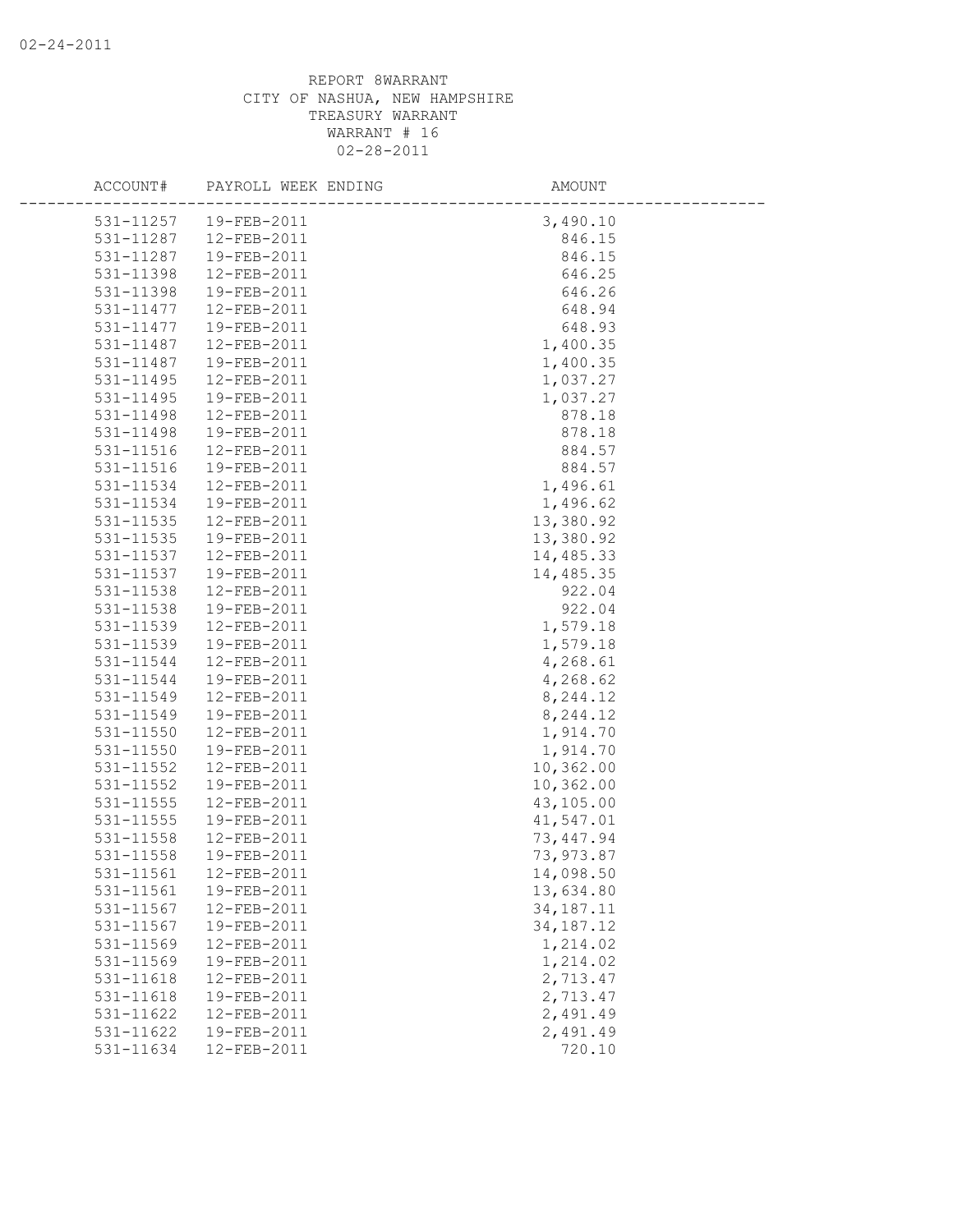|       | ACCOUNT#  | PAYROLL WEEK ENDING                              | AMOUNT             |             |
|-------|-----------|--------------------------------------------------|--------------------|-------------|
|       | 531-11634 | 19-FEB-2011                                      | 720.10             |             |
|       | 531-11636 | 12-FEB-2011                                      | 903.11             |             |
|       | 531-11636 | 19-FEB-2011                                      | 1,003.45           |             |
|       | 531-11664 | 12-FEB-2011                                      | 1,171.17           |             |
|       | 531-11664 | 19-FEB-2011                                      | 1,171.17           |             |
|       | 531-11665 | 12-FEB-2011                                      | 809.40             |             |
|       | 531-11665 | 19-FEB-2011                                      | 809.40             |             |
|       | 531-11719 | 12-FEB-2011                                      | 949.27             |             |
|       | 531-11719 | 19-FEB-2011                                      | 949.27             |             |
|       | 531-11722 | 12-FEB-2011                                      | 611.85             |             |
|       | 531-11722 | 19-FEB-2011                                      | 611.85             |             |
|       | 531-11732 | 12-FEB-2011                                      | 6,034.25           |             |
|       | 531-11732 | 19-FEB-2011                                      | 6,034.25           |             |
|       | 531-12020 | 12-FEB-2011                                      | 984.98             |             |
|       | 531-12020 | 19-FEB-2011                                      | 984.98             |             |
|       | 531-12042 | 12-FEB-2011                                      | 354.85             |             |
|       | 531-12042 | 19-FEB-2011                                      | 399.83             |             |
|       | 531-12066 | 12-FEB-2011                                      | 708.06             |             |
|       | 531-12066 | 19-FEB-2011                                      | 708.06             |             |
|       | 531-12068 | 12-FEB-2011                                      | 771.36             |             |
|       | 531-12068 | 19-FEB-2011                                      | 771.36             |             |
|       |           | 12-FEB-2011                                      | 266.52             |             |
|       | 531-12071 | 19-FEB-2011                                      | 266.52             |             |
|       | 531-12071 |                                                  |                    |             |
|       | 531-12119 | 12-FEB-2011                                      | 1,158.52           |             |
|       | 531-12119 | 19-FEB-2011                                      | 1,158.52           |             |
|       | 531-13004 | 12-FEB-2011                                      | 2,738.69           |             |
|       | 531-13004 | 19-FEB-2011                                      | 2,094.77           |             |
|       | 531-13038 | 12-FEB-2011                                      | 1,152.32           |             |
|       | 531-13038 | 19-FEB-2011                                      | 965.03             |             |
|       | 531-13040 | 12-FEB-2011                                      | 3, 454.14          |             |
|       | 531-13040 | 19-FEB-2011                                      | 7,008.68           |             |
|       | 531-13044 | 12-FEB-2011                                      | 867.83             |             |
|       | 531-13044 | 19-FEB-2011                                      | 526.45             |             |
|       | 531-13047 | 12-FEB-2011                                      | 9,021.22           |             |
|       | 531-13047 | 19-FEB-2011                                      | 8,018.27           |             |
|       | 531-13048 | 12-FEB-2011                                      | 2,561.10           |             |
|       | 531-13048 | 19-FEB-2011                                      | 3,444.65           |             |
|       | 531-15002 | 19-FEB-2011                                      | 471.05             |             |
|       | 531-17003 | 12-FEB-2011                                      | 1,000.00           |             |
|       |           | 531-17006 12-FEB-2011                            | 1,150.00           |             |
|       | 531-17006 | 19-FEB-2011                                      | 1,250.00           |             |
|       | 531-31050 | 19-FEB-2011                                      | 211.00             |             |
| TOTAL | 531       | POLICE DEPARTMENT                                | ------------------ | 581, 315.04 |
|       |           |                                                  | 2,120.50           |             |
|       |           | 532-11024  12-FEB-2011<br>532-11024  19-FEB-2011 | 2,120.50           |             |
|       |           |                                                  |                    |             |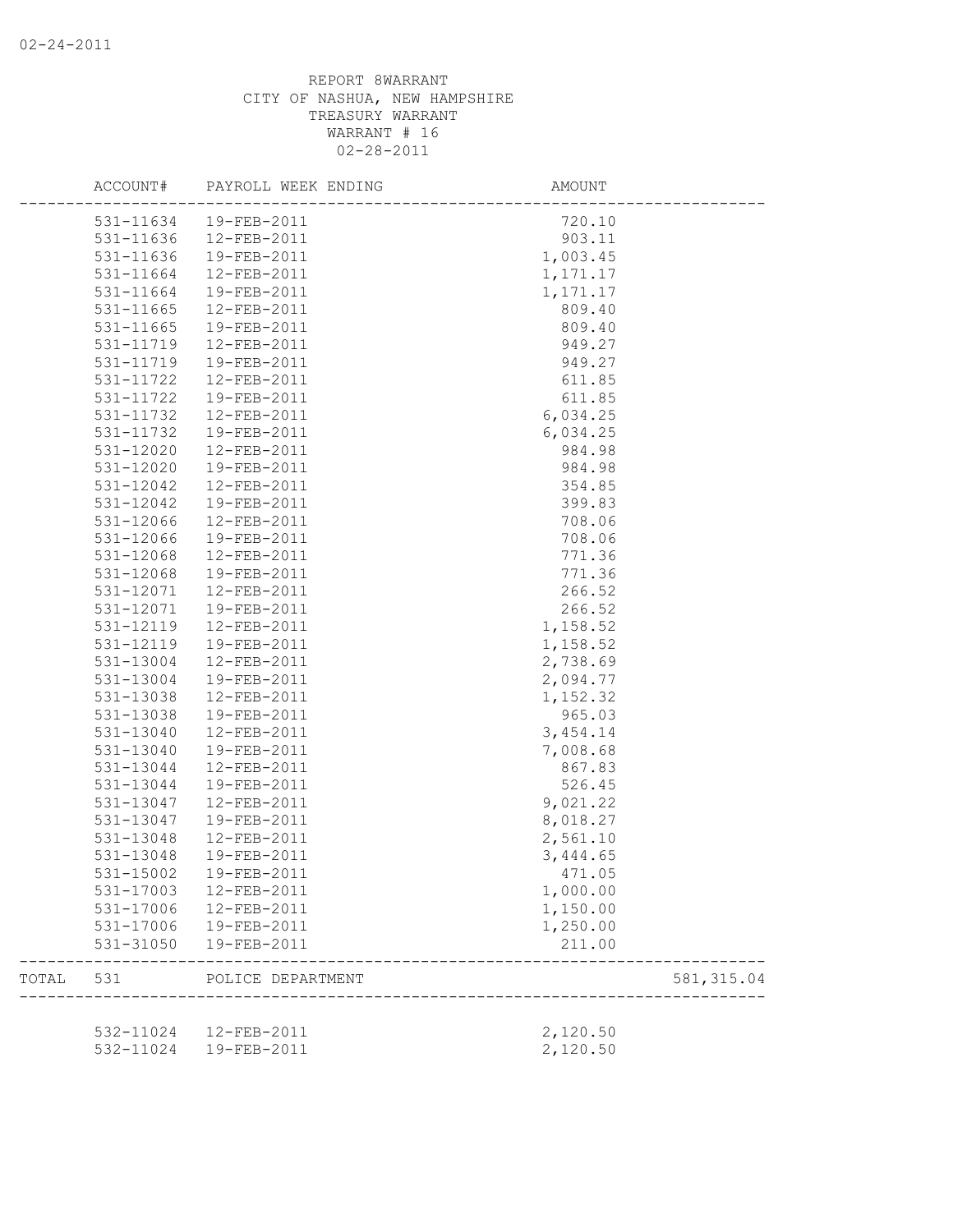| ACCOUNT#  | PAYROLL WEEK ENDING | AMOUNT     |  |
|-----------|---------------------|------------|--|
| 532-11036 | 12-FEB-2011         | 1,929.25   |  |
| 532-11036 | 19-FEB-2011         | 1,929.25   |  |
| 532-11063 | 12-FEB-2011         | 1,390.79   |  |
| 532-11063 | 19-FEB-2011         | 1,390.79   |  |
| 532-11066 | 12-FEB-2011         | 1,363.38   |  |
| 532-11066 | 19-FEB-2011         | 1,363.38   |  |
| 532-11069 | 12-FEB-2011         | 2,781.73   |  |
| 532-11069 | 19-FEB-2011         | 2,781.73   |  |
| 532-11111 | 12-FEB-2011         | 2,229.62   |  |
| 532-11111 | 19-FEB-2011         | 2,229.62   |  |
| 532-11207 | 12-FEB-2011         | 6,838.59   |  |
| 532-11207 | 19-FEB-2011         | 6,838.59   |  |
| 532-11281 | 12-FEB-2011         | 1,005.79   |  |
| 532-11281 | 19-FEB-2011         | 1,005.79   |  |
| 532-11285 | 12-FEB-2011         | 8,428.46   |  |
| 532-11285 | 19-FEB-2011         | 8,428.46   |  |
| 532-11291 | 12-FEB-2011         | 6,976.23   |  |
| 532-11291 | 19-FEB-2011         | 7,048.94   |  |
| 532-11298 | 12-FEB-2011         | 1,395.22   |  |
| 532-11298 | 19-FEB-2011         | 1,395.22   |  |
| 532-11300 | 12-FEB-2011         | 37,586.27  |  |
| 532-11300 | 19-FEB-2011         | 37,058.66  |  |
| 532-11303 | 12-FEB-2011         | 1,233.08   |  |
| 532-11303 | 19-FEB-2011         | 1,233.08   |  |
| 532-11305 | 12-FEB-2011         | 4,907.81   |  |
| 532-11305 | 19-FEB-2011         | 4,907.81   |  |
| 532-11309 | 12-FEB-2011         | 109,572.71 |  |
| 532-11309 | 19-FEB-2011         | 110,310.61 |  |
| 532-11660 | 12-FEB-2011         | 1,566.75   |  |
| 532-11660 | 19-FEB-2011         | 1,566.75   |  |
| 532-11663 | 12-FEB-2011         | 1,535.86   |  |
| 532-11663 | 19-FEB-2011         | 1,535.86   |  |
| 532-11666 | 12-FEB-2011         | 1,535.86   |  |
| 532-11666 | 19-FEB-2011         | 1,535.86   |  |
| 532-11668 | 12-FEB-2011         | 1,551.21   |  |
| 532-11668 | 19-FEB-2011         | 1,551.21   |  |
| 532-12070 | 12-FEB-2011         | 25, 254.93 |  |
| 532-12070 | 19-FEB-2011         | 16,309.66  |  |
| 532-13003 | 12-FEB-2011         | 9,983.16   |  |
| 532-13004 | 12-FEB-2011         | 589.36     |  |
| 532-13004 | 19-FEB-2011         | 432.66     |  |
| 532-13018 | 12-FEB-2011         | 3,384.77   |  |
| 532-13018 | 19-FEB-2011         | 1,720.38   |  |
| 532-13024 | 12-FEB-2011         | 959.05     |  |
| 532-13024 | 19-FEB-2011         | 615.88     |  |
| 532-13050 | 12-FEB-2011         | 8,070.16   |  |
| 532-13050 | 19-FEB-2011         | 5,852.59   |  |
| 532-19231 | 12-FEB-2011         | 1,393.61   |  |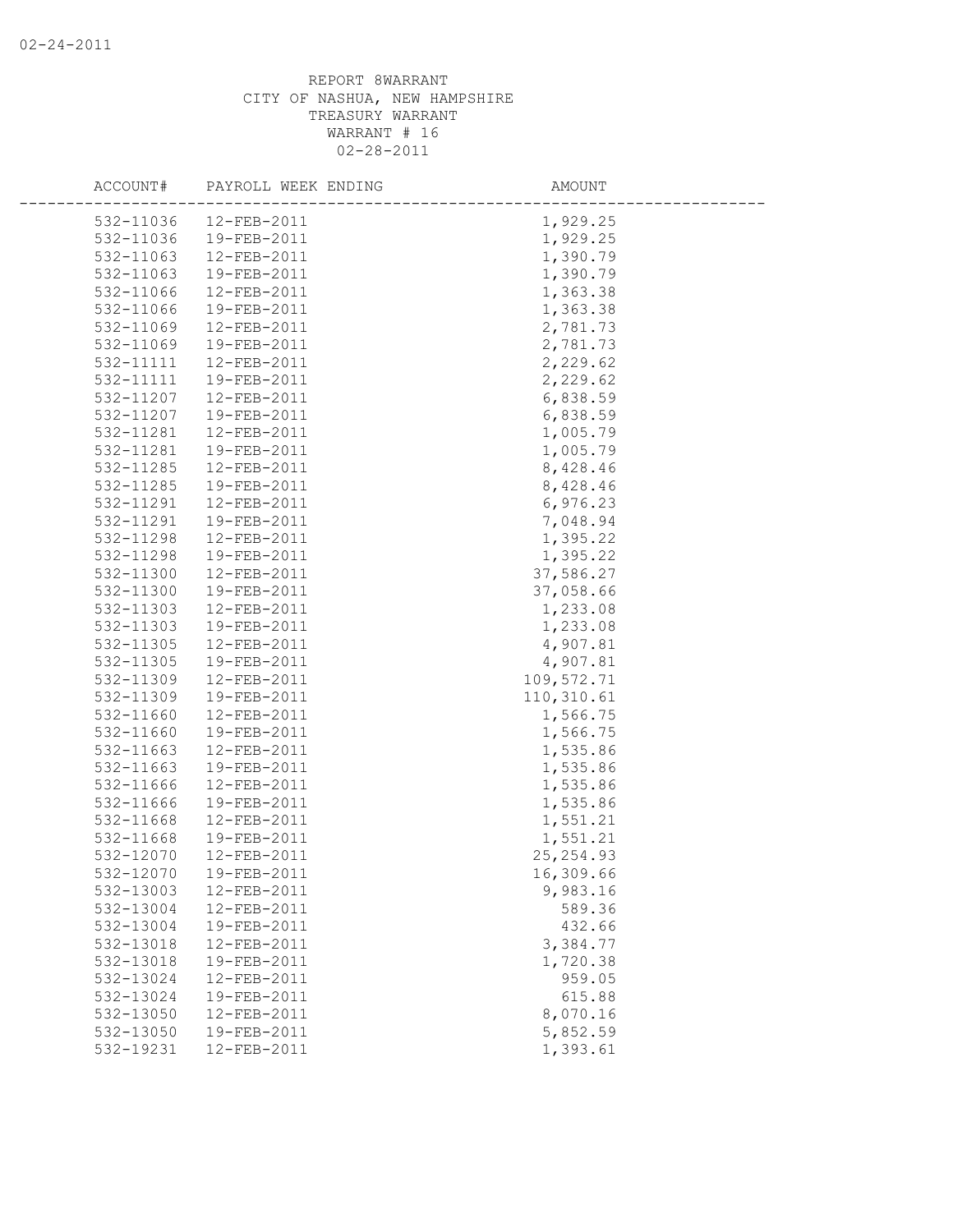|           | ACCOUNT#      | PAYROLL WEEK ENDING         | <b>AMOUNT</b> |             |
|-----------|---------------|-----------------------------|---------------|-------------|
|           | 532-19231     | 19-FEB-2011                 | 1,393.61      |             |
|           | 532-19232     | $12 - FEB - 2011$           | 2,048.93      |             |
|           | 532-19232     | 19-FEB-2011                 | 2,048.93      |             |
|           | 532-19233     | 12-FEB-2011                 | 3,033.23      |             |
|           | 532-19233     | 19-FEB-2011                 | 3,033.23      |             |
|           | 532-19234     | 12-FEB-2011                 | 1,923.31      |             |
|           | 532-19234     | 19-FEB-2011                 | 1,923.31      |             |
|           | 532-31050     | 19-FEB-2011                 | 51.00         |             |
| TOTAL 532 |               | FIRE DEPARTMENT             |               | 482, 202.98 |
|           |               |                             |               |             |
|           | 535-11980     | 12-FEB-2011                 | 96.15         |             |
|           | 535-11980     | 19-FEB-2011                 | 96.15         |             |
|           | 535-31050     | 19-FEB-2011                 | 80.00         |             |
| TOTAL     | 535           | EMERGENCY MANAGEMENT        |               | 272.30      |
|           |               |                             |               |             |
|           | 536-11200     | 12-FEB-2011                 | 1,449.60      |             |
|           | 536-11200     | 19-FEB-2011                 | 1,449.60      |             |
|           | 536-12137     | 12-FEB-2011                 | 1,230.12      |             |
|           | 536-12137     | 19-FEB-2011                 | 1,230.12      |             |
|           | 536-31050     | 19-FEB-2011                 | 80.00         |             |
| TOTAL     | 536           | CITYWIDE COMMUNICATIONS     |               | 5,439.44    |
|           |               |                             |               |             |
|           | 541-11024     | 12-FEB-2011                 | 263.04        |             |
|           | 541-11024     | 19-FEB-2011                 | 263.04        |             |
|           | 541-11104     | 12-FEB-2011                 | 1,044.26      |             |
|           | 541-11104     | 19-FEB-2011                 | 1,044.25      |             |
|           | 541-11240     | 12-FEB-2011                 | 1,503.02      |             |
|           | 541-11240     | 19-FEB-2011                 | 1,503.01      |             |
|           | 541-11346     | 12-FEB-2011                 | 435.31        |             |
|           | 541-11346     | 19-FEB-2011                 | 435.31        |             |
|           | 541-31050     | $19 - FEB - 2011$           | 80.00         |             |
| TOTAL     | 541           | COMMUNITY SERVICES DIVISION |               | 6,571.24    |
|           |               |                             |               |             |
|           | 542-11024     | 12-FEB-2011                 | 657.59        |             |
|           | 542-11024     | 19-FEB-2011                 | 657.59        |             |
|           | $542 - 11426$ | 12-FEB-2011                 | 1,404.69      |             |
|           | 542-11426     | 19-FEB-2011                 | 1,404.69      |             |
|           | 542-11484     | $12 - FEB - 2011$           | 160.00        |             |
|           | 542-11484     | 19-FEB-2011                 | 160.00        |             |
|           | 542-11584     | 12-FEB-2011                 | 3,787.06      |             |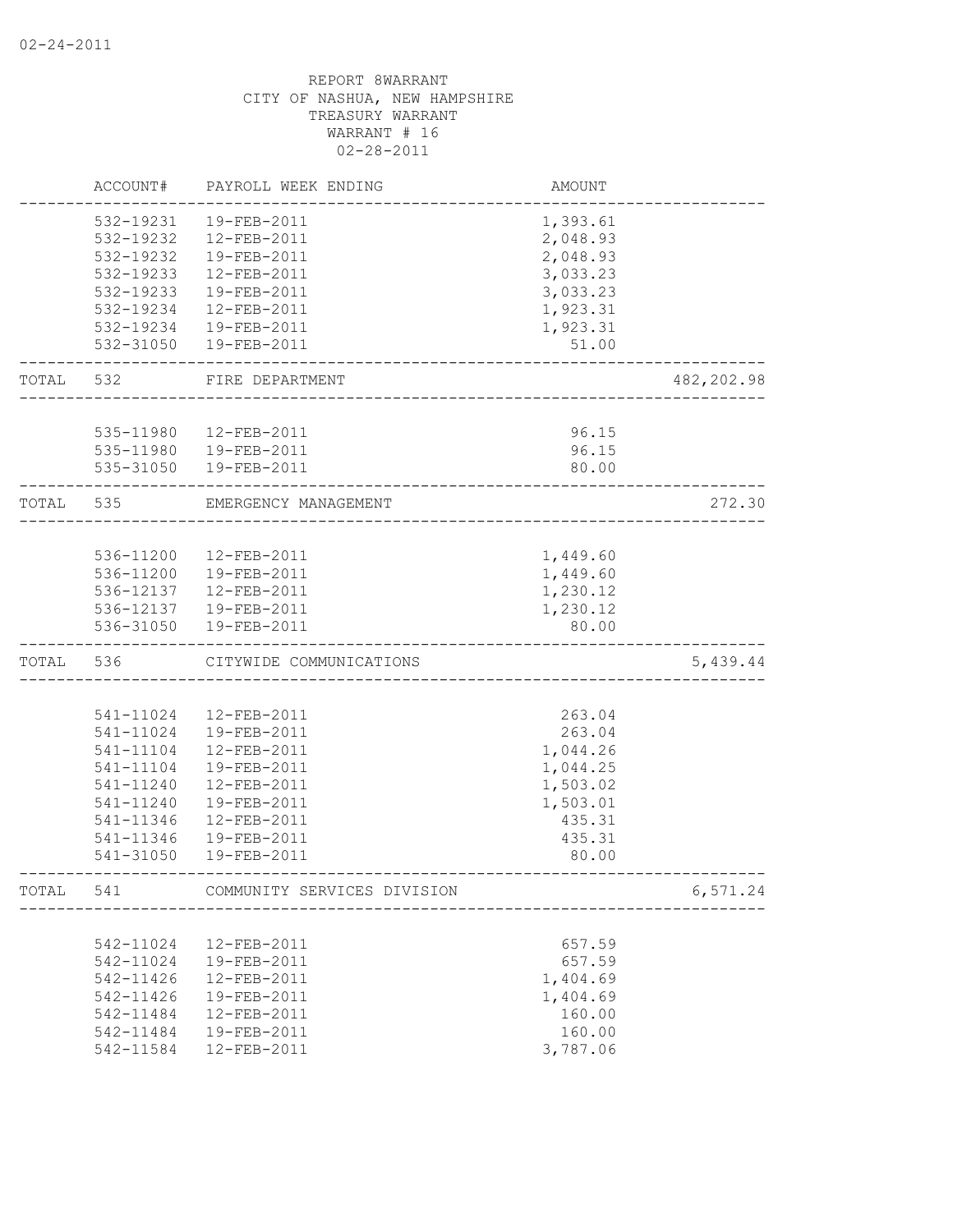|           |               | ACCOUNT# PAYROLL WEEK ENDING                           | AMOUNT   |           |
|-----------|---------------|--------------------------------------------------------|----------|-----------|
|           |               | 542-11584  19-FEB-2011                                 | 3,787.07 |           |
|           |               | 542-12109  12-FEB-2011                                 | 170.00   |           |
|           |               | 542-12109  19-FEB-2011<br>---------------------------- | 255.00   |           |
| TOTAL 542 |               | COMMUNITY HEALTH                                       |          | 12,443.69 |
|           |               |                                                        |          |           |
|           | 543-11380     | 12-FEB-2011                                            | 988.21   |           |
|           |               | 543-11380  19-FEB-2011                                 | 988.21   |           |
|           |               | 543-11438  12-FEB-2011                                 | 1,324.88 |           |
|           | 543-11438     | 19-FEB-2011                                            | 1,324.88 |           |
|           | 543-11602     | 12-FEB-2011                                            | 909.84   |           |
|           | 543-11602     | 19-FEB-2011                                            | 909.84   |           |
|           | 543-11604     | 12-FEB-2011                                            | 944.18   |           |
|           | 543-11604     | 19-FEB-2011                                            | 944.17   |           |
|           | 543-11605     | 12-FEB-2011                                            | 985.14   |           |
|           | 543-11605     | 19-FEB-2011                                            | 985.14   |           |
|           |               | 543-31050  19-FEB-2011                                 | 97.00    |           |
| TOTAL     | 543           | ENVIRONMENTAL HEALTH DEPT.                             |          | 10,401.49 |
|           |               |                                                        |          |           |
|           |               | 544-11008  12-FEB-2011                                 | 766.45   |           |
|           | 544-11008     | 19-FEB-2011                                            | 766.45   |           |
|           | 544-11099     | 12-FEB-2011                                            | 2,161.17 |           |
|           | 544-11099     | 19-FEB-2011                                            | 2,161.15 |           |
|           | 544-11112     | 12-FEB-2011                                            | 877.27   |           |
|           | 544-11112     | 19-FEB-2011                                            | 877.26   |           |
|           | 544-11367     | 12-FEB-2011                                            | 858.44   |           |
|           | 544-11367     | 19-FEB-2011                                            | 858.43   |           |
|           | 544-11777     | 12-FEB-2011                                            | 1,328.18 |           |
|           | 544-11777     | 19-FEB-2011                                            | 1,328.18 |           |
|           | 544-12101     | 12-FEB-2011                                            | 441.56   |           |
|           | 544-12101     | 19-FEB-2011                                            | 441.56   |           |
|           | 544-31050     | 19-FEB-2011                                            | 80.00    |           |
| TOTAL     | 544           | WELFARE ADMINISTRATION                                 |          | 12,946.10 |
|           |               |                                                        |          |           |
|           | 551-11024     | 12-FEB-2011                                            | 639.71   |           |
|           | 551-11024     | 19-FEB-2011                                            | 639.71   |           |
|           | $551 - 11028$ | 12-FEB-2011                                            | 557.83   |           |
|           | 551-11028     | 19-FEB-2011                                            | 557.83   |           |
|           | 551-11057     | $12 - FEB - 2011$                                      | 920.69   |           |
|           | 551-11057     | 19-FEB-2011                                            | 920.69   |           |
|           | $551 - 11094$ | $12 - FEB - 2011$                                      | 313.79   |           |
|           | $551 - 11094$ | 19-FEB-2011                                            | 313.79   |           |
|           | 551-11097     | 12-FEB-2011                                            | 1,101.98 |           |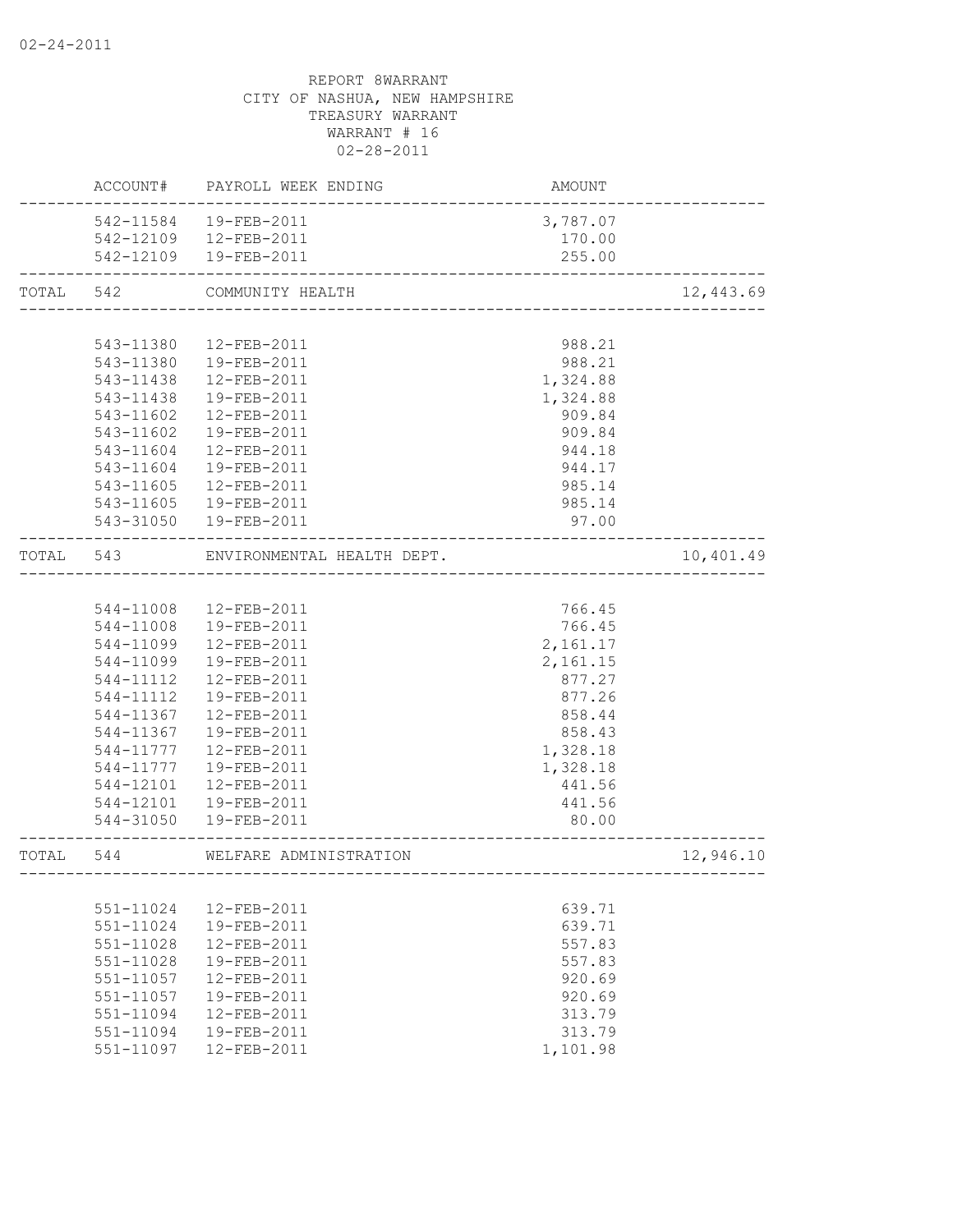|       |               | ACCOUNT# PAYROLL WEEK ENDING                                         | AMOUNT   |           |
|-------|---------------|----------------------------------------------------------------------|----------|-----------|
|       |               | 551-11097  19-FEB-2011                                               | 1,101.99 |           |
|       |               | 551-11211  12-FEB-2011                                               | 632.11   |           |
|       | 551-11211     | 19-FEB-2011                                                          | 632.11   |           |
|       | 551-11249     | 12-FEB-2011                                                          | 1,320.01 |           |
|       | 551-11249     | 19-FEB-2011                                                          | 1,320.01 |           |
|       | 551-11268     | 12-FEB-2011                                                          | 650.13   |           |
|       | 551-11268     | 19-FEB-2011                                                          | 650.13   |           |
|       | 551-11273     | 12-FEB-2011                                                          | 1,735.80 |           |
|       | 551-11273     | 19-FEB-2011                                                          | 1,735.80 |           |
|       | $551 - 11435$ | 12-FEB-2011                                                          | 936.74   |           |
|       | $551 - 11435$ | 19-FEB-2011                                                          | 936.74   |           |
|       | $551 - 11462$ | 12-FEB-2011                                                          | 1,059.21 |           |
|       | 551-11462     | 19-FEB-2011                                                          | 1,059.21 |           |
|       | 551-11620     | 12-FEB-2011                                                          | 1,184.60 |           |
|       | 551-11620     | 19-FEB-2011                                                          | 1,184.60 |           |
|       | 551-11638     | 12-FEB-2011                                                          | 1,212.06 |           |
|       | 551-11638     | 19-FEB-2011                                                          | 1,212.06 |           |
|       | 551-13004     | 19-FEB-2011                                                          | 32.94    |           |
|       | $551 - 31050$ | 19-FEB-2011                                                          | 17.00    |           |
|       |               | 551-91010  19-FEB-2011                                               | 1,420.00 |           |
| TOTAL | 551           | PUBLIC WORKS DIV & ENGINEERING<br>__________________________________ |          | 25,999.27 |
|       |               |                                                                      |          |           |
|       |               | 552-11024  12-FEB-2011                                               | 706.27   |           |
|       | 552-11024     | 19-FEB-2011                                                          | 706.26   |           |
|       | 552-11077     | 12-FEB-2011                                                          | 1,331.47 |           |
|       | 552-11077     | 19-FEB-2011                                                          | 1,331.47 |           |
|       | 552-11087     | 12-FEB-2011                                                          | 882.00   |           |
|       | 552-11087     | 19-FEB-2011                                                          | 882.00   |           |
|       | 552-11143     | 12-FEB-2011                                                          | 878.00   |           |
|       | 552-11143     | 19-FEB-2011                                                          | 878.00   |           |
|       | 552-11324     | 12-FEB-2011                                                          | 4,236.84 |           |
|       | 552-11324     | 19-FEB-2011                                                          | 4,236.84 |           |
|       | 552-11339     | 12-FEB-2011                                                          | 3,032.97 |           |
|       | 552-11339     | 19-FEB-2011                                                          | 3,012.80 |           |
|       | 552-11342     | 12-FEB-2011                                                          | 790.80   |           |
|       |               |                                                                      | 790.80   |           |
|       | 552-11343     | 12-FEB-2011                                                          | 1,776.80 |           |
|       | 552-11343     | 19-FEB-2011                                                          | 1,776.80 |           |
|       | 552-11407     | 12-FEB-2011                                                          | 5,469.60 |           |
|       | 552-11407     | 19-FEB-2011                                                          | 5,469.60 |           |
|       | 552-11492     | 12-FEB-2011                                                          | 836.40   |           |
|       | 552-11492     | 19-FEB-2011                                                          | 836.40   |           |
|       | $552 - 11562$ | 12-FEB-2011                                                          | 420.53   |           |
|       | 552-11562     | 19-FEB-2011                                                          | 420.52   |           |
|       | 552-11580     | 12-FEB-2011                                                          | 1,014.70 |           |
|       | 552-11580     | 19-FEB-2011                                                          | 1,014.70 |           |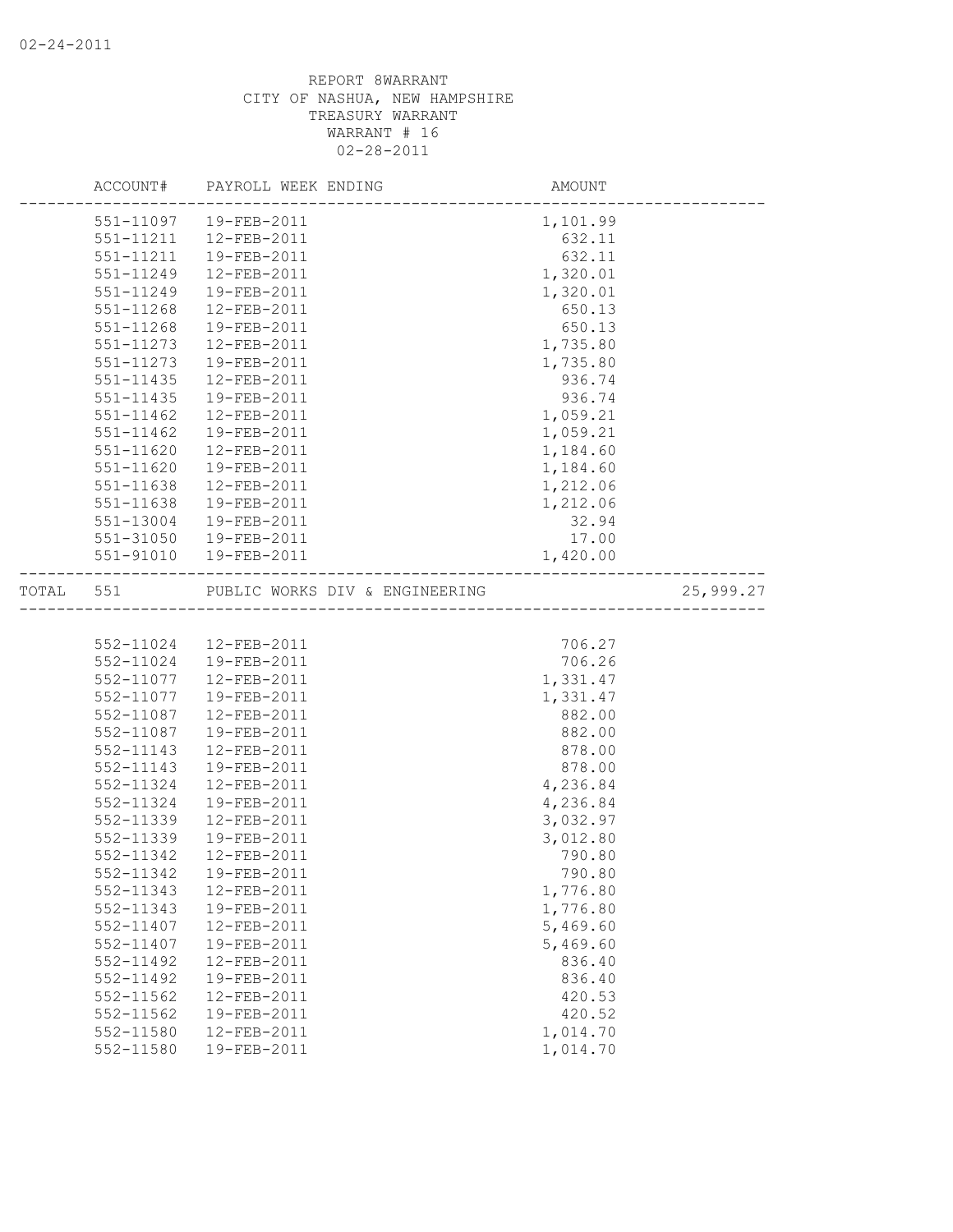|       | ACCOUNT#  | PAYROLL WEEK ENDING    | AMOUNT                    |           |
|-------|-----------|------------------------|---------------------------|-----------|
|       |           | 552-11672  12-FEB-2011 | 1,489.36                  |           |
|       |           | 552-11672  19-FEB-2011 | 1,489.36                  |           |
|       | 552-11750 | 12-FEB-2011            | 803.60                    |           |
|       | 552-11750 | 19-FEB-2011            | 803.60                    |           |
|       | 552-13004 | 12-FEB-2011            | 499.18                    |           |
|       | 552-13004 | 19-FEB-2011            | 1,258.19                  |           |
|       | 552-13009 | 12-FEB-2011            | 1,536.64                  |           |
|       | 552-13067 | 12-FEB-2011            |                           |           |
|       |           | 19-FEB-2011            | 4,681.70<br>2,844.47      |           |
|       | 552-13067 |                        |                           |           |
|       |           | 552-31050 19-FEB-2011  | 34.00<br>216.00           |           |
|       |           | 552-59050  12-FEB-2011 |                           |           |
| TOTAL | 552       | PARKS AND RECREATION   | \<br>-------------------- | 58,388.67 |
|       |           |                        |                           |           |
|       |           | 553-11024  12-FEB-2011 | 326.41                    |           |
|       | 553-11024 | 19-FEB-2011            | 344.49                    |           |
|       | 553-11078 | 12-FEB-2011            | 2,695.77                  |           |
|       | 553-11078 | 19-FEB-2011            | 2,695.77                  |           |
|       | 553-11098 | 12-FEB-2011            | 1,040.58                  |           |
|       | 553-11098 | 19-FEB-2011            | 1,038.42                  |           |
|       | 553-11169 | 12-FEB-2011            | 1,071.44                  |           |
|       | 553-11169 | 19-FEB-2011            | 1,071.45                  |           |
|       | 553-11192 | $12 - FEB - 2011$      | 977.05                    |           |
|       | 553-11192 | 19-FEB-2011            | 977.06                    |           |
|       | 553-11279 | 12-FEB-2011            | 5,619.20                  |           |
|       | 553-11279 | 19-FEB-2011            | 5,829.44                  |           |
|       | 553-11327 | 12-FEB-2011            | 4,236.84                  |           |
|       | 553-11327 | 19-FEB-2011            | 4,236.84                  |           |
|       | 553-11375 | 12-FEB-2011            | 1,591.14                  |           |
|       | 553-11375 | 19-FEB-2011            | 1,591.14                  |           |
|       | 553-11465 | 12-FEB-2011            | 3,353.92                  |           |
|       | 553-11465 | 19-FEB-2011            | 3,345.60                  |           |
|       | 553-11474 | $12 - FEB - 2011$      | 3,856.81                  |           |
|       | 553-11474 | 19-FEB-2011            | 3,856.80                  |           |
|       | 553-11475 | 12-FEB-2011            | 2,931.60                  |           |
|       | 553-11475 | 19-FEB-2011            | 2,931.60                  |           |
|       | 553-11630 | 12-FEB-2011            | 1,756.00                  |           |
|       | 553-11630 | 19-FEB-2011            | 1,756.00                  |           |
|       | 553-11648 | 12-FEB-2011            | 860.55                    |           |
|       | 553-11648 | 19-FEB-2011            | 941.71                    |           |
|       | 553-11678 | 12-FEB-2011            | 1,485.69                  |           |
|       | 553-11678 | 19-FEB-2011            | 1,485.69                  |           |
|       | 553-11759 | 12-FEB-2011            | 15,303.92                 |           |
|       | 553-11759 | 19-FEB-2011            | 15,642.00                 |           |
|       | 553-11771 | 12-FEB-2011            | 1,901.60                  |           |
|       | 553-11771 | 19-FEB-2011            | 1,901.60                  |           |
|       | 553-13004 | 12-FEB-2011            | 581.30                    |           |
|       |           |                        |                           |           |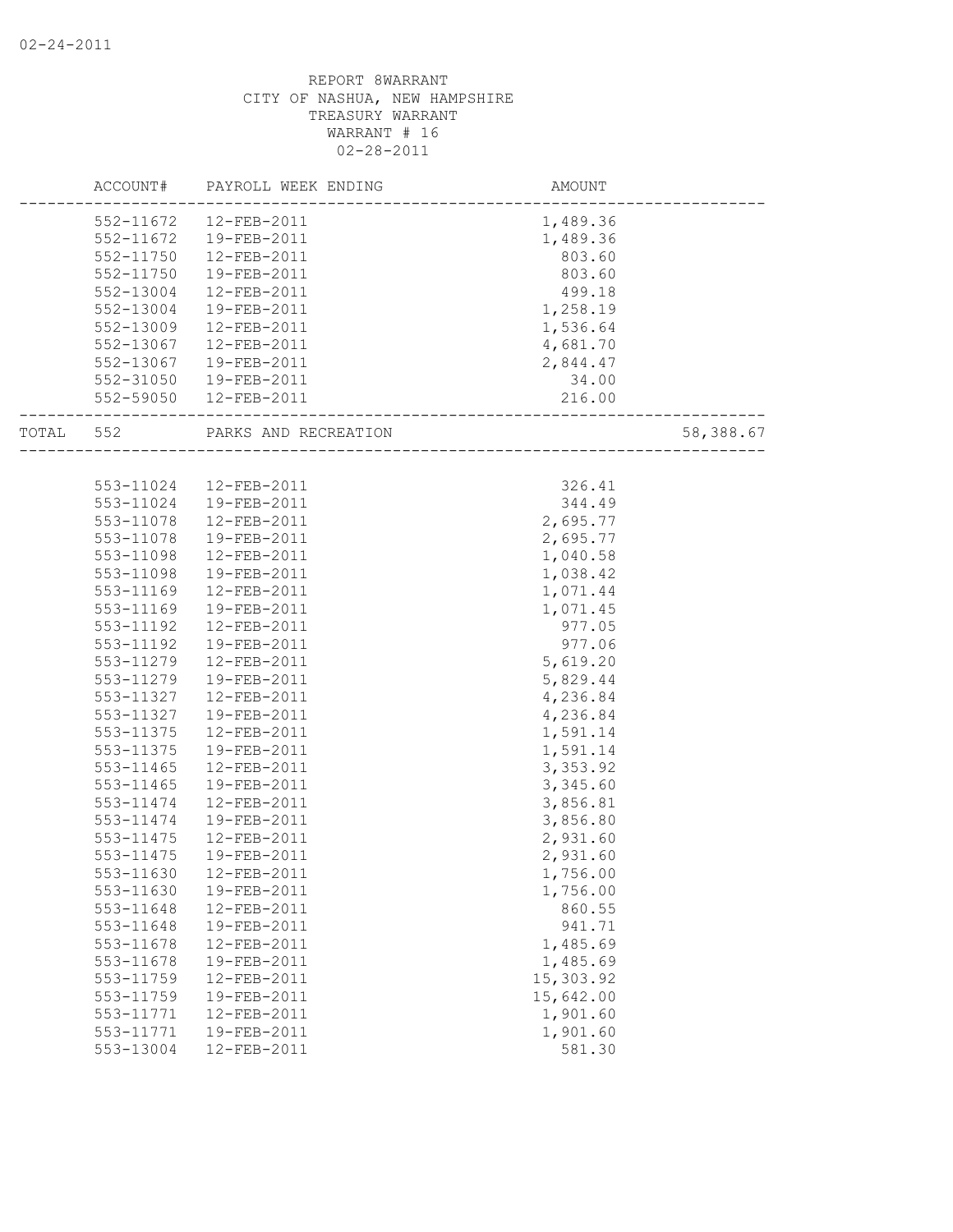|       | ACCOUNT#               | PAYROLL WEEK ENDING        | AMOUNT                    |            |
|-------|------------------------|----------------------------|---------------------------|------------|
|       | 553-13004              | 19-FEB-2011                | 421.90                    |            |
|       | 553-13009              | 12-FEB-2011                | 28,496.47                 |            |
|       | 553-13009              | 19-FEB-2011                | 217.21                    |            |
|       | 553-13901              | 12-FEB-2011                | 10,955.26                 |            |
|       | 553-13901              | 19-FEB-2011                | 11,086.14                 |            |
|       | 553-17010              | 19-FEB-2011                | 1,100.00                  |            |
|       | 553-31050              | 19-FEB-2011                | 17.00                     |            |
| TOTAL | 553                    | STREET DEPARTMENT          |                           | 151,529.41 |
|       |                        |                            |                           |            |
|       | 555-11024              | 12-FEB-2011                | 326.41                    |            |
|       | 555-11024              | 19-FEB-2011                | 344.49                    |            |
|       | 555-11058              | 12-FEB-2011                | 1,014.69                  |            |
|       | 555-11058              | 19-FEB-2011                | 1,014.69                  |            |
|       | 555-11461              | 12-FEB-2011                | 1,533.61                  |            |
|       | 555-11461              | 19-FEB-2011                | 1,533.61                  |            |
|       | 555-11505              | 12-FEB-2011                | 1,219.71                  |            |
|       | 555-11505              | 19-FEB-2011                | 1,219.71                  |            |
|       | 555-11639              | 12-FEB-2011                | 836.40                    |            |
|       | 555-11639              | 19-FEB-2011                | 836.41                    |            |
|       | 555-11640              | 12-FEB-2011                | 779.20                    |            |
|       | 555-11640              | 19-FEB-2011                | 779.20                    |            |
|       | 555-11738              | 12-FEB-2011                | 2,000.00                  |            |
|       | 555-11738              | 19-FEB-2011                | 2,000.00                  |            |
|       | 555-11745              | 12-FEB-2011                | 831.60                    |            |
|       | 555-11745              | 19-FEB-2011                | 831.60                    |            |
|       | 555-11746              | 12-FEB-2011<br>19-FEB-2011 | 1,173.51                  |            |
|       | 555-11746              |                            | 1,173.51                  |            |
|       | 555-13004<br>555-13004 | 12-FEB-2011<br>19-FEB-2011 | 112.50<br>450.65          |            |
|       | 555-13068              | 12-FEB-2011                | 263.37                    |            |
|       |                        | 555-13068  19-FEB-2011     | 263.15                    |            |
|       |                        |                            |                           |            |
| TOTAL | 555                    | TRAFFIC DEPARTMENT         |                           | 20,538.02  |
|       |                        |                            |                           |            |
|       |                        | 557-11024  12-FEB-2011     | 639.71                    |            |
|       | 557-11024              | 19-FEB-2011                | 639.71                    |            |
|       | 557-11161              | 12-FEB-2011<br>19-FEB-2011 | 1,268.16                  |            |
|       | 557-11161              |                            | 1,268.15                  |            |
|       | 557-11751              | 12-FEB-2011                | 70.41                     |            |
|       | 557-11751              | 19-FEB-2011                | 70.41                     |            |
|       | 557-13004<br>557-13004 | 12-FEB-2011<br>19-FEB-2011 | $-1, 117.54$<br>$-190.22$ |            |
|       | 557-13009              | 12-FEB-2011                | 1, 414.77                 |            |
|       | 557-13009              | 19-FEB-2011                | 214.00                    |            |
|       |                        |                            |                           |            |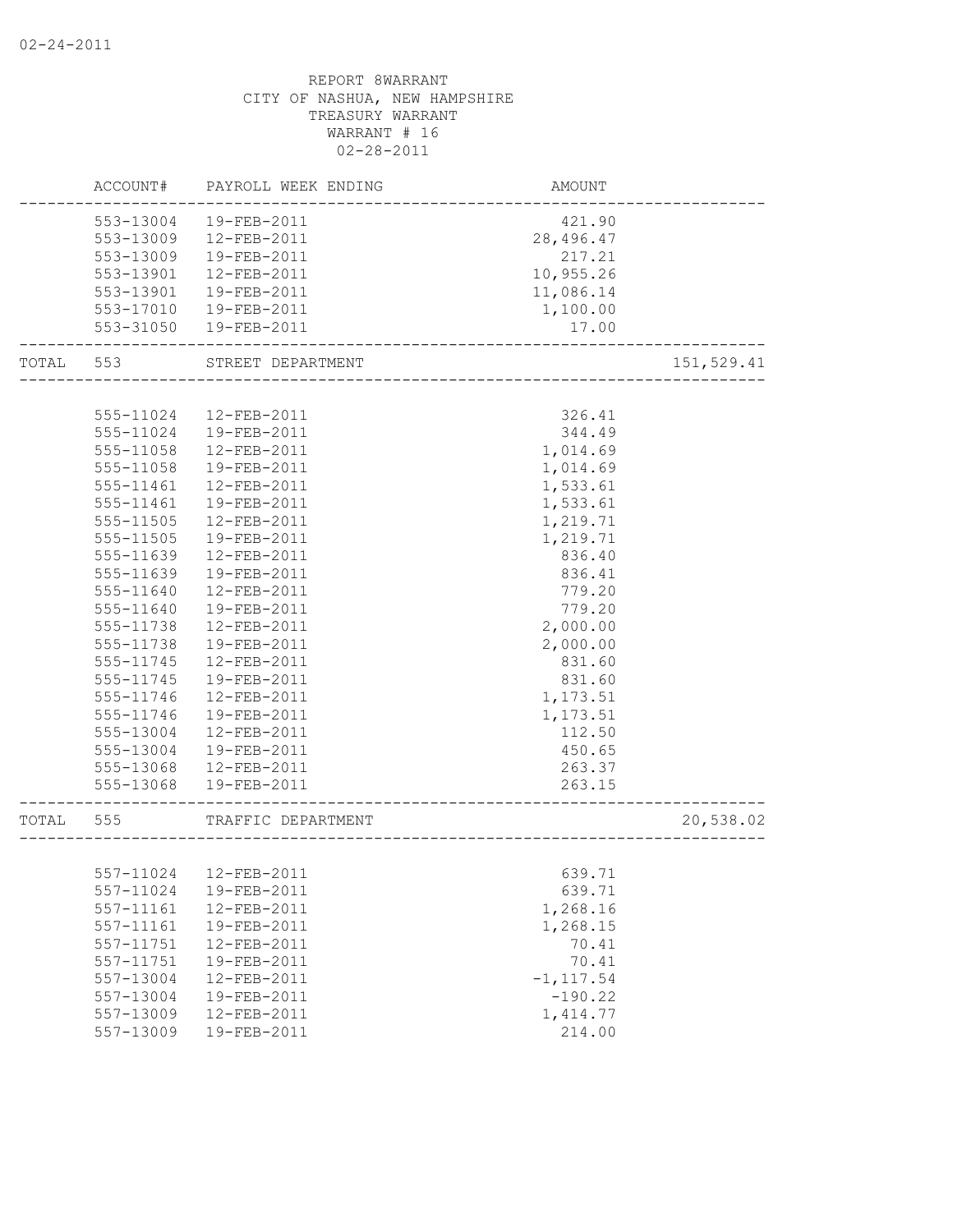|           | ACCOUNT#  | PAYROLL WEEK ENDING    | AMOUNT                            |          |
|-----------|-----------|------------------------|-----------------------------------|----------|
| TOTAL 557 |           | PARKING LOTS           |                                   | 4,277.56 |
|           |           |                        | _________________________________ |          |
|           | 561-11345 | 12-FEB-2011            | 1,240.90                          |          |
|           | 561-11345 | 19-FEB-2011            | 1,240.89                          |          |
|           | 561-11651 | 12-FEB-2011            | 885.76                            |          |
|           | 561-11651 | 19-FEB-2011            | 885.76                            |          |
|           | 561-11658 | 12-FEB-2011            | 1,075.61                          |          |
|           | 561-11658 | 19-FEB-2011            | 1,075.61                          |          |
|           |           | 561-13004  12-FEB-2011 | 179.50                            |          |
|           |           | 561-91010  19-FEB-2011 | 100.00                            |          |
| TOTAL 561 |           | EDGEWOOD CEMETERY      |                                   | 6,684.03 |
|           |           |                        |                                   |          |
|           | 563-11345 | 12-FEB-2011            | 1,193.48                          |          |
|           | 563-11345 | 19-FEB-2011            | 1,193.50                          |          |
|           | 563-11651 | 12-FEB-2011            | 788.59                            |          |
|           |           | 563-11651  19-FEB-2011 | 788.59                            |          |
|           |           | 563-11657  12-FEB-2011 | 985.56                            |          |
|           |           | 563-11657  19-FEB-2011 | 985.56                            |          |
| TOTAL 563 |           | WOODLAWN CEMETERY      |                                   | 5,935.28 |
|           |           |                        |                                   |          |
|           |           | 571-11174  12-FEB-2011 | 639.71                            |          |
|           |           | 571-11174  19-FEB-2011 | 639.71                            |          |
|           |           | 571-11237  12-FEB-2011 | 1,999.68                          |          |
|           |           | 571-11237  19-FEB-2011 | 1,999.68                          |          |
| TOTAL 571 |           | COMMUNITY DEVELOPMENT  |                                   | 5,278.78 |
|           |           |                        |                                   |          |
|           | 572-11024 | 12-FEB-2011            | 672.17                            |          |
|           | 572-11024 | 19-FEB-2011            | 672.17                            |          |
|           | 572-11215 | 12-FEB-2011            | 3,727.01                          |          |
|           | 572-11215 | 19-FEB-2011            | 3,727.01                          |          |
|           | 572-11238 | 12-FEB-2011            | 882.38                            |          |
|           | 572-11238 | 19-FEB-2011            | 882.38                            |          |
|           | 572-11450 | 12-FEB-2011            | 1,771.19                          |          |
|           | 572-11450 | 19-FEB-2011            | 1,771.19                          |          |
|           | 572-11522 | 12-FEB-2011            | 858.42                            |          |
|           | 572-11522 | 19-FEB-2011            | 858.42                            |          |
|           | 572-11525 | 12-FEB-2011            | 1,058.00                          |          |
|           | 572-11525 | 19-FEB-2011            | 1,058.00                          |          |
|           | 572-31050 | 19-FEB-2011            | 17.00                             |          |
|           | 572-58005 | 12-FEB-2011            | 100.00                            |          |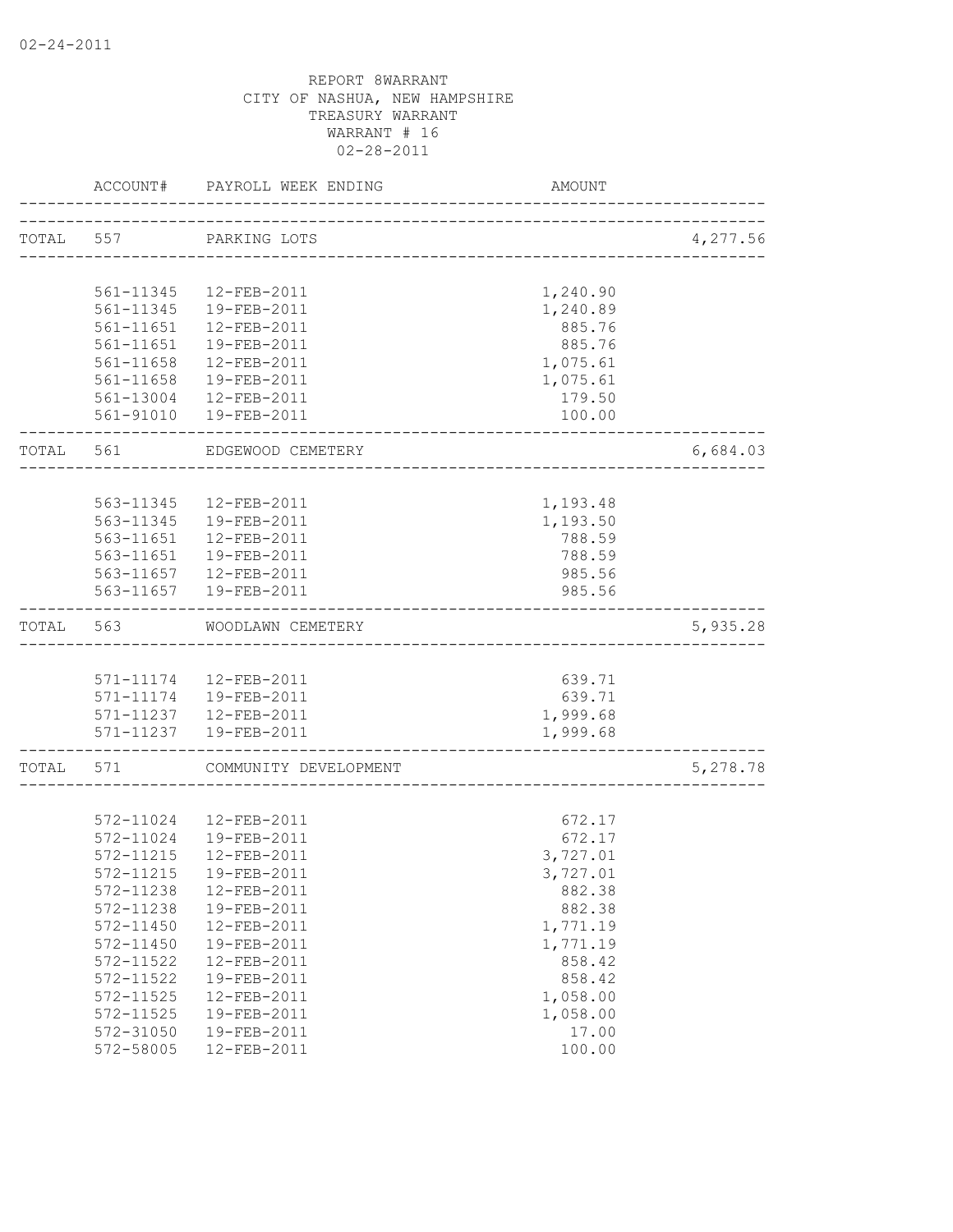|           | ACCOUNT# PAYROLL WEEK ENDING   | AMOUNT<br>------------------------ |           |
|-----------|--------------------------------|------------------------------------|-----------|
|           | 572-58005  19-FEB-2011         | 200.00                             |           |
|           | 572-98046  19-FEB-2011         | 125.00                             |           |
|           | TOTAL 572 PLANNING DEPARTMENT  |                                    | 18,380.34 |
|           |                                |                                    |           |
|           | 573-11444  12-FEB-2011         | 1,666.17                           |           |
|           | 573-11444   19-FEB-2011        | 1,666.17                           |           |
|           | 573-12029  12-FEB-2011         | 368.59                             |           |
|           | 573-12029  19-FEB-2011         | 368.59                             |           |
|           | 573-31050  19-FEB-2011         | 80.00<br>------------------------  |           |
|           | TOTAL 573 ECONOMIC DEVELOPMENT | ________________________           | 4,149.52  |
|           |                                |                                    |           |
|           | 575-11032  12-FEB-2011         | 738.32                             |           |
|           | 575-11032  19-FEB-2011         | 738.32                             |           |
|           | 575-11042  12-FEB-2011         | 1,471.30                           |           |
|           | 575-11042  19-FEB-2011         | 1,471.30                           |           |
|           | 575-11189  12-FEB-2011         | 1,130.10                           |           |
|           | 575-11189  19-FEB-2011         | 1,130.10                           |           |
| 575-11246 | 12-FEB-2011                    | 1,726.92                           |           |
| 575-11246 | 19-FEB-2011                    | 1,726.91                           |           |
| 575-11365 | 12-FEB-2011                    | 460.00                             |           |
| 575-11365 | 19-FEB-2011                    | 460.00                             |           |
| 575-11387 | 12-FEB-2011                    | 7,026.41                           |           |
| 575-11387 | 19-FEB-2011                    | 7,026.41                           |           |
| 575-11393 | 12-FEB-2011                    | 3,715.07                           |           |
| 575-11393 | 19-FEB-2011                    | 3,715.06                           |           |
| 575-11400 | 12-FEB-2011                    | 8,344.07                           |           |
| 575-11400 | 19-FEB-2011                    | 7,962.24                           |           |
| 575-11401 | 12-FEB-2011                    | 4,099.80                           |           |
| 575-11401 | 19-FEB-2011                    | 4,019.81                           |           |
| 575-11403 | 12-FEB-2011                    | 786.82                             |           |
| 575-11403 | 19-FEB-2011                    | 786.81                             |           |
| 575-11404 | 12-FEB-2011                    | 799.50                             |           |
| 575-11404 | 19-FEB-2011                    | 799.50                             |           |
|           | 575-11627  12-FEB-2011         | 563.06                             |           |
| 575-11627 | 19-FEB-2011                    | 563.06                             |           |
| 575-12073 | 12-FEB-2011                    | 399.68                             |           |
| 575-12073 | 19-FEB-2011                    | 391.85                             |           |
| 575-12090 | 12-FEB-2011                    | 1,168.74                           |           |
| 575-12090 | 19-FEB-2011                    | 1,168.74                           |           |
| 575-12114 | 12-FEB-2011                    | 1,532.20                           |           |
| 575-12114 | 19-FEB-2011                    | 1,577.52                           |           |
| 575-13004 | 12-FEB-2011                    | 227.12                             |           |
| 575-13004 | 19-FEB-2011                    | 109.74                             |           |
| 575-13035 | 12-FEB-2011                    | 1,046.51                           |           |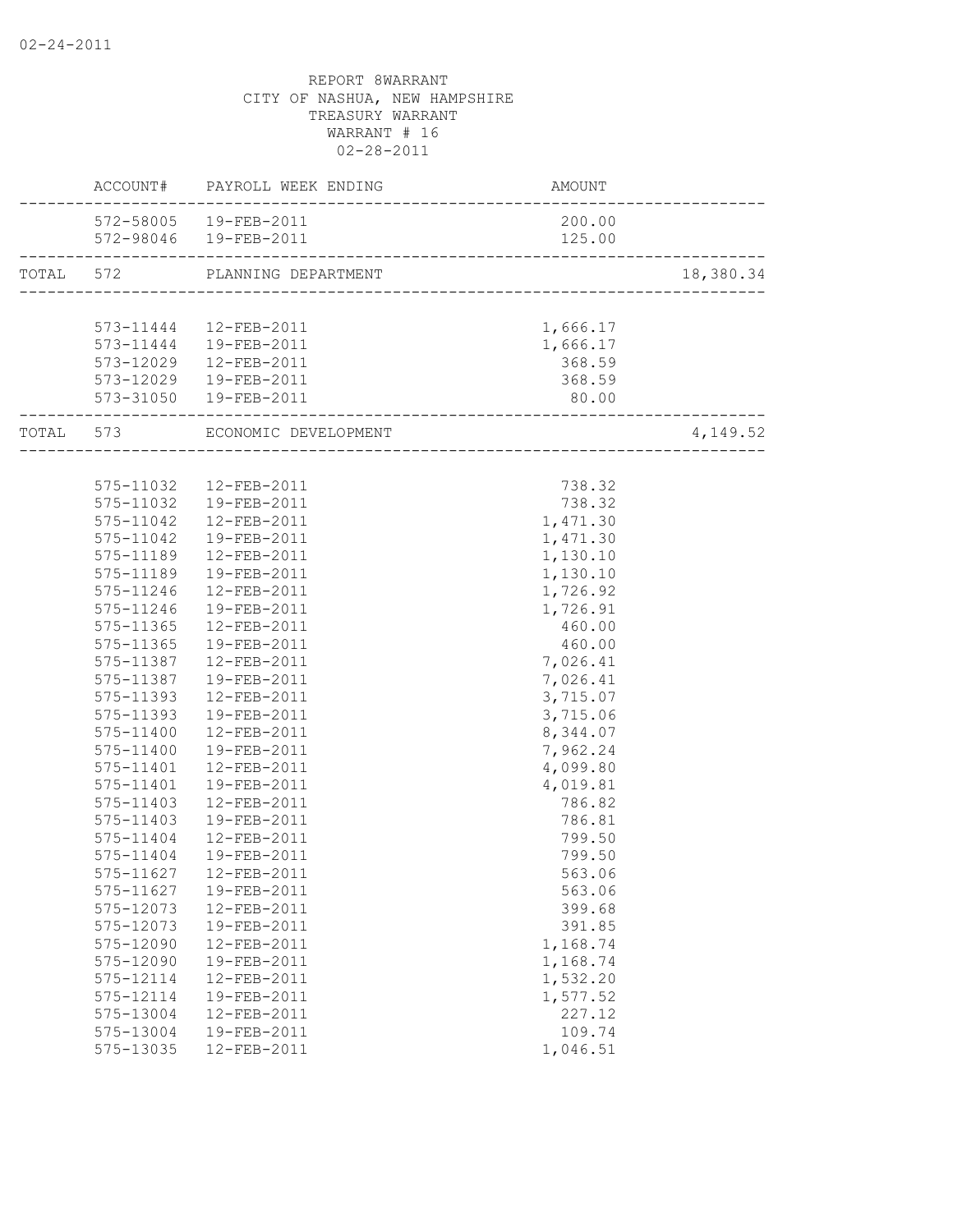|           |           | ACCOUNT# PAYROLL WEEK ENDING | AMOUNT                                |           |
|-----------|-----------|------------------------------|---------------------------------------|-----------|
|           |           | 575-13035 19-FEB-2011        | 1,425.65                              |           |
|           |           | TOTAL 575 PUBLIC LIBRARIES   | ------------------------------------- | 70,308.64 |
|           |           |                              |                                       |           |
|           |           | 576-11059 12-FEB-2011        | 1,328.18                              |           |
|           |           | 576-11059  19-FEB-2011       | 1,328.18                              |           |
|           | 576-11221 | 12-FEB-2011                  | 1,092.14                              |           |
|           |           | 576-11221  19-FEB-2011       | 1,092.14                              |           |
|           |           | 576-11315  12-FEB-2011       | 762.16                                |           |
|           |           | 576-11315  19-FEB-2011       | 762.16                                |           |
|           |           | 576-11361  12-FEB-2011       | 4,102.83                              |           |
|           |           | 576-11361  19-FEB-2011       | 4,102.83                              |           |
|           | 576-11362 | 12-FEB-2011                  | 1, 114.73                             |           |
|           | 576-11362 | 19-FEB-2011                  | 1, 114.73                             |           |
|           | 576-12045 | 12-FEB-2011                  | 300.26                                |           |
|           | 576-12045 | 19-FEB-2011                  | 320.27                                |           |
|           | 576-12149 | 12-FEB-2011                  | 399.20                                |           |
|           | 576-12149 | 19-FEB-2011                  | 399.20                                |           |
|           |           | 576-31050  19-FEB-2011       | 17.00                                 |           |
|           |           | 576-91010  19-FEB-2011       | 1,560.00                              |           |
| TOTAL 576 |           | BUILDING DEPARTMENT          |                                       | 19,796.01 |
|           |           |                              |                                       |           |
|           |           | 577-11067  12-FEB-2011       | 1,216.69                              |           |
|           |           | 577-11067  19-FEB-2011       | 1,216.69                              |           |
|           |           | 577-11183  12-FEB-2011       | 1,894.23                              |           |
|           |           | 577-11183  19-FEB-2011       | 1,894.23                              |           |
|           |           | 577-91010  19-FEB-2011       | 530.00                                |           |
|           |           | TOTAL 577 CODE ENFORCEMENT   | ------------------------------------  | 6,751.84  |
|           |           |                              |                                       |           |
|           |           | 581-11012  12-FEB-2011       | 3,766.23                              |           |
|           |           | 581-11076  12-FEB-2011       | 3,884.62                              |           |
|           |           | 581-11081  12-FEB-2011       | 2,550.00                              |           |
|           |           | 581-11162    12-FEB-2011     | 55, 522.50                            |           |
|           | 581-11162 | 19-FEB-2011                  | 55,627.09                             |           |
|           | 581-11204 | 12-FEB-2011                  | 12,486.00                             |           |
|           | 581-11204 | 19-FEB-2011                  | 13,584.96                             |           |
|           | 581-11347 | 12-FEB-2011                  | 2,462.73                              |           |
|           | 581-11348 | 12-FEB-2011                  | 89, 449.63                            |           |
|           | 581-11366 | 12-FEB-2011                  | 54, 913.03                            |           |
|           | 581-11366 | 19-FEB-2011                  | 54,759.72                             |           |
|           | 581-11396 | 12-FEB-2011                  | 40,592.09                             |           |
|           | 581-11402 | 12-FEB-2011                  | 3,413.62                              |           |
|           | 581-11402 | 19-FEB-2011                  | 3,432.88                              |           |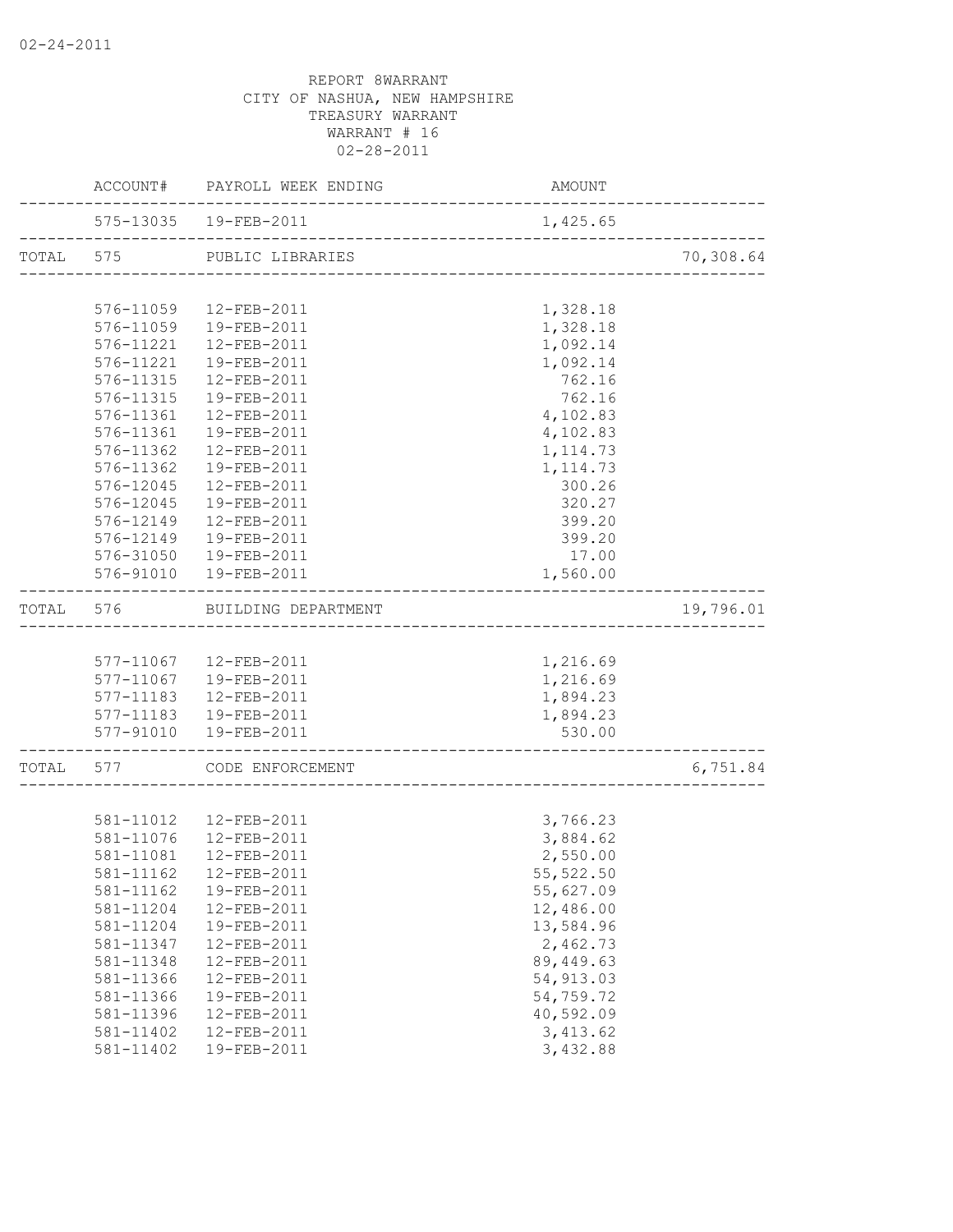| ACCOUNT#  | PAYROLL WEEK ENDING | AMOUNT       |  |
|-----------|---------------------|--------------|--|
| 581-11408 | 12-FEB-2011         | 18,433.67    |  |
| 581-11408 | 19-FEB-2011         | 18,422.40    |  |
| 581-11486 | 12-FEB-2011         | 44, 211.33   |  |
| 581-11515 | 12-FEB-2011         | 1,669.66     |  |
| 581-11570 | 12-FEB-2011         | 61, 164. 14  |  |
| 581-11572 | 12-FEB-2011         | 57,847.04    |  |
| 581-11579 | 12-FEB-2011         | 39,460.21    |  |
| 581-11628 | 12-FEB-2011         | 3,285.20     |  |
| 581-11628 | 19-FEB-2011         | 3,285.20     |  |
| 581-11675 | 12-FEB-2011         | 5, 192.31    |  |
| 581-11709 | 12-FEB-2011         | 5,781.40     |  |
| 581-11711 | 12-FEB-2011         | 2,705.80     |  |
| 581-11726 | 12-FEB-2011         | 1,701,721.13 |  |
| 581-11800 | 12-FEB-2011         | 38,949.55    |  |
| 581-11801 | 12-FEB-2011         | 13, 224.81   |  |
| 581-11801 | 19-FEB-2011         | 274.50       |  |
| 581-11802 | 12-FEB-2011         | 13,010.01    |  |
| 581-11803 | 12-FEB-2011         | 16,229.05    |  |
| 581-11803 | 19-FEB-2011         | 727.18       |  |
| 581-11805 | 12-FEB-2011         | 43, 331.74   |  |
| 581-11812 | 12-FEB-2011         | 2,683.92     |  |
| 581-11830 | 12-FEB-2011         | 4,069.46     |  |
| 581-11850 | 12-FEB-2011         | 1,903.06     |  |
| 581-11850 | 19-FEB-2011         | 1,699.16     |  |
| 581-11860 | 12-FEB-2011         | 4,231.12     |  |
| 581-11870 | 12-FEB-2011         | 3,153.84     |  |
| 581-12006 | 12-FEB-2011         | 1,531.47     |  |
| 581-12021 | 12-FEB-2011         | 51,752.11    |  |
| 581-12060 | 12-FEB-2011         | 2,723.80     |  |
| 581-12060 | 19-FEB-2011         | 3,021.07     |  |
| 581-12078 | 12-FEB-2011         | 3,237.50     |  |
| 581-12078 | 19-FEB-2011         | 562.50       |  |
| 581-12081 | 12-FEB-2011         | 2,449.06     |  |
| 581-12084 | 12-FEB-2011         | 2,625.00     |  |
| 581-12084 | 19-FEB-2011         | 1,825.00     |  |
| 581-12111 | 12-FEB-2011         | 144,838.60   |  |
| 581-12111 | 19-FEB-2011         | 143,953.07   |  |
| 581-12112 | 12-FEB-2011         | 6,063.36     |  |
| 581-12112 | 19-FEB-2011         | 6,435.23     |  |
| 581-12126 | 12-FEB-2011         | 4,469.68     |  |
| 581-12126 | 19-FEB-2011         | 4,401.31     |  |
| 581-12135 | 12-FEB-2011         | 5,375.99     |  |
| 581-12135 | 19-FEB-2011         | 5,781.45     |  |
| 581-12136 | 12-FEB-2011         | 1,450.76     |  |
| 581-12136 | 19-FEB-2011         | 1,031.73     |  |
| 581-12138 | 12-FEB-2011         | 179.70       |  |
| 581-12138 | 19-FEB-2011         | 89.85        |  |
| 581-12153 | 12-FEB-2011         | 70.00        |  |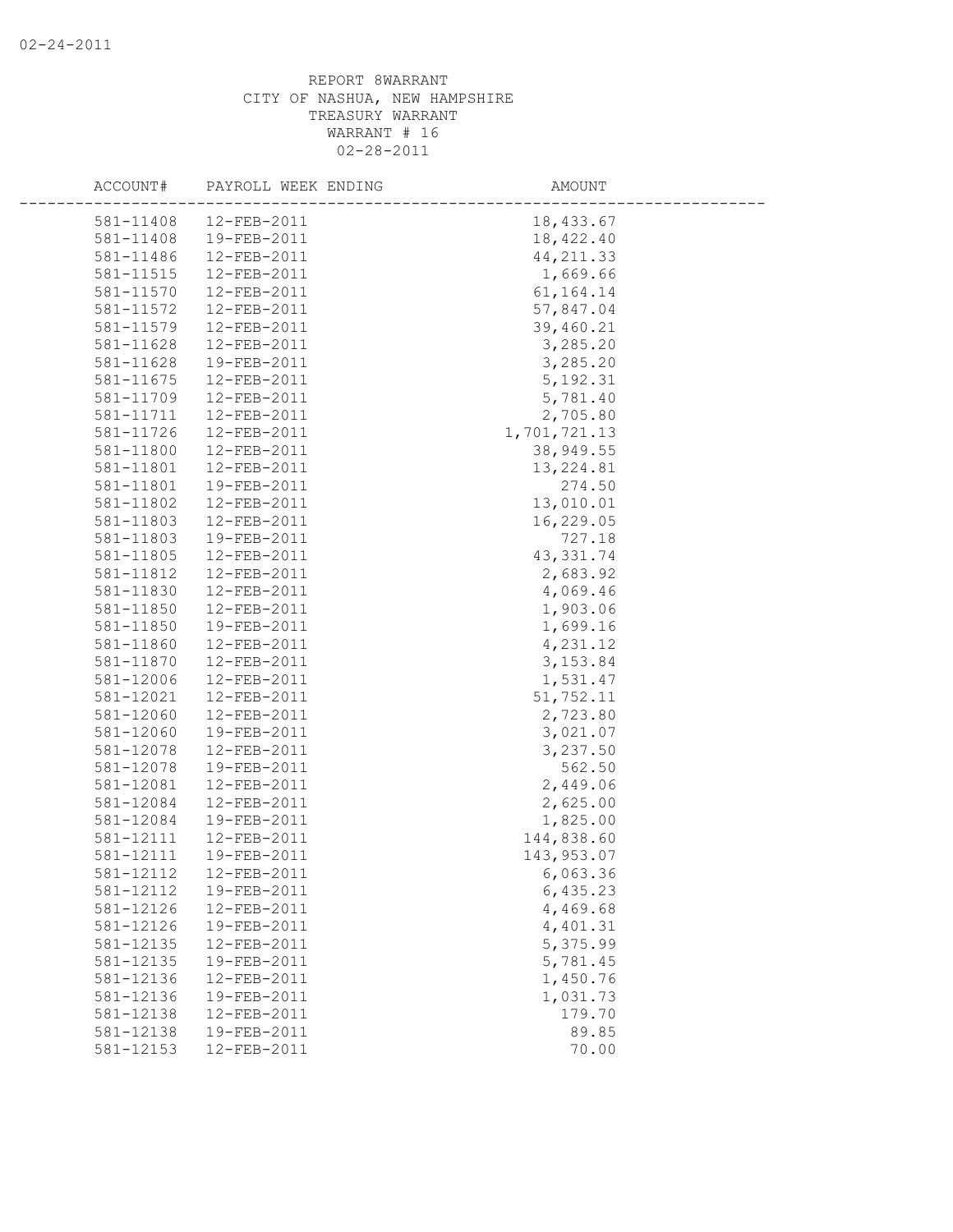| TOTAL | 581       | SCHOOL DEPARTMENT            |           | 3,013,983.08 |
|-------|-----------|------------------------------|-----------|--------------|
|       | 581-19240 | $12 - FEB - 2011$            | 121.80    |              |
|       | 581-19000 | 12-FEB-2011                  | 7,155.15  |              |
|       | 581-13137 | 19-FEB-2011                  | 39.55     |              |
|       | 581-13137 | $12 - FEB - 2011$            | 61.80     |              |
|       | 581-13133 | 19-FEB-2011                  | 457.50    |              |
|       | 581-13133 | 12-FEB-2011                  | 1,987.50  |              |
|       | 581-13120 | 19-FEB-2011                  | 2,194.04  |              |
|       | 581-13120 | 12-FEB-2011                  | 3,451.88  |              |
|       | 581-13032 | 19-FEB-2011                  | 781.06    |              |
|       | 581-13032 | 12-FEB-2011                  | 1,175.04  |              |
|       | 581-13021 | 19-FEB-2011                  | 702.27    |              |
|       | 581-13021 | 12-FEB-2011                  | 2,157.18  |              |
|       | 581-13004 | 19-FEB-2011                  | 360.00    |              |
|       | 581-13004 | 12-FEB-2011                  | 1,010.00  |              |
|       | 581-12201 | 19-FEB-2011                  | 30,081.66 |              |
|       | 581-12201 | 12-FEB-2011                  | 33,998.83 |              |
|       | 581-12198 | 12-FEB-2011                  | 31,227.59 |              |
|       | 581-12153 | 19-FEB-2011                  | 40.00     |              |
|       |           | ACCOUNT# PAYROLL WEEK ENDING | AMOUNT    |              |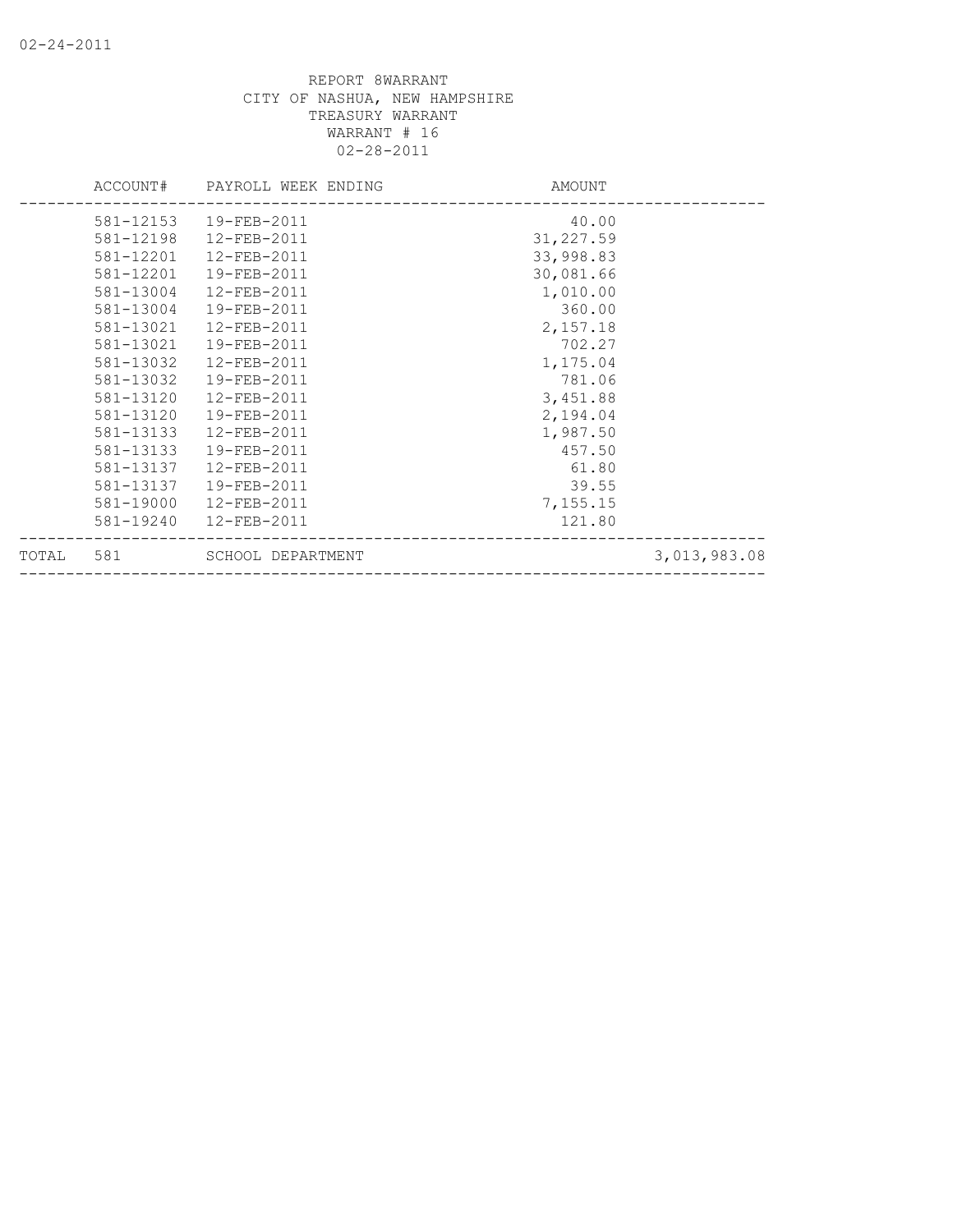|           | ACCOUNT# PAYROLL WEEK ENDING |  |  | AMOUNT |
|-----------|------------------------------|--|--|--------|
|           |                              |  |  |        |
| TOTAL 951 |                              |  |  |        |
|           |                              |  |  |        |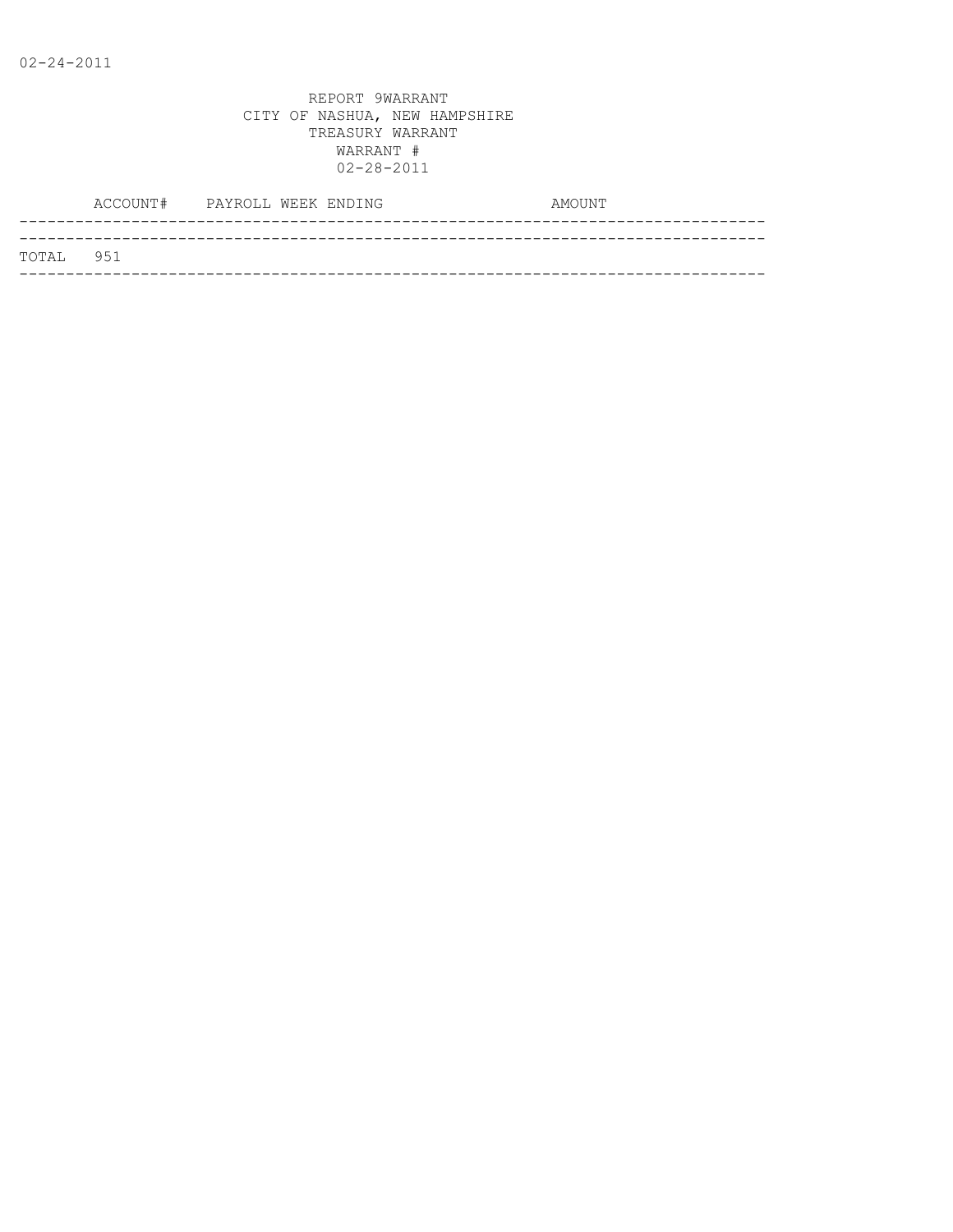| ACCOUNT#  | PAYROLL WEEK ENDING | AMOUNT    |  |
|-----------|---------------------|-----------|--|
| 801-11008 | 12-FEB-2011         | 608.43    |  |
| 801-11008 | 19-FEB-2011         | 608.42    |  |
| 801-11024 | 12-FEB-2011         | 639.71    |  |
| 801-11024 | 19-FEB-2011         | 1,167.00  |  |
| 801-11028 | 12-FEB-2011         | 61.98     |  |
| 801-11028 | 19-FEB-2011         | 61.98     |  |
| 801-11064 | 12-FEB-2011         | 144.64    |  |
| 801-11064 | 19-FEB-2011         | 144.64    |  |
| 801-11094 | 12-FEB-2011         | 104.60    |  |
| 801-11094 | 19-FEB-2011         | 104.60    |  |
| 801-11190 | 12-FEB-2011         | 421.44    |  |
| 801-11190 | 19-FEB-2011         | 421.45    |  |
| 801-11193 | 12-FEB-2011         | 1,025.44  |  |
| 801-11193 | 19-FEB-2011         | 1,025.44  |  |
| 801-11211 | 12-FEB-2011         | 70.23     |  |
| 801-11211 | 19-FEB-2011         | 70.23     |  |
| 801-11222 | 12-FEB-2011         | 217.50    |  |
| 801-11222 | 19-FEB-2011         | 217.50    |  |
| 801-11249 | 12-FEB-2011         | 188.57    |  |
| 801-11249 | 19-FEB-2011         | 188.57    |  |
| 801-11268 | 12-FEB-2011         | 139.32    |  |
| 801-11268 | 19-FEB-2011         | 139.32    |  |
| 801-11271 | 12-FEB-2011         | 1,184.60  |  |
| 801-11271 | 19-FEB-2011         | 1,184.60  |  |
| 801-11276 | 12-FEB-2011         | 121.00    |  |
| 801-11276 | 12-FEB-2011         | 4,377.40  |  |
| 801-11276 | 19-FEB-2011         | 4,498.40  |  |
| 801-11431 | 12-FEB-2011         | 193.49    |  |
| 801-11431 | 19-FEB-2011         | 193.49    |  |
| 801-11435 | 12-FEB-2011         | 281.02    |  |
| 801-11435 | 19-FEB-2011         | 281.02    |  |
| 801-11595 | 12-FEB-2011         | 4,510.67  |  |
| 801-11595 | 12-FEB-2011         | 4,154.00  |  |
| 801-11595 | 19-FEB-2011         | $-121.00$ |  |
| 801-11595 | 19-FEB-2011         | 4,994.24  |  |
| 801-11595 | 19-FEB-2011         | 3,987.84  |  |
| 801-11596 | 12-FEB-2011         | 3,512.00  |  |
| 801-11596 | 19-FEB-2011         | 3,512.00  |  |
| 801-11598 | 12-FEB-2011         | 870.00    |  |
| 801-11598 | 19-FEB-2011         | 870.00    |  |
| 801-11599 | 12-FEB-2011         | 1, 114.71 |  |
| 801-11599 | 12-FEB-2011         | 1, 114.71 |  |
| 801-11599 | 19-FEB-2011         | 1, 114.71 |  |
| 801-11599 | 19-FEB-2011         | 1, 114.71 |  |
| 801-11606 | 12-FEB-2011         | 725.29    |  |
| 801-11606 | 19-FEB-2011         | 725.29    |  |
| 801-11647 | 12-FEB-2011         | 1,442.84  |  |
| 801-11647 | 19-FEB-2011         | 1,442.84  |  |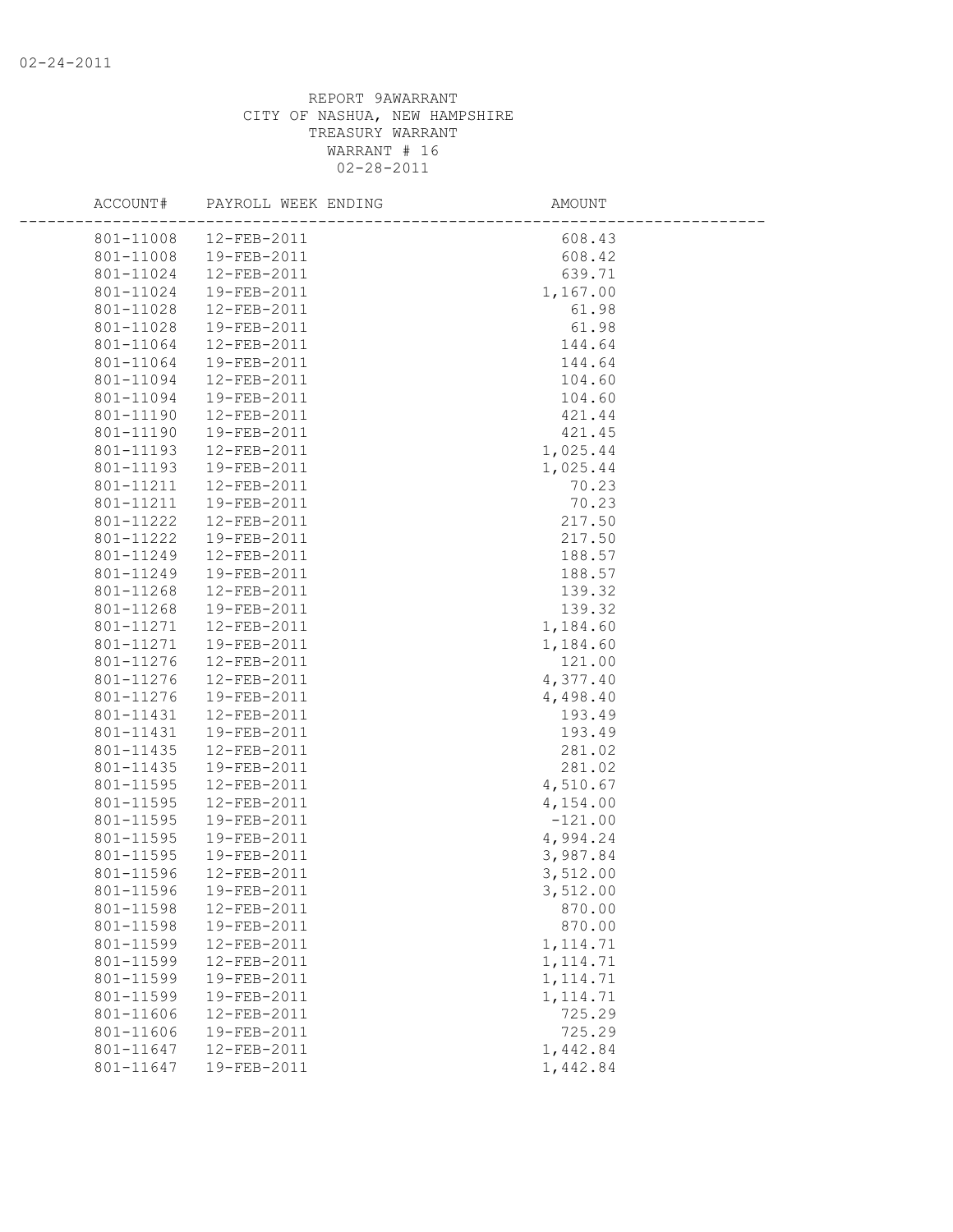|           | ACCOUNT#  | PAYROLL WEEK ENDING    | AMOUNT               |           |
|-----------|-----------|------------------------|----------------------|-----------|
|           |           | 801-13004 12-FEB-2011  | 1,047.52             |           |
|           | 801-13004 | 12-FEB-2011            | 280.65               |           |
|           | 801-13004 | 12-FEB-2011            | 410.86               |           |
|           | 801-13004 | 19-FEB-2011            | 1,260.97             |           |
|           | 801-13004 | 19-FEB-2011            | 86.62                |           |
|           | 801-13004 | 19-FEB-2011            | 411.44               |           |
|           | 801-31050 | 19-FEB-2011            | 17.00                |           |
|           |           | 801-46045  19-FEB-2011 | 166.16               |           |
| TOTAL 801 |           | SOLID WASTE DISPOSAL   |                      | 58,852.10 |
|           |           |                        | ____________________ |           |
|           | 802-11024 | 12-FEB-2011            | 155.94               |           |
|           | 802-11024 | 12-FEB-2011            | 623.77               |           |
|           | 802-11024 | 19-FEB-2011            | 155.94               |           |
|           | 802-11024 | 19-FEB-2011            | 623.77               |           |
|           | 802-11028 | 12-FEB-2011            | 421.47               |           |
|           | 802-11028 | $12 - FEB - 2011$      | 198.34               |           |
|           | 802-11028 | 19-FEB-2011            | 421.47               |           |
|           | 802-11028 | 19-FEB-2011            | 198.34               |           |
|           | 802-11064 | 12-FEB-2011            | 144.64               |           |
|           | 802-11064 | 12-FEB-2011            | 144.64               |           |
|           | 802-11064 | 19-FEB-2011            | 144.64               |           |
|           | 802-11064 | 19-FEB-2011            | 144.64               |           |
|           | 802-11091 | 12-FEB-2011            | 1,139.75             |           |
|           | 802-11091 | 19-FEB-2011            | 1,139.75             |           |
|           | 802-11092 | 12-FEB-2011            | 819.92               |           |
|           | 802-11092 | 19-FEB-2011            | 830.80               |           |
|           | 802-11094 | 12-FEB-2011            | 313.77               |           |
|           | 802-11094 | 12-FEB-2011            | 313.79               |           |
|           | 802-11094 | 19-FEB-2011            | 313.77               |           |
|           | 802-11094 | 19-FEB-2011            | 313.79               |           |
|           | 802-11096 | 12-FEB-2011            | 959.79               |           |
|           | 802-11096 | 19-FEB-2011            | 959.79               |           |
|           | 802-11102 | 12-FEB-2011            | 929.19               |           |
|           | 802-11102 | 19-FEB-2011            | 929.19               |           |
|           | 802-11105 | 12-FEB-2011            | 1,074.36             |           |
|           | 802-11105 | 19-FEB-2011            | 1,074.36             |           |
|           | 802-11124 | 12-FEB-2011            | 760.65               |           |
|           | 802-11124 | 19-FEB-2011            | 760.65               |           |
|           | 802-11155 | 12-FEB-2011            | 1,050.42             |           |
|           | 802-11155 | 19-FEB-2011            | 1,050.42             |           |
|           | 802-11157 | 12-FEB-2011            | 175.60               |           |
|           | 802-11157 | 12-FEB-2011            | 2,458.40             |           |
|           | 802-11157 | 19-FEB-2011            | 2,704.08             |           |
|           | 802-11158 | 12-FEB-2011            | 376.96               |           |
|           | 802-11158 | 12-FEB-2011            | 1,507.84             |           |
|           | 802-11158 | 19-FEB-2011            | 1,904.80             |           |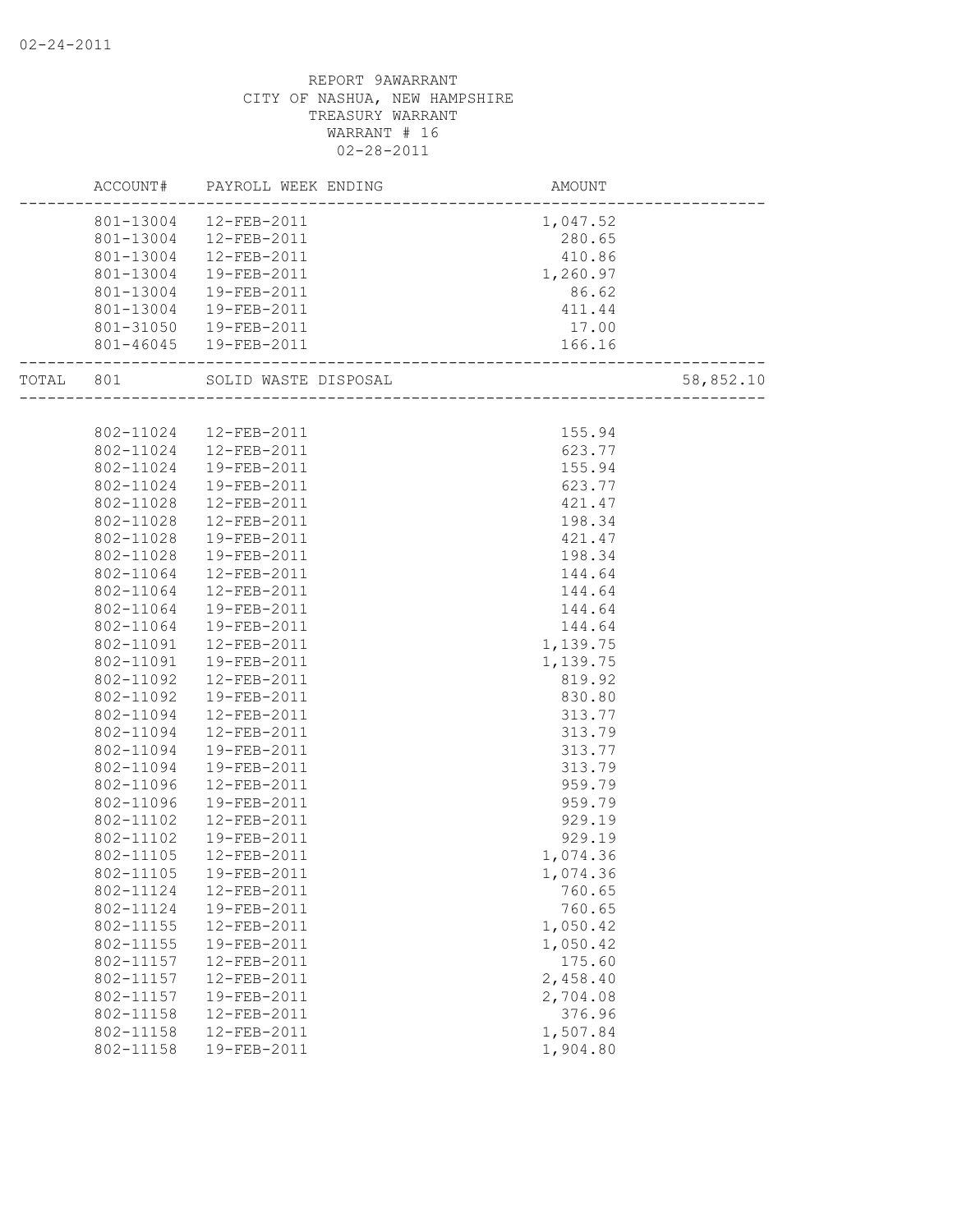| ACCOUNT#  | PAYROLL WEEK ENDING | AMOUNT    |  |
|-----------|---------------------|-----------|--|
| 802-11190 | 12-FEB-2011         | 421.44    |  |
| 802-11190 | 19-FEB-2011         | 421.44    |  |
| 802-11211 | 12-FEB-2011         | 280.94    |  |
| 802-11211 | 12-FEB-2011         | 421.41    |  |
| 802-11211 | 19-FEB-2011         | 280.94    |  |
| 802-11211 | 19-FEB-2011         | 421.41    |  |
| 802-11222 | 12-FEB-2011         | 217.50    |  |
| 802-11222 | 19-FEB-2011         | 217.50    |  |
| 802-11249 | 12-FEB-2011         | 188.57    |  |
| 802-11249 | 12-FEB-2011         | 188.57    |  |
| 802-11249 | 19-FEB-2011         | 188.57    |  |
| 802-11249 | 19-FEB-2011         | 188.57    |  |
| 802-11260 | 12-FEB-2011         | 2,008.00  |  |
| 802-11260 | 19-FEB-2011         | 2,008.00  |  |
| 802-11268 | $12 - FEB - 2011$   | 46.44     |  |
| 802-11268 | 12-FEB-2011         | 92.88     |  |
| 802-11268 | 19-FEB-2011         | 46.44     |  |
| 802-11268 | 19-FEB-2011         | 92.88     |  |
| 802-11270 | 12-FEB-2011         | 1, 114.73 |  |
| 802-11270 | 19-FEB-2011         | 1, 114.73 |  |
| 802-11330 | 12-FEB-2011         | 1, 114.71 |  |
| 802-11330 | 19-FEB-2011         | 1, 114.71 |  |
| 802-11333 | 12-FEB-2011         | 1,092.86  |  |
| 802-11333 | 19-FEB-2011         | 1,092.87  |  |
| 802-11431 | 12-FEB-2011         | 193.49    |  |
| 802-11431 | 19-FEB-2011         | 193.49    |  |
| 802-11435 | 12-FEB-2011         | 468.37    |  |
| 802-11435 | 12-FEB-2011         | 187.35    |  |
| 802-11435 | 19-FEB-2011         | 468.37    |  |
| 802-11435 | 19-FEB-2011         | 187.35    |  |
| 802-11480 | 12-FEB-2011         | 1,934.40  |  |
| 802-11480 | 19-FEB-2011         | 1,934.40  |  |
| 802-11513 | 12-FEB-2011         | 5, 177.46 |  |
| 802-11513 | 19-FEB-2011         | 5, 123.47 |  |
| 802-11514 | 12-FEB-2011         | 2,989.83  |  |
| 802-11514 | 19-FEB-2011         | 3,006.88  |  |
| 802-11681 | 12-FEB-2011         | 324.42    |  |
| 802-11681 | 12-FEB-2011         | 1,297.69  |  |
| 802-11681 | 19-FEB-2011         | 324.42    |  |
| 802-11681 | 19-FEB-2011         | 1,297.70  |  |
| 802-11693 | 12-FEB-2011         | 1,230.75  |  |
| 802-11693 | 19-FEB-2011         | 1,230.75  |  |
| 802-11764 | 12-FEB-2011         | 1,219.71  |  |
| 802-11764 | 19-FEB-2011         | 1,219.71  |  |
| 802-13004 | 12-FEB-2011         | 1,363.24  |  |
| 802-13004 | 12-FEB-2011         | 1,445.14  |  |
| 802-13004 | 19-FEB-2011         | 680.91    |  |
| 802-13004 | 19-FEB-2011         | 2,391.84  |  |
|           |                     |           |  |